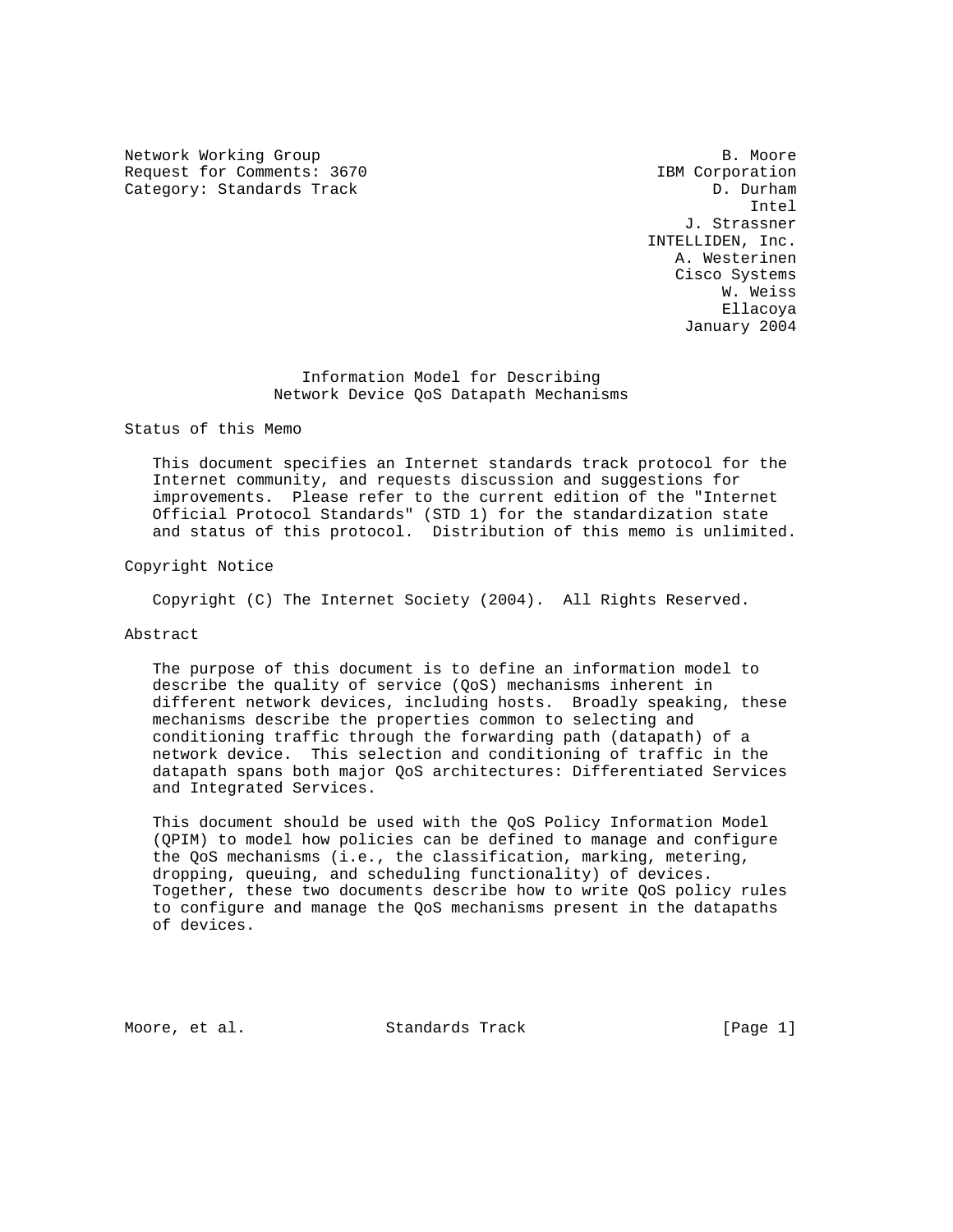This document, as well as QPIM, are information models. That is, they represent information independent of a binding to a specific type of repository.

# Table of Contents

| 1.1.<br>1.2.<br>1.3.<br>2.<br>2.1.<br>2.2.<br>Specific Needs Of DiffServ<br>Specific Needs Of IntServ. 9<br>2.3.<br>3.<br>Level of Abstraction for Expressing QoS Policies 10<br>3.1.<br>3.2.<br>Specifying Policy Parameters<br>Specifying Policy Services 12<br>3.3.<br>Level of Abstraction for Defining QoS Attributes and<br>3.4.<br>Characterization of QoS Properties 14<br>3.5.<br>QoS Information Model Derivation 15<br>3.6.<br>Attribute Representation 16<br>3.7.<br>3.8.<br>The QoSService Class 17<br>3.8.1.<br>The ConditioningService Class. 18<br>3.8.2.<br>Preserving QoS Information from Ingress to<br>3.8.3.<br>Classifiers, FilterLists, and Filter Entries 21<br>3.9.<br>3.10. Modeling of Droppers 23<br>3.10.1. Configuring Head and Tail Droppers 23<br>3.10.2. Configuring RED Droppers 24<br>3.11. Modeling of Queues and Schedulers. 25<br>3.11.1. Simple Hierarchical Scheduler. 25<br>3.11.2. Complex Hierarchical Scheduler 27<br>3.11.3. Excess Capacity Scheduler. 29<br>3.11.4. Hierarchical CBQ Scheduler 31<br>4.<br>Associations and Aggregations. 33<br>4.1.<br>4.2.<br>The Structure of the Class Hierarchies 34<br>4.3.<br>The Abstract Class ManagedElement. 38<br>4.3.1.<br>The Abstract Class ManagedSystemElement. 39<br>4.3.2.<br>The Abstract Class LogicalElement. 39<br>4.3.3.<br>The Abstract Class Service 39<br>4.3.4.<br>The Class ConditioningService. 39<br>4.3.5.<br>4.3.6.<br>The Class ClassifierService. 40<br>The Class ClassifierElement. 41<br>4.3.7. | 1. | 4 |                                                               |  |  |  |  |
|---------------------------------------------------------------------------------------------------------------------------------------------------------------------------------------------------------------------------------------------------------------------------------------------------------------------------------------------------------------------------------------------------------------------------------------------------------------------------------------------------------------------------------------------------------------------------------------------------------------------------------------------------------------------------------------------------------------------------------------------------------------------------------------------------------------------------------------------------------------------------------------------------------------------------------------------------------------------------------------------------------------------------------------------------------------------------------------------------------------------------------------------------------------------------------------------------------------------------------------------------------------------------------------------------------------------------------------------------------------------------------------------------------------------------------------------------------------------------------------------------------------------|----|---|---------------------------------------------------------------|--|--|--|--|
|                                                                                                                                                                                                                                                                                                                                                                                                                                                                                                                                                                                                                                                                                                                                                                                                                                                                                                                                                                                                                                                                                                                                                                                                                                                                                                                                                                                                                                                                                                                     |    |   | $6\,$<br>Policy Management Conceptual Model                   |  |  |  |  |
|                                                                                                                                                                                                                                                                                                                                                                                                                                                                                                                                                                                                                                                                                                                                                                                                                                                                                                                                                                                                                                                                                                                                                                                                                                                                                                                                                                                                                                                                                                                     |    |   | $7\overline{ }$<br>Purpose and Relation to Other Policy Work. |  |  |  |  |
|                                                                                                                                                                                                                                                                                                                                                                                                                                                                                                                                                                                                                                                                                                                                                                                                                                                                                                                                                                                                                                                                                                                                                                                                                                                                                                                                                                                                                                                                                                                     |    |   | $\overline{7}$<br>Typical Examples of Policy Usage            |  |  |  |  |
|                                                                                                                                                                                                                                                                                                                                                                                                                                                                                                                                                                                                                                                                                                                                                                                                                                                                                                                                                                                                                                                                                                                                                                                                                                                                                                                                                                                                                                                                                                                     |    |   | 8                                                             |  |  |  |  |
|                                                                                                                                                                                                                                                                                                                                                                                                                                                                                                                                                                                                                                                                                                                                                                                                                                                                                                                                                                                                                                                                                                                                                                                                                                                                                                                                                                                                                                                                                                                     |    |   | $8\,$<br>Common Needs Of DiffServ and IntServ                 |  |  |  |  |
|                                                                                                                                                                                                                                                                                                                                                                                                                                                                                                                                                                                                                                                                                                                                                                                                                                                                                                                                                                                                                                                                                                                                                                                                                                                                                                                                                                                                                                                                                                                     |    |   | $\overline{9}$                                                |  |  |  |  |
|                                                                                                                                                                                                                                                                                                                                                                                                                                                                                                                                                                                                                                                                                                                                                                                                                                                                                                                                                                                                                                                                                                                                                                                                                                                                                                                                                                                                                                                                                                                     |    |   |                                                               |  |  |  |  |
|                                                                                                                                                                                                                                                                                                                                                                                                                                                                                                                                                                                                                                                                                                                                                                                                                                                                                                                                                                                                                                                                                                                                                                                                                                                                                                                                                                                                                                                                                                                     |    |   |                                                               |  |  |  |  |
|                                                                                                                                                                                                                                                                                                                                                                                                                                                                                                                                                                                                                                                                                                                                                                                                                                                                                                                                                                                                                                                                                                                                                                                                                                                                                                                                                                                                                                                                                                                     |    |   |                                                               |  |  |  |  |
|                                                                                                                                                                                                                                                                                                                                                                                                                                                                                                                                                                                                                                                                                                                                                                                                                                                                                                                                                                                                                                                                                                                                                                                                                                                                                                                                                                                                                                                                                                                     |    |   | 11                                                            |  |  |  |  |
|                                                                                                                                                                                                                                                                                                                                                                                                                                                                                                                                                                                                                                                                                                                                                                                                                                                                                                                                                                                                                                                                                                                                                                                                                                                                                                                                                                                                                                                                                                                     |    |   |                                                               |  |  |  |  |
|                                                                                                                                                                                                                                                                                                                                                                                                                                                                                                                                                                                                                                                                                                                                                                                                                                                                                                                                                                                                                                                                                                                                                                                                                                                                                                                                                                                                                                                                                                                     |    |   |                                                               |  |  |  |  |
|                                                                                                                                                                                                                                                                                                                                                                                                                                                                                                                                                                                                                                                                                                                                                                                                                                                                                                                                                                                                                                                                                                                                                                                                                                                                                                                                                                                                                                                                                                                     |    |   |                                                               |  |  |  |  |
|                                                                                                                                                                                                                                                                                                                                                                                                                                                                                                                                                                                                                                                                                                                                                                                                                                                                                                                                                                                                                                                                                                                                                                                                                                                                                                                                                                                                                                                                                                                     |    |   |                                                               |  |  |  |  |
|                                                                                                                                                                                                                                                                                                                                                                                                                                                                                                                                                                                                                                                                                                                                                                                                                                                                                                                                                                                                                                                                                                                                                                                                                                                                                                                                                                                                                                                                                                                     |    |   |                                                               |  |  |  |  |
|                                                                                                                                                                                                                                                                                                                                                                                                                                                                                                                                                                                                                                                                                                                                                                                                                                                                                                                                                                                                                                                                                                                                                                                                                                                                                                                                                                                                                                                                                                                     |    |   |                                                               |  |  |  |  |
|                                                                                                                                                                                                                                                                                                                                                                                                                                                                                                                                                                                                                                                                                                                                                                                                                                                                                                                                                                                                                                                                                                                                                                                                                                                                                                                                                                                                                                                                                                                     |    |   |                                                               |  |  |  |  |
|                                                                                                                                                                                                                                                                                                                                                                                                                                                                                                                                                                                                                                                                                                                                                                                                                                                                                                                                                                                                                                                                                                                                                                                                                                                                                                                                                                                                                                                                                                                     |    |   |                                                               |  |  |  |  |
|                                                                                                                                                                                                                                                                                                                                                                                                                                                                                                                                                                                                                                                                                                                                                                                                                                                                                                                                                                                                                                                                                                                                                                                                                                                                                                                                                                                                                                                                                                                     |    |   |                                                               |  |  |  |  |
|                                                                                                                                                                                                                                                                                                                                                                                                                                                                                                                                                                                                                                                                                                                                                                                                                                                                                                                                                                                                                                                                                                                                                                                                                                                                                                                                                                                                                                                                                                                     |    |   |                                                               |  |  |  |  |
|                                                                                                                                                                                                                                                                                                                                                                                                                                                                                                                                                                                                                                                                                                                                                                                                                                                                                                                                                                                                                                                                                                                                                                                                                                                                                                                                                                                                                                                                                                                     |    |   |                                                               |  |  |  |  |
|                                                                                                                                                                                                                                                                                                                                                                                                                                                                                                                                                                                                                                                                                                                                                                                                                                                                                                                                                                                                                                                                                                                                                                                                                                                                                                                                                                                                                                                                                                                     |    |   |                                                               |  |  |  |  |
|                                                                                                                                                                                                                                                                                                                                                                                                                                                                                                                                                                                                                                                                                                                                                                                                                                                                                                                                                                                                                                                                                                                                                                                                                                                                                                                                                                                                                                                                                                                     |    |   |                                                               |  |  |  |  |
|                                                                                                                                                                                                                                                                                                                                                                                                                                                                                                                                                                                                                                                                                                                                                                                                                                                                                                                                                                                                                                                                                                                                                                                                                                                                                                                                                                                                                                                                                                                     |    |   |                                                               |  |  |  |  |
|                                                                                                                                                                                                                                                                                                                                                                                                                                                                                                                                                                                                                                                                                                                                                                                                                                                                                                                                                                                                                                                                                                                                                                                                                                                                                                                                                                                                                                                                                                                     |    |   |                                                               |  |  |  |  |
|                                                                                                                                                                                                                                                                                                                                                                                                                                                                                                                                                                                                                                                                                                                                                                                                                                                                                                                                                                                                                                                                                                                                                                                                                                                                                                                                                                                                                                                                                                                     |    |   |                                                               |  |  |  |  |
|                                                                                                                                                                                                                                                                                                                                                                                                                                                                                                                                                                                                                                                                                                                                                                                                                                                                                                                                                                                                                                                                                                                                                                                                                                                                                                                                                                                                                                                                                                                     |    |   |                                                               |  |  |  |  |
|                                                                                                                                                                                                                                                                                                                                                                                                                                                                                                                                                                                                                                                                                                                                                                                                                                                                                                                                                                                                                                                                                                                                                                                                                                                                                                                                                                                                                                                                                                                     |    |   |                                                               |  |  |  |  |
|                                                                                                                                                                                                                                                                                                                                                                                                                                                                                                                                                                                                                                                                                                                                                                                                                                                                                                                                                                                                                                                                                                                                                                                                                                                                                                                                                                                                                                                                                                                     |    |   |                                                               |  |  |  |  |
|                                                                                                                                                                                                                                                                                                                                                                                                                                                                                                                                                                                                                                                                                                                                                                                                                                                                                                                                                                                                                                                                                                                                                                                                                                                                                                                                                                                                                                                                                                                     |    |   |                                                               |  |  |  |  |
|                                                                                                                                                                                                                                                                                                                                                                                                                                                                                                                                                                                                                                                                                                                                                                                                                                                                                                                                                                                                                                                                                                                                                                                                                                                                                                                                                                                                                                                                                                                     |    |   |                                                               |  |  |  |  |
|                                                                                                                                                                                                                                                                                                                                                                                                                                                                                                                                                                                                                                                                                                                                                                                                                                                                                                                                                                                                                                                                                                                                                                                                                                                                                                                                                                                                                                                                                                                     |    |   |                                                               |  |  |  |  |
|                                                                                                                                                                                                                                                                                                                                                                                                                                                                                                                                                                                                                                                                                                                                                                                                                                                                                                                                                                                                                                                                                                                                                                                                                                                                                                                                                                                                                                                                                                                     |    |   |                                                               |  |  |  |  |
|                                                                                                                                                                                                                                                                                                                                                                                                                                                                                                                                                                                                                                                                                                                                                                                                                                                                                                                                                                                                                                                                                                                                                                                                                                                                                                                                                                                                                                                                                                                     |    |   |                                                               |  |  |  |  |
|                                                                                                                                                                                                                                                                                                                                                                                                                                                                                                                                                                                                                                                                                                                                                                                                                                                                                                                                                                                                                                                                                                                                                                                                                                                                                                                                                                                                                                                                                                                     |    |   |                                                               |  |  |  |  |
|                                                                                                                                                                                                                                                                                                                                                                                                                                                                                                                                                                                                                                                                                                                                                                                                                                                                                                                                                                                                                                                                                                                                                                                                                                                                                                                                                                                                                                                                                                                     |    |   |                                                               |  |  |  |  |
|                                                                                                                                                                                                                                                                                                                                                                                                                                                                                                                                                                                                                                                                                                                                                                                                                                                                                                                                                                                                                                                                                                                                                                                                                                                                                                                                                                                                                                                                                                                     |    |   |                                                               |  |  |  |  |
|                                                                                                                                                                                                                                                                                                                                                                                                                                                                                                                                                                                                                                                                                                                                                                                                                                                                                                                                                                                                                                                                                                                                                                                                                                                                                                                                                                                                                                                                                                                     |    |   |                                                               |  |  |  |  |
|                                                                                                                                                                                                                                                                                                                                                                                                                                                                                                                                                                                                                                                                                                                                                                                                                                                                                                                                                                                                                                                                                                                                                                                                                                                                                                                                                                                                                                                                                                                     |    |   |                                                               |  |  |  |  |
|                                                                                                                                                                                                                                                                                                                                                                                                                                                                                                                                                                                                                                                                                                                                                                                                                                                                                                                                                                                                                                                                                                                                                                                                                                                                                                                                                                                                                                                                                                                     |    |   |                                                               |  |  |  |  |
|                                                                                                                                                                                                                                                                                                                                                                                                                                                                                                                                                                                                                                                                                                                                                                                                                                                                                                                                                                                                                                                                                                                                                                                                                                                                                                                                                                                                                                                                                                                     |    |   |                                                               |  |  |  |  |
|                                                                                                                                                                                                                                                                                                                                                                                                                                                                                                                                                                                                                                                                                                                                                                                                                                                                                                                                                                                                                                                                                                                                                                                                                                                                                                                                                                                                                                                                                                                     |    |   |                                                               |  |  |  |  |

Moore, et al. Standards Track [Page 2]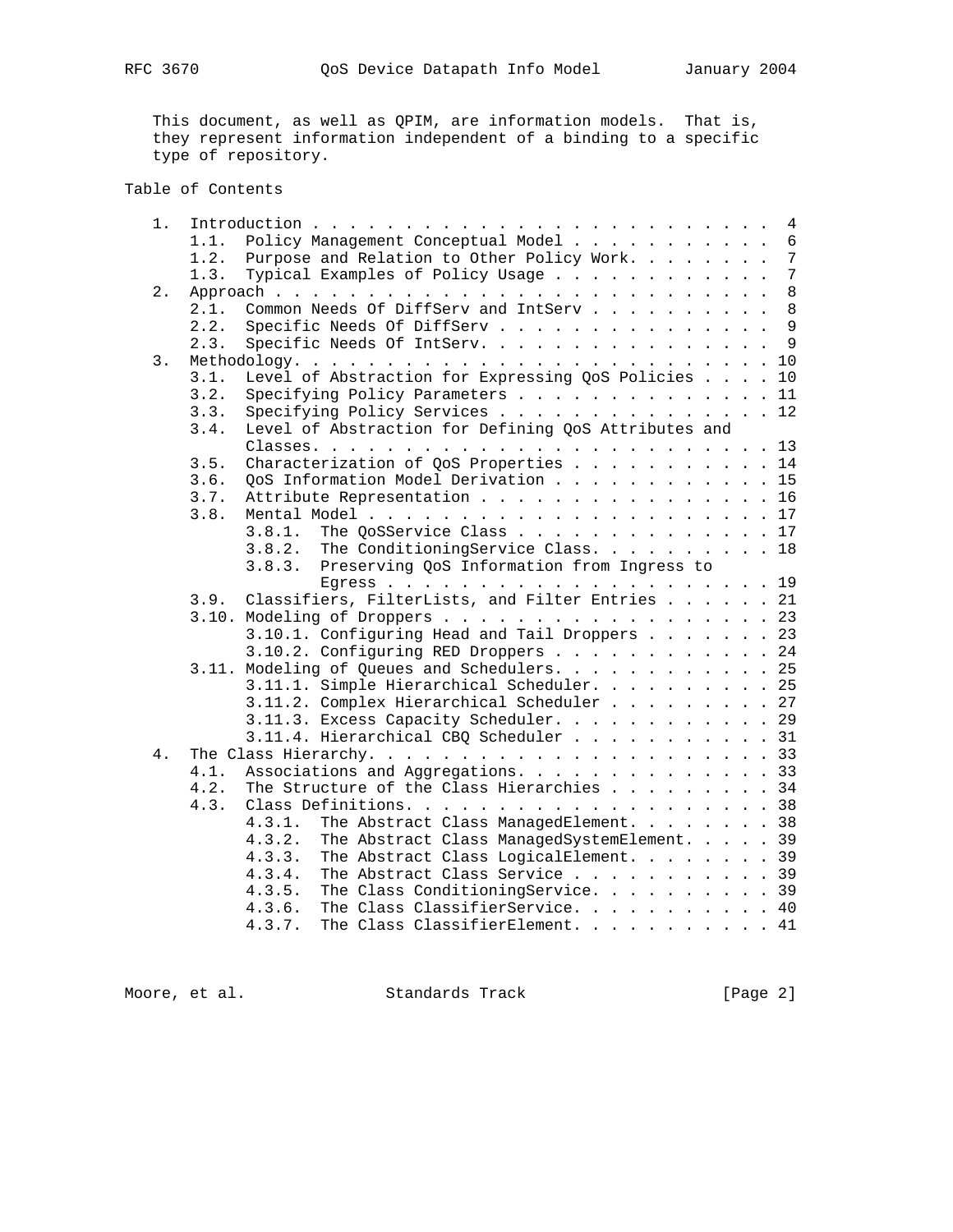4.3.8. The Class MeterService . . . . . . . . . . . . 42 4.3.9. The Class AverageRateMeterService. . . . . . . 44 4.3.10. The Class EWMAMeterService . . . . . . . . . . 44 4.3.11. The Class TokenBucketMeterService. . . . . . . 46 4.3.12. The Class MarkerService. . . . . . . . . . . . . 47 4.3.13. The Class PreambleMarkerService. . . . . . . . 47 4.3.14. The Class ToSMarkerService . . . . . . . . . . . 48 4.3.15. The Class DSCPMarkerService. . . . . . . . . . . 49 4.3.16. The Class 8021QMarkerService . . . . . . . . . . 49 4.3.17. The Class DropperService . . . . . . . . . . . 50 4.3.18. The Class HeadTailDropperService . . . . . . . . 52 4.3.19. The Class REDDropperService. . . . . . . . . . 52 4.3.20. The Class QueuingService . . . . . . . . . . . . 54 4.3.21. The Class PacketSchedulingService. . . . . . . . 55 4.3.22. The Class NonWorkConservingSchedulingService . . 56 4.3.23. The Class QoSService . . . . . . . . . . . . . . 57 4.3.24. The Class DiffServService. . . . . . . . . . . . 58 4.3.25. The Class AFService. . . . . . . . . . . . . . . 59 4.3.26. The Class FlowService. . . . . . . . . . . . . . 60 4.3.27. The Class DropThresholdCalculationService. . . . 60 4.3.28. The Abstract Class FilterEntryBase . . . . . . . 61 4.3.29. The Class IPHeaderFilter . . . . . . . . . . . . 62 4.3.30. The Class 8021Filter . . . . . . . . . . . . . . 62 4.3.31. The Class PreambleFilter . . . . . . . . . . . . 62 4.3.32. The Class FilterList . . . . . . . . . . . . . . 63 4.3.33. The Abstract Class ServiceAccessPoint. . . . . . 63 4.3.34. The Class ProtocolEndpoint . . . . . . . . . . 63 4.3.35. The Abstract Class Collection. . . . . . . . . . 65 4.3.36. The Abstract Class CollectionOfMSEs. . . . . . . 65 4.3.37. The Class BufferPool . . . . . . . . . . . . . . 65 4.3.38. The Abstract Class SchedulingElement . . . . . . 65 4.3.39. The Class AllocationSchedulingElement. . . . . . 66 4.3.40. The Class WRRSchedulingElement . . . . . . . . 67 4.3.41. The Class PrioritySchedulingElement. . . . . . . 69 4.3.42. The Class BoundedPrioritySchedulingElement . . . 70 4.4. Association Definitions. . . . . . . . . . . . . . . . . 70 4.4.1. The Abstract Association Dependency. . . . . . . 71 4.4.2. The Association ServiceSAPDependency . . . . . . 71 4.4.3. The Association IngressConditioningServiceOnEndpoint . . . . . . 71 4.4.4. The Association EgressConditioningServiceOnEndpoint. . . . . . . 72 4.4.5. The Association HeadTailDropQueueBinding . . . . 72 4.4.6. The Association CalculationBasedOnQueue. . . . . 73 4.4.7. The Association ProvidesServiceToElement . . . . 74 4.4.8. The Association ServiceServiceDependency . . . . 74 4.4.9. The Association CalculationServiceForDropper . . 75 4.4.10. The Association QueueAllocation. . . . . . . . 75

Moore, et al. Standards Track [Page 3]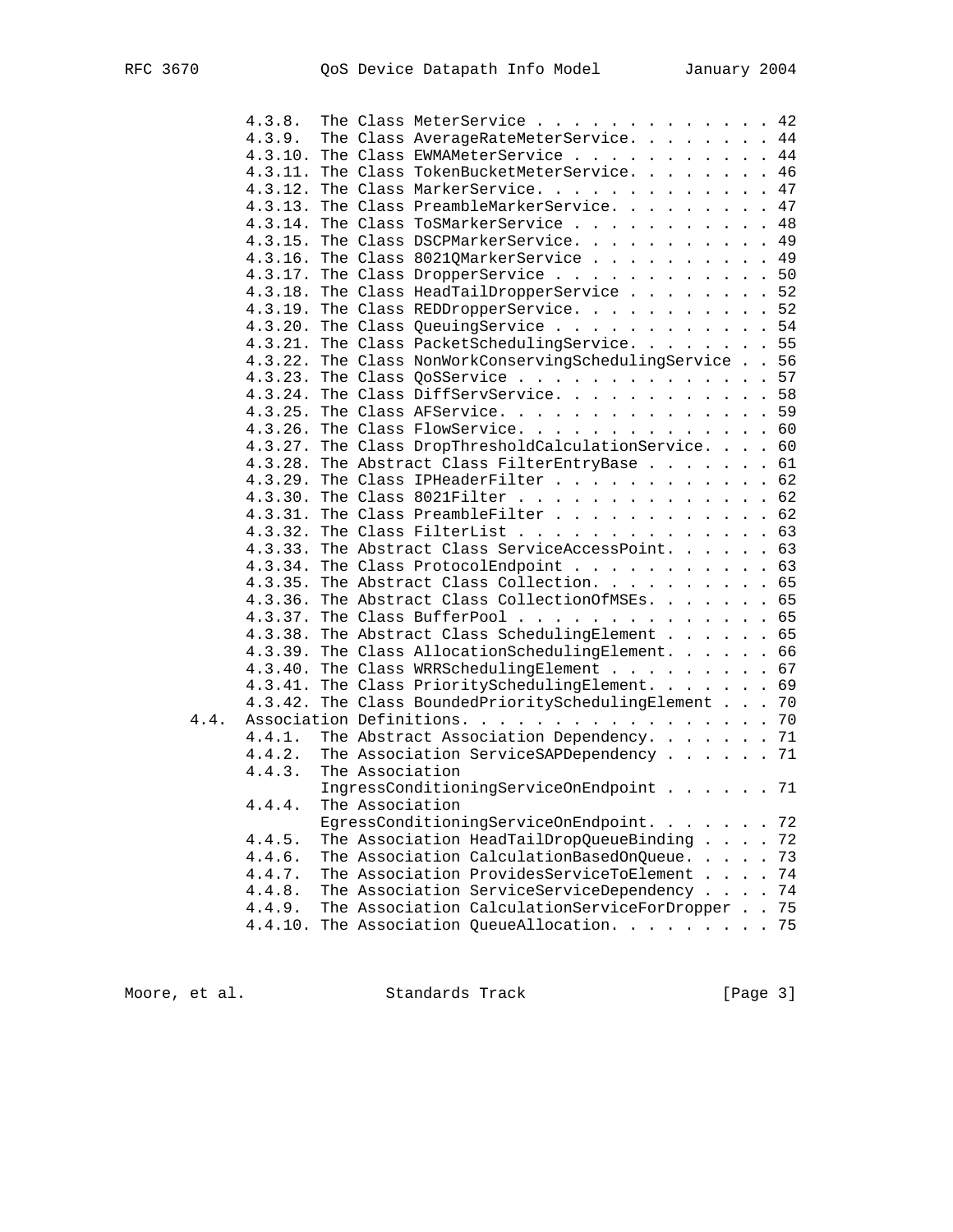|    | 4.4.11. The Association ClassifierElementUsesFilterList. 76      |  |
|----|------------------------------------------------------------------|--|
|    | 4.4.12. The Association AFRelatedServices. 77                    |  |
|    | 4.4.13. The Association NextService. 78                          |  |
|    | 4.4.14. The Association                                          |  |
|    | NextServiceAfterClassifierElement. 79                            |  |
|    | 4.4.15. The Association NextScheduler. 80                        |  |
|    | 4.4.16. The Association FailNextScheduler. 81                    |  |
|    | 4.4.17. The Association NextServiceAfterMeter. 82                |  |
|    | 4.4.18. The Association QueueToSchedule. 83                      |  |
|    | 4.4.19. The Association SchedulingServiceToSchedule. 84          |  |
|    | 4.4.20. The Aggregation MemberOfCollection 85                    |  |
|    | 4.4.21. The Aggregation CollectedBufferPool. 85                  |  |
|    | 4.4.22. The Abstract Aggregation Component 86                    |  |
|    | 4.4.23. The Aggregation ServiceComponent 86                      |  |
|    | 4.4.24. The Aggregation QoSSubService. 86                        |  |
|    | 4.4.25. The Aggregation QoSConditioningSubService. 87            |  |
|    | 4.4.26. The Aggregation                                          |  |
|    | ClassifierElementInClassifierService 88                          |  |
|    | 4.4.27. The Aggregation EntriesInFilterList. 89                  |  |
|    | 4.4.28. The Aggregation ElementInSchedulingService 90            |  |
| 5. | Intellectual Property Statement. 91                              |  |
| б. |                                                                  |  |
| 7. |                                                                  |  |
| 8. |                                                                  |  |
|    | 8.1. Normative References. 92                                    |  |
|    | 8.2. Informative References 92                                   |  |
| 9. | Appendix A: Naming Instances in a Native CIM Implementation . 94 |  |
|    | 9.1. Naming Instances of the Classes Derived from Service. 94    |  |
|    | 9.2. Naming Instances of Subclasses of FilterEntryBase 94        |  |
|    | 9.3. Naming Instances of ProtocolEndpoint. 94                    |  |
|    | 9.4. Naming Instances of BufferPool. 95                          |  |
|    | 9.4.1. The Property CollectionID. 95                             |  |
|    | 9.4.2. The Property CreationClassName 95                         |  |
|    | 9.5. Naming Instances of Scheduling Element 95                   |  |
|    |                                                                  |  |
|    |                                                                  |  |
|    |                                                                  |  |

# 1. Introduction

 The purpose of this document is to define an information model to describe the quality of service (QoS) mechanisms inherent in different network devices, including hosts. Broadly speaking, these mechanisms describe the attributes common to selecting and conditioning traffic through the forwarding path (datapath) of a network device. This selection and conditioning of traffic in the datapath spans both major QoS architectures: Differentiated Services (see [R2475]) and Integrated Services (see [R1633]).

Moore, et al. Standards Track [Page 4]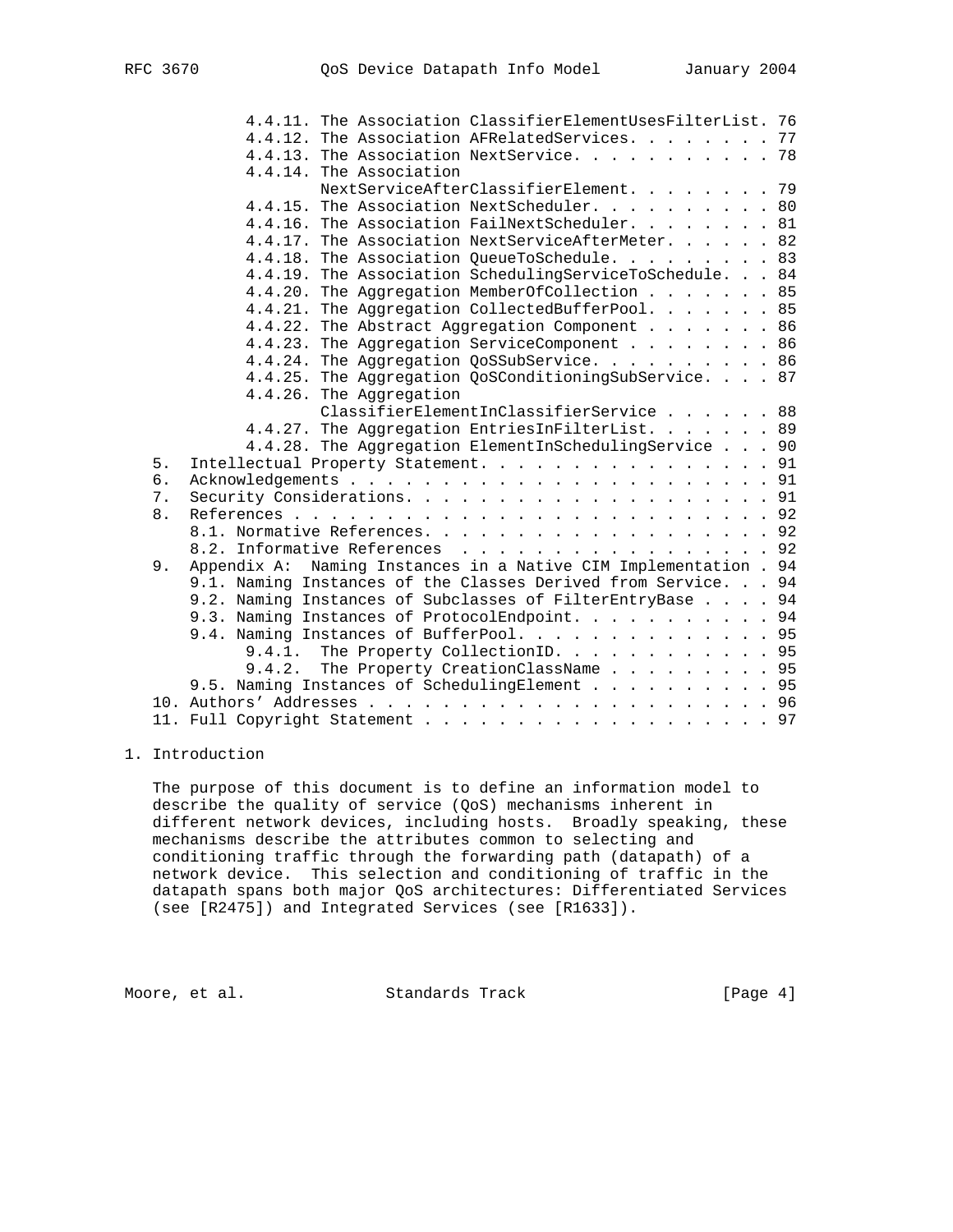This document is intended to be used with the QoS Policy Information Model [QPIM] to model how policies can be defined to manage and configure the QoS mechanisms (i.e., the classification, marking, metering, dropping, queuing, and scheduling functionality) of devices. Together, these two documents describe how to write QoS policy rules to configure and manage the QoS mechanisms present in the datapaths of devices.

 This document, as well as [QPIM], are information models. That is, they represent information independent of a binding to a specific type of repository. A separate document could be written to provide a mapping of the data contained in this document to a form suitable for implementation in a directory that uses (L)DAP as its access protocol. Similarly, a document could be written to provide a mapping of the data in [QPIM] to a directory. Together, these four documents (information models and directory schema mappings) would then describe how to write QoS policy rules that can be used to store information in directories to configure device QoS mechanisms.

 The approach taken in this document defines a common set of classes that can be used to model QoS in a device datapath. Vendors can then map these classes, either directly or using an intervening format like a COP-PR PIB, to their own device-specific implementations. Note that the admission control element of Integrated Services is not included in the scope of this model.

 The design of the class, association, and aggregation hierarchies described in this document is influenced by the Network QoS submodel defined by the Distributed Management Task Force (DMTF) - see [CIM]. These hierarchies are not derived from the Policy Core Information Model [PCIM]. This is because the modeling of the QoS mechanisms of a device is separate and distinct from the modeling of policies that manage those mechanisms. Hence, there is a need to separate QoS mechanisms (this document) from their control (specified using the generic policy document [PCIM] augmented by the QoS Policy document [QPIM]).

 While it is not a policy model per se, this document does have a dependency on the Policy Core Information Model Extensions document [PCIME]. The device-level packet filtering, through which a Classifier splits a traffic stream into multiple streams, is based on the FilterEntryBase and FilterList classes defined in [PCIME].

 The key words "MUST", "MUST NOT", "REQUIRED", "SHALL", "SHALL NOT", "SHOULD", "SHOULD NOT", "RECOMMENDED", "MAY", and "OPTIONAL" in this document are to be interpreted as described in BCP 14, RFC 2119 [R2119].

Moore, et al. Standards Track [Page 5]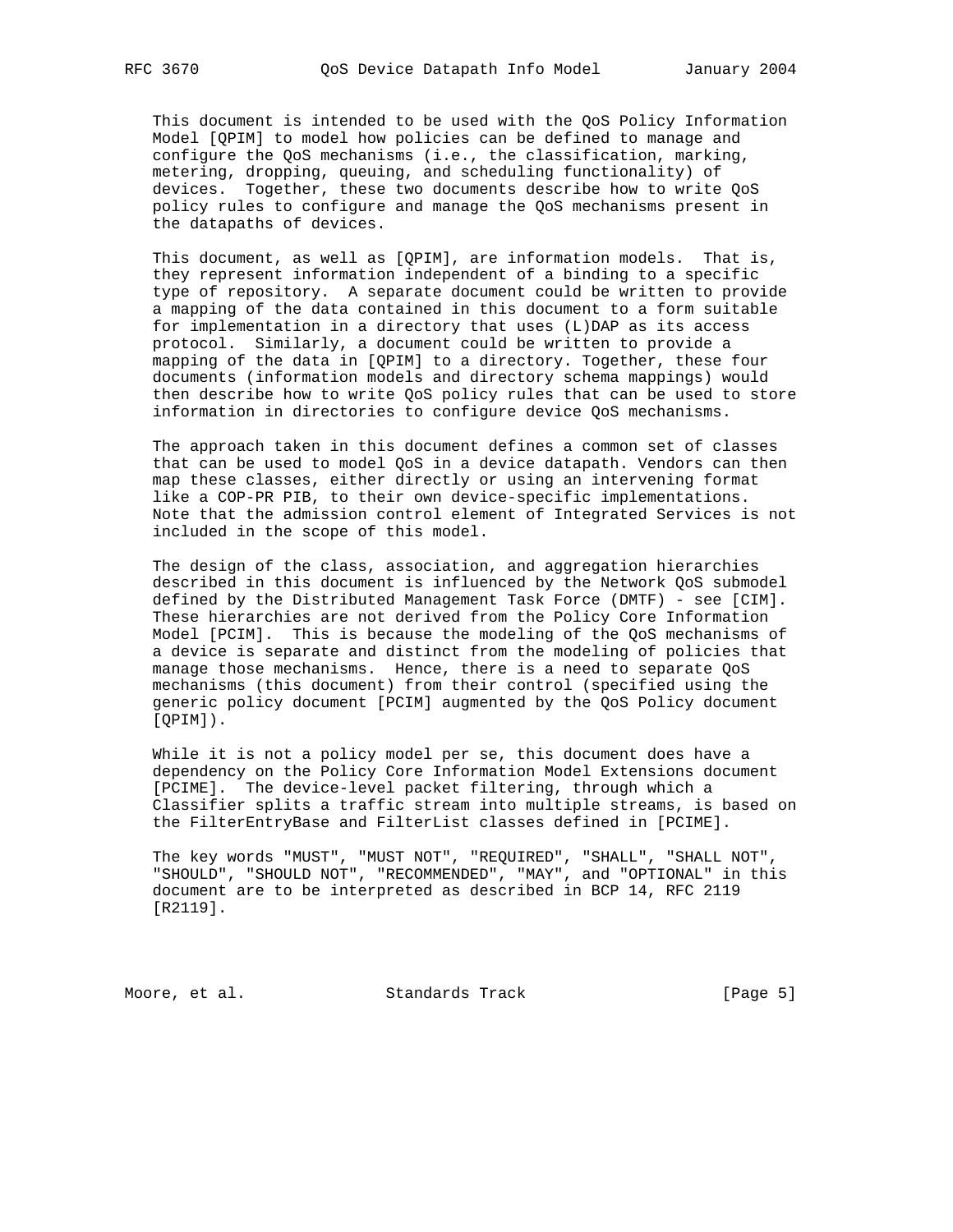#### 1.1. Policy Management Conceptual Model

 The Policy Core Information Model [PCIM] describes a general methodology for constructing policy rules. PCIM Extensions [PCIME] updates and extends the original PCIM. A policy rule aggregates a set of policy conditions and an ordered set of policy actions. The semantics of a policy rule are such that if the set of conditions evaluates to TRUE, then the set of actions are executed.

 Policy conditions and actions have two principal components: operands and operators. Operands can be constants or variables. To specify a policy, it is necessary to specify:

- o the operands to be examined (also known as state variables);
- o the operands to be changed (also known as configuration variables);
- o the relationships between these two sets of operands.

 Operands can be specified at a high-level, such as Joe (a user) or Gold (a service). Operands can also be specified at a much finer level of detail, one that is much closer to the operation of the device. Examples of the latter include an IP Address or a queue's bandwidth allocation. Implicit in the use of operands is the binding of legal values or ranges of values to an operand. For example, the value of an IP address cannot be an integer. The concepts of operands and their ranges are defined in [PCIME].

 The second component of policy conditions and actions is a set of operators. Operators can express both relationships (greater than, member of a set, Boolean OR, etc.) and assignments. Together, operators and operands can express a variety of conditions and actions, such as:

 If Bob is an Engineer... If the source IP address is in the Marketing Subnet... Set Joe's IP address to 192.0.2.100 Limit the bandwidth of application x to 10 Mb

 We recognize that the definition of operator semantics is critical to the definition of policies. However, the definition of these operators is beyond the scope of this document. Rather, this document (with [QPIM]) takes the first steps in identifying and standardizing a set of properties (operands) for use in defining policies for Differentiated and Integrated Services.

Moore, et al. Standards Track [Page 6]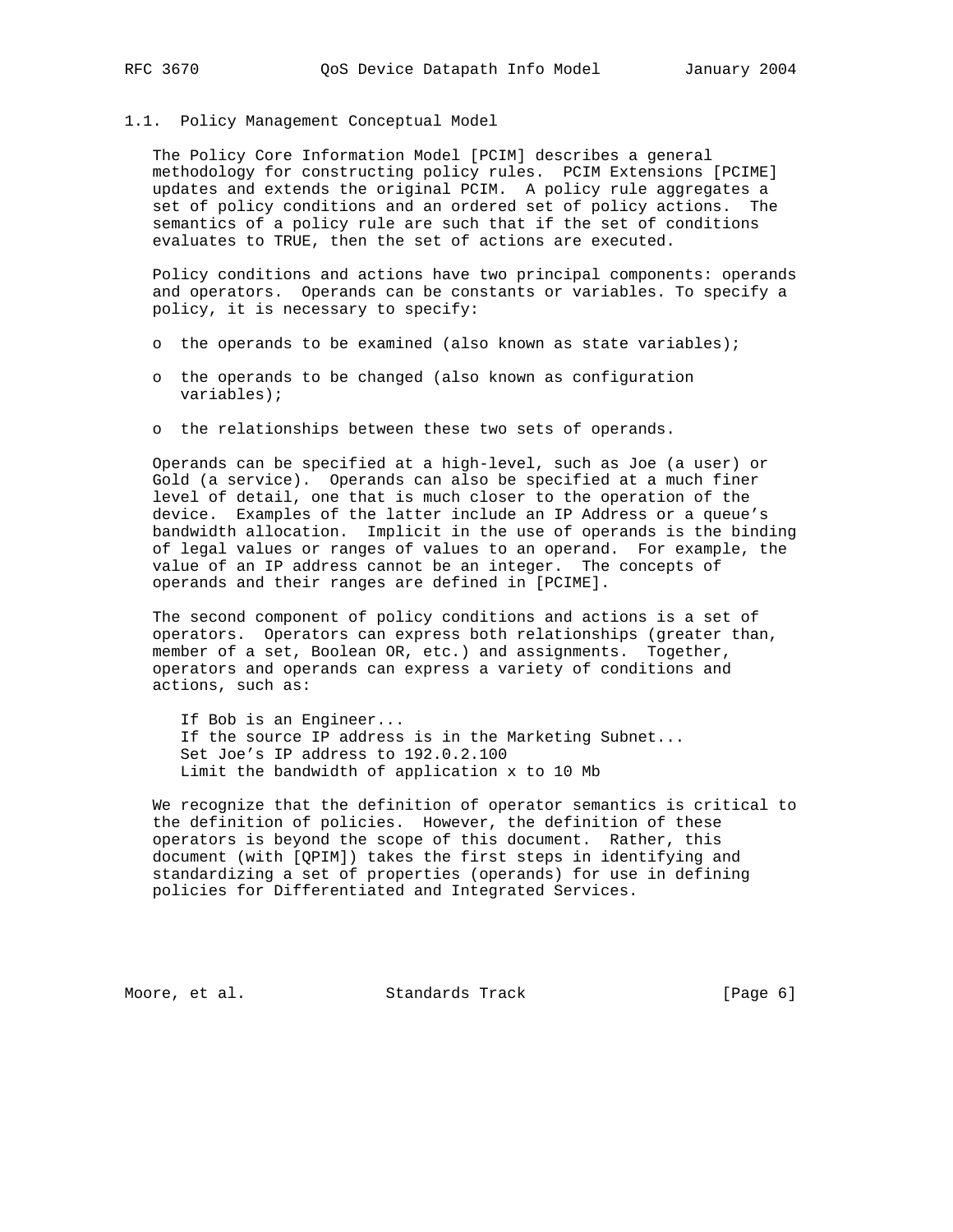#### 1.2. Purpose and Relation to Other Policy Work

 This model establishes a canonical model of the QoS mechanisms of a network device (e.g., a router, switch, or host) that is independent of any specific type of network device. This enables traffic conditioning to be described using a common set of abstractions, modeled as a set of services and sub-services.

 When the concepts of this document are used in conjunction with the concepts of [QPIM], one is able to define policies that bind the services in a network to the needs of applications using that network. In other words, the business requirements of an organization can be reflected in one set of policies, and those policies can be translated to a lower-level set of policies that control and manage the configuration and operation of network devices.

1.3. Typical Examples of Policy Usage

 Policies could be implemented as low-level rules using the information model described in this specification. For example, in a low-level policy, a condition could be represented as an evaluation of a specific attribute from this model. Therefore, a condition such as "If filter = HTTP" would be interpreted as a test determining whether any HTTP filters have been defined for the device. A high level policy, such as "If protocol = HTTP, then mark with Differentiated Services Code Point (DSCP) 24," would be expressed as a series of actions in a low-level policy using the classes and attributes described below:

- 1. Create HTTP filter
- 2. Create DSCP marker with the value of 24
- 3. Bind the HTTP filter to the DSCP marker

 Note that unlike "mark with DSCP 24," these low-level actions are not performed on a packet as it passes through the device. Rather, they are configuration actions performed on the device itself, to make it ready to perform the correct  $action(s)$  on the correct  $packet(s)$ . The act of moving from a high-level policy rule to the correct set of low-level device configuration actions is an example of what [POLTERM] characterizes as "policy translation" or "policy conversion".

Moore, et al. Standards Track [Page 7]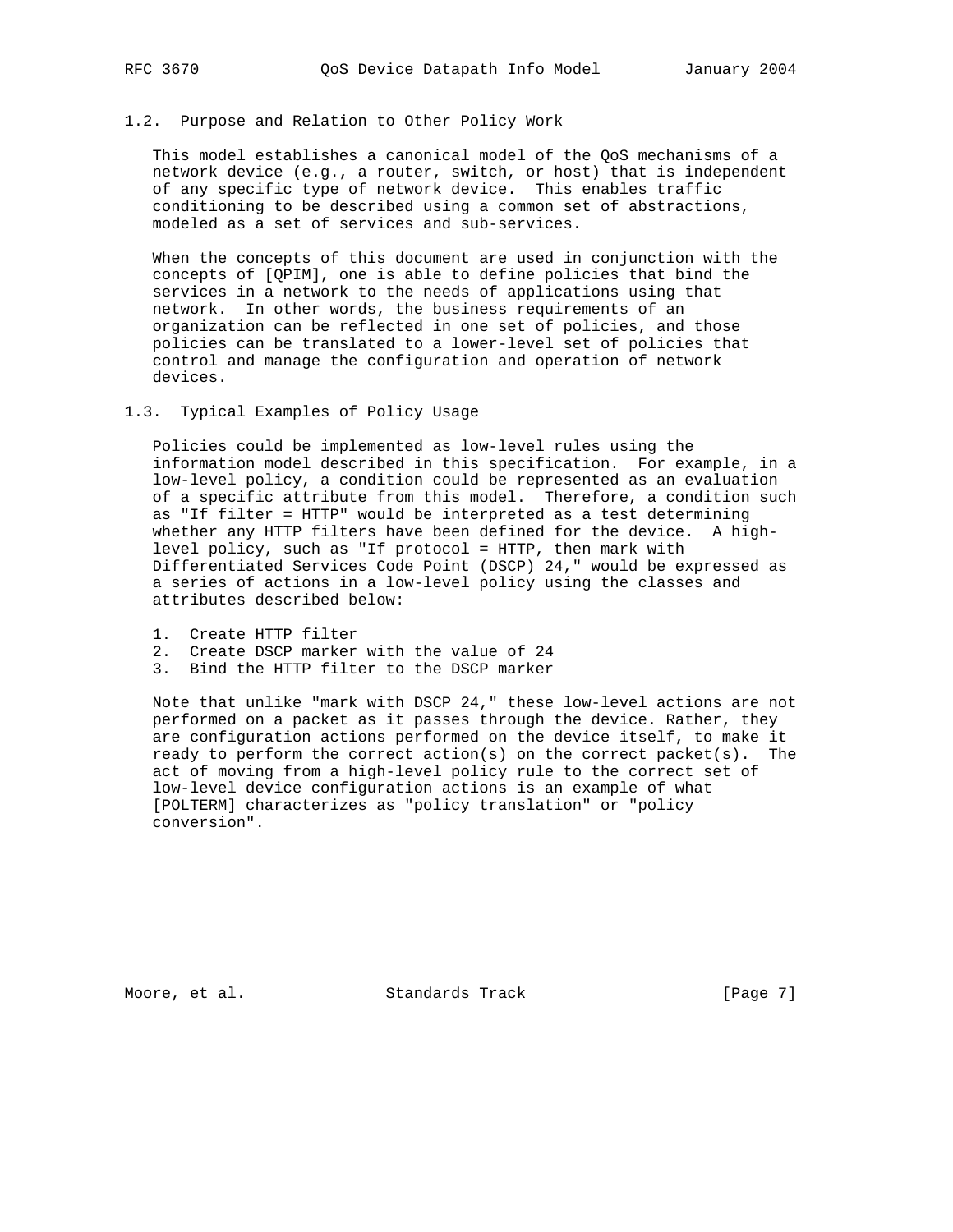# 2. Approach

 QoS activities in the IETF have mainly focused in two areas, Integrated Services (IntServ) and Differentiated Services (DiffServ) (see [POLTERM], [R1633] and [R2475]). This document focuses on the specification of QoS properties and classes for modeling the datapath where packet traffic is conditioned. However, the framework defined by the classes in this document has been designed with the needs of the admission control portion of IntServ in mind as well.

# 2.1. Common Needs Of DiffServ and IntServ

 First, let us consider IntServ. IntServ has two principal components. One component is embedded in the datapath of the networking device. Its functions include the classification and policing of individual flows, and scheduling admitted packets for the outbound link. The other component of IntServ is admission control, which focuses on the management of the signaling protocol (e.g., the PATH and RESV messages of RSVP). This component processes reservation requests, manages bandwidth, outsources decision making to policy servers, and interacts with the Routing Table manager.

 We will consider RSVP when defining the structure of this information model. As this document focuses on the datapath, elements of RSVP applicable to the datapath will be considered in the structure of the classes. The complete IntServ device model will, as we have indicated earlier, be addressed in a subsequent document.

 This document models a small subset of the QoS policy problem, in hopes of constructing a methodology that can be adapted for other aspects of QoS in particular, and of policy construction in general. The focus in this document is on QoS for devices that implement traffic conditioning in the datapath.

 DiffServ operates exclusively in the datapath. It has all of the same components of the IntServ datapath, with two major differences. First, DiffServ classifies packets based solely on their DSCP field, whereas IntServ examines a subset of a standard flow's addressing 5 tuple. The exception to this rule occurs in a router or host at the boundary of a DiffServ domain. A device in this position may examine a packet's DSCP, its addressing 5-tuple, other fields in the packet, or even information wholly outside the packet, in determining the DSCP value with which to mark the packet prior to its transfer into the DiffServ domain. However, routers in the interior of a DiffServ domain will only need to classify based on the DSCP field.

Moore, et al. Standards Track [Page 8]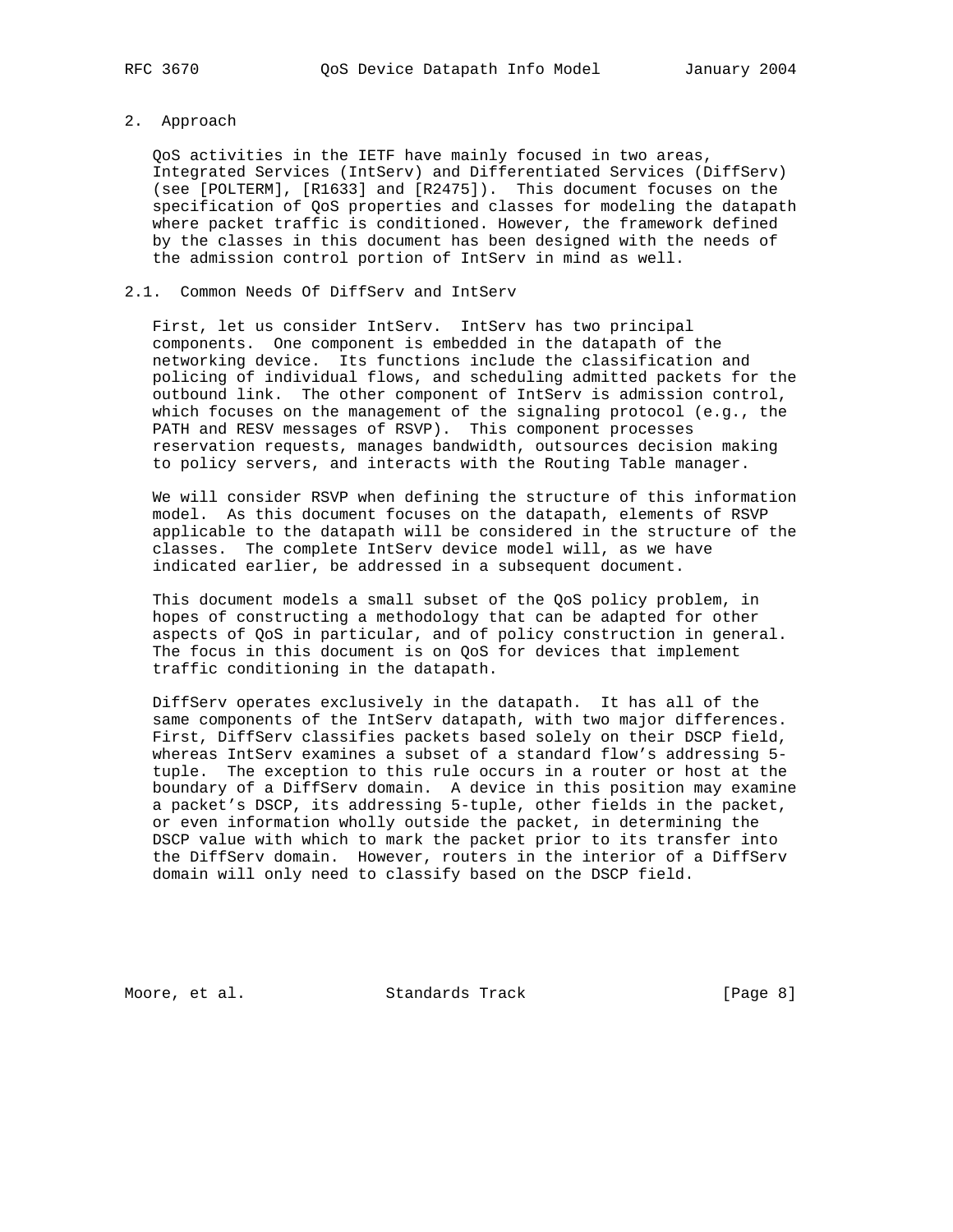The second difference between IntServ and DiffServ is that the signaling protocol used in IntServ (e.g., RSVP) affects the configuration of the datapath in a more dynamic fashion. This is because each newly admitted RSVP reservation requires a reconfiguration of the datapath. In contrast, DiffServ requires far fewer changes to the datapath after the Per Hop Behaviors (PHBs) have been configured.

 The approach advocated in this document for the creation of policies that control the various QoS mechanisms of networking devices is to first identify the attributes with which policies are to be constructed. These attributes are the parameters used in expressions that are necessary to construct policies. There is also a parallel desire to define the operators, relations, and precedence constructs necessary to construct the conditions and actions that constitute these policies. However, these efforts are beyond the scope of this document.

## 2.2. Specific Needs Of DiffServ

 DiffServ-specific rules focus on two particular areas: the core and the edges of the network. As explained in the DiffServ Architecture document [R2475], devices at the edge of the network classify traffic into different traffic streams. The core of the network then forwards traffic from different streams by using a set of Per Hop Behaviors (PHBs). A DSCP identifies each PHB. The DSCP is part of the IP header of each packet (as described in [R2474]). This enables multiple traffic streams to be aggregated into a small number of aggregated traffic streams, where each aggregate traffic stream is identified by a particular DSCP, and forwarded using a particular PHB.

 The attributes used to manipulate QoS capabilities in the core of the network primarily address the behavioral characteristics of each supported PHB. At the edges of the DiffServ network, the additional complexities of flow classification, policing, RSVP mappings, remarkings, and other factors have to be considered. Additional modeling will be required in this area. However, first, the standards for edges of the DiffServ network need more detail - to allow the edges to be incorporated into the policy model.

### 2.3. Specific Needs Of IntServ

 This document focuses exclusively on the forwarding aspects of network QoS. Therefore, while the forwarding aspects of IntServ are considered, the management of IntServ is not considered. This topic will be addressed in a future document.

Moore, et al. Standards Track [Page 9]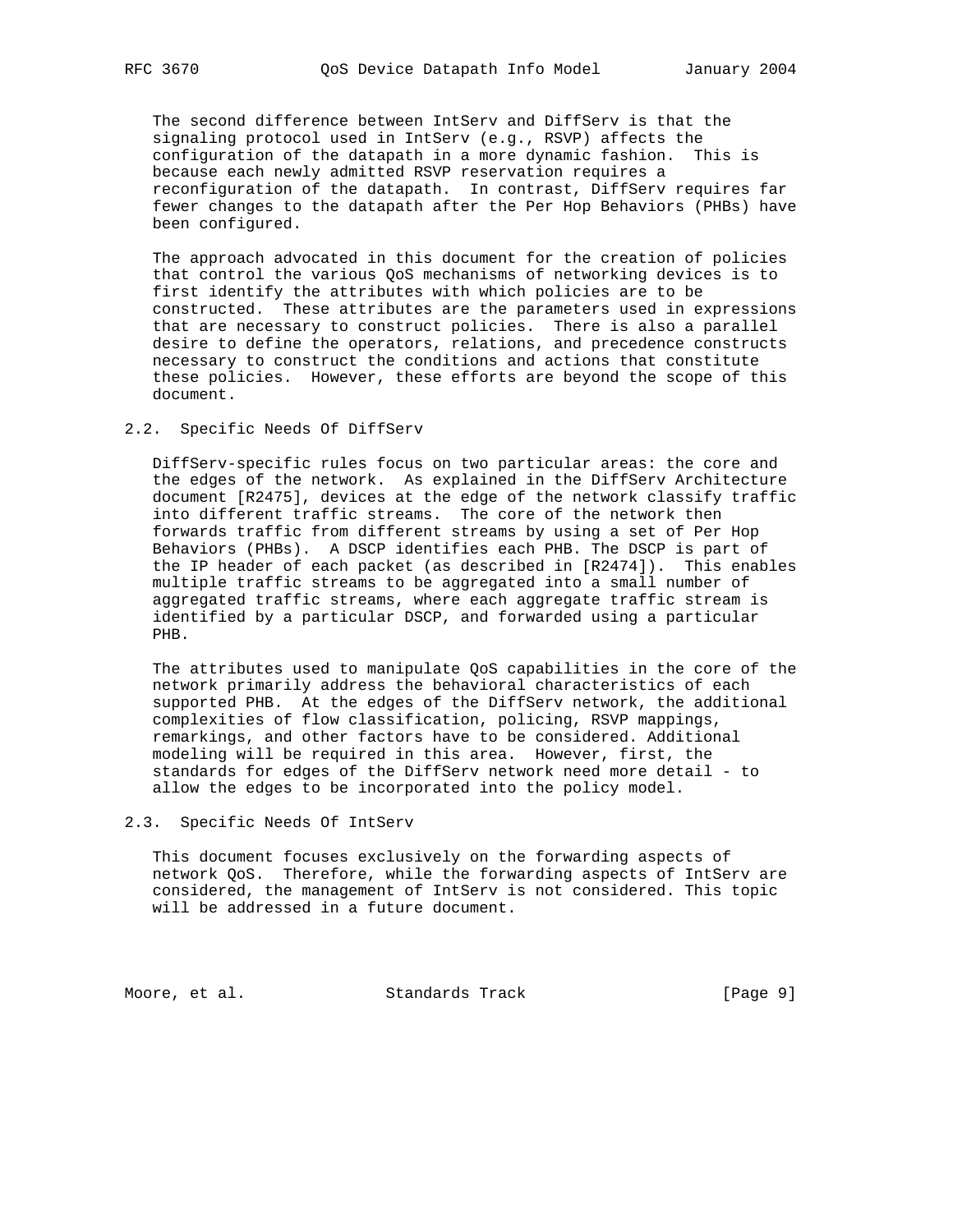3. Methodology

 There is a clear need to define attributes and behavior that together define how traffic should be conditioned. This document defines a set of classes and relationships that represent the QoS mechanisms used to condition traffic; [QPIM] is used to define policies to control the QoS mechanisms defined in this document.

 However, some very basic issues need to be considered when combining these documents. Considering these issues should help in constructing a schema for managing the operation and configuration of network QoS mechanisms through the use of QoS policies.

### 3.1. Level of Abstraction for Expressing QoS Policies

 The first issue requiring consideration is the level of abstraction at which QoS policies should be expressed. If we consider policies as a set of rules used to react to events and manipulate attributes or generate new events, we realize that policy represents a continuum of specifications that relate business goals and rules to the conditioning of traffic done by a device or a set of devices. An example of a business level policy might be: from 1:00 pm PST to 7:00 am EST, sell off 40% of the network capacity on the open market. In contrast, a device-specific policy might be: if the queue depth grows at a geometric rate over a specified duration, trigger a potential link failure event.

A general model for this continuum is shown in Figure 1 below.



Figure 1. The Policy Continuum

Moore, et al. Standards Track [Page 10]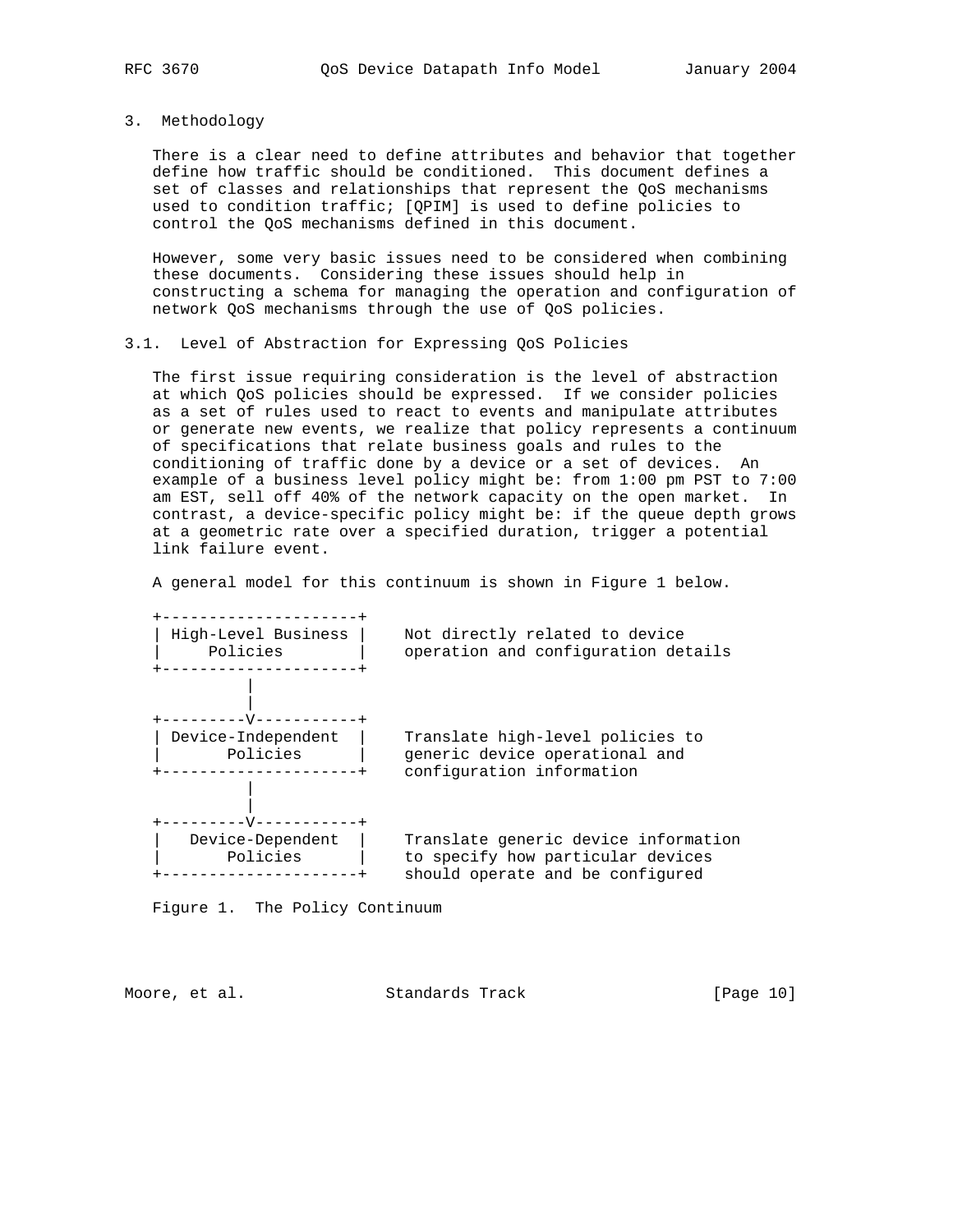High-level business policies are used to express the requirements of the different applications, and prioritize which applications get "better" treatment when the network is congested. The goal, then, is to use policies to relate the operational and configuration needs of a device directly to the business rules that the network administrator is trying to implement in the network that the device belongs to.

 Device-independent policies translate business policies into a set of generalized operational and configuration policies that are independent of any specific device, but dependent on a particular set of QoS mechanisms, such as random early detection (RED) dropping or weighted round robin scheduling. Not only does this enable different types of devices (routers, switches, hosts, etc.) to be controlled by QoS policies, it also enables devices made by different vendors that use the same types of QoS mechanisms to be controlled. This enables these different devices to each supply the correct relative conditioning to the same type of traffic.

 In contrast, device-dependent policies translate device-independent policies into ones that are specific for a given device. The reason that a distinction is made between device-independent and device dependent policies is that in a given network, many different devices having many different capabilities need to be controlled together. Device-independent policies provide a common layer of abstraction for managing multiple devices of different capabilities, while device dependent policies implement the specific conditioning that is required. This document provides a common set of abstractions for representing QoS mechanisms in a device-independent way.

 This document is focused on the device-independent representation of QoS mechanisms. QoS mechanisms are modeled in sufficient detail to provide a common device-independent representation of QoS policies. They can also be used to provide a basis for specialization, enabling each vendor to derive a set of vendor-specific classes that represent how traffic conditioning is done for that vendor's set of devices.

#### 3.2. Specifying Policy Parameters

 Policies are a function of parameters (attributes) and operators (boolean, arithmetic, relational, etc.). Therefore, both need to be defined as part of the same policy in order to correctly condition the traffic. If the parameters of the policy are specified too narrowly, they will reflect the individual implementations of QoS in each device. As there is currently little consensus in the industry on what the correct implementation model for QoS is, most defined attributes would only be applicable to the unique characteristics of a few individual devices. Moreover, standardizing all of these

Moore, et al. Standards Track [Page 11]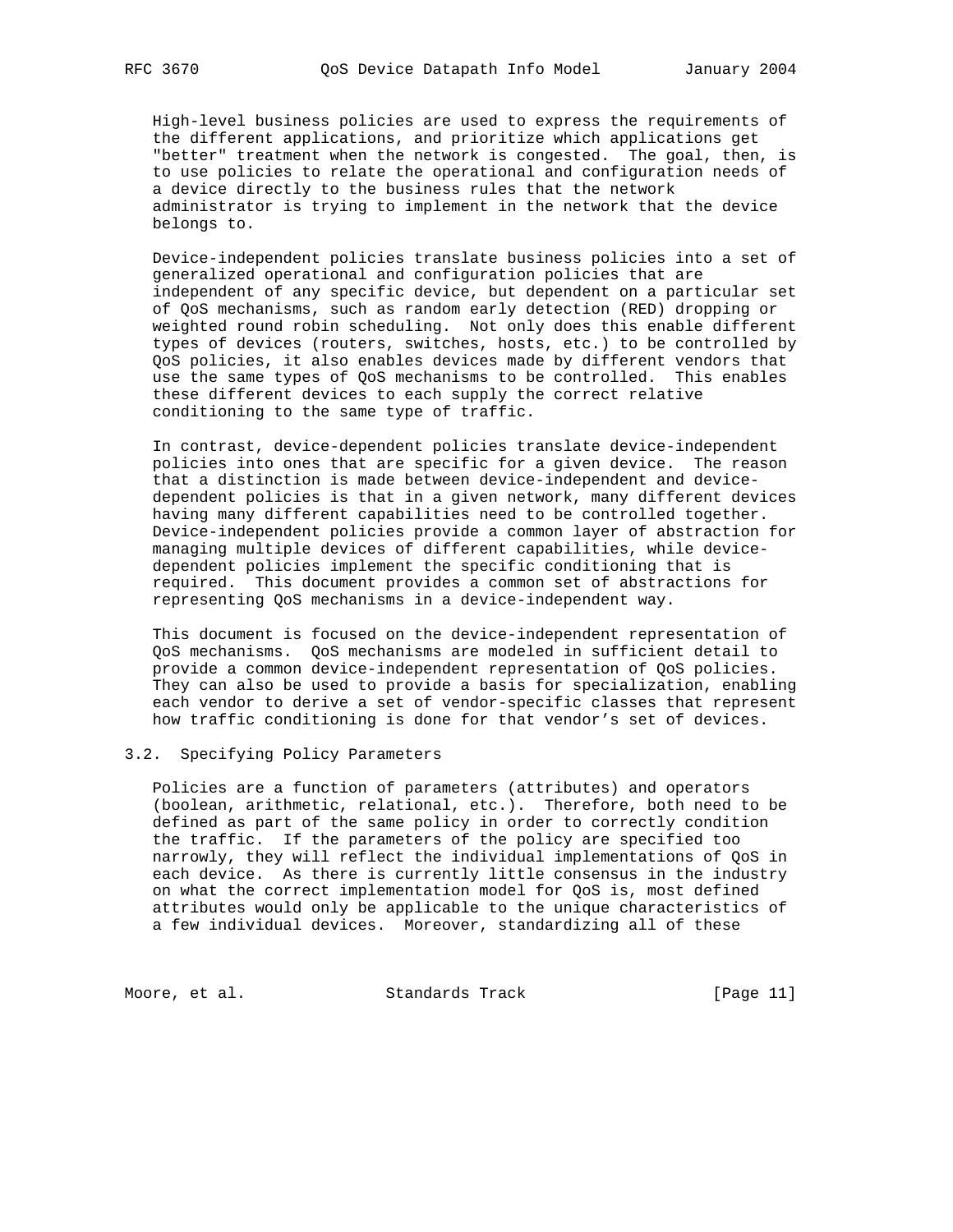potential implementation alternatives would be a never-ending task as new implementations continued to appear on the market.

 On the other hand, if the parameters of the policy are specified too broadly, it is impossible to develop meaningful policies. For example, if we concentrate on the so-called Olympic set of policies, a business policy like "Bob gets Gold Service," is clearly meaningless to the large majority of existing devices. This is because the device has no way of determining who Bob is, or what QoS mechanisms should be configured in what way to provide Gold service.

 Furthermore, Gold service may represent a single service, or it may identify a set of services that are related to each other. In the latter case, these services may have different conditioning characteristics.

 This document defines a set of parameters that fit into a canonical model for modeling the elements in the forwarding path of a device implementing QoS traffic conditioning. By defining this model in a device-independent way, the needed parameters can be appropriately abstracted.

3.3. Specifying Policy Services

 Administrators want the flexibility to be able to define traffic conditioning without having to have a low-level understanding of the different QoS mechanisms that implement that conditioning. Furthermore, administrators want the flexibility to group different services together, describing a higher-level concept such as "Gold Service". This higher-level service could be viewed as providing the processing to deliver "Gold" quality of service.

 These two goals dictate the need for the following set of abstractions:

- o a flexible way to describe a service
- o must be able to group different services that may use different technologies (e.g., DiffServ and IEEE 802.1Q) together
- o must be able to define a set of sub-services that together make up a higher-level service
- o must be able to associate a service and the set of QoS mechanisms that are used to condition traffic for that service
- o must be able to define policies that manage the QoS mechanisms used to implement a service.

| Moore, et al. |  | Standards Track | [Page $12$ ] |  |  |
|---------------|--|-----------------|--------------|--|--|
|---------------|--|-----------------|--------------|--|--|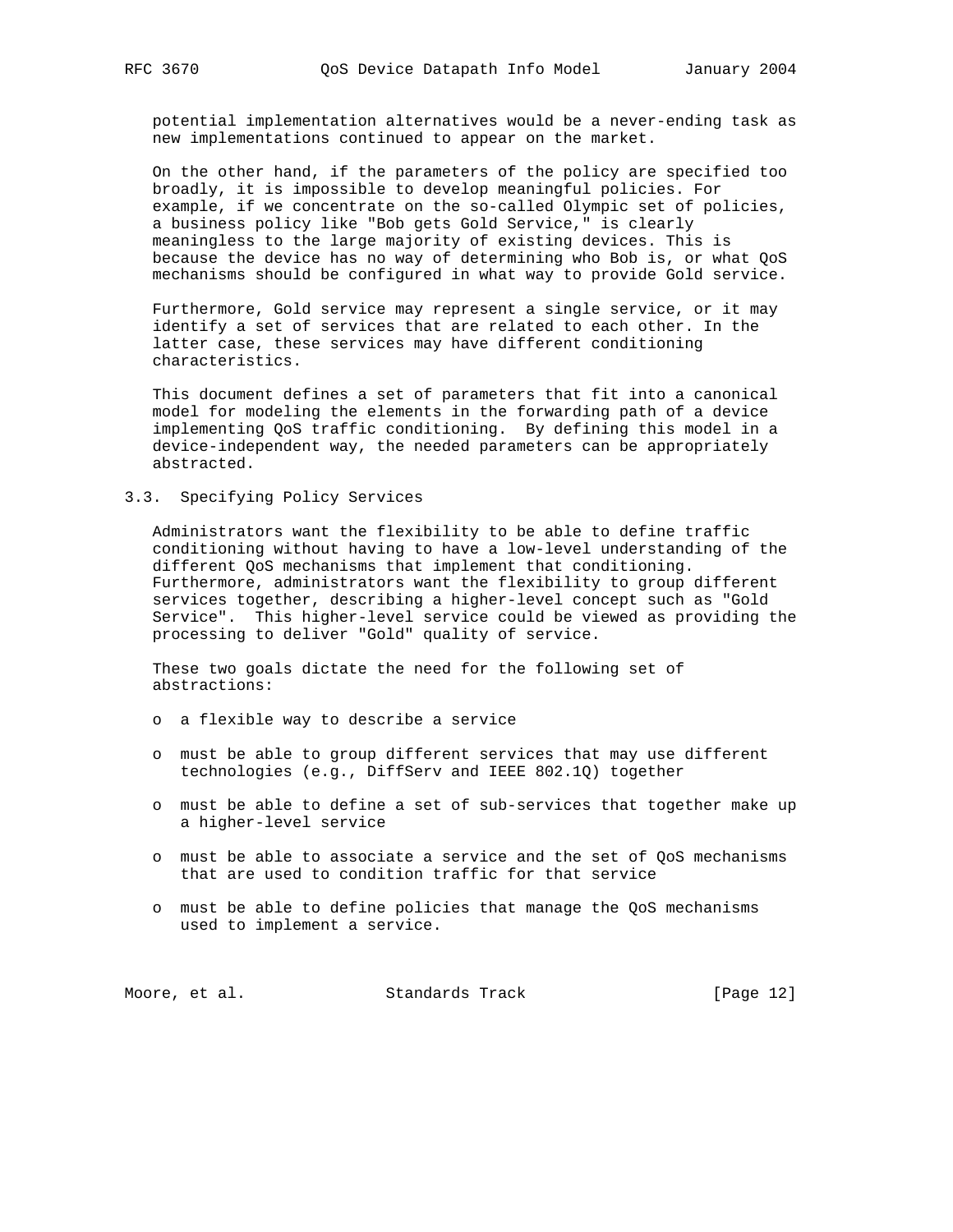This document addresses this set of problems by defining a set of classes and associations that can represent abstract concepts like "Gold Service," and bind each of these abstract services to a specific set of QoS mechanisms that implement the conditioning that they require. Furthermore, this document defines the concept of "sub-services," to enable Gold Service to be defined either as a single service or as a set of services that together should be treated as an atomic entity.

 Given these abstractions, policies (as defined in [QPIM]) can be written to control the QoS mechanisms and services defined in this document.

3.4. Level of Abstraction for Defining QoS Attributes and Classes

 This document defines a set of classes and properties to support policies that configure device QoS mechanisms. This document concentrates on the representation of services in the datapath that support both DiffServ (for aggregate traffic conditioning) and IntServ (for flow-based traffic conditioning). Classes and properties for modeling IntServ admission control services may be defined in a future document.

 The classes and properties in this document are designed to be used in conjunction with the QoS policy classes and properties defined in [QPIM]. For example, to preserve the delay characteristics committed to an end-user, a network administrator may wish to create policies that monitor the queue depths in a device, and adjust resource allocations when delay budgets are at risk (perhaps as a result of a network topology change). The classes and properties in this document define the specific services and mechanisms required to implement those services. The classes and properties defined in [QPIM] provide the overall structure of the policy that manages and configures this service.

 This combination of low-level specification (using this document) and high-level structuring (using [QPIM]) of network services enables network administrators to define new services required of the network, that are directly related to business goals, while ensuring that such services can be managed. However, this goal (of creating and managing service-oriented policies) can only be realized if policies can be constructed that are capable of supporting diverse implementations of QoS. The solution is to model the QoS capabilities of devices at the behavioral level. This means that for traffic conditioning services realized in the datapath, the model must support the following characteristics:

o modeling of a generic network service that has QoS capabilities

Moore, et al. Standards Track [Page 13]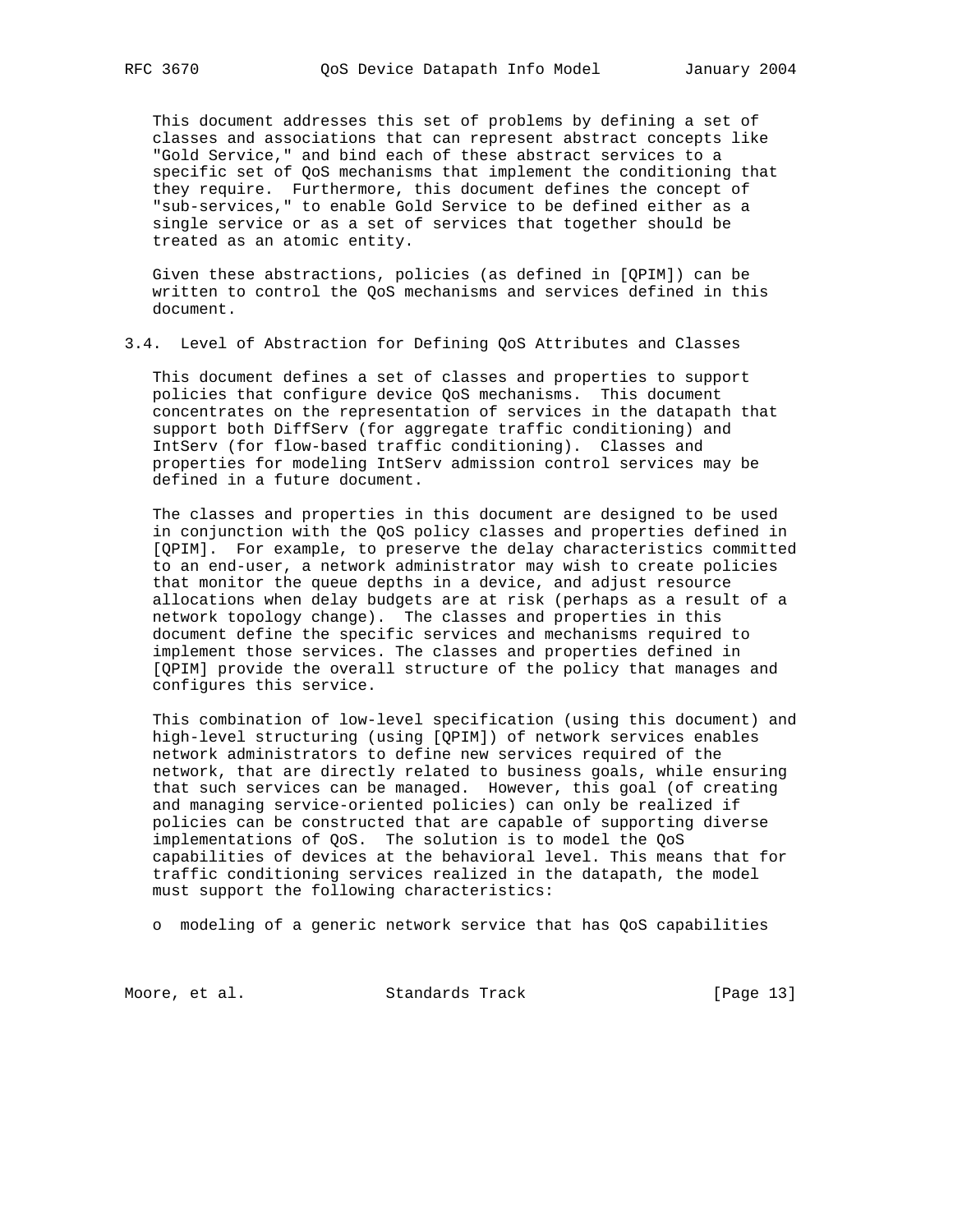- - o modeling of how the traffic conditioning itself is defined
	- o modeling of how statistics are gathered to monitor QoS traffic conditioning services - this facet of the model will be added in a future document.

 This document models a network service, and associates it with one or more QoS mechanisms that are used to implement that service. It also models in a canonical form the various components that are used to condition traffic, such that standard as well as custom traffic conditioning services may be described.

#### 3.5. Characterization of QoS Properties

 The QoS properties and classes will be described in more detail in Section 4. However, we should consider the basic characteristics of these properties, to understand the methodology for representing them.

 There are essentially two types of properties, state and configuration. Configuration properties describe the desired state of a device, and include properties and classes for representing desired or proposed thresholds, bandwidth allocations, and how to classify traffic. State properties describe the actual state of the device. These include properties to represent the current operational values of the attributes in devices configured via the configuration properties, as well as properties that represent state (queue depths, excess capacity consumption, loss rates, and so forth).

 In order to be correlated and used together, these two types of properties must be modeled using a common information model. The possibility of modeling state properties and their corresponding configuration settings is accomplished using the same classes in this model - although individual instances of the classes would have to be appropriately named or placed in different containers to distinguish current state values from desired configuration settings.

 State information is addressed in a very limited fashion by QDDIM. Currently, only CurrentQueueDepth is proposed as an attribute on QueuingService. The majority of the model is related to configuration. Given this fact, it is assumed that this model is a direct memory map into a device. All manipulation of model classes and properties directly affects the state of the device. If it is desired to also use these classes to represent desired configuration, that is left to the discretion of the implementor.

Moore, et al. Standards Track [Page 14]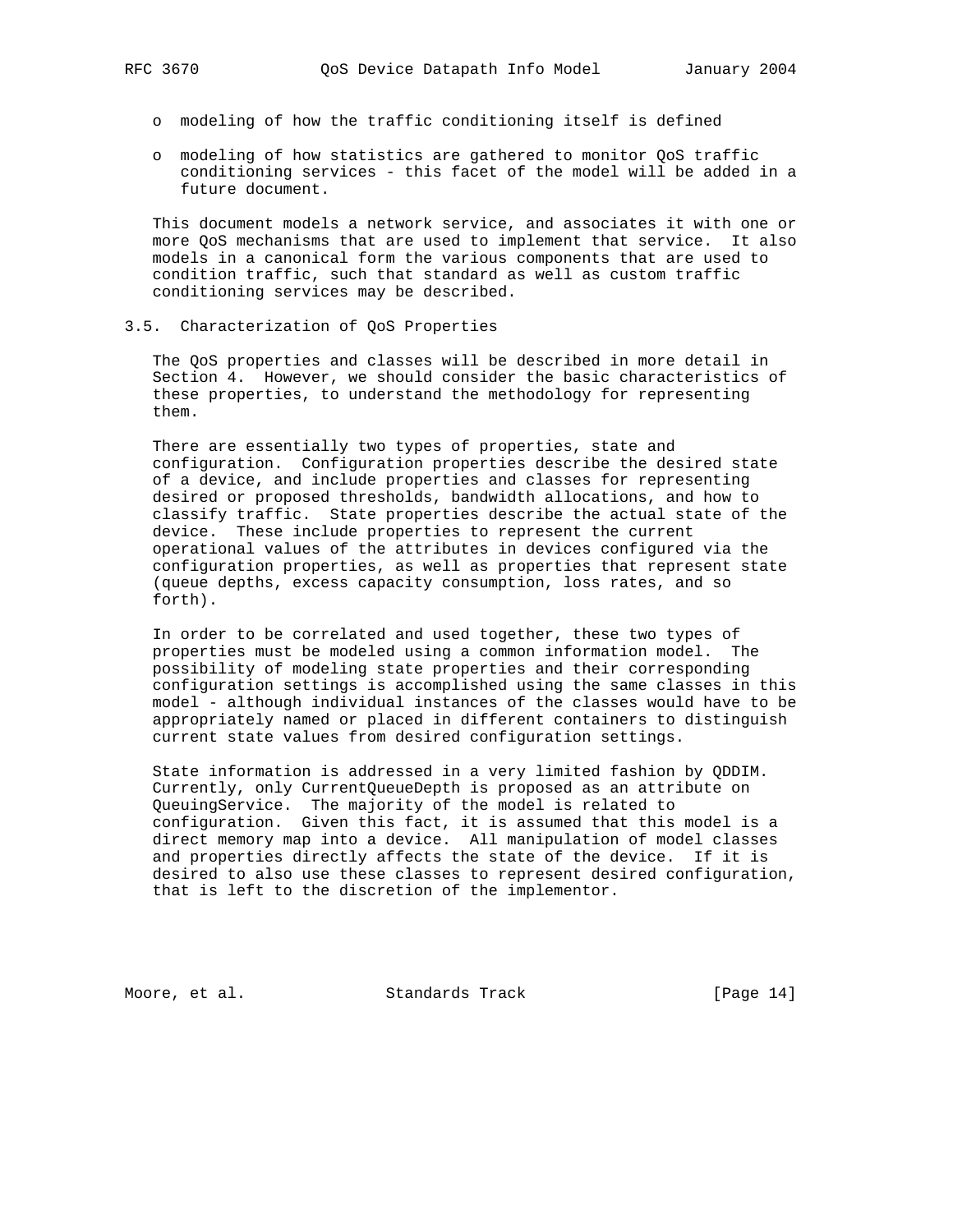It is acknowledged that additional properties are needed to completely model current state. However, many of the properties defined in this document represent exactly the state variables that will be configured by the configuration properties. Thus, the definition of the configuration properties has an exact correspondence with the state properties, and can be used in modeling both actual (state) and desired/proposed configuration.

#### 3.6. QoS Information Model Derivation

 The question of context also leads to another question: how does the information specified in the core and QoS policy models ([PCIM], [PCIME], and [QPIM], respectively) integrate with the information defined in this document? To put it another way, where should device-independent concepts that lead to device-specific QoS attributes be derived from?

 Past thinking was that QoS was part of the policy model. This view is not completely accurate, and it leads to confusion. QoS is a set of services that can be controlled using policy. These services are represented as device mechanisms. An important point here is that QoS services, as well as other types of services (e.g., security), are provided by the mechanisms inherent in a given device. This means that not all devices are indeed created equal. For example, although two devices may have the same type of mechanism (e.g., a queue), one may be a simple implementation (i.e., a FIFO queue) whereas one may be much more complex and robust (e.g., class-based weighted fair queuing (CBWFQ)). However, both of these devices can be used to deliver QoS services, and both need to be controlled by policy. Thus, a device-independent policy can instruct the devices to queue certain traffic, and a device-specific policy can be used to control the queuing in each device.

 Furthermore, policy is used to control these mechanisms, not to represent them. For example, QoS services are implemented with classifiers, meters, markers, droppers, queues, and schedulers. Similarly, security is also a characteristic of devices, as authentication and encryption capabilities represent services that networked devices perform (irrespective of interactions with policy servers). These security services may use some of the same mechanisms that are used by QoS services, such as the concepts of filters. However, they will mostly require different mechanisms than the ones used by QoS, even though both sets of services are implemented in the same devices.

 Thus, the similarity between the QoS model and models for other services is not so much that they contain a few common mechanisms. Rather, they model how a device implements their respective services.

Moore, et al. Standards Track [Page 15]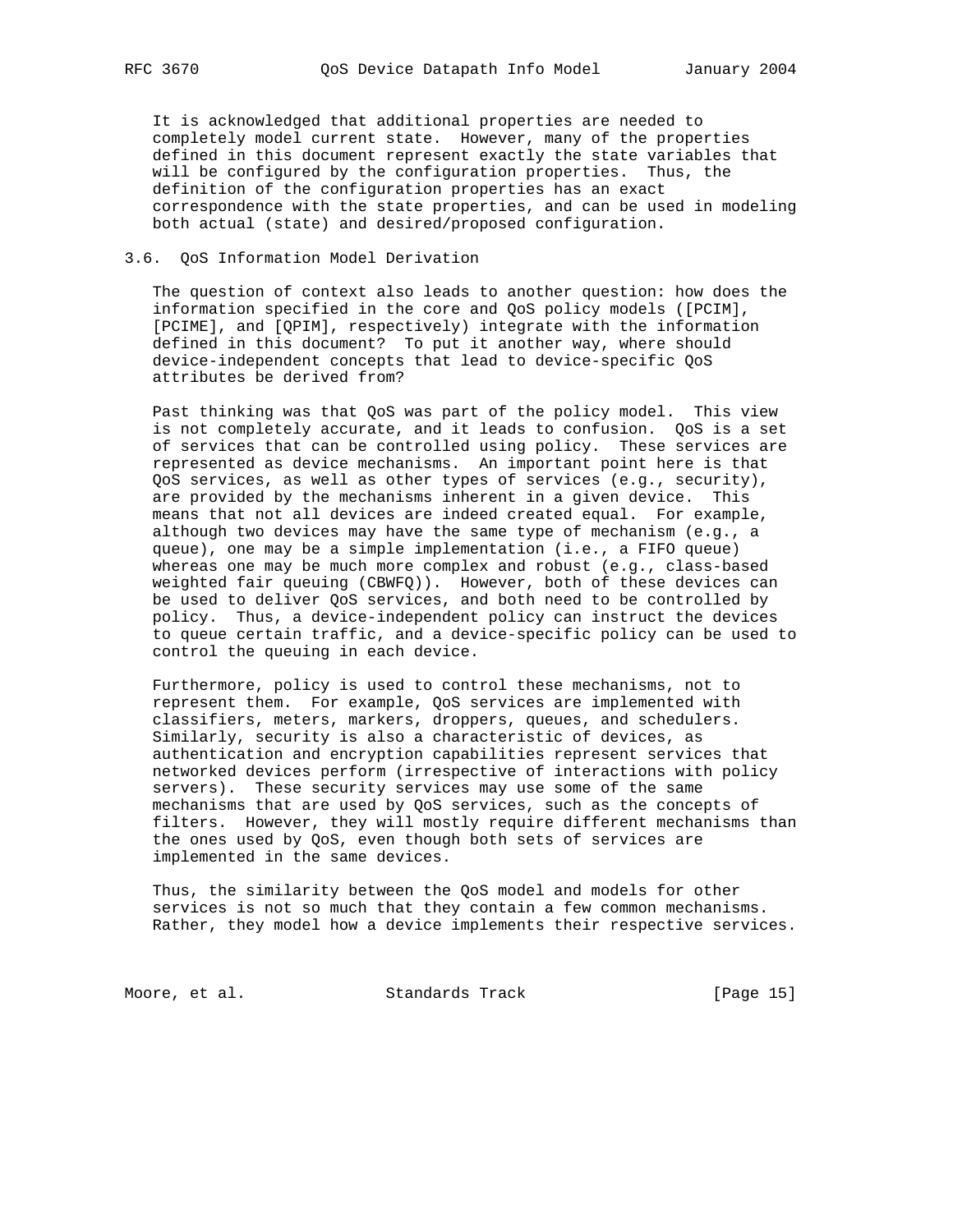As such, the modeling of QoS should be part of a networking device schema rather than a policy schema. This allows the networking device schema to concentrate on modeling device mechanisms, and the policy schema to focus on the semantics of representing the policy itself (conditions, actions, operators, etc.). While this document concentrates on defining an information model to represent QoS services in a device datapath, the ultimate goal is to be able to apply policies that control these services in network devices. Furthermore, these two schemata (device and policy) must be tightly integrated in order to enable policy to control QoS services.

#### 3.7. Attribute Representation

 The last issue to be considered is the question of how attributes are represented. If QoS attributes are represented as absolute numbers (e.g., Class AF2 gets 2 Mbs of bandwidth), it is more difficult to make them uniform across multiple ports in a device or across multiple devices, because of the broad variation in link capacities. However, expressing attributes in relative or proportional terms (e.g., Class AF2 gets 5% of the total link bandwidth) makes it more difficult to express certain types of conditions and actions, such as:

(If ConsumedBandwidth = AssignedBandwidth Then ...)

There are really three approaches to addressing this problem:

- o Multiple properties can be defined to express the same value in various forms. This idea has been rejected because of the difficulty in keeping these different properties synchronized (e.g., when one property changes, the others all have to be updated).
- o Multi-modal properties can be defined to express the same value, in different terms, based on the access or assignment mode. This option was rejected because it significantly complicates the model and is impossible to express in current directory access protocols  $(e.g., (L)DAP)$ .
- o Properties can be expressed as "absolutes", but the operators in the policy schema would need to be more sophisticated. Thus, to represent a percentage, division and multiplication operators are required (e.g., Class AF2 gets .05 \* the total link bandwidth). This is the approach that has been taken in this document.

Moore, et al. Standards Track [Page 16]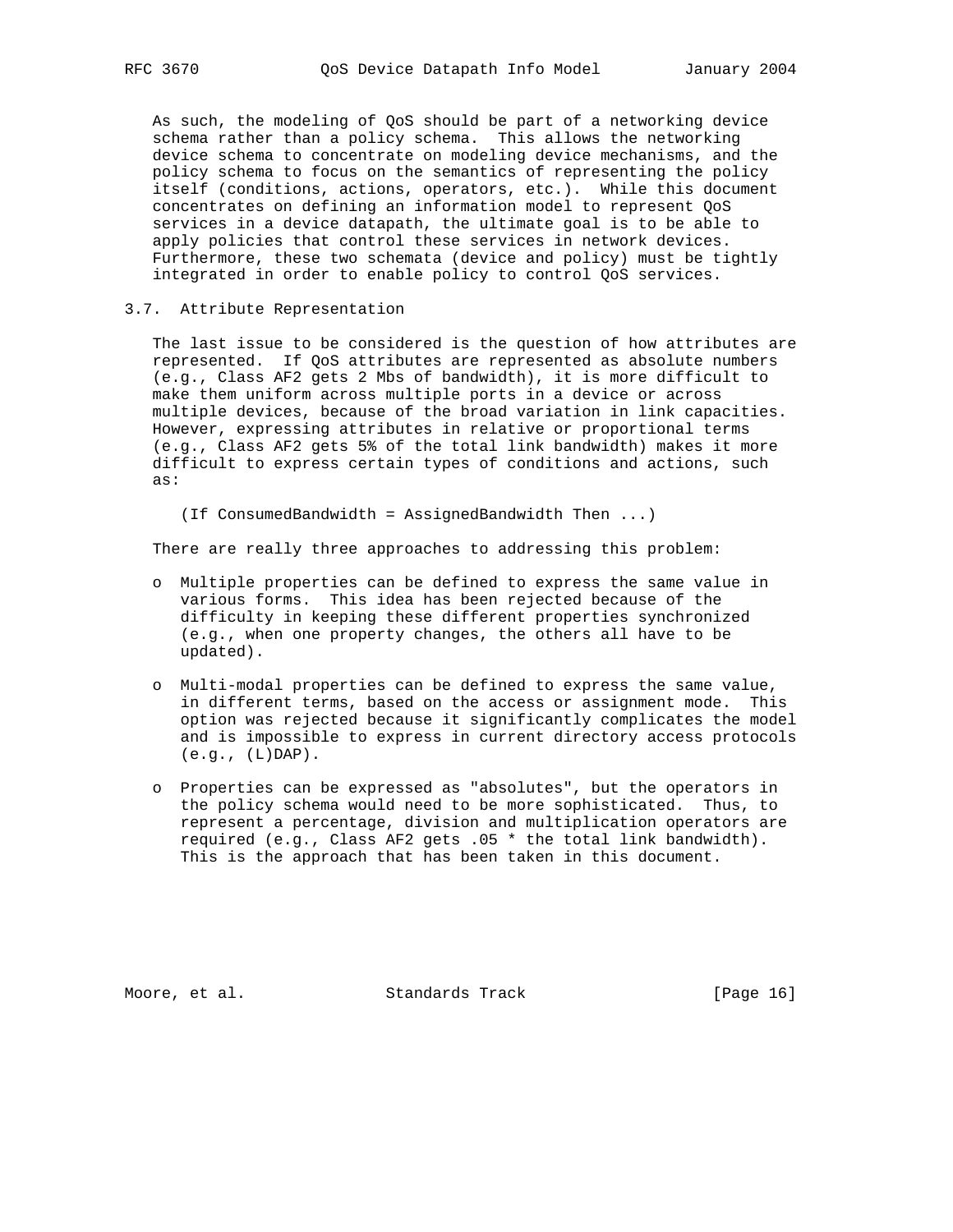## 3.8. Mental Model

 The mental model for constructing this schema is based on the work done in the Differentiated Services working group. This schema is based on information provided in the current versions of the DiffServ Informal Management Model [DSMODEL], the DiffServ MIB [DSMIB], the PIB [PIB], as well as on information in the set of RFCs that constitute the basic definition of DiffServ itself ([R2475], [R2474], [R2597], and [R3246]). In addition, a common set of terminology is available in [POLTERM].

 This model is built around two fundamental class hierarchies that are bound together using a set of associations. The two class hierarchies derive from the QoSService and ConditioningService base classes. A set of associations relate lower-level QoSService subclasses to higher-level QoS services, relate different types of conditioning services together in processing a traffic class, and relate a set of conditioning services to a specific QoS service. This combination of associations enables us to view the device as providing a set of services that can be configured, in a modular building block fashion, to construct application-specific services. Thus, this document can be used to model existing and future standard as well as application-specific network QoS services.

#### 3.8.1. The QoSService Class

 The first of the classes defined here, QoSService, is used to represent higher-level network services that require special conditioning of their traffic. An instance of QoSService (or one of its subclasses) is used to bring together a group of conditioning services that, from the perspective of the system manager, are all used to deliver a common service. Thus, the set of classifiers, markers, and related conditioning services that provide premium service to the "selected" set of user traffic may be grouped together into a premium QoS service.

 QoSService has a set of subclasses that represent different approaches to delivering IP services. The currently defined set of subclasses are a FlowService for flow-oriented QoS delivery and a DiffServService for DiffServ aggregate-oriented QoS service delivery.

 The QoS services can be related to each other as peers, or they can be implemented as subservient services to each other. The QoSSubService aggregation indicates that one or more QoSService objects are subservient to a particular QoSService object. For example, this enables us to define Gold Service as a combination of two DiffServ services, one for high quality traffic treatment, and one for servicing the rest of the traffic. Each of these

Moore, et al. Standards Track [Page 17]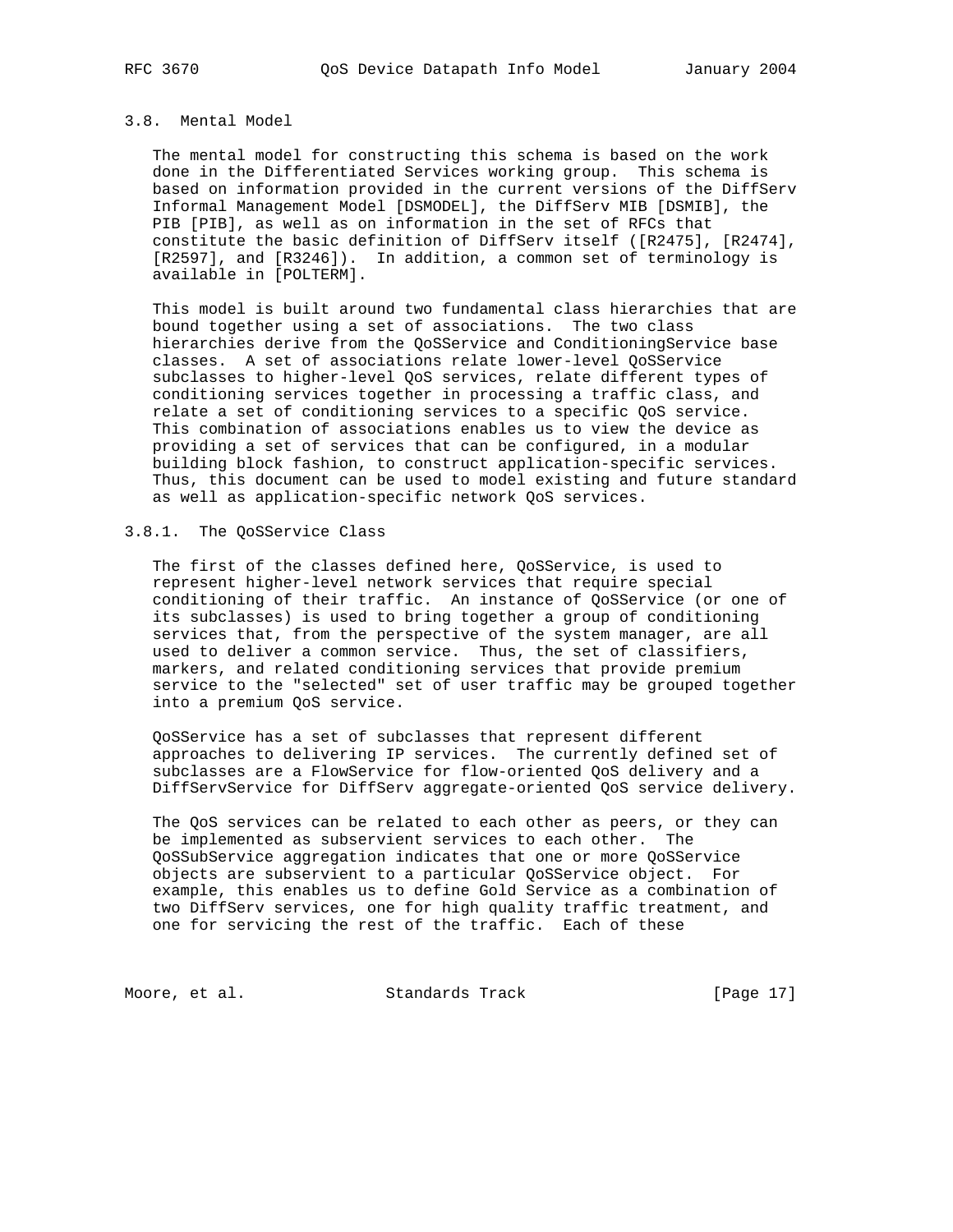DiffServService objects would be associated with a set of classifiers, markers, etc, such that the high quality traffic would get EF marking and appropriate queuing.

 The DiffServService class itself has an AFService subclass. This subclass is used to represent the specific notion that several related markings within the AF PHB Group work together to provide a single service. When other DiffServ PHB Groups are defined that use more than one code point, these will be likely candidates for additional DiffServService subclasses.

 Technology-specific mappings of these services, representing the specific use of PHB marking or 802.1Q marking, are captured within the ConditioningService hierarchy, rather than in the subclasses of QoSService.

 These concepts are depicted in Figure 2. Note that both of the associations are aggregations: a QoSService object aggregates both the set of QoSService objects subservient to it, and the set of ConditioningService objects that realize it. See Section 4 for class and association definitions.



Figure 2. QoSService and its Aggregations

#### 3.8.2. The ConditioningService Class

 The goal of the ConditioningService classes is to describe the sequence of traffic conditioning that is applied to a given traffic stream on the ingress interface through which it enters a device, and then on the egress interface through which it leaves the device. This is done using a set of classes and relationships. The routing decision in the device core, which selects which egress interface a particular packet will use, is not represented in this model.

 A single base class, ConditioningService, is the superclass for a set of subclasses representing the mechanisms that condition traffic.

Moore, et al. Standards Track [Page 18]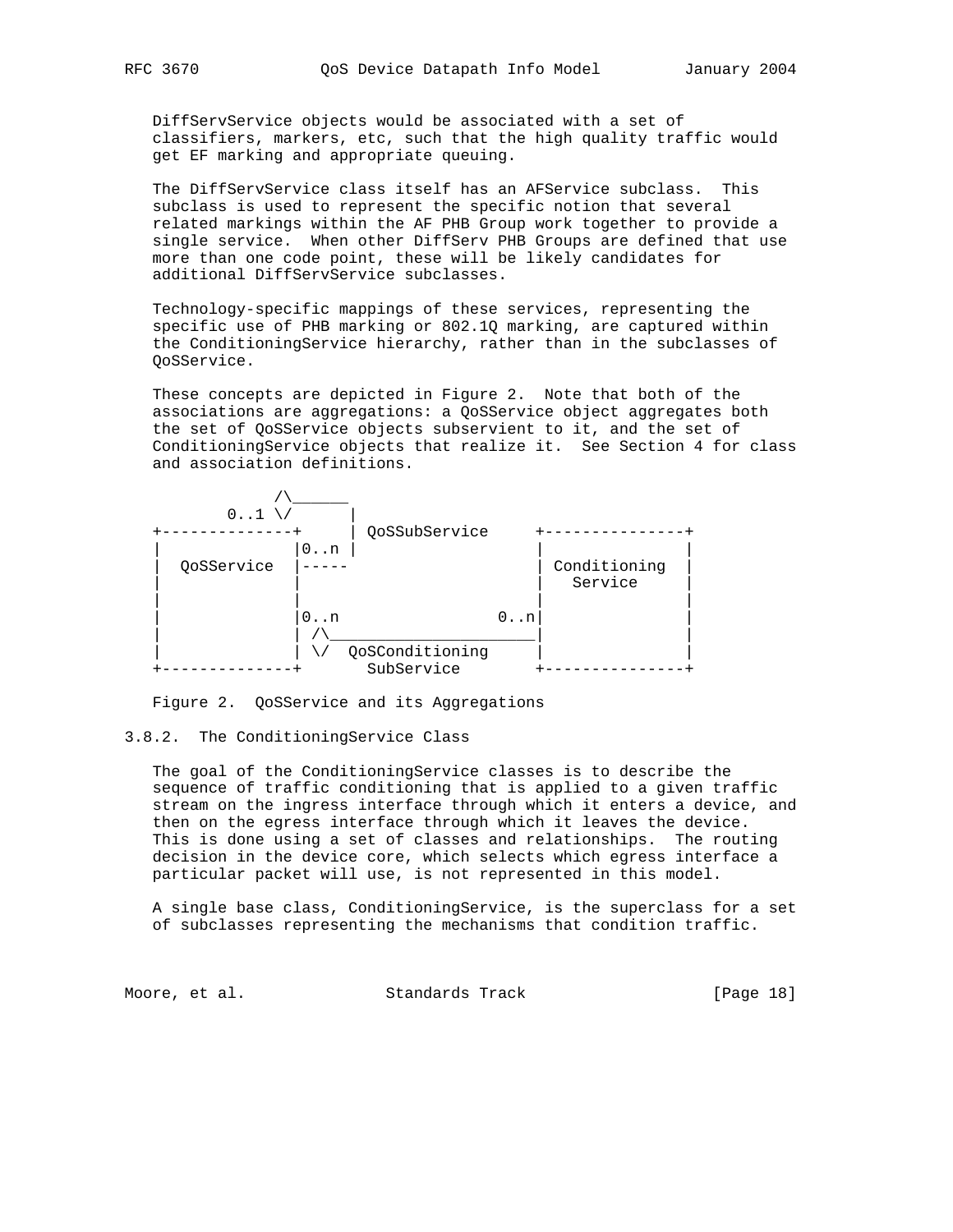These subclasses define device-independent conditioning primitives (including classifiers, meters, markers, droppers, queues, and schedulers) that together implement the conditioning of traffic on an interface. This model abstracts these services into a common set of modular building blocks that can be used, regardless of device implementation, to model the traffic conditioning internal to a device.

 The different conditioning mechanisms need to be related to each other to describe how traffic is conditioned. Several important variations of how these services are related together exist:

- o A particular ingress or egress interface may not require all the types of ConditioningServices.
- o Multiple instances of the same mechanism may be required on an ingress or egress interface.
- o There is no set order of application for the ConditioningServices on an ingress or egress interface.

 Therefore, this model does not dictate a fixed ordering among the subclasses of ConditioningService, or identify a subclass of ConditioningService that must appear first or last among the ConditioningServices on an ingress or egress interface. Instead, this model ties together the various ConditioningService instances on an ingress or egress interface using the NextService, NextServiceAfterMeter, and NextServiceAfterConditioningElement associations. There are also separate associations, called IngressConditioningServiceOnEndpoint and EgressConditioningServiceOnEndpoint, which, respectively, tie an ingress interface to its first ConditioningService, and tie an egress interface to its last ConditioningService(s).

3.8.3. Preserving QoS Information from Ingress to Egress

 There is one important way in which the QDDIM model diverges from the [DSMODEL]. In [DSMODEL], traffic passes through a network device in three stages:

- o It comes in on an ingress interface, where it may receive QoS conditioning.
- o It traverses the routing core, where logic outside the scope of QoS determines which egress interface it will use to leave the device.

Moore, et al. Standards Track [Page 19]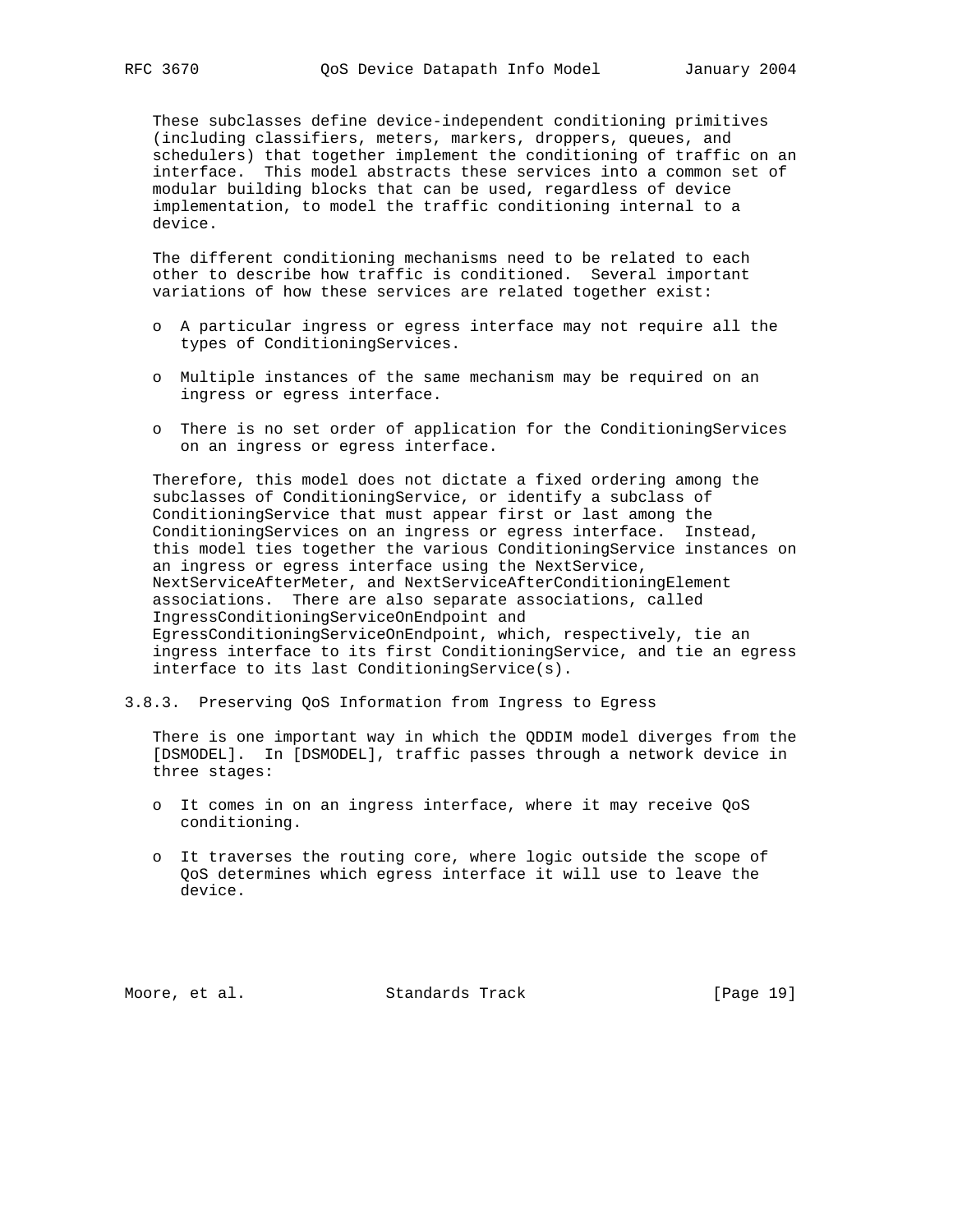o It may receive further QoS conditioning on the selected egress interface, and then it leaves the device.

 In this model, no information about the QoS conditioning that a packet receives on the ingress interface is communicated with the packet across the routing core to the egress interface.

 The QDDIM model relaxes this restriction, to allow information about the treatment that a packet received on an ingress interface to be communicated along with the packet to the egress interface. (This relaxation adds a capability that is present in many network devices.) QDDIM represents this information transfer in terms of a packet preamble, which is how many devices implement it. But implementations are free to use other mechanisms to achieve the same result.



Figure 3: Meter Followed by Two Preamble Markers

 Figure 3 shows an example in which meter results are captured in a packet preamble. The arrows labeled with single letters represent instances of either the NextService association (a, d, and e), or of its peer association NextServiceAfterMeter (b and c). PreambleMarker PM-1 adds to the packet preamble an indication that the packet exited Meter A as conforming traffic. Similarly, PreambleMarker PM-2 adds to the preambles of packets that come through it indications that they exited Meter A as nonconforming traffic. A PreambleMarker appends its information to whatever is already present in a packet preamble, as opposed to overwriting what is already there.

 To foster interoperability, the basic format of the information captured by a PreambleMarker is specified. (Implementations, of course, are free to represent this information in a different way internally - this is just how it is represented in the model.) The information is represented by an ordered, multi-valued string property FilterItemList, where each individual value of the property is of the form "<type>,<value>". When a PreambleMarker "appends" its information to the information that was already present in a packet preamble, it does so by adding additional items of the indicated format to the end of the list.

Moore, et al. Standards Track [Page 20]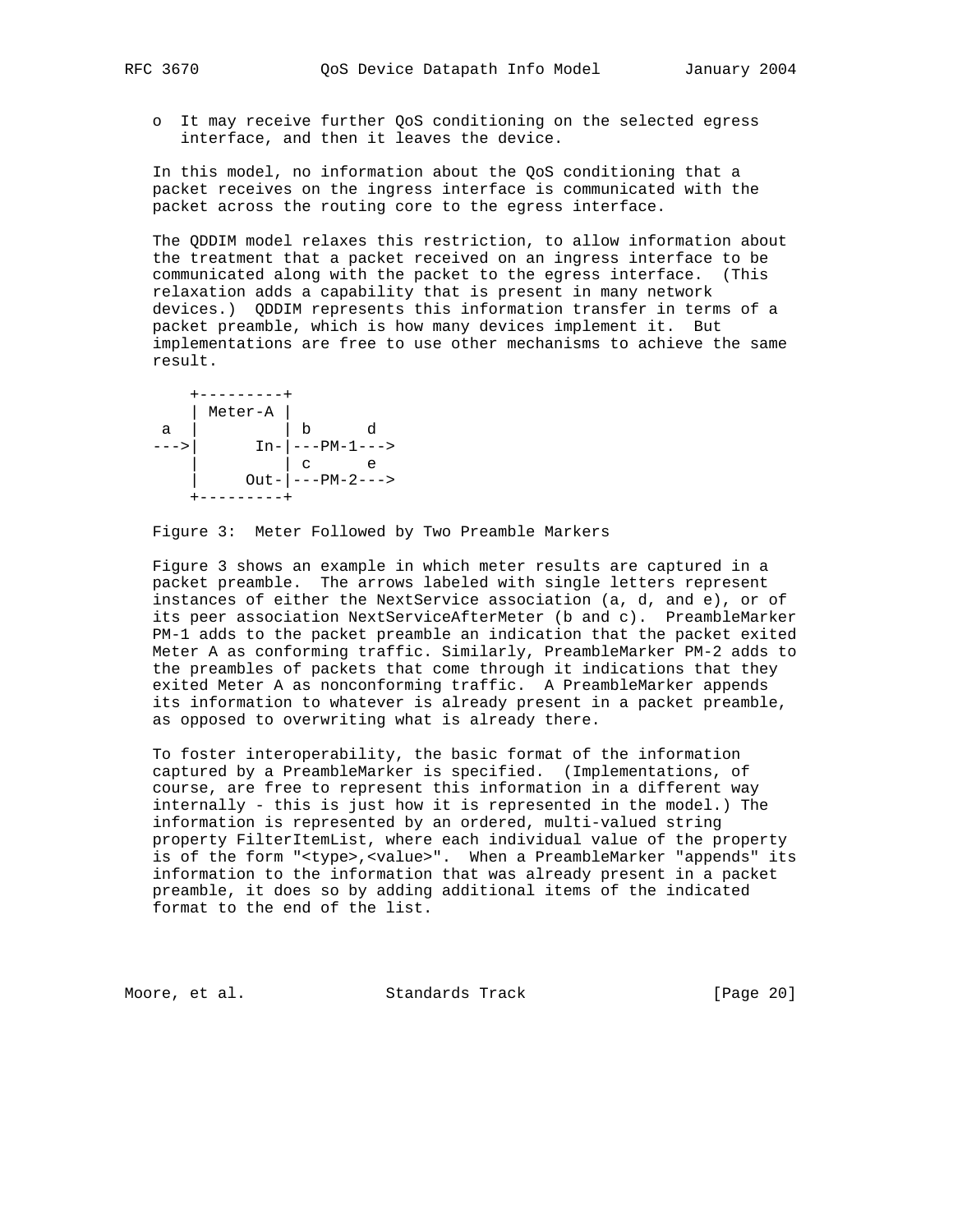QDDIM provides a limited set of <type>'s that a PreambleMarker may use:

- o ConformingFromMeter: the value is the name of the meter.
- o PartConformingFromMeter: the value is the name of the meter.
- o NonConformingFromMeter: the value is the name of the meter.
- o VlanId: the value is the virtual LAN identifier (VLAN ID).

 Implementations may recognize other <type>'s in addition to these. If collisions of implementation-specific <type>'s become a problem, it is possible that <type>'s may become an IANA-administered range in a future revision of this document.

 To make use of the information that a PreambleMarker stores in a packet preamble, a specific subclass PreambleFilter of FilterEntryBase is defined, to match on the "<type>,<value>" strings. To simplify the case where there's just a single level of metering in a device, but different individual meters on each ingress interface, PreambleFilter allows a wildcard "any" for the <value> part of the three meter-related filters. With this wildcard, an administrator can specify a Classifier to select all packets that were found to be conforming (or partially conforming, or non-conforming) by their respective meters, without having to name each meter individually in a separate ClassifierElement.

 Once a meter result has been stored in a packet preamble, it is available for any subsequent Classifier to use. So while the motivation for this capability has been described in terms of preserving QoS conditioning information from an ingress interface to an egress interface, a prior meter result may also be used for classifying packets later in the datapath on the same interface where the meter resides.

3.9. Classifiers, FilterLists, and Filter Entries

 This document uses a number of classes to model the classifiers defined in [DSMODEL]: ClassifierService, ClassifierElement, FilterList, FilterEntryBase, and various subclasses of FilterEntryBase. There are also two associations involved: ClassifierElementUsesFilterList and EntriesInFilterList. The QDDIM model makes no use of CIM's FilterEntry class.

 In [DSMODEL], a single traffic stream coming into a classifier is split into multiple traffic streams leaving it, based on which of an ordered set of filters each packet in the incoming stream matches. A

Moore, et al. Standards Track [Page 21]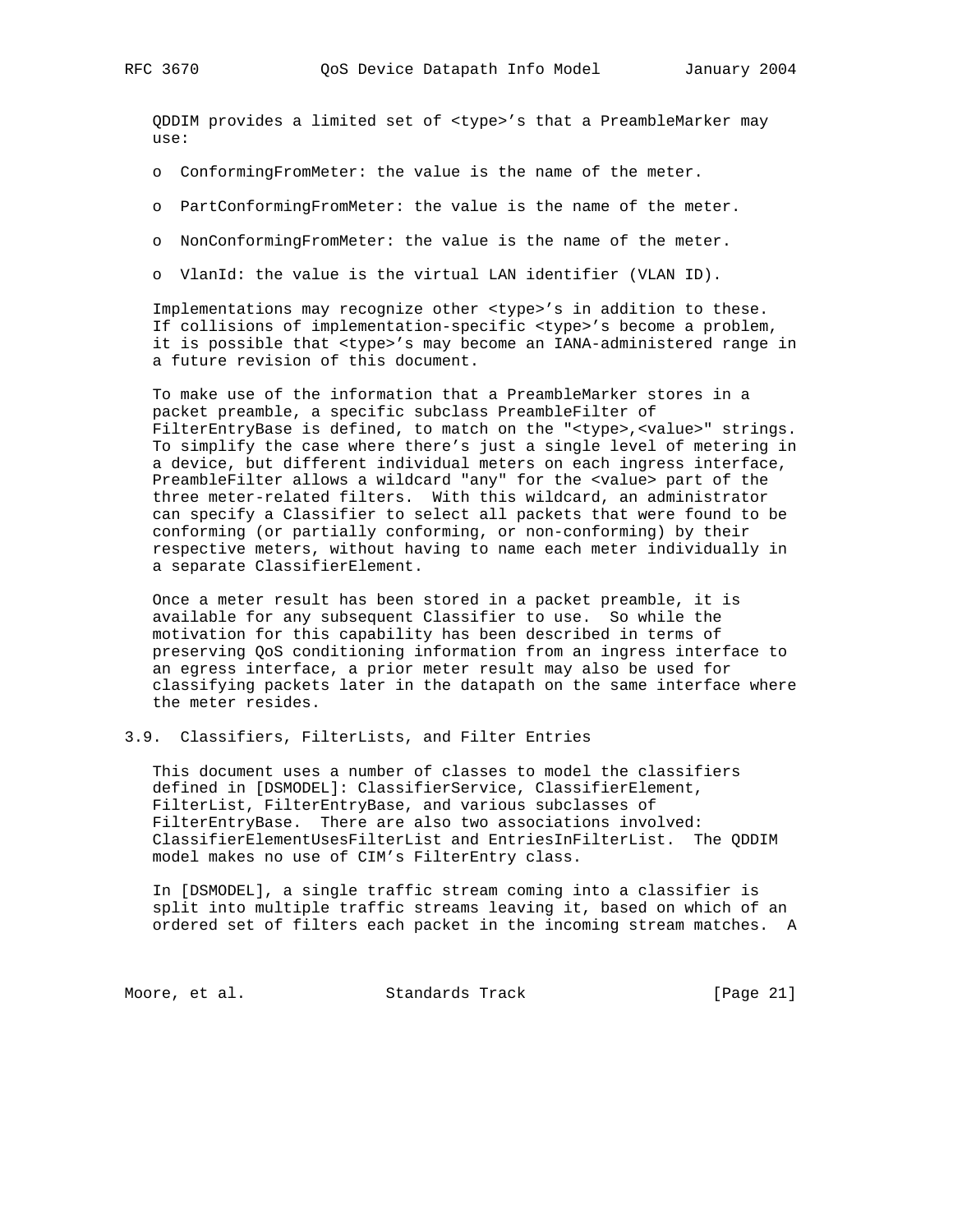filter matches either a field in the packet itself, or possibly other attributes associated with the packet. In the case of a multi-field (MF) classifier, packets are assigned to output streams based on the contents of multiple fields in the packet header. For example, an MF classifier might assign packets to an output stream based on their complete IP-addressing 5-tuple.

 To optimize the representation of MF classifiers, subclasses of FilterEntryBase are introduced, which allow multiple related packet header fields to be represented in a single object. These subclasses are IPHeaderFilter and 8021Filter. With IPHeaderFilter, for example, criteria for selecting packets based on all five of the IP 5-tuple header fields and the DiffServ DSCP can be represented by a FilterList containing one IPHeaderFilter object. Because these two classes have applications beyond those considered in this document, they, as well as the abstract class FilterEntryBase, are defined in the more general document [PCIME] rather than here.

 The FilterList object is always needed, even if it contains only one filter entry (that is, one FilterEntryBase subclass) object. This is because a ClassifierElement can only be associated with a Filter List, as opposed to an individual FilterEntry. FilterList is also defined in [PCIME].

 The EntriesInFilterList aggregation (also defined in [PCIME]) has a property EntrySequence, which in the past (in CIM) could be used to specify an evaluation order on the filter entries in a FilterList. Now, however, the EntrySequence property supports only a single value: '0'. This value indicates that the FilterEntries are ANDed together to determine whether a packet matches the MF selector that the FilterList represents.

 A ClassifierElement specifies the starting point for a specific policy or data path. Each ClassifierElement uses the NextServiceAfterClassifierElement association to determine the next conditioning service to apply for packets to.

 A ClassifierService defines a grouping of ClassifierElements. There are certain instances where a ClassifierService actually specifies an aggregation of ClassifierServices. One practical case would be where each ClassifierService specifies a group of policies associated with a particular application and another ClassifierService groups the application-specific ClassifierService instances. In this particular case, the application-specific ClassifierService instances are specified once, but unique combinations of these ClassifierServices are specified, as needed, using other ClassifierService instances. ClassifierService instances grouping other ClassifierService instances may not specify a FilterList using the

Moore, et al. Standards Track [Page 22]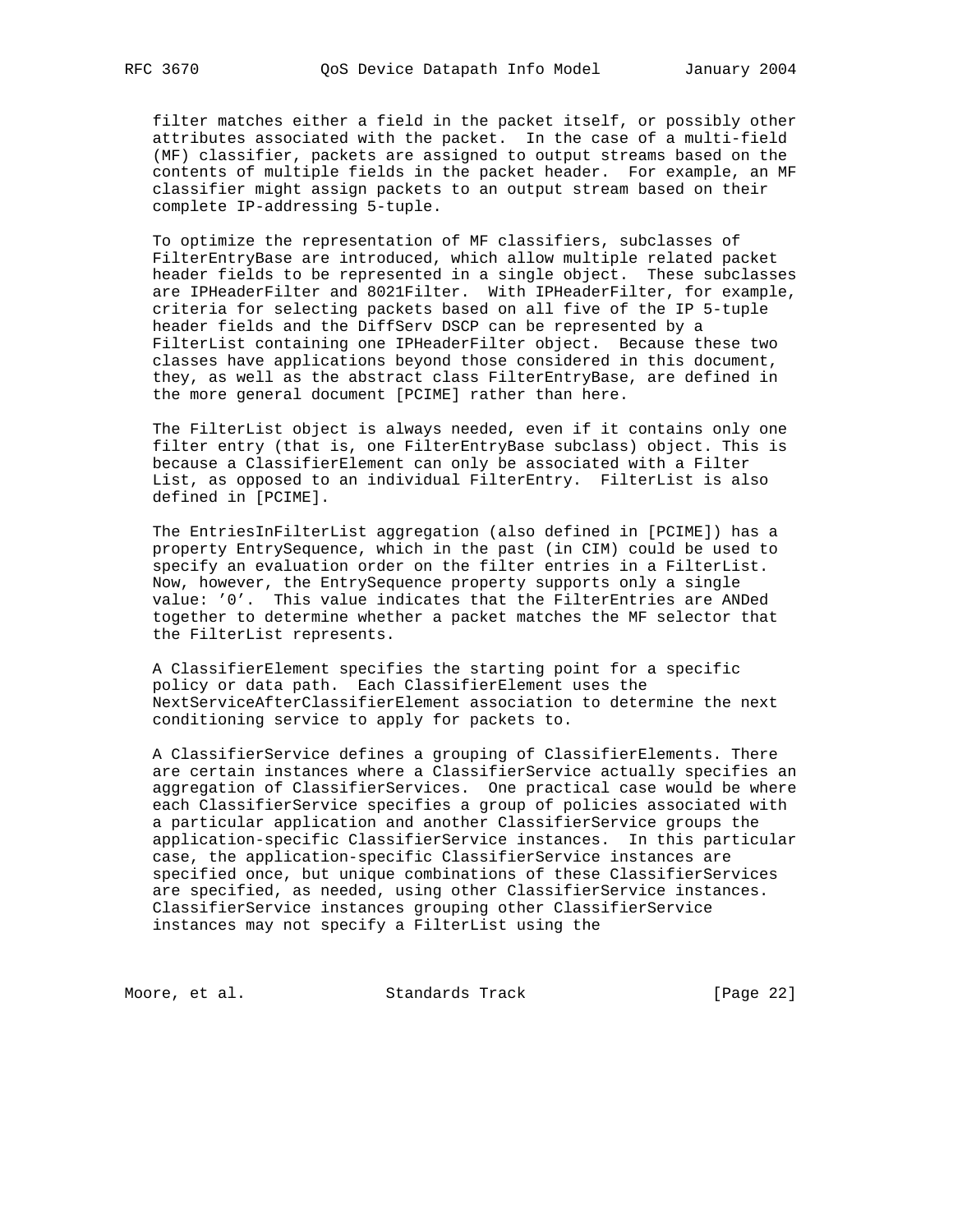ClassifierElementUsesFilterList association. This special use of ClassifierService serves just as a Classifier collecting function.

3.10. Modeling of Droppers

 In [DSMODEL], a distinction is made between absolute droppers and algorithmic droppers. In QDDIM, both of these types of droppers are modeled with the DropperService class, or with one of its subclasses. In both cases, the queue from which the dropper drops packets is tied to the dropper by an instance of the NextService association. The dropper always plays the PrecedingService role in these associations, and the queue always plays the FollowingService role. There is always exactly one queue from which a dropper drops packets.

 Since an absolute dropper drops all packets in its queue, it needs no configuration beyond a NextService tie to that queue. For an algorithmic dropper, however, further configuration is needed:

- o a specific drop algorithm;
- o parameters for the algorithm (for example, token bucket size);
- o the source(s) of input(s) to the algorithm;
- o possibly per-input parameters for the algorithm.

 The first two of these items are represented by properties of the DropperService class, or properties of one of its subclasses. The last two, however, involve additional classes and associations.

### 3.10.1. Configuring Head and Tail Droppers

 The HeadTailDropQueueBinding is the association that identifies the inputs for the algorithm executed by a tail dropper. This association is not used for a head dropper, because a head dropper always has exactly one input to its drop algorithm, and this input is always the queue from which it drops packets. For a tail dropper, this association is defined to have a many-to-many cardinality. There are, however, two distinct cases:

 One dropper bound to many queues: This represents the case where the drop algorithm for the dropper involves inputs from more than one queue. The dropper still drops from only one queue, the one to which it is tied by a NextService association. But the drop decision may be influenced by the state of several queues. For the classes HeadTailDropper and HeadTailDropQueueBinding, the rule for combining the multiple inputs is simple addition: if the sum of the lengths of the monitored queues exceeds the dropper's QueueThreshold value, then

Moore, et al. Standards Track [Page 23]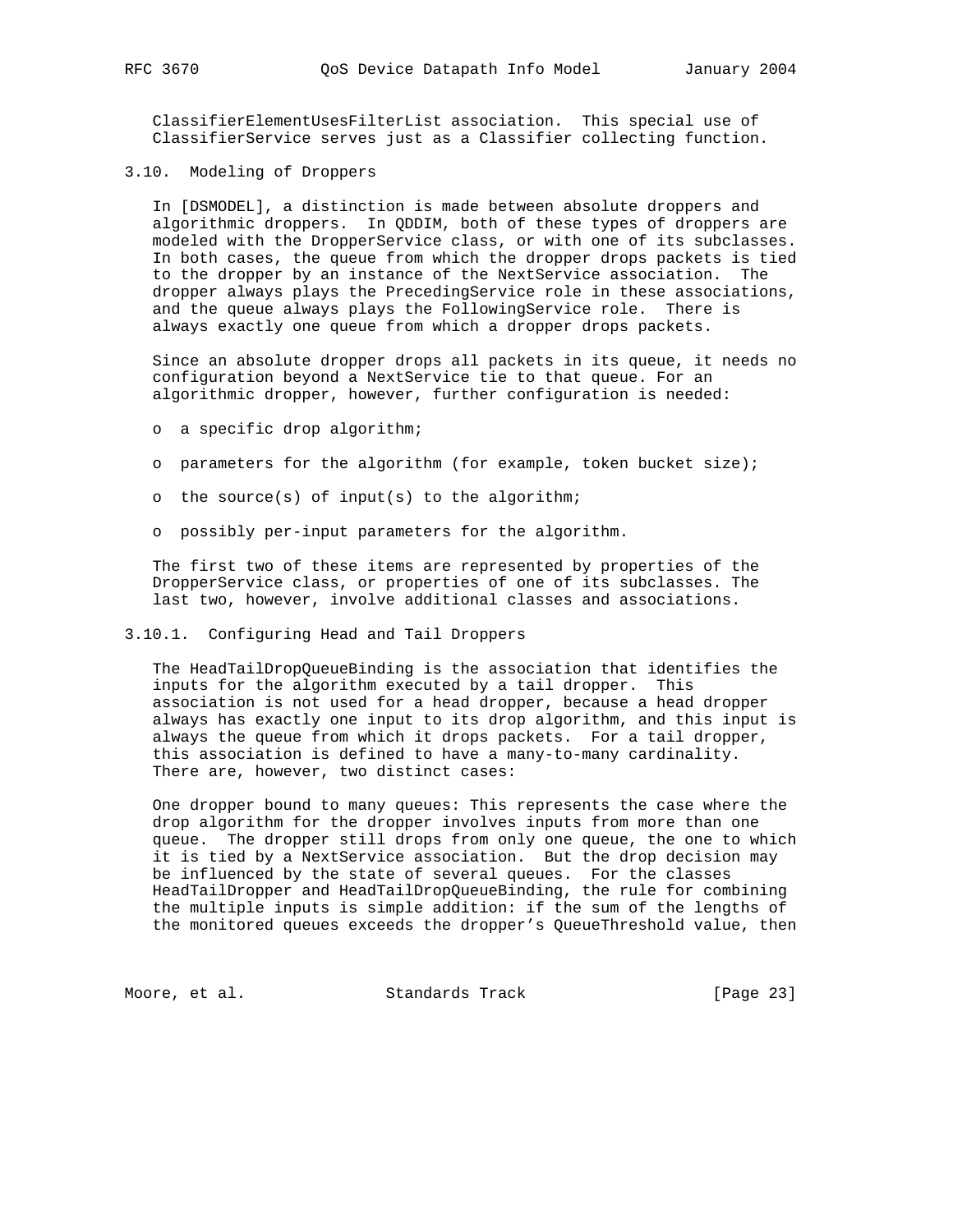packets are dropped. This rule for combining inputs may, however, be overridden by a different rule in subclasses of one or both of these classes.

 One queue bound to many droppers: This represents the case where the state of one queue (which is typically also the queue from which packets are dropped) provides an input to multiple droppers' drop algorithms. A use case here is a classifier that splits a traffic stream into, say, four parts, representing four classes of traffic. Each of the parts goes through a separate HeadTailDropper, then they're re-merged onto the same queue. The net is a single queue containing packets of four traffic types, with, say, the following drop thresholds:

 o Class 1 - 90% full o Class 2 - 80% full o Class 3 - 70% full o Class 4 - 50% full

 Here the percentages represent the overall state of the queue. With this configuration, when the queue in question becomes 50% full, Class 4 packets will be dropped rather than joining the queue, when it becomes 70% full, Class 3 and 4 packets will be dropped, etc.

 The two cases described here can also occur together, if a dropper receives inputs from multiple queues, one or more of which are also providing inputs to other droppers.

3.10.2. Configuring RED Droppers

 Like a tail dropper, a RED dropper, represented by an instance of the REDDropperService class, may take as its inputs the states of multiple queues. In this case, however, there is an additional step: each of these inputs may be smoothed before the RED dropper uses it, and the smoothing process itself must be parameterized. Consequently, in addition to REDDropperService and QueuingService, a third class, DropThresholdCalculationService, is introduced, to represent the per-queue parameterization of this smoothing process.

Moore, et al. Standards Track [Page 24]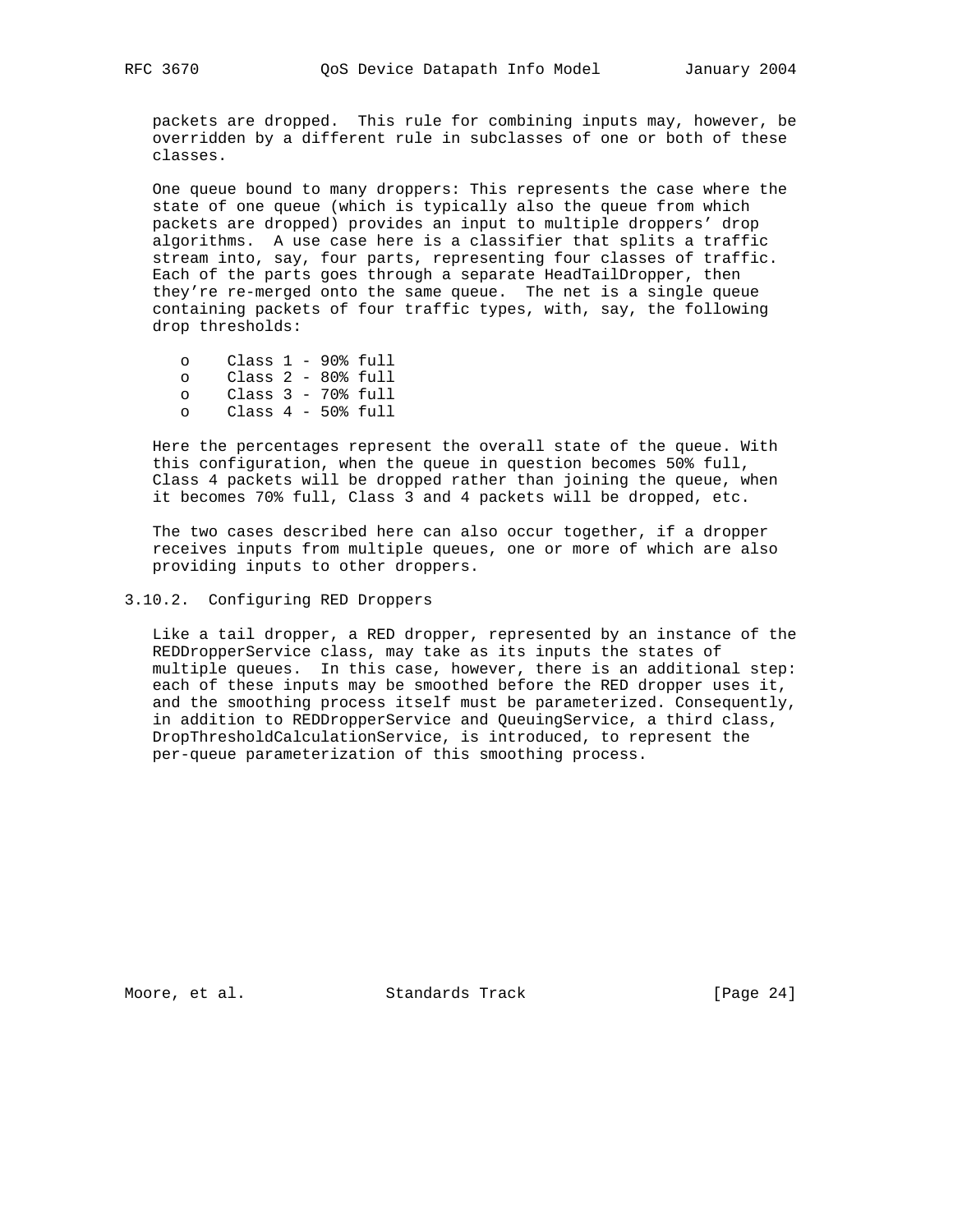The following instance diagram illustrates how these classes work with each other:



Figure 4. Inputs for a RED Dropper

 So REDDropperService-A (RDSvc-A) is using inputs from three queues to make its drop decision. (As always, RDSvc-A is linked to the queue from which it drops packets via the NextService association.) For each of these three queues, there is a (DropThresholdCalculationService) DTCS instance that represents the smoothing weight and time interval to use when looking at that queue. Thus each DTCS instance is tied to exactly one queue, although a single queue may be examined (with different weight and time values) by multiple DTCS instances. Also, a DTCS instance and the queue behind it can be thought of as a "unit of reusability". So a single DTCS can be referred to by multiple RDSvc's.

 Unless it is overridden by a different rule in a subclass of REDDropperService, the rule that a RED dropper uses to combine the smoothed inputs from the DTCS's to create a value to use in making its drop decision is simple addition.

### 3.11. Modeling of Queues and Schedulers

 In order to appreciate the rationale behind this rather complex model for scheduling, we must consider the rather complex nature of schedulers, as well as the extreme variations in algorithms and implementations. Although these variations are broad, we have identified four examples that serve to test the model and justify its complexity.

3.11.1. Simple Hierarchical Scheduler

 A simple, hierarchical scheduler has the following properties. First, when a scheduling opportunity is given to a set of queues, a single, viable queue is determined based on some scheduling criteria, such as bandwidth or priority. The output of the scheduler is the input to another scheduler that treats the first scheduler (and its queues) as a single logical queue. Hence, if the first scheduler determined the appropriate packet to release based on a priority assigned to each

Moore, et al. Standards Track [Page 25]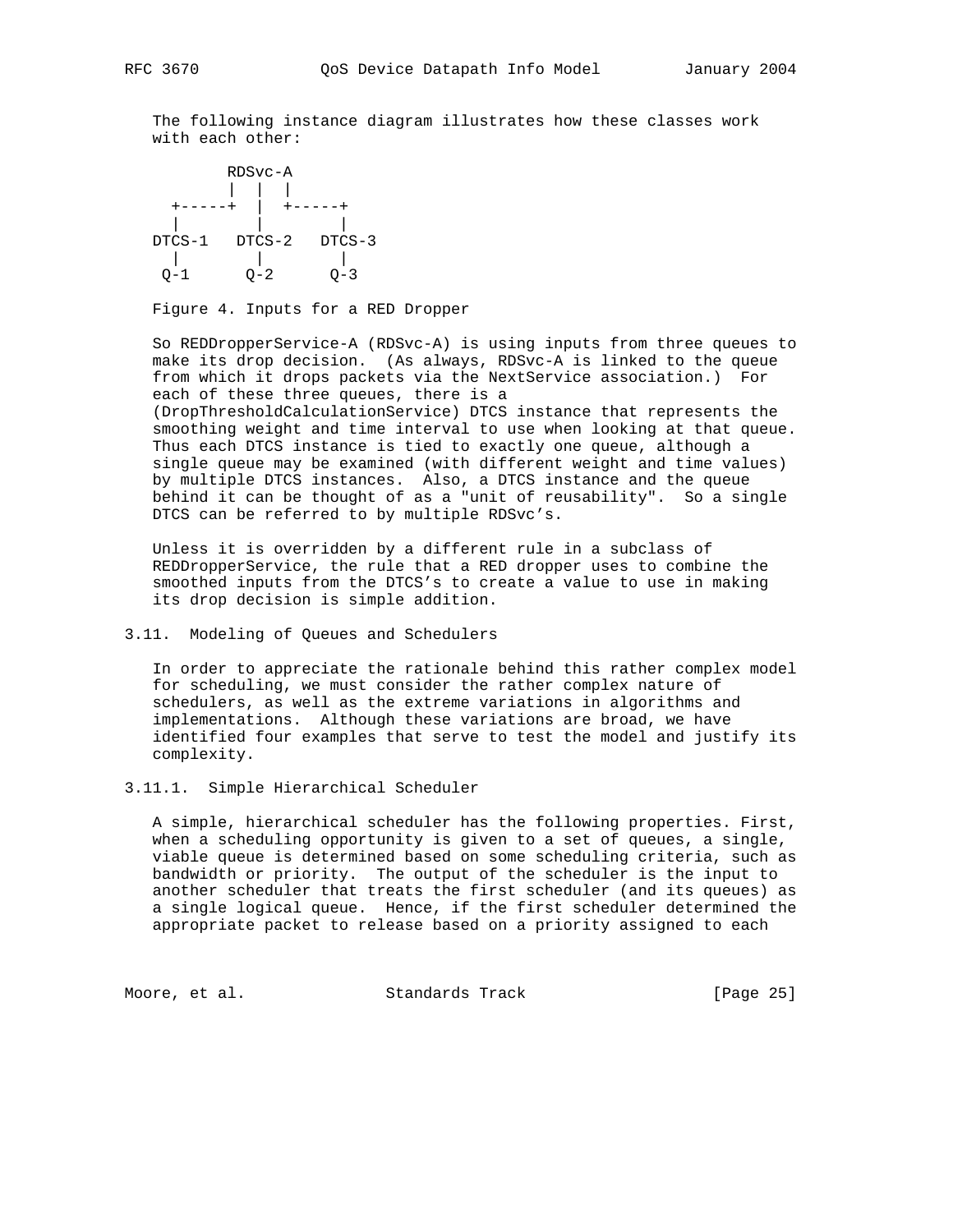queue, the second scheduler might specify a bandwidth limit/allocation for the entire set of queues aggregated by the first scheduler.



Figure 5. Example 1: Simple Hierarchical Scheduler

Moore, et al. Standards Track [Page 26]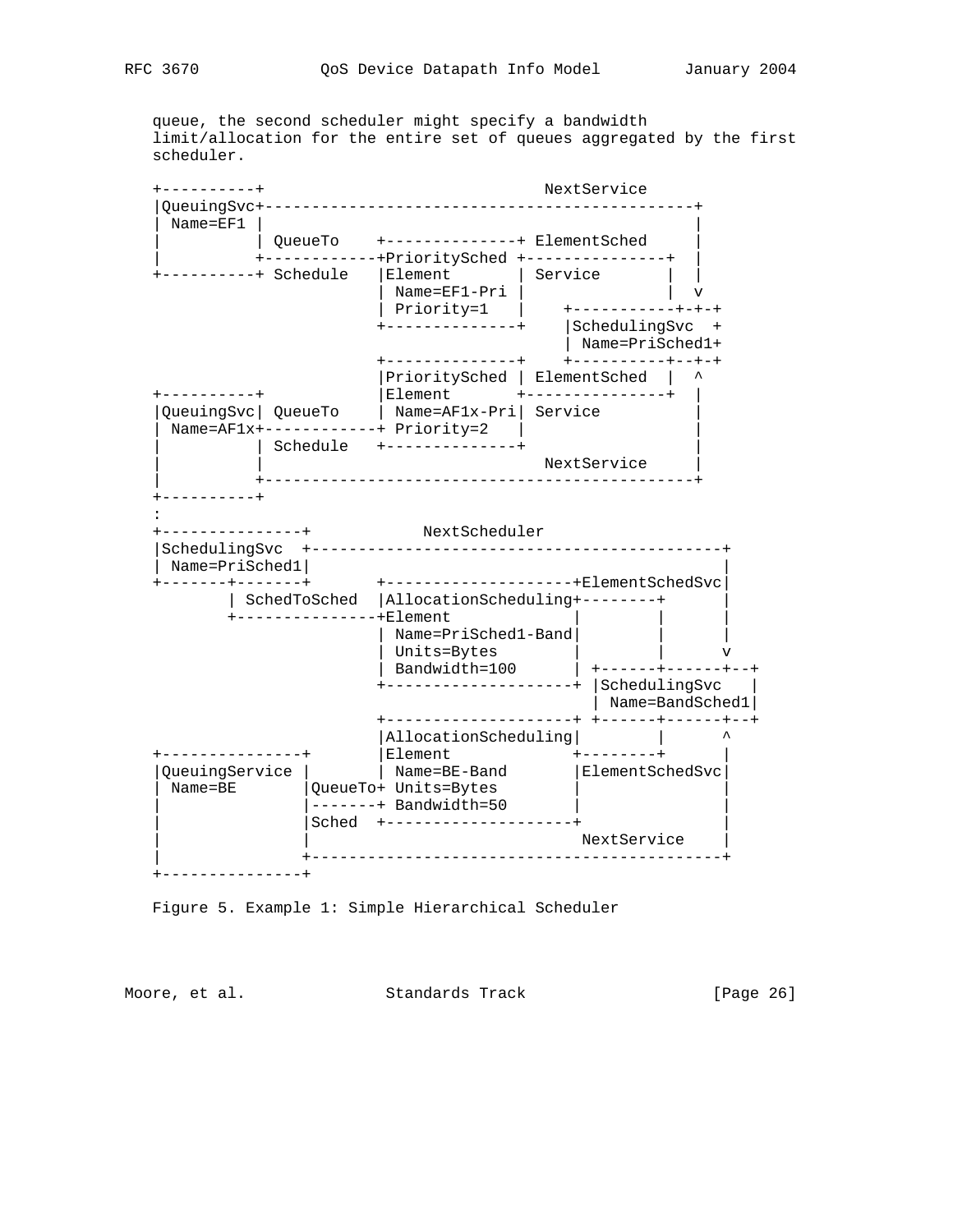Figure 5 illustrates the example and how it would be instantiated using the model. In the figure, NextService determines the first scheduler after the queue. NextScheduler determines the subsequent ordering of schedulers. In addition, the ElementSchedulingService association determines the set of scheduling parameters used by a specific scheduler. Scheduling parameters can be bound either to queues or to schedulers. In the case of the SchedulingElement EF1-Pri, the binding is to a queue, so the QueueToSchedule association is used. In the case of the SchedulingElement PriSched1-Band, the binding is to another scheduler, so the SchedulerToSchedule association is used. Note that due to space constraints of the document, the SchedulingService PRISched1 is represented twice, to show how it is connected to all the other objects.

#### 3.11.2. Complex Hierarchical Scheduler

 A complex, hierarchical scheduler has the same characteristics as a simple scheduler, except that the criteria for the second scheduler are determined on a per queue basis rather than on an aggregate basis. One scenario might be a set of bounded priority schedulers. In this case, each queue is assigned a relative priority. However, each queue is also not allowed to exceed a bandwidth allocation that is unique to that queue. In order to support this scenario, the queue must be bound to two separate schedulers. Figure 6 illustrates this situation, by describing an EF queue and a best effort (BE) queue both pointing to a priority scheduler via the NextService association. The NextScheduler association between the priority scheduler and the bandwidth scheduler in turn defines the ordering of the scheduling hierarchy. Also note that each scheduler has a distinct set of scheduling parameters that are bound back to each queue. This demonstrates the need to support two or more parameter sets on a per queue basis.

Moore, et al. Standards Track [Page 27]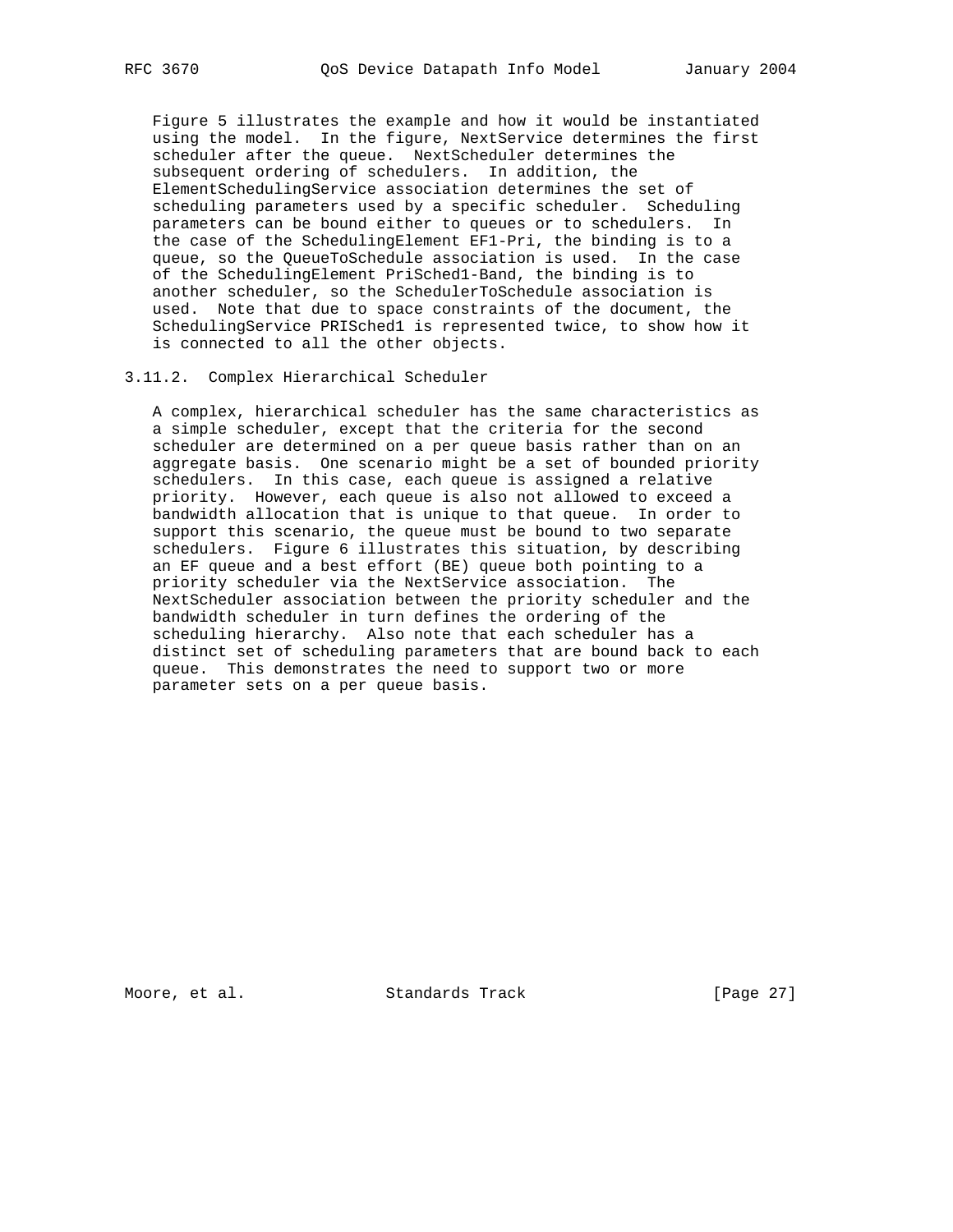

Figure 6. Example 2: Complex Hierarchical Scheduler

Moore, et al. Standards Track [Page 28]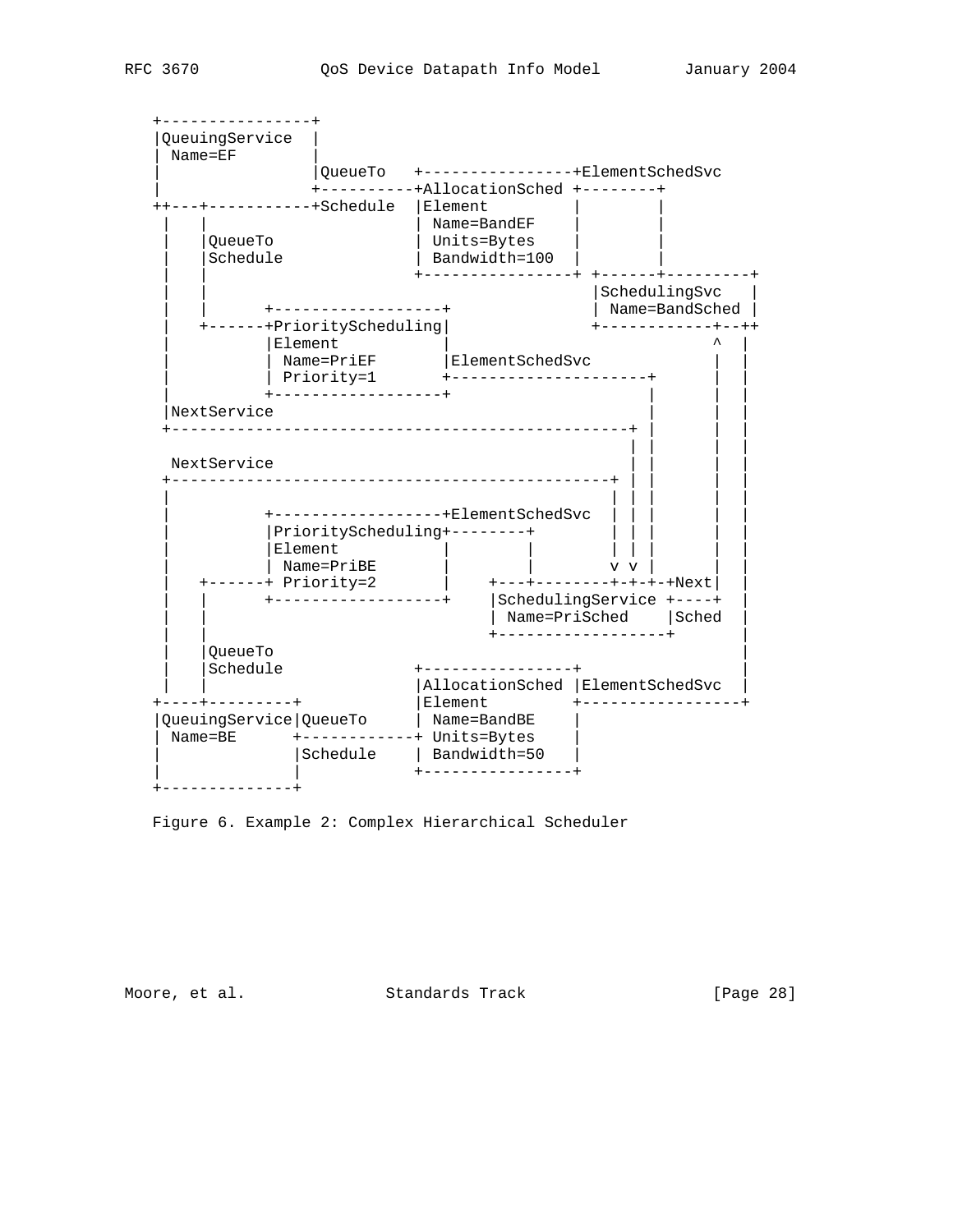#### 3.11.3. Excess Capacity Scheduler

 An excess capacity scheduler offers a similar requirement to support two scheduling parameter sets per queue. However, in this scenario the reasons are a little different. Suppose a set of queues have each been assigned bandwidth limits to ensure that no traffic class starves out another traffic class. The result may be that one or more queues have exceeded their allocation while the queues that deserve scheduling opportunities are empty.

 The question then is how is the excess (idle) bandwidth allocated. Conceivably, the scheduling criteria for excess capacity are completely different from the criteria that determine allocations under uniform load. This could be supported with a scheduling hierarchy. However, the problem is that the criteria for using the subsequent scheduler are different from those in the last two cases. Specifically, the next scheduler should only be used if a scheduling opportunity exists that was passed over by the prior scheduler.

 When a scheduler chooses to forgo a scheduling decision, it is behaving as a non-work conserving scheduler. Work conserving schedulers, by definition, will always take advantage of a scheduling opportunity, irrespective of which queue is being serviced and how much bandwidth it has consumed in the past. This point leads to an interesting insight. The semantics of a non-work conserving scheduler are equivalent to those of a meter, in that if a packet is in profile it is given the scheduling opportunity, and if it is out of profile it does not get a scheduling opportunity. However, with meters there are semantics that determine the next action behavior when the packet is in profile and when the packet is out of profile. Similarly, with the non-work conserving scheduler, there needs to be a means for determining the next scheduler when a scheduler chooses not to utilize a scheduling opportunity.

 Figure 7 illustrates this last scenario. It appears very similar to Figure 6, except that the binding between the allocation scheduler and the WRR scheduler is using a FailNextScheduler association. This association is explicitly indicating the fact that the only time the WRR scheduler would be used is when there are non-empty queues that the allocation scheduler rejected for scheduling consideration. Note that Figure 7 is incomplete, in that typically there would be several more queues that are bound to an allocation scheduler and a WRR scheduler.

Moore, et al. Standards Track [Page 29]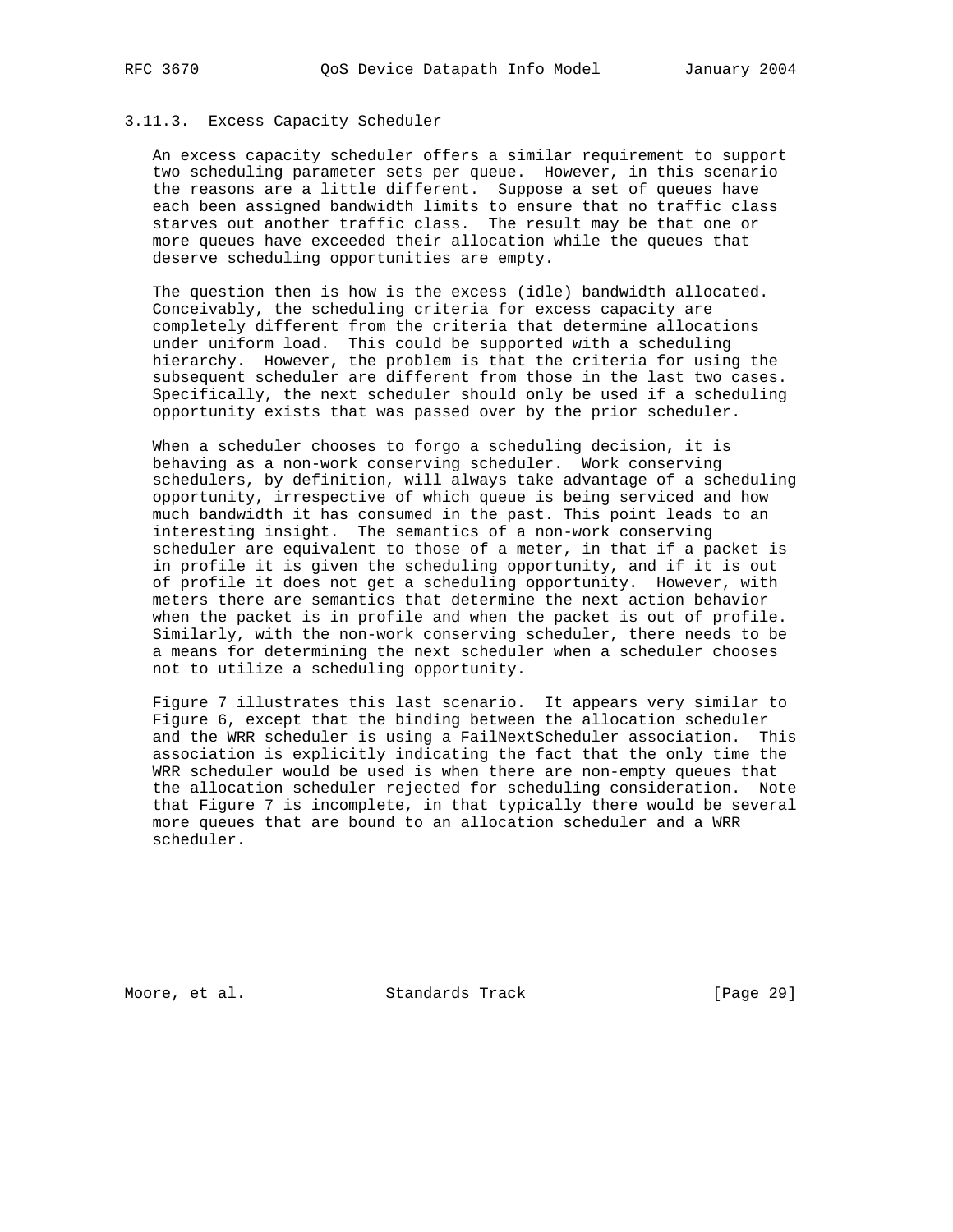

Figure 7. Example 3: Excess Capacity Scheduler

Moore, et al. Standards Track [Page 30]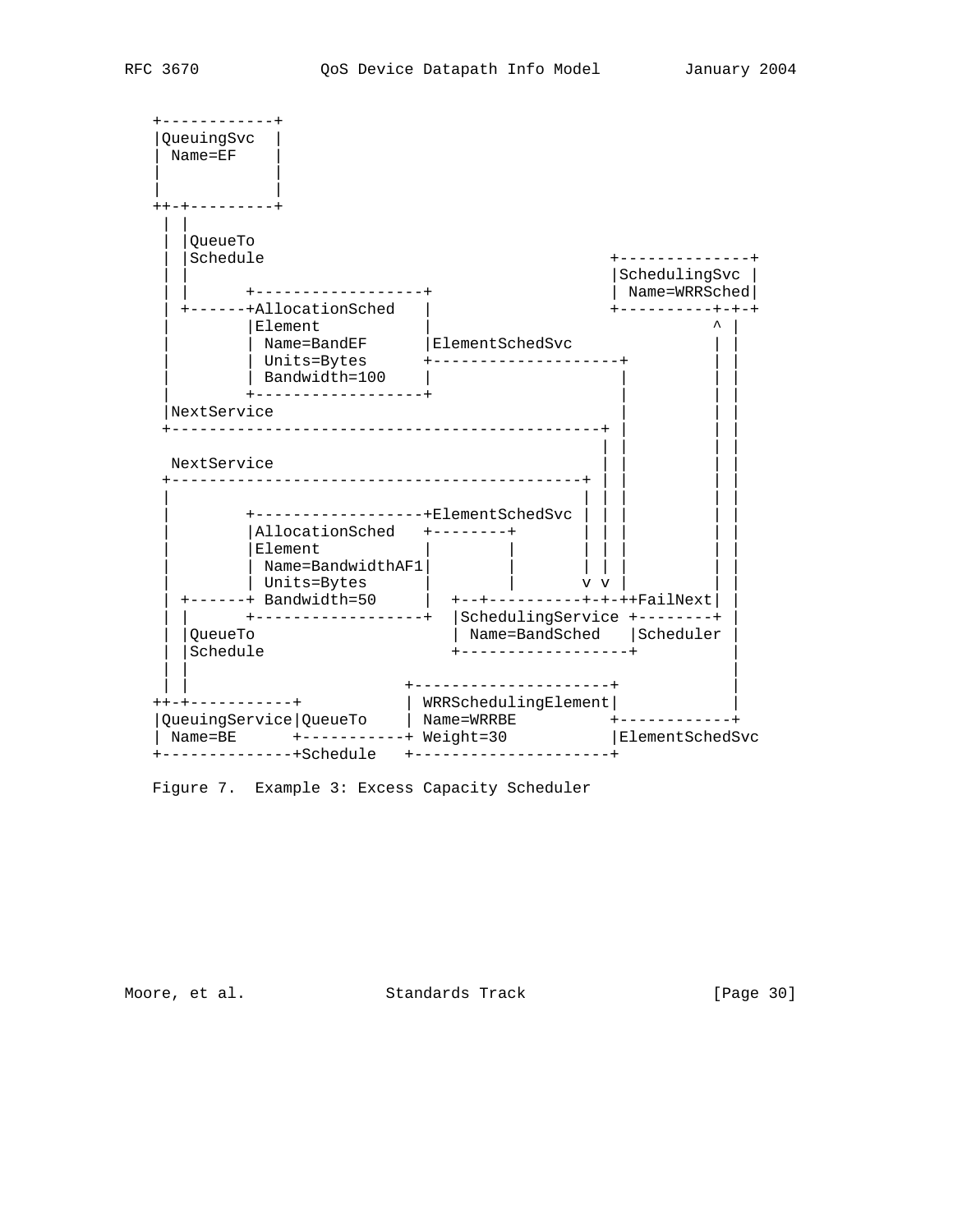## 3.11.4. Hierarchical CBQ Scheduler

 A hierarchical class-based queuing (CBQ) scheduler is the fourth scenario to be considered. In hierarchical CBQ, each queue is allocated a specific bandwidth allocation. Queues are grouped together into a logical scheduler. This logical scheduler in turn has an aggregate bandwidth allocation that equals the sum of the queues it is scheduling. In turn, logical schedulers can be aggregated into higher-level logical schedulers. Changing perspectives and looking top down, the top-most logical scheduler has 100% of the link capacity. This allocation is parceled out to logical schedulers below it such that the sum of the allocations is equal to 100%. These second tier schedulers may in turn parcel out their allocation across a third tier of schedulers and so forth until the lowest tier that parcels out their allocations to specific queues representing relatively fine-grained classes of traffic. The unique aspect of hierarchical CBQ is that when there is insufficient bandwidth for a specific allocation, schedulers higher in the tree are tested to see if another portion of the tree has capacity to spare.

 Figure 8 demonstrates this example with two tiers. The example is split in half because of space constraints, resulting in the CBQTier1 scheduling service instance being represented twice. Note that the total allocation at the top tier is 50 Mb. The voice allocation is 22 Mb. The remaining 23 Mb is split between FTP and Web. Hence, if Web traffic is actually consuming 20 Mb (5 Mb in excess of the allocation). If FTP is consuming 5 Mb, then it is possible for the CBQTier1 scheduler to offer 3Mb of its allocation to Web traffic. However, this is not enough, so the FailNextScheduler association needs to be traversed to determine if there is any excess capacity available from the voice class. If the voice class is only consuming 15 Mb of its 22 Mb allocation, there are sufficient resources to allow the web traffic through. Note that FailNextScheduler is used as the association. The reason is because the CBQTier1 scheduler in fact failed to schedule a packet because of insufficient resources. It is conceivable that a variant of hierarchical CBQ allows a hierarchy for successful scheduling as well. Hence, both associations are necessary.

 Note that due to space constraints of the document, the SchedulingService CBQTier1 is represented twice, to show how it is connected to all the other objects.

Moore, et al. Standards Track [Page 31]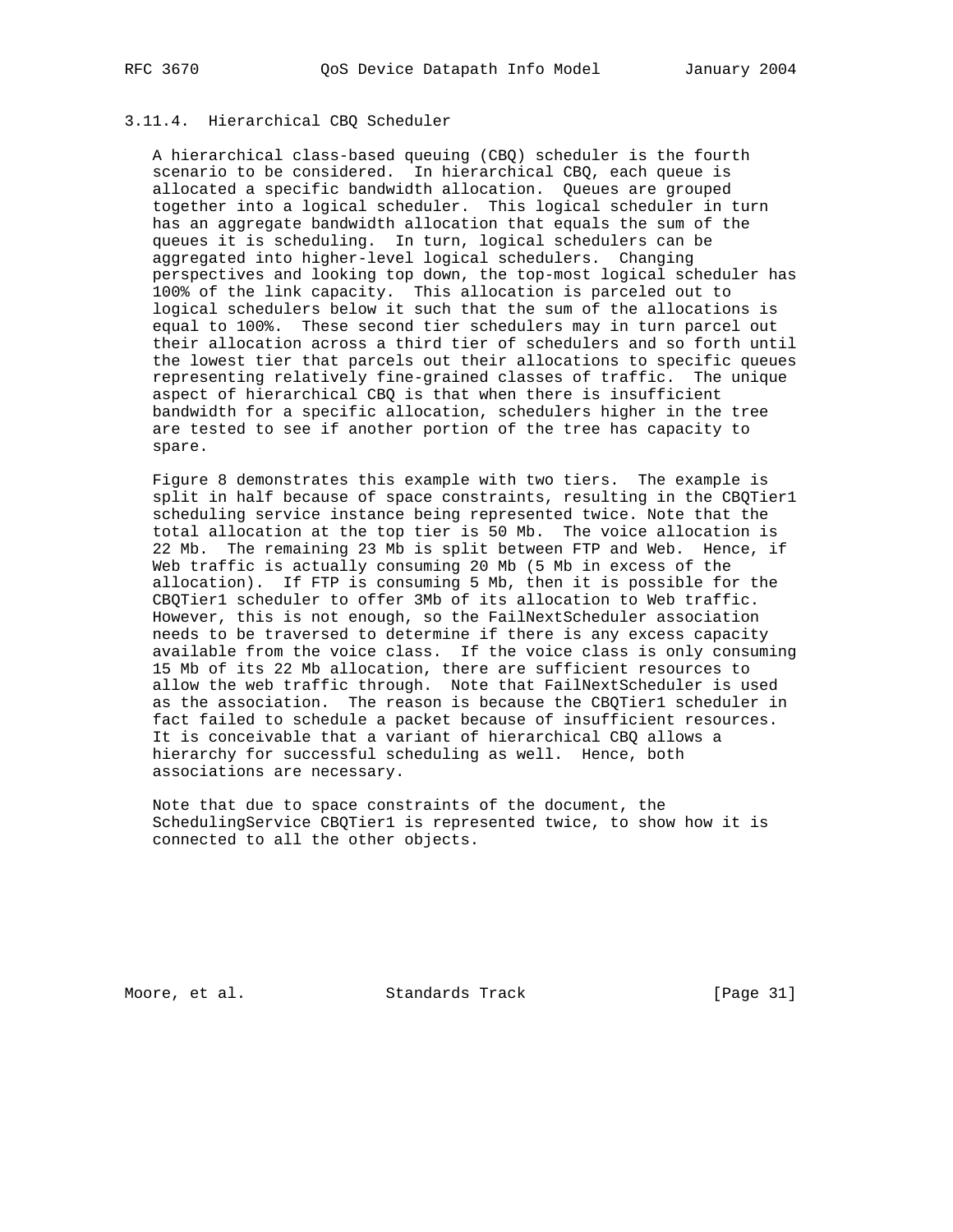+-----------+ NextService |QueuingSvc +-------------------------------------------+ | Name=Web | | | |QueueTo+----------------+ ElementSchedSvc | | +-------+AllocationSched +----------------+ | +-----------+Sched | Element | Name=Web-Alloc | v | Bandwidth=15 | +-----------+-+-+ +----------------+ |SchedulingSvc + | Name=CBQTier1 + +----------------+ +-----------+-+-+ |AllocationSched | ElementSchedSvc| ^ +-----------+ |Element +----------------+ | |QueuingSvc |QueueTo| Name=FTP-Alloc | | Name=FTP +-------+ Bandwidth=8 | |Sched +----------------+ | NextService | +-------------------------------------------+ +-----------+ : +---------------+ FailNextScheduler |SchedulingSvc +---------------------------------------------+ | Name=CBQTier1 | | +-------+-------+ +---------------------+ElementSchedSvc| | SchedToSched |AllocationScheduling +--------+ | +--------------+Element | Name=LowPri-Alloc | | | | Bandwidth=23 | | v +---------------------+ +-----+------+-+ |SchedulingSvc | | Name=CBQTop | +---------------------+ +----------+-+-+ |AllocationScheduling |ElementSchedSvc | ^ +------------+ |Element +----------------+ | |QueuingSvc |QueueTo| Name=BE-Band | |  $Name= Voice +-----+ Bandwidth=22$  | |Sched +---------------------+ | NextService | +------------------------------------------------+ +------------+

Figure 8. Example 4: Hierarchical CBQ Scheduler

Moore, et al. Standards Track [Page 32]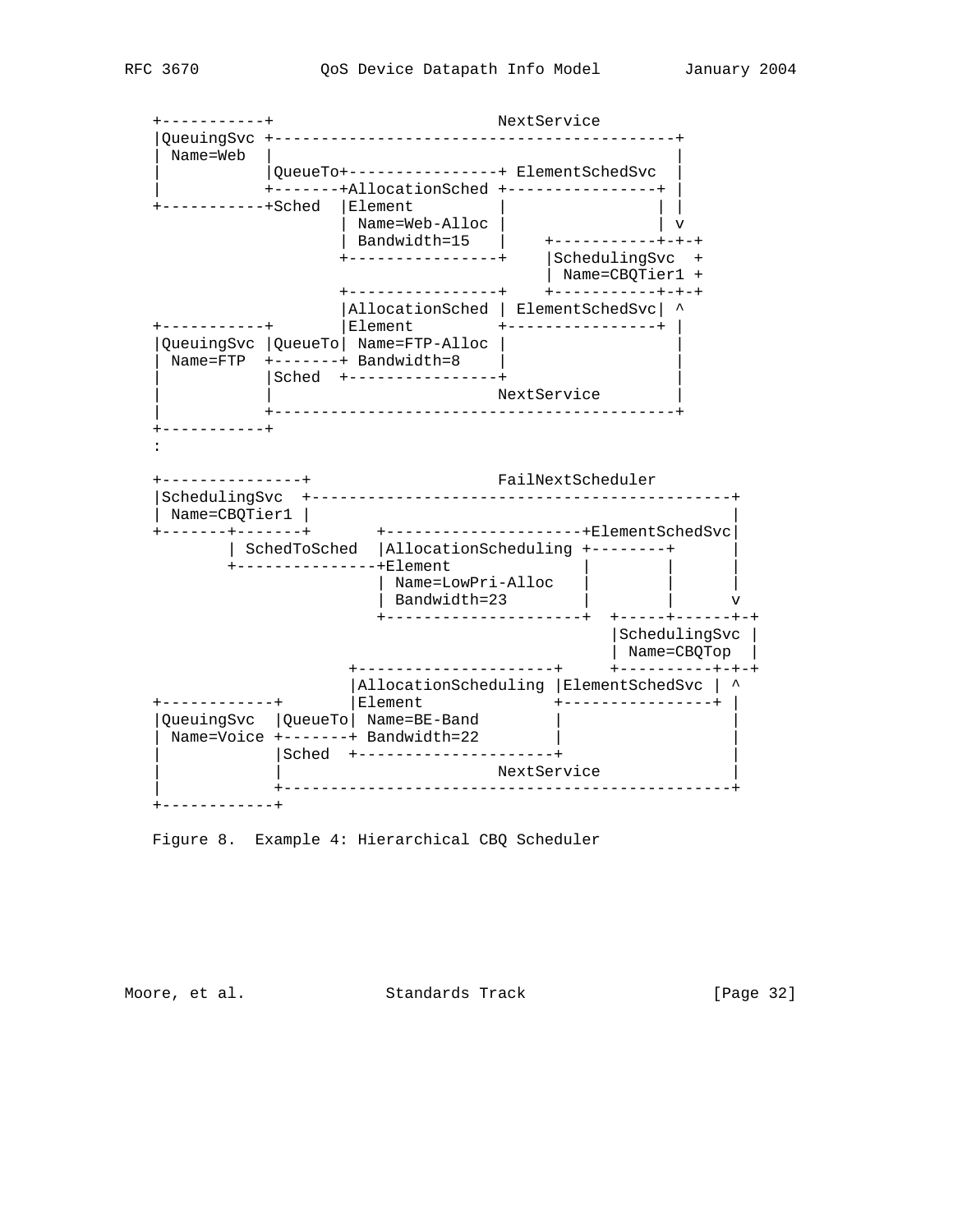#### 4. The Class Hierarchy

 The following sections present the class and association hierarchies that together comprise the information model for modeling QoS capabilities at the device level.

#### 4.1. Associations and Aggregations

 Associations and aggregations are a means of representing relationships between two (or theoretically more) objects. Dependency, aggregation, and other relationships are modeled as classes containing two (or more) object references. It should be noted that aggregations represent either "whole-part" or "collection" relationships. For example, aggregation can be used to represent the containment relationship between a system and the components that constitute the system.

 Since associations and aggregations are classes, they can benefit from all of the object-oriented features that other non-relationship classes have. For example, they can contain properties and methods, and inheritance can be used to refine their semantics such that they represent more specialized types of their superclasses.

 Note that an association (or an aggregation) object is treated as an atomic unit (individual instance), even though it relates/collects/is comprised of multiple objects. This is a defining feature of an association (or an aggregation) - although the individual elements that are related to other objects have their own identities, the association (or aggregation) object that is constructed using these objects has its own identity and name as well.

 It is important to note that associations and aggregations form an inheritance hierarchy that is separate from the class inheritance hierarchy. Although associations and aggregations are typically bi directional, there is nothing that prevents higher order associations or aggregations from being defined. However, such associations and aggregations are inherently more complex to define, understand, and use. In practice, associations and aggregations of orders higher than binary are rarely used, because of their greatly increased complexity and lack of generality. All of the associations and aggregations defined in this model are binary.

 Note also that by definition, associations and aggregations cannot be unary.

Moore, et al. Standards Track [Page 33]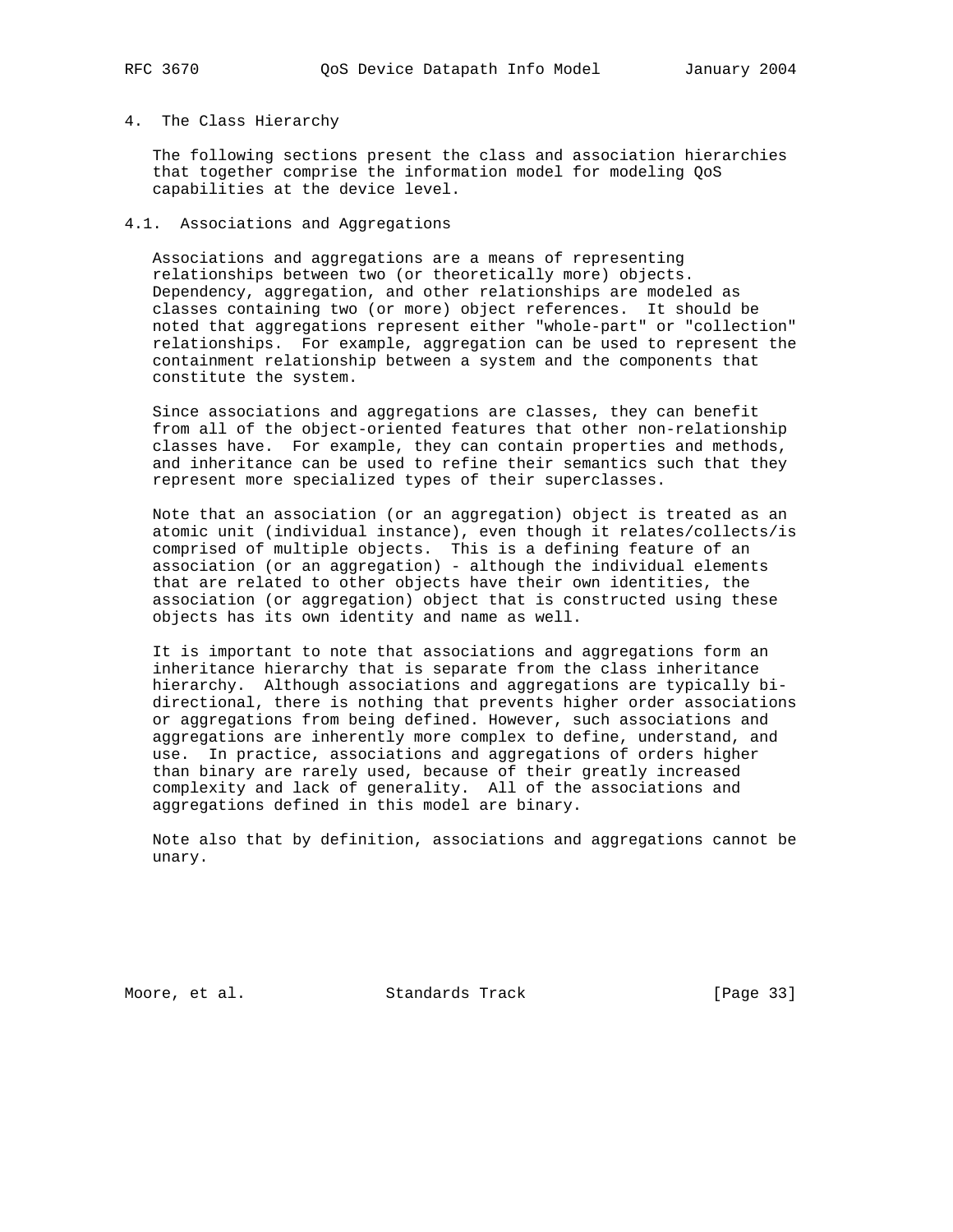Finally, note that associations and aggregations that are defined between two classes do not affect the classes themselves. That is, the addition or deletion of an association or an aggregation does not affect the interfaces of the classes that it is connecting.

4.2. The Structure of the Class Hierarchies

 The structure of the class, association, and aggregation class inheritance hierarchies for managing the datapaths of QoS devices is shown, respectively, in Figure 9, Figure 10, and Figure 11. The notation (CIMCORE) identifies a class defined in the CIM Core model. Please refer to [CIM] for the definitions of these classes. Similarly, the notation [PCIME] identifies a class defined in the Policy Core Information Model Extensions document. This model has been influenced by [CIM], and is compatible with the Directory Enabled Networks (DEN) effort.

+--ManagedElement (CIMCORE)

```
 |
      +--ManagedSystemElement (CIMCORE)
| | | | |
         | +--LogicalElement (CIMCORE)
 | |
            | +--Service (CIMCORE)
| | | | | | |
               | | +--ConditioningService
 | | | |
                 | | | +--ClassifierService
 | | | | |
                    | | | | +--ClassifierElement
 | | | |
                 | | | +--MeterService
 | | | | |
                    | | | | +--AverageRateMeterService
 | | | | |
                    | | | | +--EWMAMeterService
 | | | | |
                    | | | | +--TokenBucketMeterService
 | | | |
                 | | | +--MarkerService
 | | | | |
                    | | | | +--PreambleMarkerService
 | | | | |
                    | | | | +--TOSMarkerService
 | | | | |
                    | | | | +--DSCPMarkerService
 | | | | |
```
Moore, et al. Standards Track [Page 34]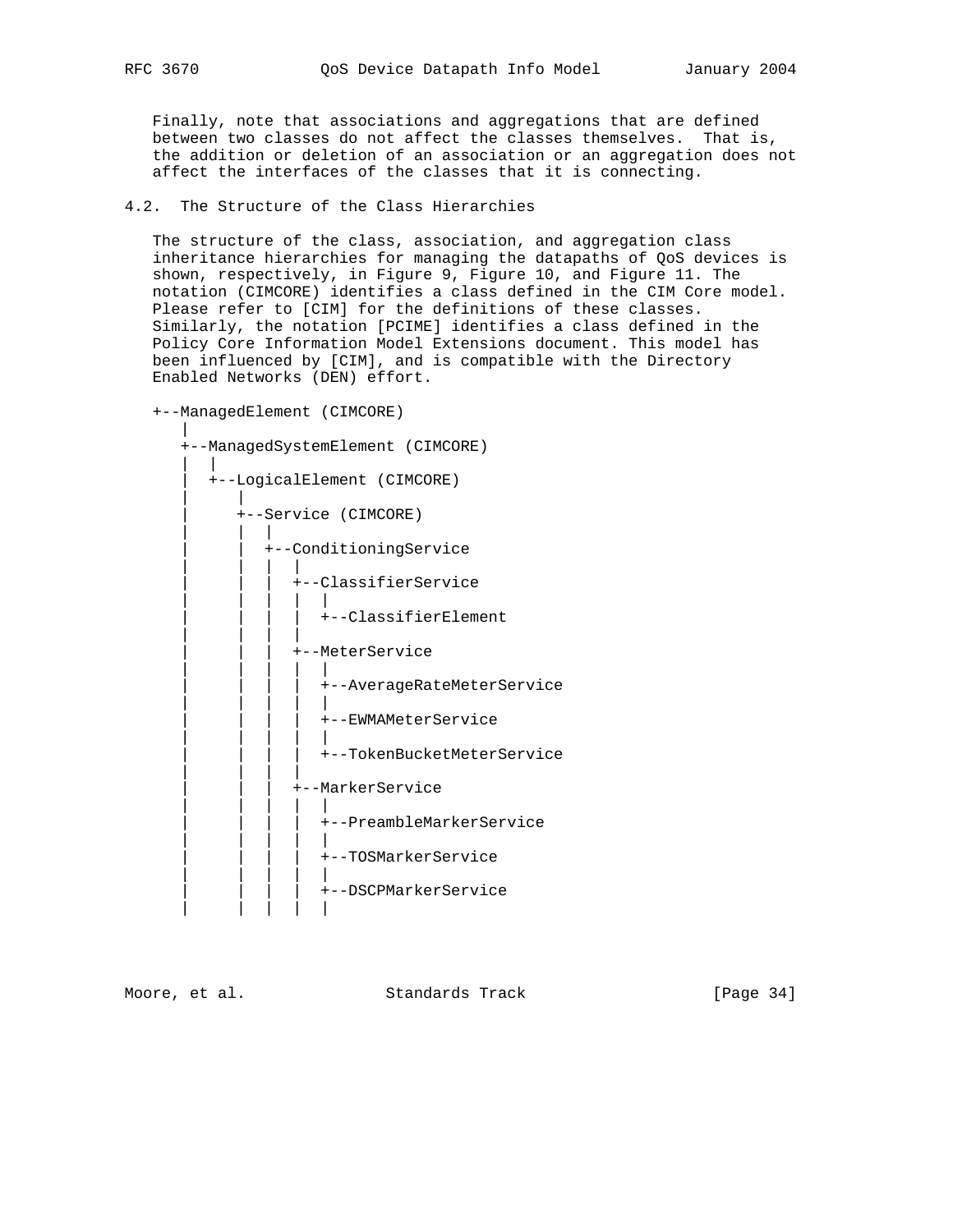```
 (continued from previous page;
    the first four elements are repeated for convenience)
   +--ManagedElement (CIMCORE)
 |
      +--ManagedSystemElement (CIMCORE)
        \blacksquare | +--LogicalElement (CIMCORE)
 | |
            | +--Service (CIMCORE)
                    | | | | +--8021QMarkerService
 | | | |
                 | | | +--DropperService
 | | | | |
                     | | | | +--HeadTailDropperService
 | | | | |
                    | | | | +--RedDropperService
 | | | |
                  | | | +--QueuingService
 | | | |
                  | | | +--PacketSchedulingService
| | | | | | | | | |
                     | | | +--NonWorkConservingSchedulingService
| | | | | |
               | | +--QoSService
 | | | |
                  | | | +--DiffServService
 | | | | |
                      | | | | +--AFService
 | | | |
                 | | | +--FlowService
| | | | | | |
               | | +--DropThresholdCalculationService
 | |
            | +--FilterEntryBase [PCIME]
| | | | | |
               | | +--IPHeaderFilter [PCIME]
| | | | | | |
               | | +--8021Filter [PCIME]
| | | | | | |
               | | +--PreambleFilter
 | |
```
 | | | +--ServiceAccessPoint (CIMCORE) | | | +--ProtocolEndpoint

| +--FilterList [PCIME]

Moore, et al. Standards Track [Page 35]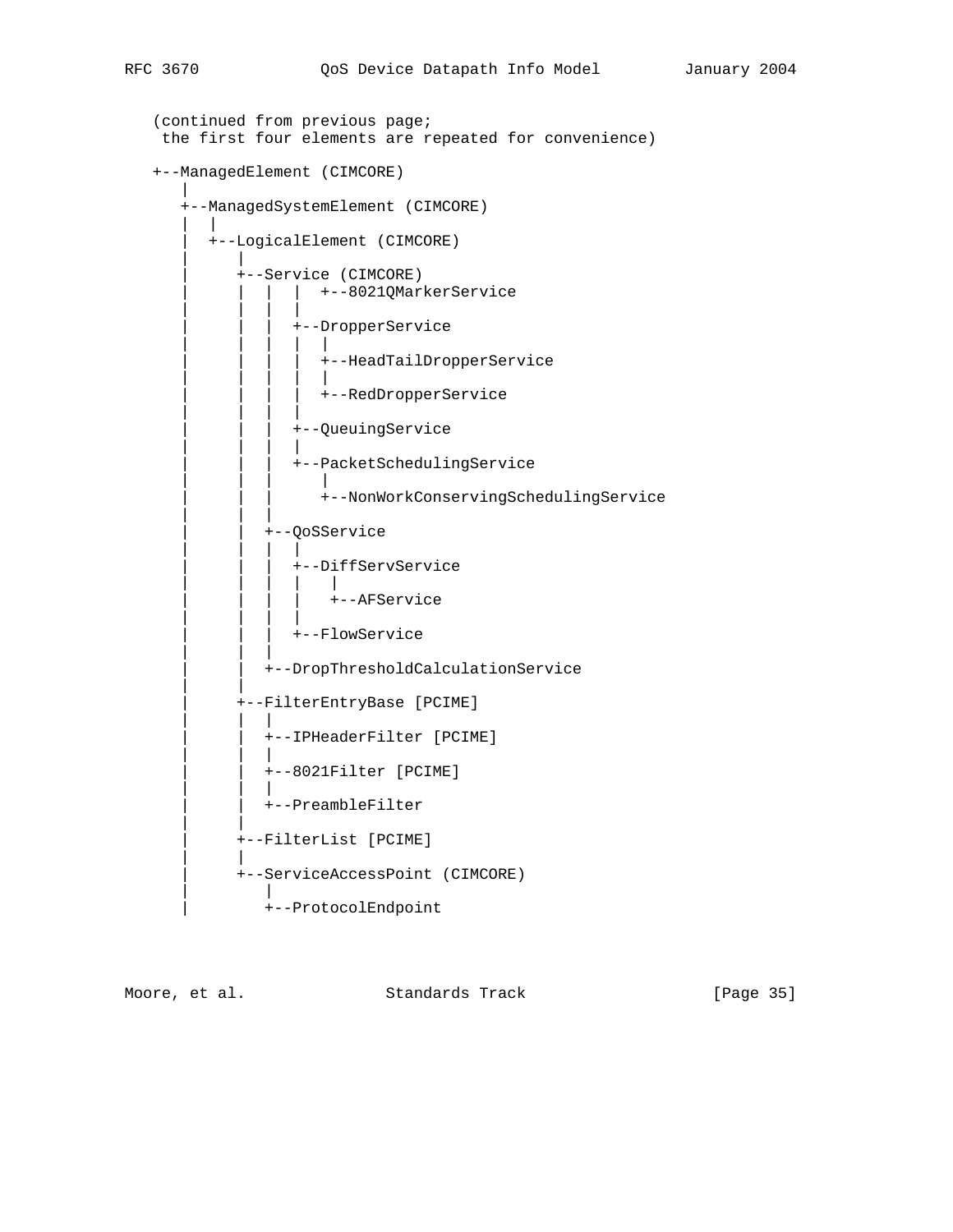```
 (continued from previous page;
    the first four elements are repeated for convenience)
   +--ManagedElement (CIMCORE)
 |
      +--ManagedSystemElement (CIMCORE)
       \blacksquare | +--LogicalElement (CIMCORE)
 | |
         | +--Service (CIMCORE)
 |
      +--Collection (CIMCORE)
| | | | |
        | +--CollectionOfMSEs (CIMCORE)
 | |
         | +--BufferPool
 |
      +--SchedulingElement
 |
         +--AllocationSchedulingElement
 |
         +--WRRSchedulingElement
 |
         +--PrioritySchedulingElement
 |
           +--BoundedPrioritySchedulingElement
```

```
 Figure 9. Class Inheritance Hierarchy
```
Moore, et al. Standards Track [Page 36]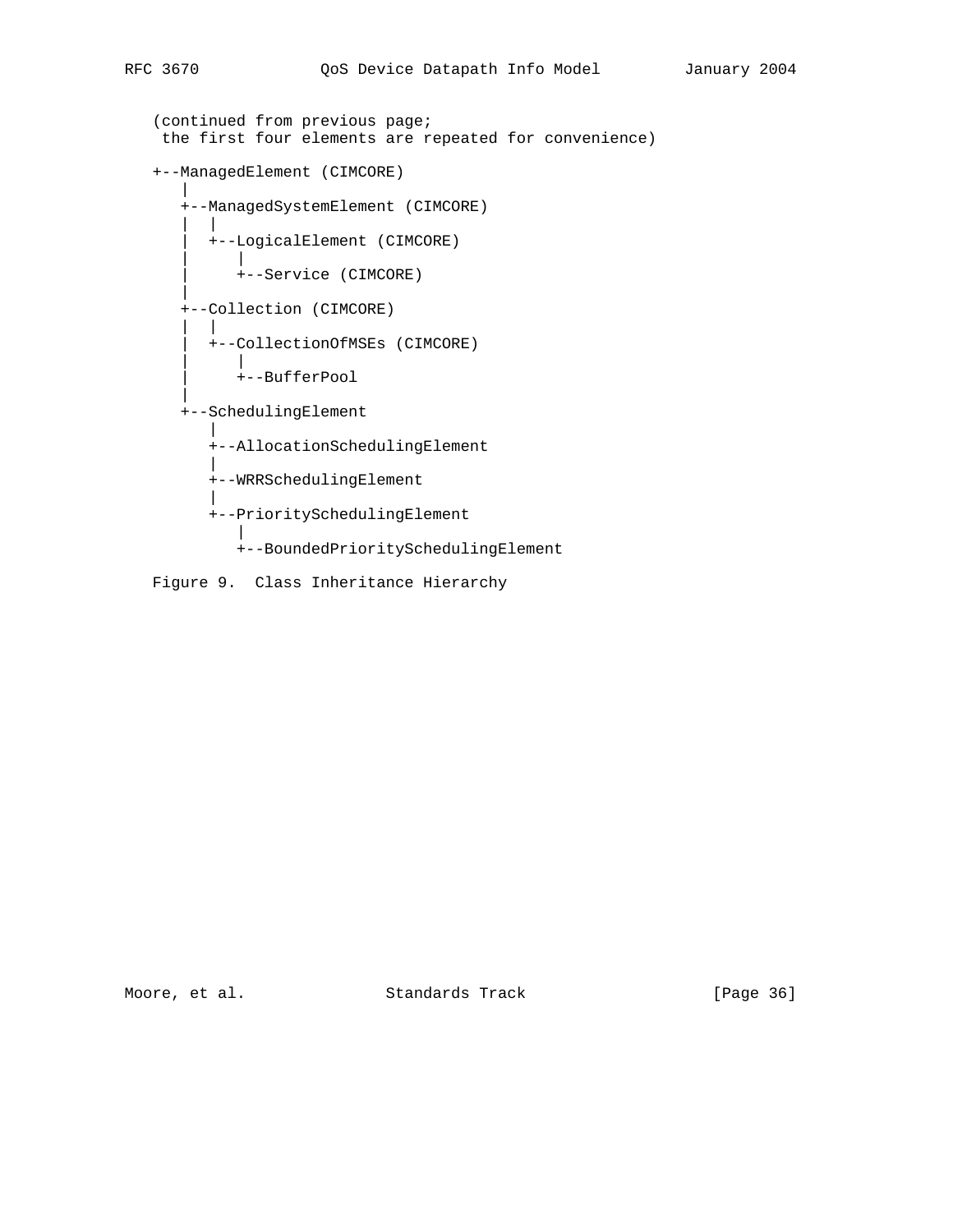The inheritance hierarchy for the associations defined in this document is shown in Figure 10.

+--Dependency (CIMCORE)

| | | | +--ServiceSAPDependency (CIMCORE)  $\blacksquare$  | | +--IngressConditioningServiceOnEndpoint | | | | | +--EgressConditioningServiceOnEndpoint | | | | +--HeadTailDropQueueBinding | | | | +--CalculationBasedOnQueue | | | | +--ProvidesServiceToElement (CIMCORE) | | | | | +--ServiceServiceDependency (CIMCORE) | | | | | +--CalculationServiceForDropper | | | | +--QueueAllocation | | | | +--ClassifierElementUsesFilterList || || || +--AFRelatedServices || +--NextService | | | | +--NextServiceAfterClassifierElement | | | | +--NextScheduler | | | +--FailNextScheduler || || || +--NextServiceAfterMeter || || || +--QueueToSchedule || +--SchedulingServiceToSchedule Figure 10. Association Class Inheritance Hierarchy

Moore, et al. Standards Track [Page 37]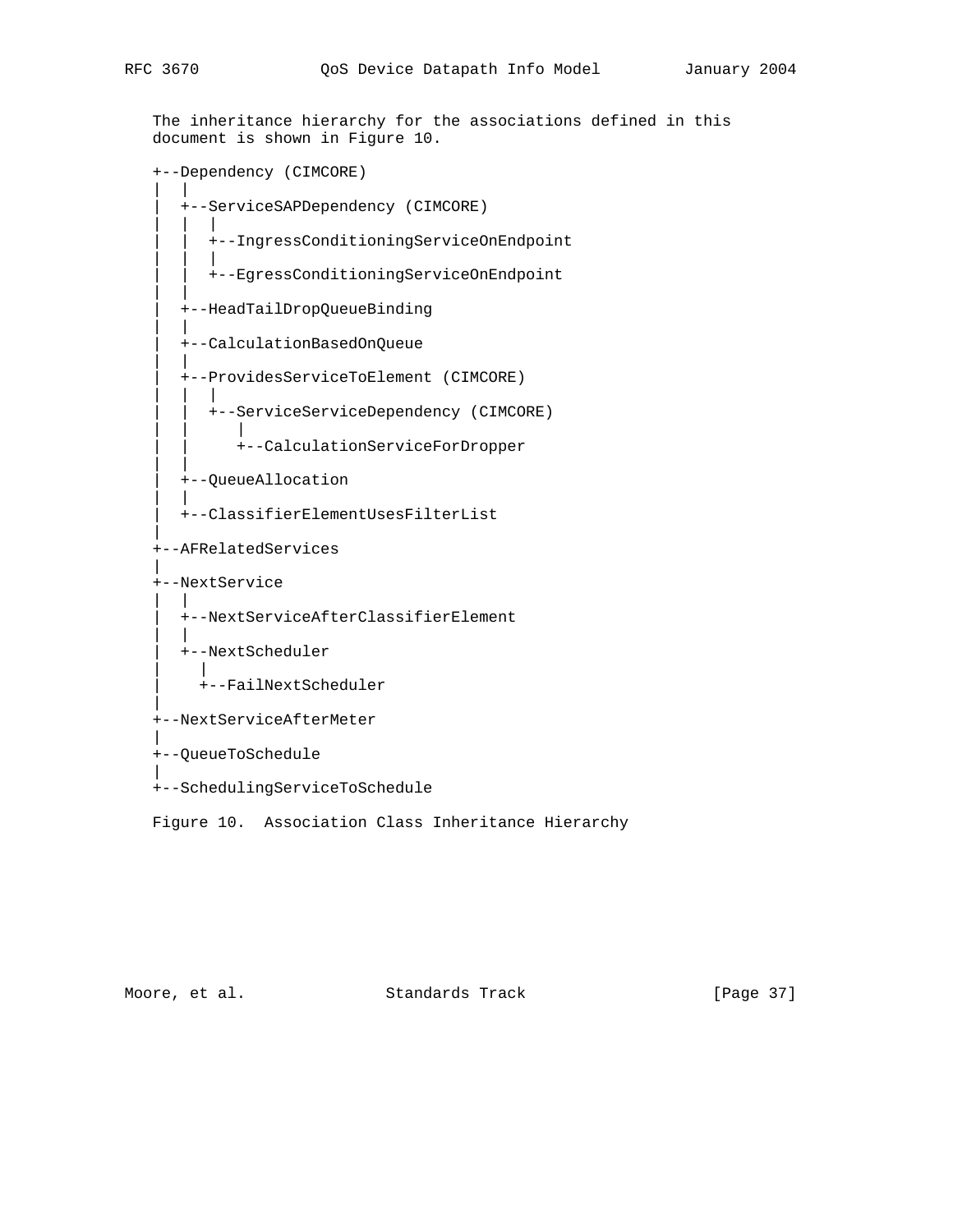The inheritance hierarchy for the aggregations defined in this document is shown in Figure 11.

 +--MemberOfCollection (CIMCORE) | | | | +--CollectedBufferPool || || || +--Component (CIMCORE) | | | | +--ServiceComponent (CIMCORE) | | | | | +--QoSSubService | | | | | +--QoSConditioningSubService | | | | | +--ClassifierElementInClassifierService | | | | +--EntriesInFilterList [PCIME] || || || +--ElementInSchedulingService

Figure 11. Aggregation Class Inheritance Hierarchy

# 4.3. Class Definitions

 This section presents the classes and properties that make up the Information Model for describing QoS-related functionality in network devices, including hosts. These definitions are derived from definitions in the CIM Core model [CIM]. Only the QoS-related classes are defined in this document. However, other classes drawn from the CIM Core model, as well as from [PCIME], are described briefly. The reader is encouraged to look at [CIM] and at [PCIME] for further information. Associations and aggregations are defined in Section 4.4.

4.3.1. The Abstract Class ManagedElement

 This is an abstract class defined in the Core Model of CIM. It is the root of the entire class inheritance hierarchy in CIM. Among the associations that refer to it are two that are subclassed in this document: Dependency and MemberOfCollection, which is an aggregation. ManagedElement's properties are Caption and Description. Both are free-form strings to describe an instantiated object. Please refer to [CIM] for the full definition of this class.

Moore, et al. Standards Track [Page 38]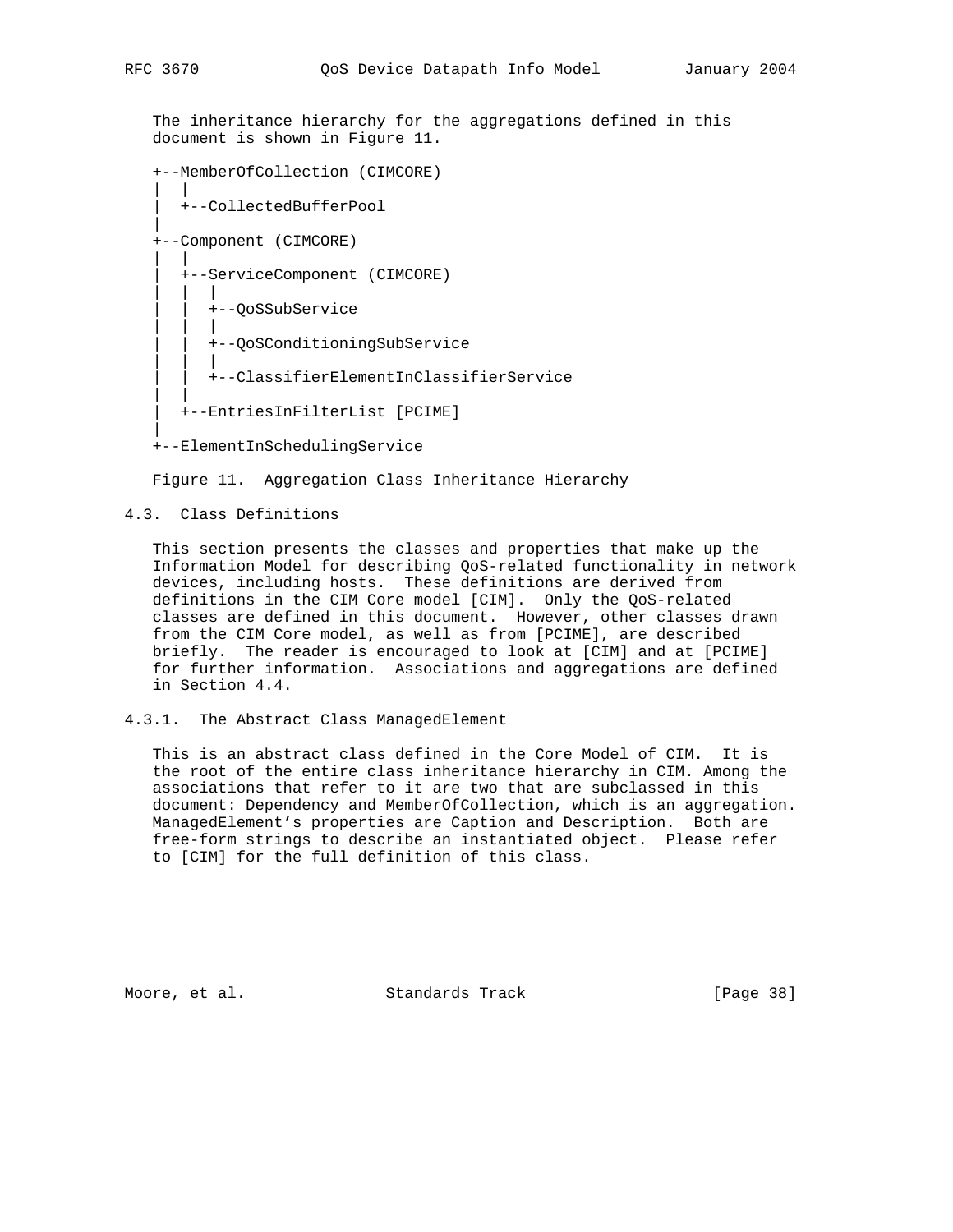### 4.3.2. The Abstract Class ManagedSystemElement

 This is an abstract class defined in the Core Model of CIM; it is a subclass of ManagedElement. ManagedSystemElement serves as the base class for the PhysicalElement and LogicalElement class hierarchies. LogicalElement, in turn, is the base class for a number of important CIM hierarchies, including System. Any distinguishable component of a System is a candidate for inclusion in this class hierarchy, including physical components (e.g., chips and cards) and logical components (e.g., software components, services, and other objects).

 None of the associations in which this class participates is used directly in the QoS device state model. However, the aggregation Component, which relates one ManagedSystemElement to another, is the base class for the two aggregations that form the core of the QoS device state model: QoSSubService and QoSConditioningSubService. Similarly, the association ProvidesServiceToElement, which relates a ManagedSystemElement to a Service, is the base class for the model's CalculationServiceForDropper association.

Please refer to [CIM] for the full definition of this class.

# 4.3.3. The Abstract Class LogicalElement

 This is an abstract class defined in the Core Model of CIM. It is a subclass of the ManagedSystemElement class, and is the base class for all logical components of a managed System, such as Files, Processes, or system capabilities in the form of Logical Devices and Services. None of the associations in which this class participates is relevant to the QoS device state model. Please refer to [CIM] for the full definition of this class.

## 4.3.4. The Abstract Class Service

 This is an abstract class defined in the Core Model of CIM. It is a subclass of the LogicalElement class, and is the base class for all objects that represent a "service" or functionality in a System. A Service is a general-purpose object that is used to configure and manage the implementation of functionality. As noted above in section 4.3.2, this class participates in the ProvidesServiceToElement association. Please refer to [CIM] for the full definition of this class.

#### 4.3.5. The Class ConditioningService

 This is a concrete subclass of the CIM Core class Service; it represents the ability to define how traffic is conditioned in the data-forwarding path of a device. The subclasses of

Moore, et al. Standards Track [Page 39]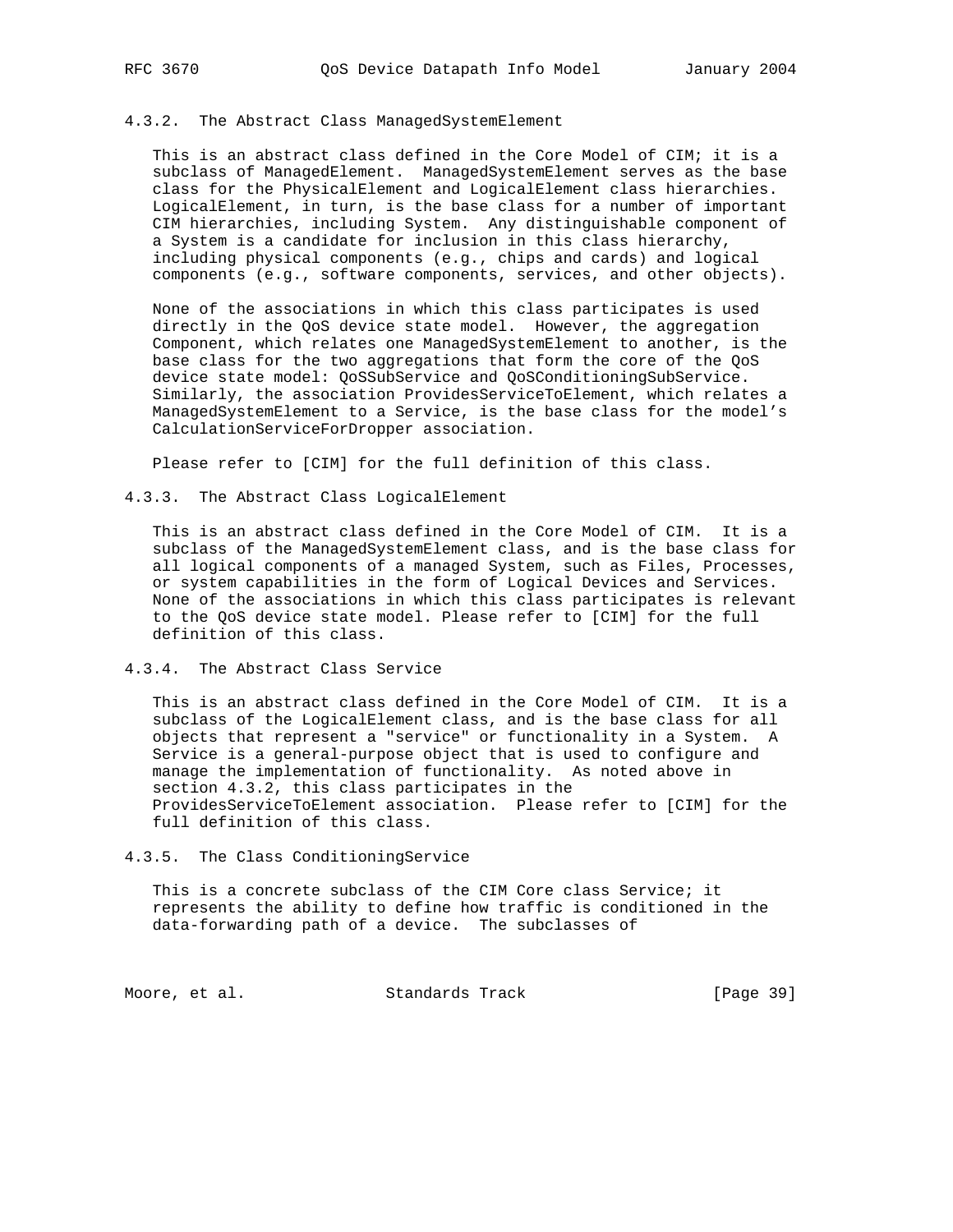ConditioningService define the particular types of conditioning that are done. Six fundamental types of conditioning are defined in this document. These are the services performed by a classifier, a meter, a marker, a dropper, a queue, and a scheduler. Other, more sophisticated types of conditioning may be defined in future documents.

 ConditioningService is a concrete class because at the time it was defined in CIM, its superclass was concrete. While this class can be instantiated, an instance of it would not accomplish anything, because the nature of the conditioning, and the parameters that control it, are specified only in the subclasses of ConditioningService.

 Two associations in which ConditioningService participates are critical to its usage in QoS - QoSConditioningSubService and NextService. QoSConditioningSubService aggregates ConditioningServices into a particular QoS service (such as AF), to describe the specific conditioning functionality that underlies that QoS service in a particular device. NextService indicates the subsequent conditioning service(s) for different traffic streams.

The class definition is as follows:

| NAMF.        | ConditioningService                                                                                                  |
|--------------|----------------------------------------------------------------------------------------------------------------------|
| DESCRIPTION  | A concrete class to define how traffic<br>is conditioned in the data forwarding<br>path of a host or network device. |
| DERIVED FROM | Service                                                                                                              |
| TYPF.        | Concrete                                                                                                             |
| PROPERTIES   | none)                                                                                                                |

## 4.3.6. The Class ClassifierService

 The concept of a Classifier comes from [DSMODEL]. ClassifierService is a concrete class that represents a logical entity in an ingress or egress interface of a device, that takes a single input stream, and sorts it into one or more output streams. The sorting is done by a set of filters that select packets based on the packet contents, or possibly based on other attributes associated with the packet. Each output stream is the result of matching a particular filter.

 The representation of classifiers in QDDIM is closely related to that presented in [DSMIB] and [DSMODEL]. Rather than being linked directly to its FilterLists, a classifier is modeled here as an aggregation of ClassifierElements. Each of these ClassifierElements is then linked to a single FilterList, by the association ClassifierElementUsesFilterList.

Moore, et al. Standards Track [Page 40]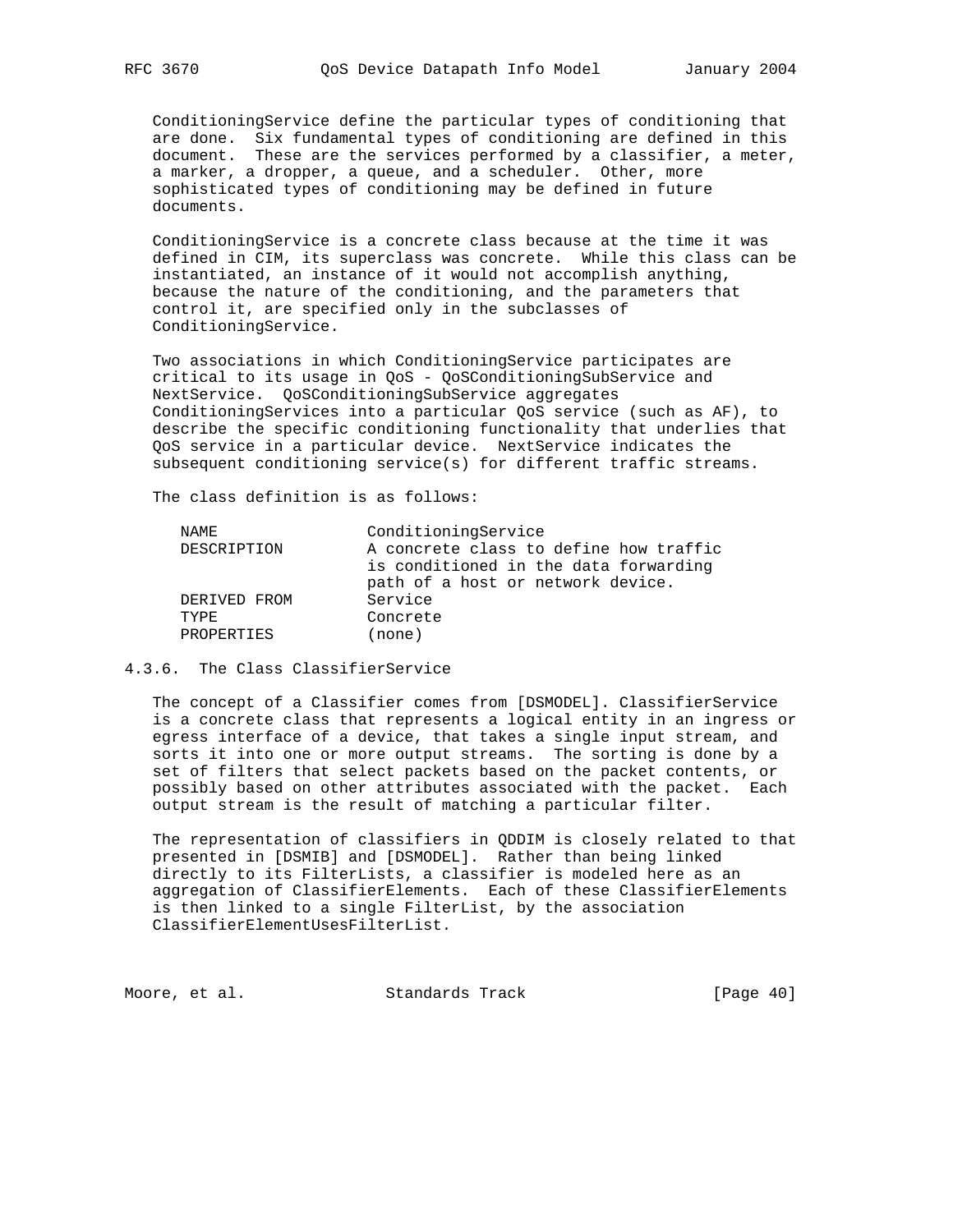A Classifier is modeled as a subclass of ConditioningService so that it can be aggregated into a QoSService (using the QoSConditioningSubService aggregation), and can use the NextService association to identify the subsequent ConditioningService objects for the different traffic streams.

 ClassifierService is designed to allow hierarchical classification. When hierarchical classification is used, a ClassifierElement may point to another ClassifierService. When used for this purpose, the ClassifierElement must not use the ClassifierElementUsesFilterList association.

The class definition is as follows:

| NAME.        | ClassifierService                        |
|--------------|------------------------------------------|
| DESCRIPTION  | A concrete class describing how an input |
|              | traffic stream is sorted into multiple   |
|              | output streams using one or more         |
|              | filters.                                 |
| DERIVED FROM | ConditioningService                      |
| TYPF.        | Concrete                                 |
| PROPERTIES   | (none)                                   |
|              |                                          |

## 4.3.7. The Class ClassifierElement

 The concept of a ClassifierElement comes from [DSMIB]. This concrete class represents the linkage, within a single ClassifierService, between a FilterList that specifies a set of criteria for selecting packets from the stream of packets coming into the ClassifierService, and the next ConditioningService to which the selected packets go after they leave the ClassifierService. ClassifierElement has no properties of its own. It is present to serve as the anchor for an aggregation with its classifier, and for associations with its FilterList and its next ConditioningService.

 When a ClassifierElement is associated with a ClassifierService through the NextServiceAfterClassifierElement association, the ClassifierElement may not use the ClassifierElementUsesFilterList association. Further, when a ClassifierElement is associated with a ClassifierService as described above, the order of processing of the associated ClassifierService is a function of the ClassifierOrder property of the ClassifierElementInClassifierService aggregation. For example, lets assume the following:

 1. ClassifierService (C1) aggregates ClassifierElements (E1), (E2) and (E3), with relative ClassifierOrder values of 1, 2, and 3.

Moore, et al. Standards Track [Page 41]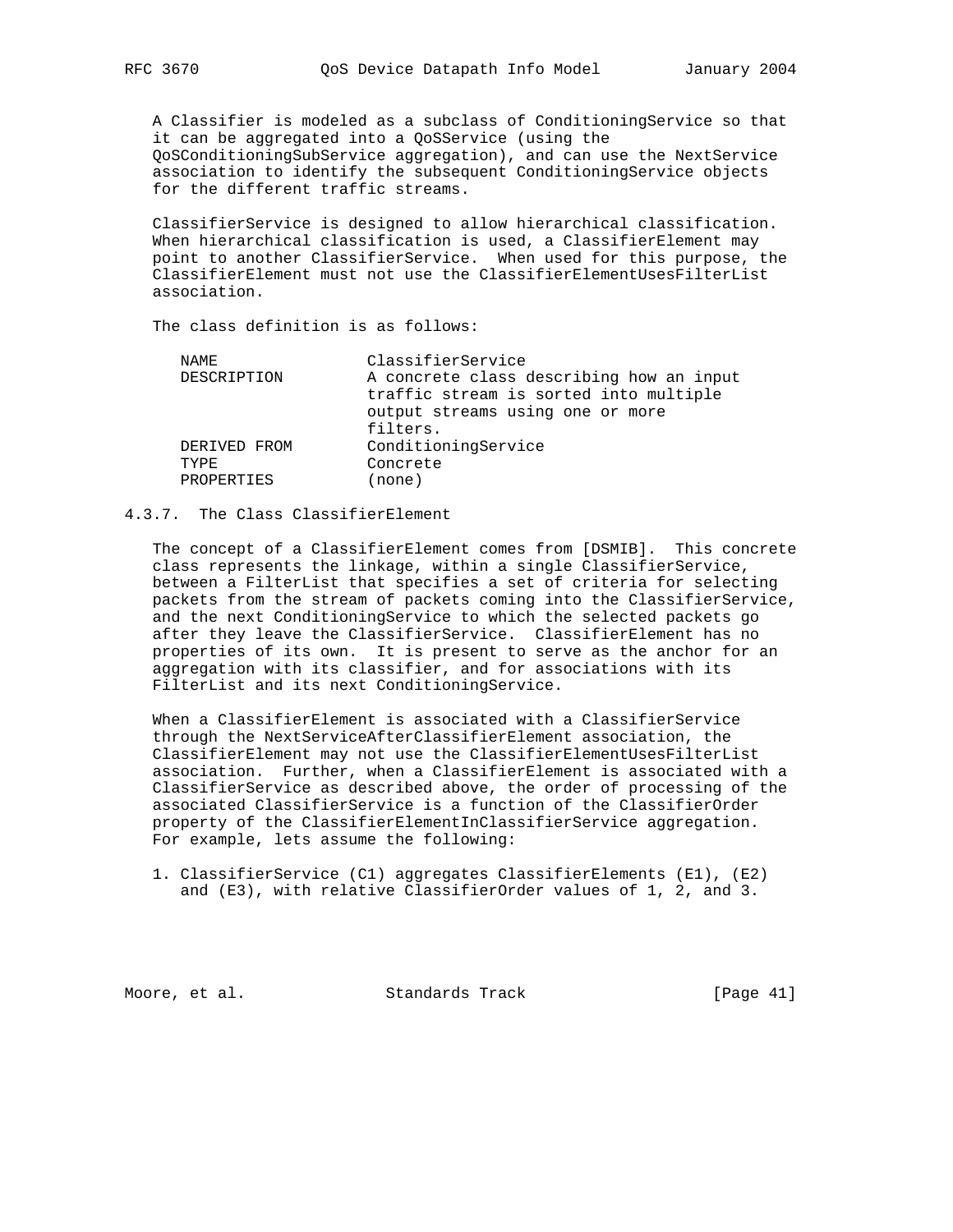- 2. ClassifierElements (E1) and (E3) associations to FilterLists (F1) and (F3) respectively using the ClassifierElementUsesFilterList association.
- 3. (E1) & (E3) are associated with Meters (M1) and (M3) through their respective NextServiceAfterClassifierElement associations.
- 4. (E2) is associated with ClassifierService (C2) through its NextServiceAfterClassifierElement association.
- 5. ClassifierService (C2) aggregates ClassifierElements (E4) and (E5) with relative ClassifierOrder values of 1 and 2.
- 6. ClassifierElements (E4) and (E5) have associations to FilterLists (F4) and (F5) respectively using the ClassifierElementUsesFilterList association.

 In this example, packet processing would match FilterLists in the order of (F1), (F4), (F5), and (F3).

The class definition is as follows:

| NAME         | ClassifierElement                 |
|--------------|-----------------------------------|
| DESCRIPTION  | A concrete class representing     |
|              | the process by which a classifier |
|              | uses a filter to select packets   |
|              | to forward to a specific next     |
|              | conditioning service.             |
| DERIVED FROM | ClassifierService                 |
| TYPF.        | Concrete                          |
| PROPERTIES   | (none)                            |

## 4.3.8. The Class MeterService

 This is a concrete class that represents the metering of network traffic. Metering is the function of monitoring the arrival times of packets of a traffic stream, and determining the level of conformance of each packet with respect to a pre-established traffic profile. A meter has the ability to invoke different ConditioningServices for conforming and non-conforming traffic. Traffic leaving a meter may be further conditioned (e.g., dropped or queued) by routing the packet to another conditioning element. Please see [DSMODEL] for more information on metering.

 This class is the base class for defining different types of meters. As such, it contains common properties that all meter subclasses share. It is modeled as a ConditioningService so that it can be aggregated into a QoSService (using the QoSConditioningSubService

Moore, et al. Standards Track [Page 42]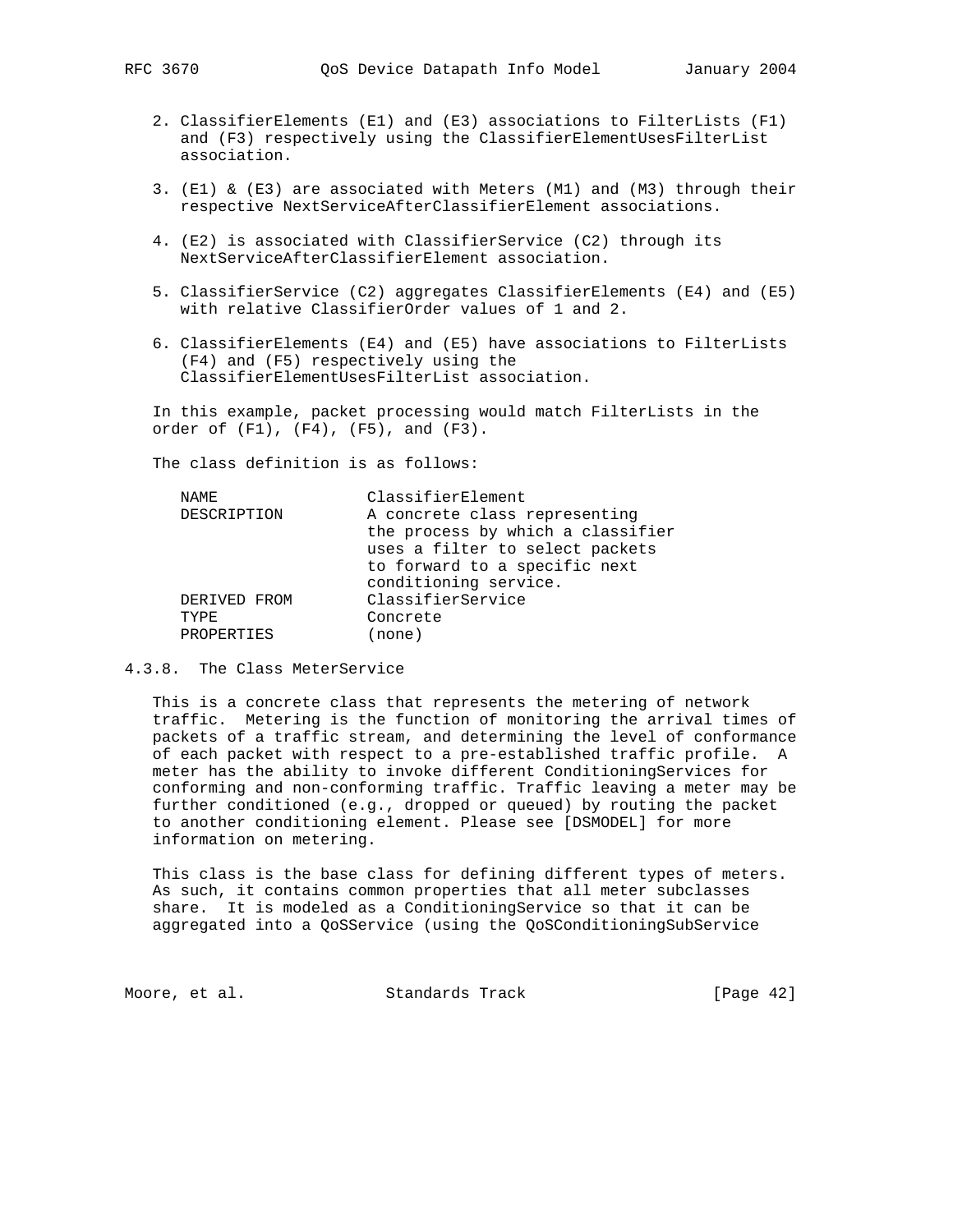association), to indicate that its functionality underlies that QoS service. MeterService also participates in the NextServiceAfterMeter association, to identify the subsequent ConditioningService objects for conforming and non-conforming traffic.

The class definition is as follows:

| NAME.                 | MeterService                                                                                                   |
|-----------------------|----------------------------------------------------------------------------------------------------------------|
| DESCRIPTION           | A concrete class describing the<br>monitoring of traffic with respect to a<br>pre-established traffic profile. |
| DERIVED FROM<br>TYPE. | ConditioningService<br>Concrete                                                                                |
| PROPERTIES            | MeterType, OtherMeterType,<br>ConformanceLevels                                                                |
|                       |                                                                                                                |

 Note: The MeterType property and the MeterService subclasses provide similar information. The MeterType property is defined for query purposes and for future expansion. It is possible that not all MeterServices will require a subclass to define them. In these cases, MeterService will be instantiated directly, and the MeterType property will provide the only way of identifying the type of the meter.

# 4.3.8.1. The Property MeterType

 This property is an enumerated 16-bit unsigned integer that is used to specify the particular type of meter represented by an instance of MeterService. The following enumeration values are defined:

- 1 Other
- 2 Average Rate Meter
- 3 Exponentially Weighted Moving Average Meter
- 4 Token Bucket Meter

 Note: if the value of MeterType is not one of these four values, it SHOULD be interpreted as if it had the value '1' (Other).

4.3.8.2. The Property OtherMeterType

 This is a string property that defines a vendor-specific description of a type of meter. It is used when the value of the MeterType property in the instance is equal to 1.

Moore, et al. Standards Track [Page 43]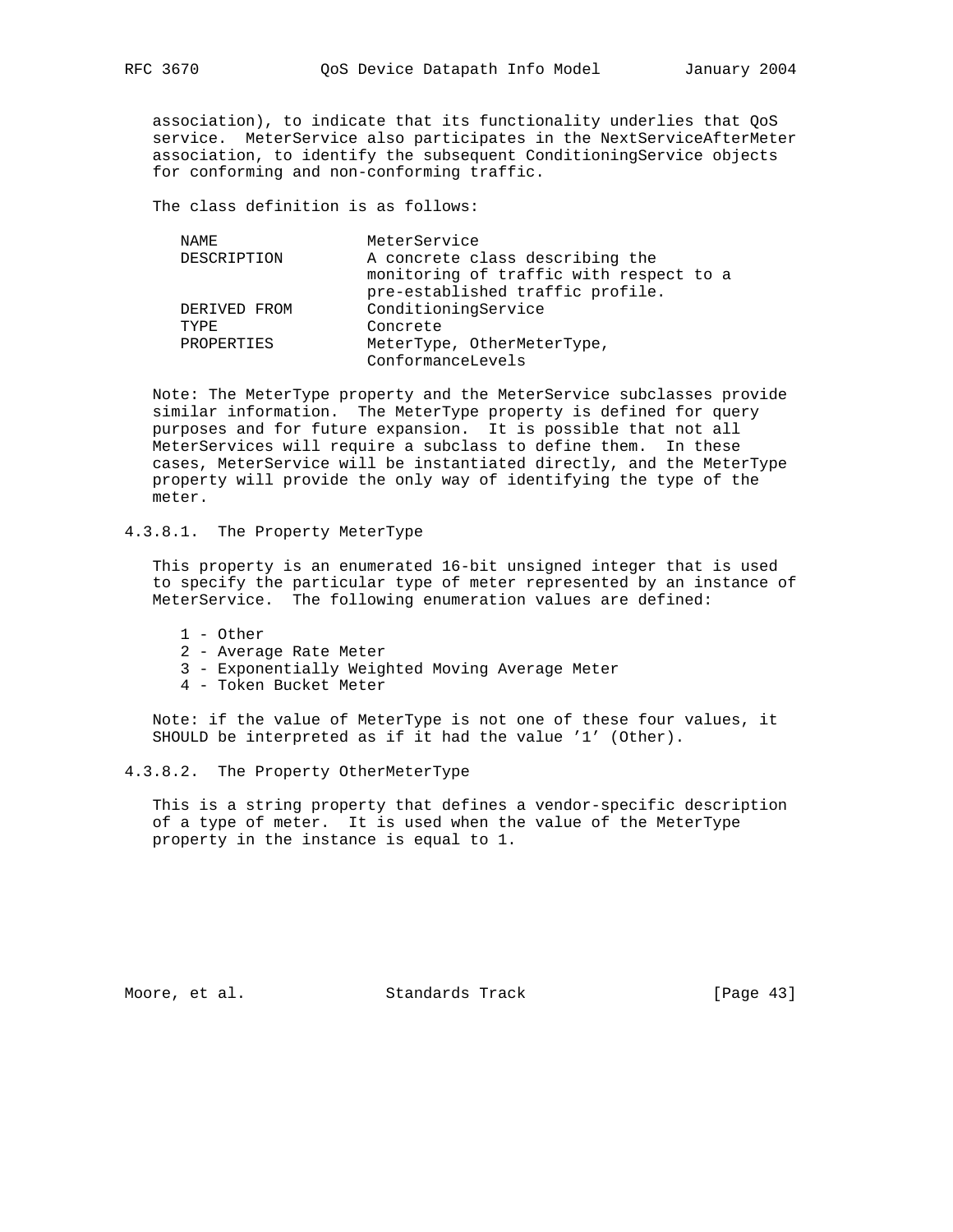4.3.8.3. The Property ConformanceLevels

 This property is a 16-bit unsigned integer. It indicates the number of conformance levels supported by the meter. For example, when only "in profile" versus "out of profile" metering is supported, ConformanceLevels is equal to 2.

## 4.3.9. The Class AverageRateMeterService

 This is a concrete subclass of MeterService that represents a simple meter, called an Average Rate Meter. This type of meter measures the average rate at which packets are submitted to it over a specified time. Packets are defined as conformant if their average arrival rate does not exceed the specified measuring rate of the meter. Any packet that causes the specified measuring rate to be exceeded is defined to be non-conforming. For more information, please see [DSMODEL].

The class definition is as follows:

| NAME         | AverageRateMeterService                                                                                              |
|--------------|----------------------------------------------------------------------------------------------------------------------|
| DESCRIPTION  | A concrete class classifying traffic as<br>either conforming or non-conforming,                                      |
|              | depending on whether the arrival of a<br>packet causes the average arrival rate<br>to exceed a pre-determined value. |
| DERIVED FROM | MeterService                                                                                                         |
| TYPE.        | Concrete                                                                                                             |
| PROPERTIES   | AverageRate, DeltaInterval                                                                                           |

#### 4.3.9.1. The Property AverageRate

 This is an unsigned 32-bit integer that defines the rate used to determine whether admitted packets are in conformance or not. The value is specified in kilobits per second.

4.3.9.2. The Property DeltaInterval

 This is an unsigned 64-bit integer that defines the time period over which the average measurement should be taken. The value is specified in microseconds.

4.3.10. The Class EWMAMeterService

 This is a concrete subclass of the MeterService class that represents an exponentially weighted moving average meter. This meter is a simple low-pass filter that measures the rate of incoming packets

Moore, et al. Standards Track [Page 44]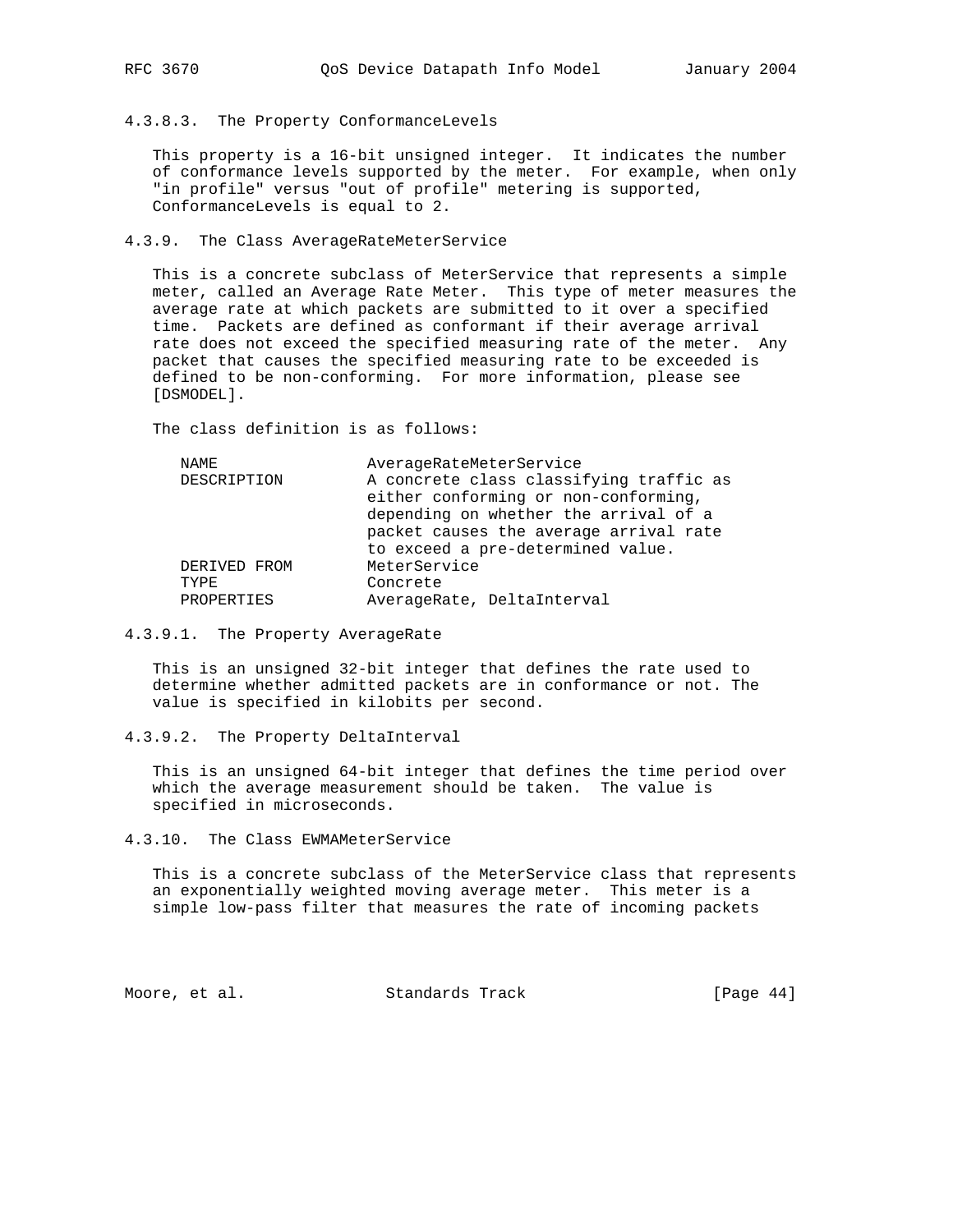over a small, fixed sampling interval. Any admitted packet that pushes the average rate over a pre-defined limit is defined to be non-conforming. Please see [DSMODEL] for more information.

The class definition is as follows:

| NAME               | EWMAMeterService                       |
|--------------------|----------------------------------------|
| <b>DESCRIPTION</b> | A concrete class classifying admitted  |
|                    | traffic as either conforming or non-   |
|                    | conforming, depending on whether the   |
|                    | arrival of a packet causes the average |
|                    | arrival rate in a small fixed          |
|                    | sampling interval to exceed a          |
|                    | pre-determined value or not.           |
| DERIVED FROM       | MeterService                           |
| TYPE               | Concrete                               |
| PROPERTIES         | AverageRate, DeltaInterval, Gain       |

4.3.10.1. The Property AverageRate

 This property is an unsigned 32-bit integer that defines the average rate against which the sampled arrival rate of packets should be measured. Any packet that causes the sampled rate to exceed this rate is deemed non-conforming. The value is specified in kilobits per second.

4.3.10.2. The Property DeltaInterval

 This property is an unsigned 64-bit integer that defines the sampling interval used to measure the arrival rate. The calculated rate is averaged over this interval and checked against the AverageRate property. All packets whose computed average arrival rate is less than the AverageRate are deemed conforming.

The value is specified in microseconds.

4.3.10.3. The Property Gain

 This property is an unsigned 32-bit integer representing the reciprocal of the time constant (e.g., frequency response) of what is essentially a simple low-pass filter. For example, the value 64 for this property represents a time constant value of 1/64.

Moore, et al. Standards Track [Page 45]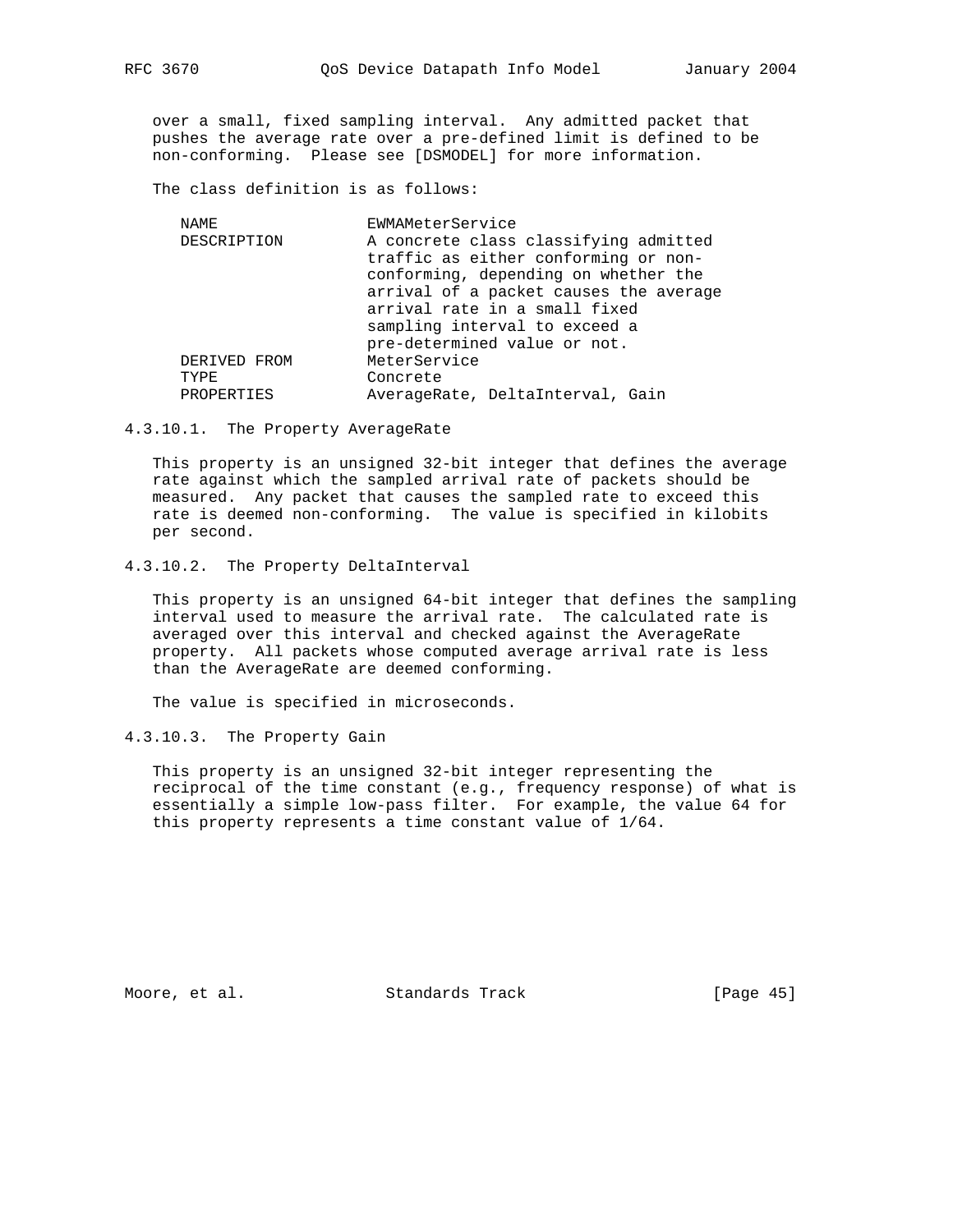# 4.3.11. The Class TokenBucketMeterService

 This is a concrete subclass of the MeterService class that represents the metering of network traffic using a token bucket meter. Two types of token bucket meters are defined using this class - a simple, two-parameter bucket meter, and a multi-stage meter.

 A simple token bucket usually has two parameters, an average token rate and a burst size, and has two conformance levels: "conforming" and "non-conforming". This class also defines an excess burst size, which enables the meter to have three conformance levels ("conforming", "partially conforming", and "non-conforming"). In this case, packets that exceed the excess burst size are deemed non conforming, while packets that exceed the smaller burst size but are less than the excess burst size are deemed partially conforming. Operation of these meters is described in [DSMODEL].

The class definition is as follows:

| NAME         | TokenBucketMeterService                                                          |
|--------------|----------------------------------------------------------------------------------|
| DESCRIPTION  | A concrete class classifying admitted<br>traffic with respect to a token bucket. |
|              | Either two or three levels of                                                    |
|              | conformance can be defined.                                                      |
| DERIVED FROM | MeterService                                                                     |
| TYPE.        | Concrete                                                                         |
| PROPERTIES   | AverageRate, PeakRate,<br>BurstSize, ExcessBurstSize                             |

# 4.3.11.1. The Property AverageRate

 This property is an unsigned 32-bit integer that specifies the committed rate of the meter. The value is expressed in kilobits per second.

## 4.3.11.2. The Property PeakRate

 This property is an unsigned 32-bit integer that specifies the peak rate of the meter. The value is expressed in kilobits per second.

## 4.3.11.3. The Property BurstSize

 This property is an unsigned 32-bit integer that specifies the maximum number of tokens available for the committed rate (specified by the AverageRate property). The value is expressed in kilobytes.

Moore, et al. Standards Track [Page 46]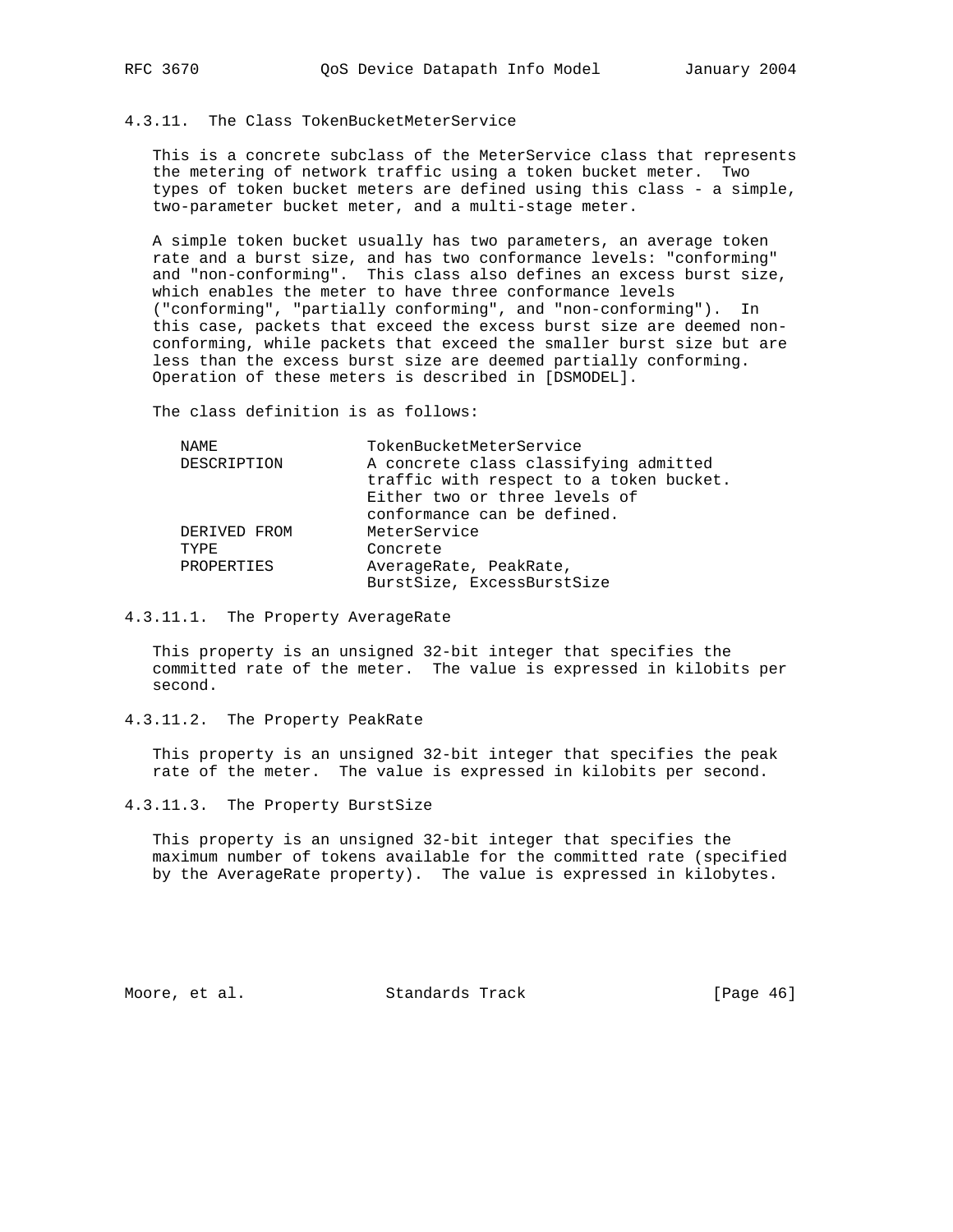### 4.3.11.4. The Property ExcessBurstSize

 This property is an unsigned 32-bit integer that specifies the maximum number of tokens available for the peak rate (specified by the PeakRate property). The value is expressed in kilobytes.

# 4.3.12. The Class MarkerService

 This is a concrete class that represents the general process of marking some field in a network packet with some value. Subclasses of MarkerService identify particular fields to be marked, and introduce properties to represent the values to be used in marking these fields. Markers are usually invoked as a result of a preceding classifier match. Operation of markers of various types is described in [DSMODEL].

 MarkerService is a concrete class because at the time it was defined in CIM, its superclass was concrete. While this class can be instantiated, an instance of it would not accomplish anything, because both the field to be marked and the value to be used to mark it are specified only in subclasses of MarkerService.

 MarkerService is modeled as a ConditioningService so that it can be aggregated into a QoSService (using the QoSConditioningSubService association) to indicate that its functionality underlies that QoS service. It participates in the NextService association to identify the subsequent ConditioningService object that acts on traffic after it has been marked by the marker.

The class definition is as follows:

| NAME         | MarkerService                                                                                                                                                                              |
|--------------|--------------------------------------------------------------------------------------------------------------------------------------------------------------------------------------------|
| DESCRIPTION  | A concrete class representing the<br>general process of marking a selected<br>field in a packet with a specified<br>value. Packets are marked in order<br>to control the conditioning that |
|              | they will subsequently receive.                                                                                                                                                            |
| DERIVED FROM | ConditioningService                                                                                                                                                                        |
| TYPE.        | Concrete                                                                                                                                                                                   |
| PROPERTIES   | none)                                                                                                                                                                                      |

4.3.13. The Class PreambleMarkerService

 This is a concrete class that models the storing of traffic conditioning results in a packet preamble. See Section 3.8.3 for a discussion of how, and why, QDDIM models the capability to store these results in a packet preamble. An instance of

Moore, et al. Standards Track [Page 47]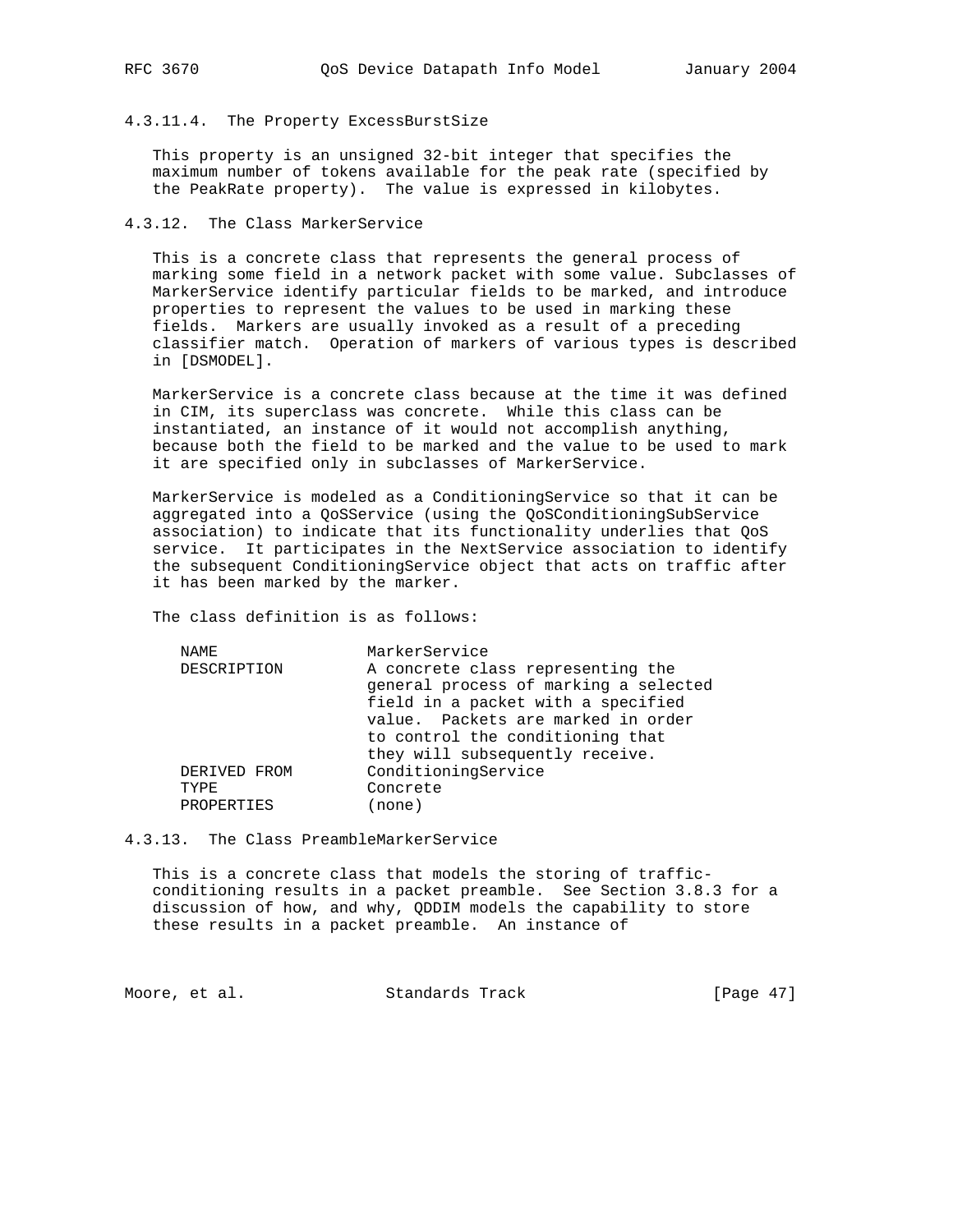PreambleMarkerService appends to a packet preamble a two-part string of the form "<type>,<value>". Section 3.8.3 provides a list of the <type> strings defined by QDDIM. Implementations may support other <type>'s in addition to these.

The class definition is as follows:

| NAMF.        | PreambleMarkerService                                                                                |
|--------------|------------------------------------------------------------------------------------------------------|
| DESCRIPTION  | A concrete class representing the saving<br>of traffic-conditioning results in a<br>packet preamble. |
| DERIVED FROM | MarkerService                                                                                        |
| TYPR.        | Concrete                                                                                             |
| PROPERTIES   | FilterItemList[ ]                                                                                    |

4.3.13.1. The Multi-valued Property FilterItemList

 This property is an ordered list of strings, where each string has the format "<type>,<value>". See Section 3.8.3 for a list of <type>'s defined in QDDIM, and the nature of the associated <value> for each of these types.

4.3.14. The Class ToSMarkerService

 This is a concrete class that represents the marking of the ToS field in the IPv4 packet header [R791]. Following common practice, the value to be written into the field is represented as an unsigned 8 bit integer.

The class definition is as follows:

| NAME         | ToSMarkerService                         |
|--------------|------------------------------------------|
| DESCRIPTION  | A concrete class representing the        |
|              | process of marking the type of service   |
|              | (ToS) field in the IPv4 packet header    |
|              | with a specified value. Packets are      |
|              | marked in order to control the           |
|              | conditioning that they will subsequently |
|              | receive.                                 |
| DERIVED FROM | MarkerService                            |
| TYPE         | Concrete                                 |
| PROPERTIES   | ToSValue                                 |
|              |                                          |

Moore, et al. Standards Track [Page 48]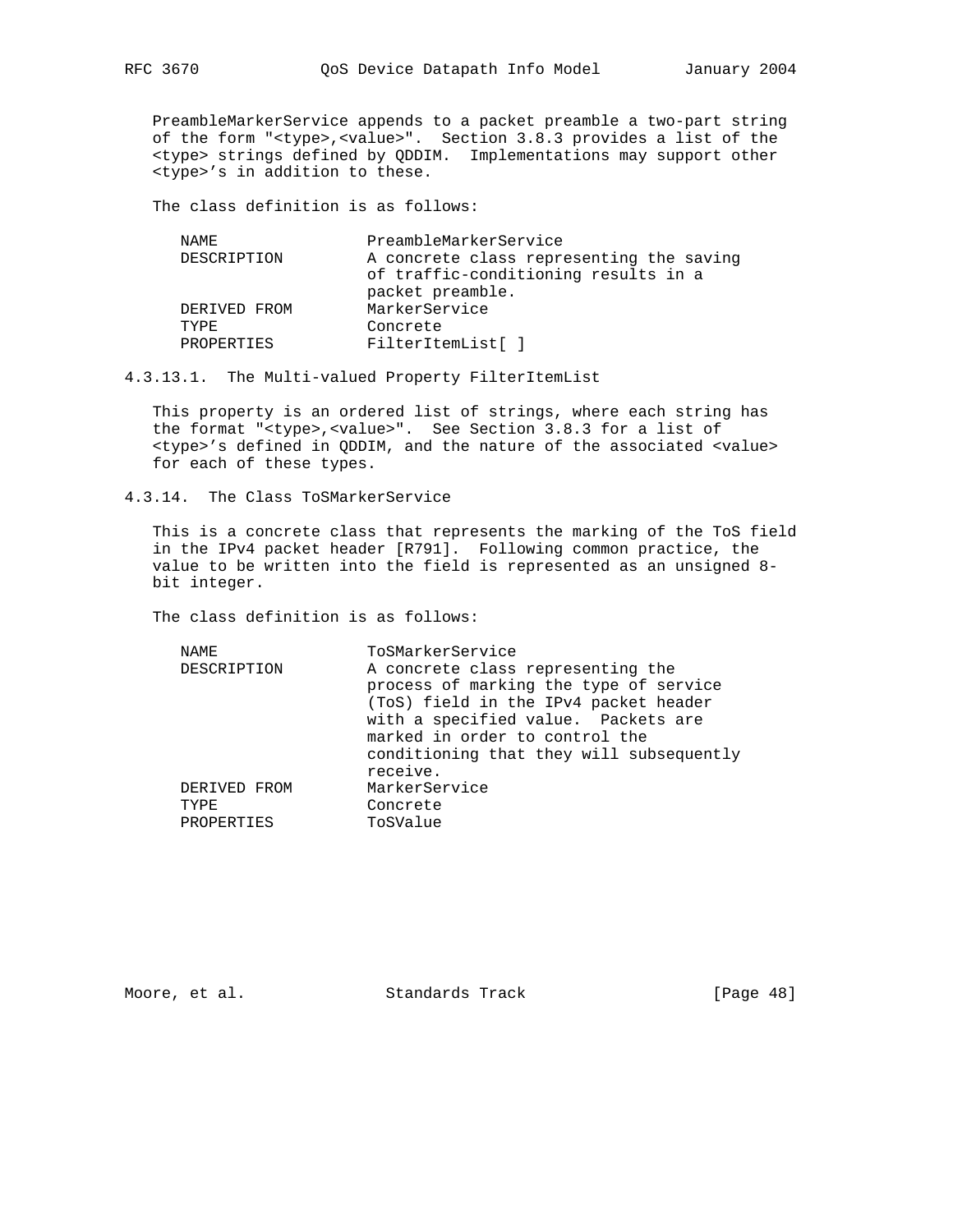# 4.3.14.1. The Property ToSValue

 This property is an unsigned 8-bit integer, representing a value to be used for marking the type of service (ToS) field in the IPv4 packet header. The ToS field is defined to be a complete octet, so the range for this property is 0..255. Some implementations, however, require that the lowest-order bit in the ToS field always be '0'. Such an implementation is consequently unable to support an odd TosValue.

4.3.15. The Class DSCPMarkerService

 This is a concrete class that represents the marking of the differentiated services codepoint (DSCP) within the DS field in the IPv4 and IPv6 packet headers, as defined in [R2474]. Following common practice, the value to be written into the field is represented as an unsigned 8-bit integer.

The class definition is as follows:

| A concrete class representing the  |
|------------------------------------|
| process of marking the DSCP field  |
|                                    |
| value. Packets are marked in order |
|                                    |
|                                    |
|                                    |
|                                    |
|                                    |
|                                    |

4.3.15.1. The Property DSCPValue

 This property is an unsigned 8-bit integer, representing a value to be used for marking the DSCP within the DS field in an IPv4 or IPv6 packet header. Since the DSCP consists of 6 bits, the values for this property are limited to the range 0..63. When the DSCP is marked, the remaining two bit in the DS field are left unchanged.

4.3.16. The Class 8021QMarkerService

 This is a concrete class that represents the marking of the user priority field defined in the IEEE 802.1Q specification [IEEE802Q]. Following common practice, the value to be written into the field is represented as an unsigned 8-bit integer.

Moore, et al. Standards Track [Page 49]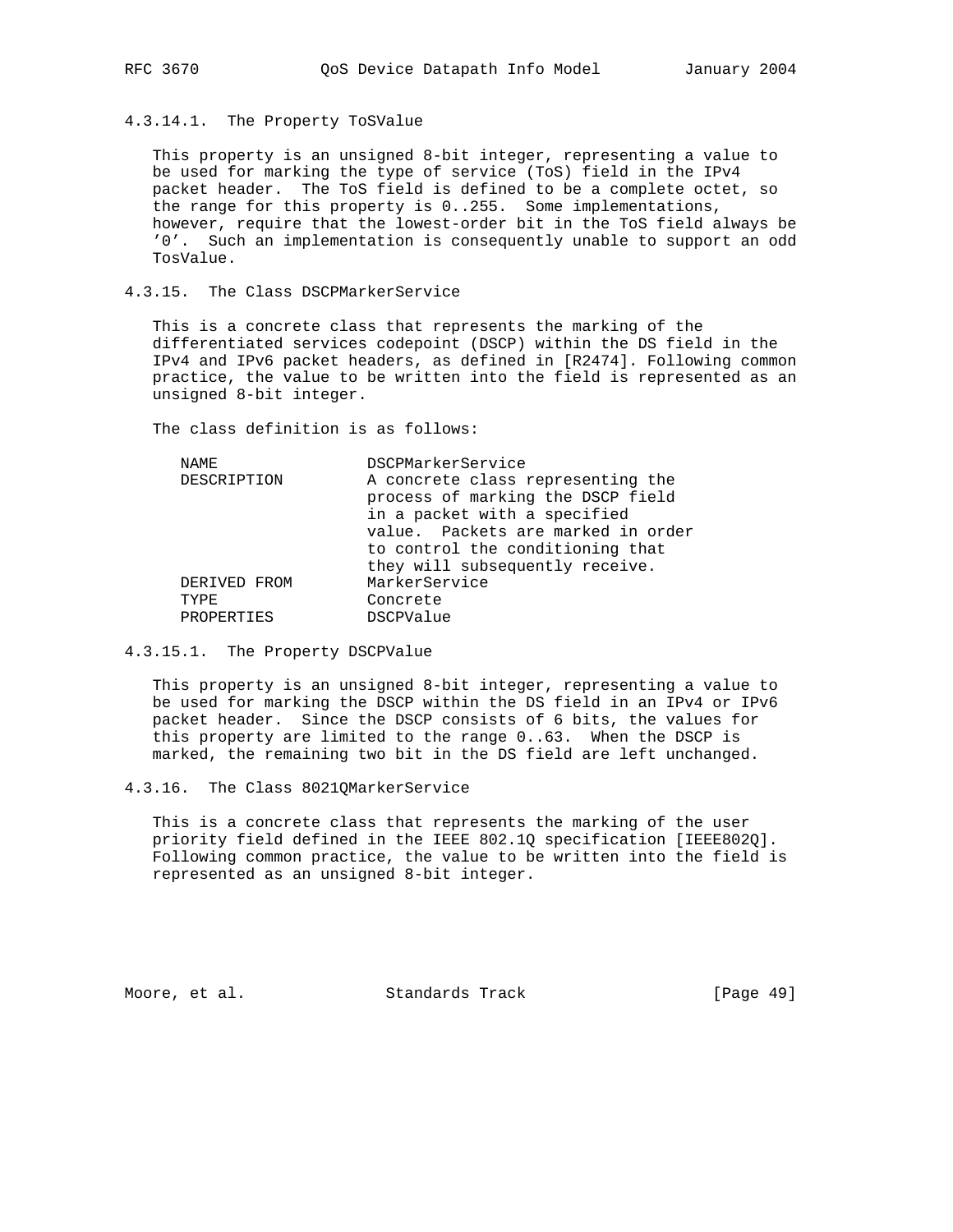| NAME               | 80210MarkerService                 |
|--------------------|------------------------------------|
| <b>DESCRIPTION</b> | A concrete class representing the  |
|                    | process of marking the Priority    |
|                    | field in an 802.1Q-compliant frame |
|                    | with a specified value. Frames are |
|                    | marked in order to control the     |
|                    | conditioning that they will        |
|                    | subsequently receive.              |
| DERIVED FROM       | MarkerService                      |
| TYPE               | Concrete                           |
| PROPERTIES         | PriorityValue                      |

4.3.16.1. The Property PriorityValue

 This property is an unsigned 8-bit integer, representing a value to be used for marking the Priority field in the 802.1Q header. Since the Priority field consists of 3 bits, the values for this property are limited to the range 0..7. When the Priority field is marked, the remaining bits in its octet are left unchanged.

## 4.3.17. The Class DropperService

 This is a concrete class that represents the ability to selectively drop network traffic, or to invoke another ConditioningService for further processing of traffic that is not dropped. This is the base class for different types of droppers. Droppers are distinguished by the algorithm that they use to drop traffic. Please see [DSMODEL] for more information about the various types of droppers. Note that this class encompasses both Absolute Droppers and Algorithmic Droppers from [DSMODEL].

 DropperService is modeled as a ConditioningService so that it can be aggregated into a QoSService (using the QoSConditioningSubService association) to indicate that its functionality underlies that QoS service. It participates in the NextService association to identify the subsequent ConditioningService object that acts on any remaining traffic that is not dropped.

 NextService has special semantics for droppers, in addition to the general "what happens next" semantics that apply to all ConditioningServices. The queue(s) from which a particular dropper drops packets are identified by following chain(s) of NextService associations "rightwards" from the dropper until they reach a queue.

Moore, et al. Standards Track [Page 50]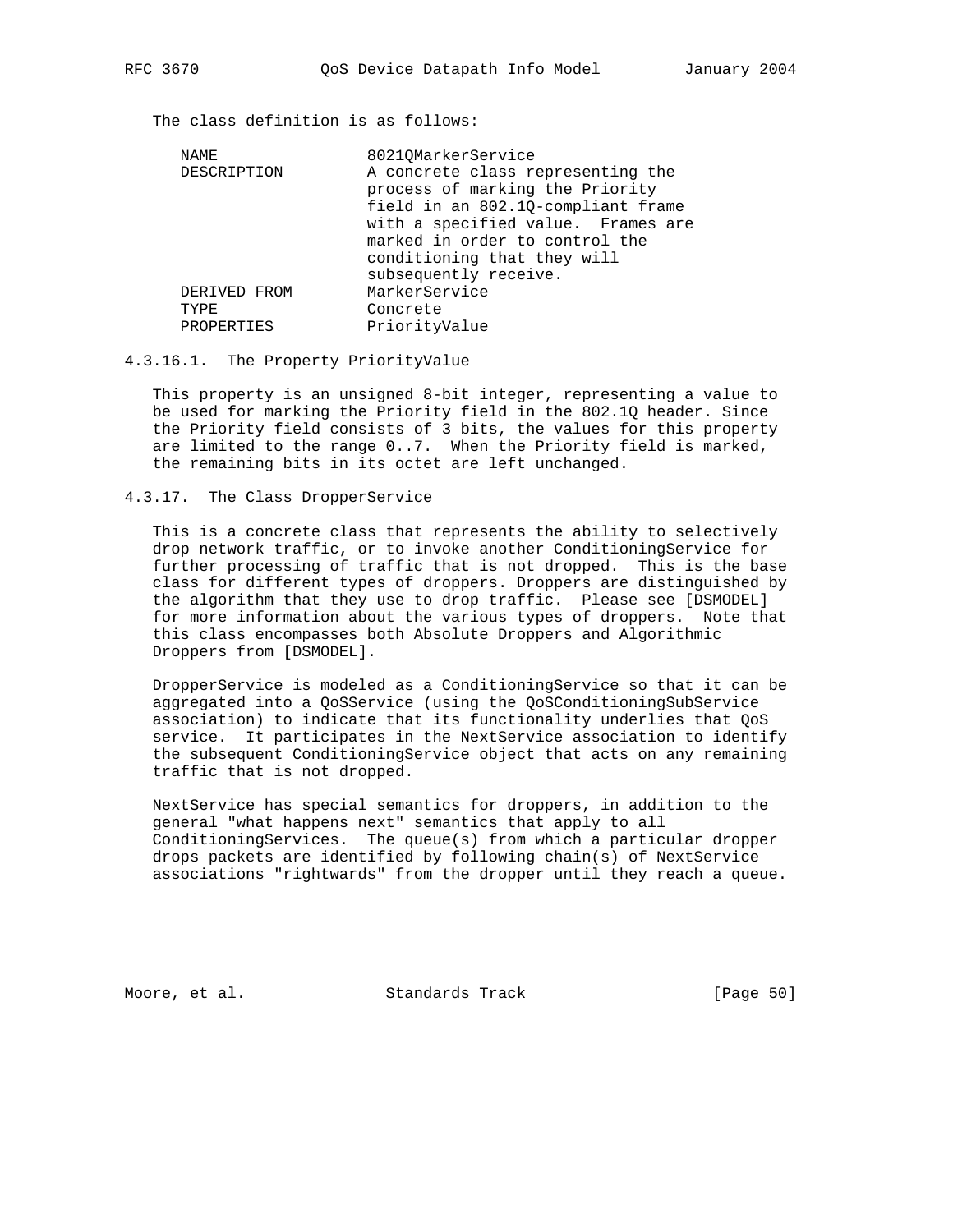| NAMF.        | DropperService                          |
|--------------|-----------------------------------------|
| DESCRIPTION  | A concrete base class describing the    |
|              | common characteristics of droppers.     |
| DERIVED FROM | ConditioningService                     |
| TYPF.        | Concrete                                |
| PROPERTIES   | DropperType, OtherDropperType, DropFrom |

 Note: The DropperType property and the DropperService subclasses provide similar information. The DropperType property is defined for query purposes, as well as for those cases where a subclass of DropperService is not needed to model a particular type of dropper. For example, the Absolute Dropper defined in [DSMODEL] is modeled as an instance of the DropperService class with its DropperType set to '4' ("Absolute Dropper").

4.3.17.1. The Property DropperType

 This is an enumerated 16-bit unsigned integer that defines the type of dropper. Values include:

- 1 Other
- 2 Random
- 3 HeadTail
- 4 Absolute Dropper

 Note: if the value of DropperType is not one of these four values, it SHOULD be interpreted as if it had the value '1' (Other).

# 4.3.17.2. The Property OtherDropperType

 This string property is used in conjunction with the DropperType property. When the value of DropperType is '1' (i.e., Other), then the name of the type of dropper appears in this property.

# 4.3.17.3. The Property DropFrom

 This is an unsigned 16-bit integer enumeration that indicates the point in the associated queue from which packets should be dropped. Defined enumeration values are:

 o unknown(0) o head(1) o tail(2)

Moore, et al. Standards Track [Page 51]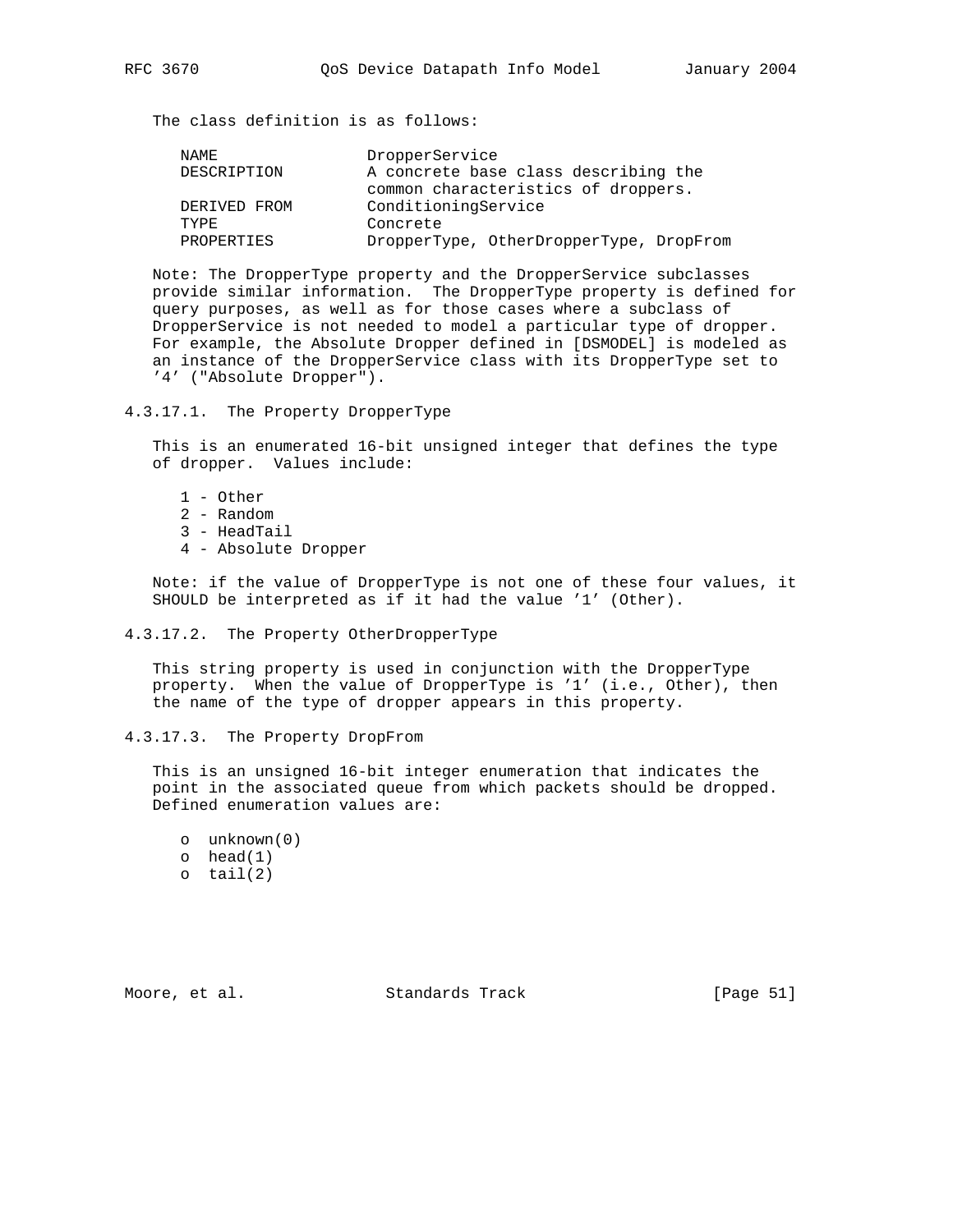Note: if the value of DropFrom is '0' (unknown), or if it is not one of the three values listed here, then packets MAY be dropped from any location in the associated queue.

4.3.18. The Class HeadTailDropperService

 This is a concrete class that represents the threshold information of a head or tail dropper. The inherited property DropFrom indicates whether a particular instance of this class represents a head dropper or a tail dropper.

 A head dropper always examines the same queue from which it drops packets, and this queue is always related to the dropper as the following service in the NextService association.

The class definition is as follows:

| NAME         | HeadTailDropperService            |
|--------------|-----------------------------------|
| DESCRIPTION  | A concrete class used to describe |
|              | a head or tail dropper.           |
| DERIVED FROM | DropperService                    |
| TYPF.        | Concrete                          |
| PROPERTIES   | OueueThreshold                    |

## 4.3.18.1. The Property QueueThreshold

 This is an unsigned 32-bit integer that indicates the queue depth at which traffic will be dropped. For a tail dropper, all newly arriving traffic is dropped. For a head dropper, packets at the front of the queue are dropped to make room for new packets, which are added at the end. The value is expressed in bytes.

4.3.19. The Class REDDropperService

 This is a concrete class that represents the ability to drop network traffic using a Random Early Detection (RED) algorithm. This algorithm is described in [RED]. The purpose of a RED algorithm is to avoid congestion (as opposed to managing congestion). Instead of waiting for the queues to fill up, and then dropping large numbers of packets, RED works by monitoring the average queue depth. When the queue depth exceeds a minimum threshold, packets are randomly discarded. These discards cause TCP to slow its transmission rate for those connections that experienced the packet discards. Other TCP connections are not affected by these discards. Please see [DSMODEL] for more information about a dropper.

Moore, et al. Standards Track [Page 52]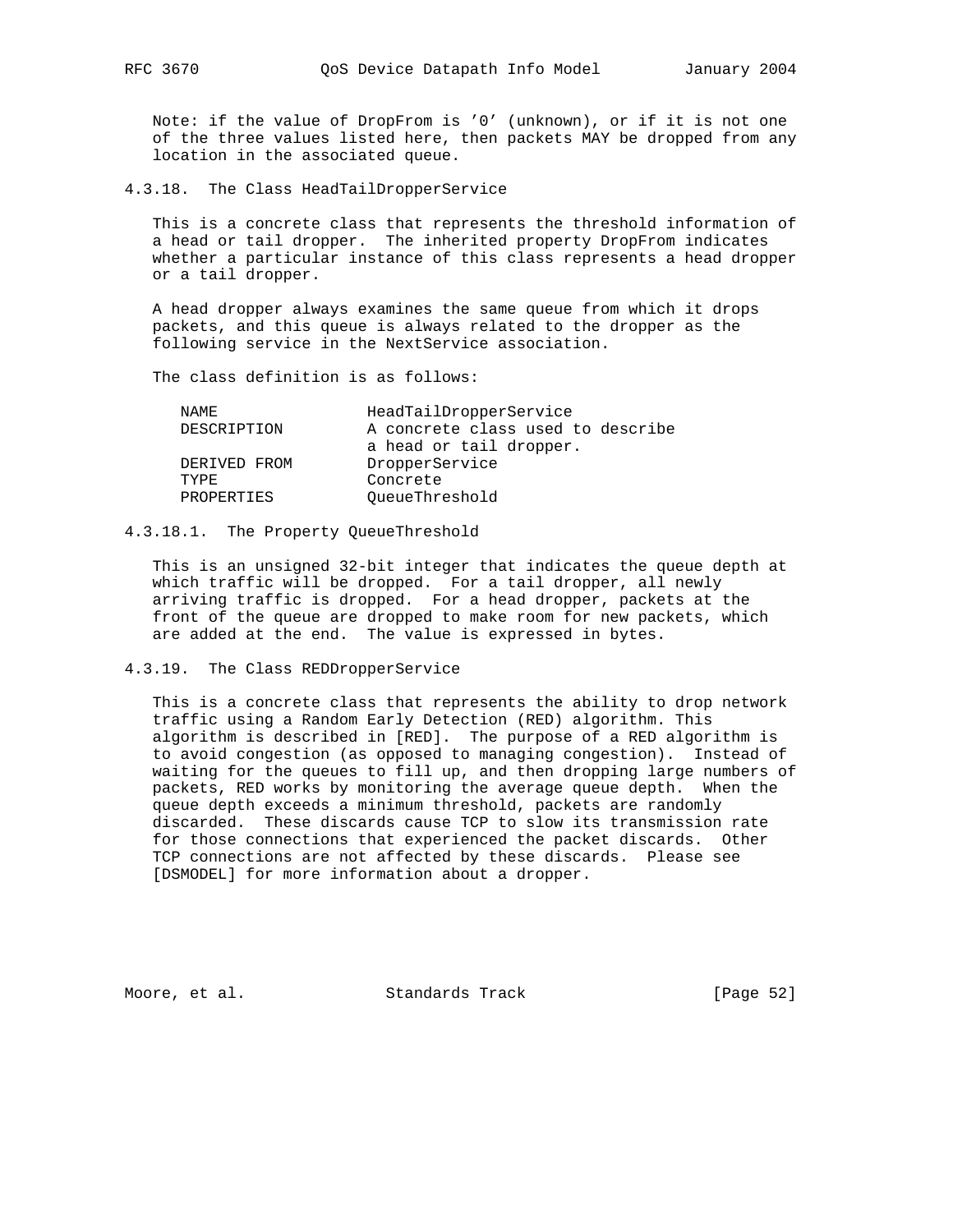A RED dropper always drops packets from a single queue, which is related to the dropper as the following service in the NextService association. The queue(s) examined by the drop algorithm are found by following the CalculationServiceForDropper association to find the dropper's DropThresholdCalculationService, and then following the CalculationBasedOnQueue association(s) to find the queue(s) being watched.

The class definition is as follows:

| NAME                  | REDDropperService                                                                                  |
|-----------------------|----------------------------------------------------------------------------------------------------|
| DESCRIPTION           | A concrete class used to describe<br>dropping using the RED algorithm (or<br>one of its variants). |
| DERIVED FROM<br>TYPF. | DropperService<br>Concrete                                                                         |
| PROPERTIES            | MinQueueThreshold, MaxQueueThreshold,<br>ThresholdUnits, StartProbability,<br>StopProbability      |

 NOTE: In [DSMIB], there is a single diffServRandomDropTable, which represents the general category of random dropping. (RED is one type of random dropping, but there are also types of random dropping distinct from RED.) The REDDropperService class corresponds to the columns in the table that apply to the RED algorithm in particular.

4.3.19.1. The Property MinQueueThreshold

 This is an unsigned 32-bit integer that defines the minimum average queue depth at which packets are subject to being dropped. The units are identified by the ThresholdUnits property. The slope of the drop probability function is described by the Start/StopProbability properties.

4.3.19.2. The Property MaxQueueThreshold

 This is an unsigned 32-bit integer that defines the maximum average queue length at which packets are subject to always being dropped, regardless of the dropping algorithm and probabilities being used. The units are identified by the ThresholdUnits property.

4.3.19.3. The Property ThresholdUnits

 This is an unsigned 16-bit integer enumeration that identifies the units for the MinQueueThreshold and MaxQueueThreshold properties. Defined enumeration values are:

Moore, et al. Standards Track [Page 53]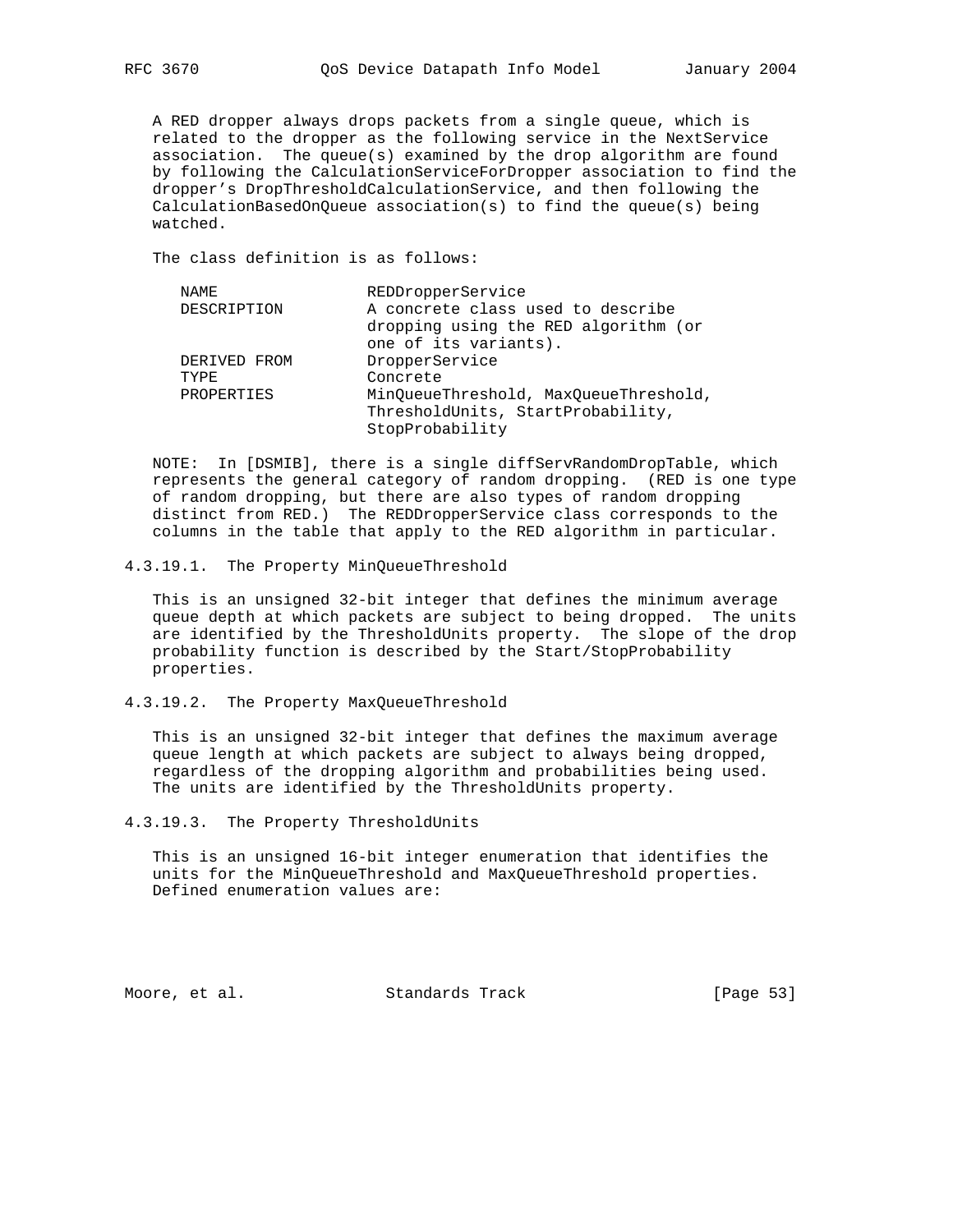o bytes(1) o packets(2)

 Note: if the value of ThresholdUnits is not one of these two values, it SHOULD be interpreted as if it had the value '1' (bytes).

4.3.19.4. The Property StartProbability

 This is an unsigned 32-bit integer; in conjunction with the StopProbability property, it defines the slope of the drop probability function. This function governs the rate at which packets are subject to being dropped, as a function of the queue length.

 This property expresses a drop probability in drops per thousand packets. For example, the value 100 indicates a drop probability of 100 per 1000 packets, that is, 10%. Min and max values are 0 to 1000.

4.3.19.5. The Property StopProbability

 This is an unsigned 32-bit integer; in conjunction with the StartProbability property, it defines the slope of the drop probability function. This function governs the rate at which packets are subject to being dropped, as a function of the queue length.

 This property expresses a drop probability in drops per thousand packets. For example, the value 100 indicates a drop probability of 100 per 1000 packets, that is, 10%. Min and max values are 0 to 1000.

4.3.20. The Class QueuingService

 This is a concrete class that represents the ability to queue network traffic, and to specify the characteristics for determining long-term congestion. Please see [DSMODEL] for more information about queuing functionality.

 QueuingService is modeled as a ConditioningService so that it can be aggregated into a QoSService (using the QoSConditioningSubService association) to indicate that its functionality underlies that QoS service.

Moore, et al. Standards Track [Page 54]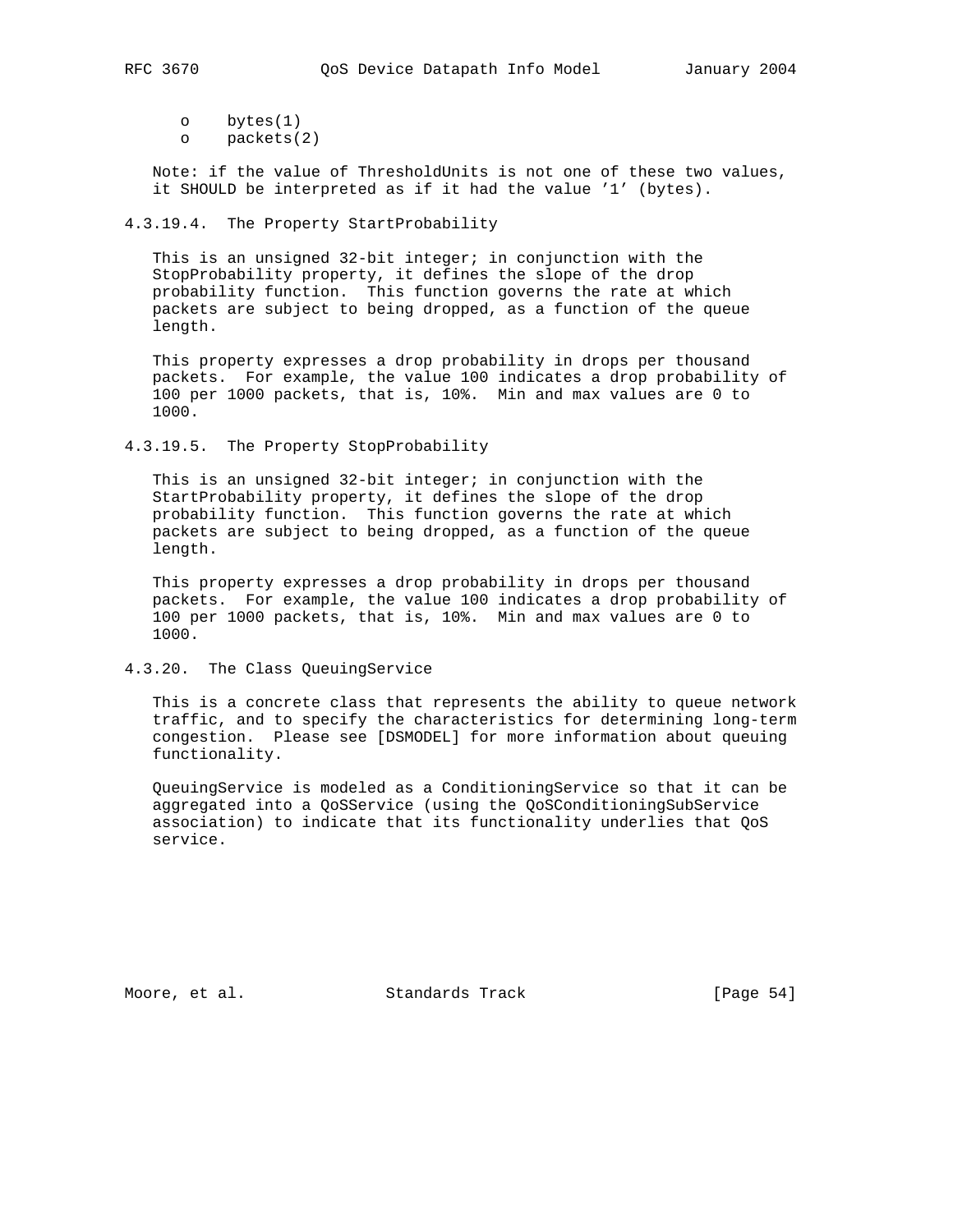| NAME         | OueuingService                          |
|--------------|-----------------------------------------|
| DESCRIPTION  | A concrete class describing the ability |
|              | to queue network traffic and to specify |
|              | the characteristics for determining     |
|              | long-term congestion.                   |
| DERIVED FROM | ConditioningService                     |
| TYPE.        | Concrete                                |
| PROPERTIES   | CurrentQueueDepth, DepthUnits           |
|              |                                         |

4.3.20.1. The Property CurrentQueueDepth

 This is an unsigned 32-bit integer, which functions as a (read-only) gauge representing the current depth of this one queue. This value may be important in diagnosing unexpected behavior by a DropThresholdCalculationService.

4.3.20.2. The Property DepthUnits

 This is an unsigned 16-bit integer enumeration that identifies the units for the CurrentQueueDepth property. Defined enumeration values are:

o bytes(1)

o packets(2)

 Note: if the value of DepthUnits is not one of these two values, it SHOULD be interpreted as if it had the value '1' (bytes). The

# 4.3.21. Class PacketSchedulingService

 This is a concrete class that represents a scheduling service, which is a process that determines when a queued packet should be removed from a queue and sent to an output interface. Note that output interfaces can be physical network interfaces or interfaces to components internal to systems, such as crossbars or back planes. In either case, if multiple queues are involved, schedulers are used to provide access to the interface.

 Each instance of a PacketSchedulingService describes a scheduler from the perspective of the queues that it is servicing. Please see [DSMODEL] for more information about a scheduler.

 PacketSchedulingService is modeled as a ConditioningService so that it can be aggregated into a QoSService (using the QoSConditioningSubService association) to indicate that its functionality underlies that QoS service. It participates in the

Moore, et al. Standards Track [Page 55]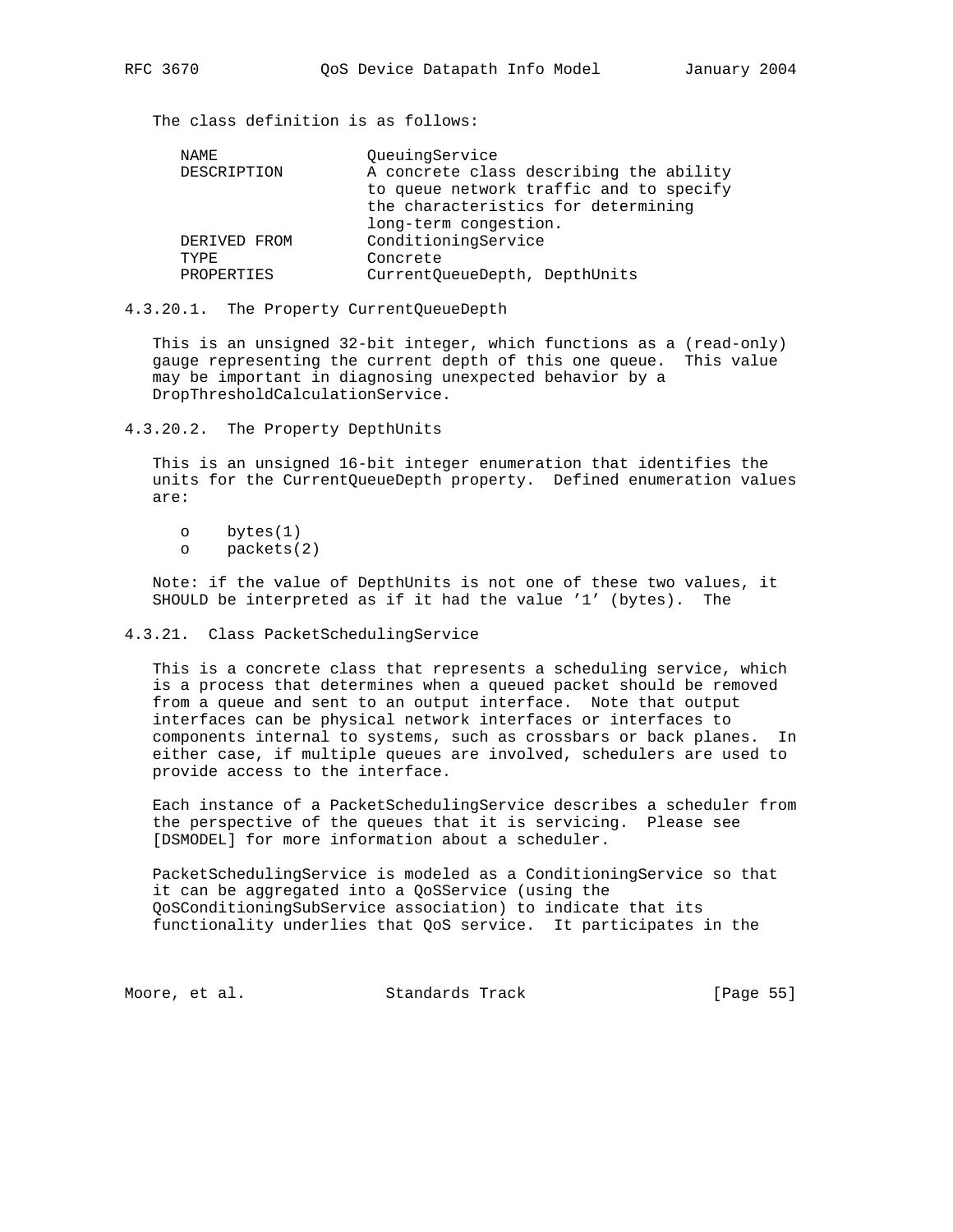NextService association to identify the subsequent ConditioningService object, if any, that acts on traffic after it has been processed by the scheduler.

The class definition is as follows:

| NAME.        | PacketSchedulingService                 |
|--------------|-----------------------------------------|
| DESCRIPTION  | A concrete class used to determine when |
|              | a packet should be removed from a       |
|              | queue and sent to an output interface.  |
| DERIVED FROM | ConditioningService                     |
| TYPE.        | Concrete                                |
| PROPERTIES   | SchedulerType, OtherSchedulerType       |
|              |                                         |

4.3.21.1. The Property SchedulerType

 This property is an enumerated 16-bit unsigned integer, and defines the type of scheduler. Values are:

- 1 Other
- 2 FIFO
- 3 Priority
- 4 Allocation
- 5 Bounded Priority
- 6 Weighted Round Robin Packet

 Note: if the value of SchedulerType is not one of these six values, it SHOULD be interpreted as if it had the value '2' (FIFO).

4.3.21.2. The Property OtherSchedulerType

 This string property is used in conjunction with the SchedulerType property. When the value of SchedulerType is 1 (i.e., Other), then the type of scheduler is specified in this property.

4.3.22. The Class NonWorkConservingSchedulingService

 This class does not add any properties beyond those it inherits from its superclass, PacketSchedulingService. It does, however, participate in one additional association, FailNextScheduler.

Moore, et al. Standards Track [Page 56]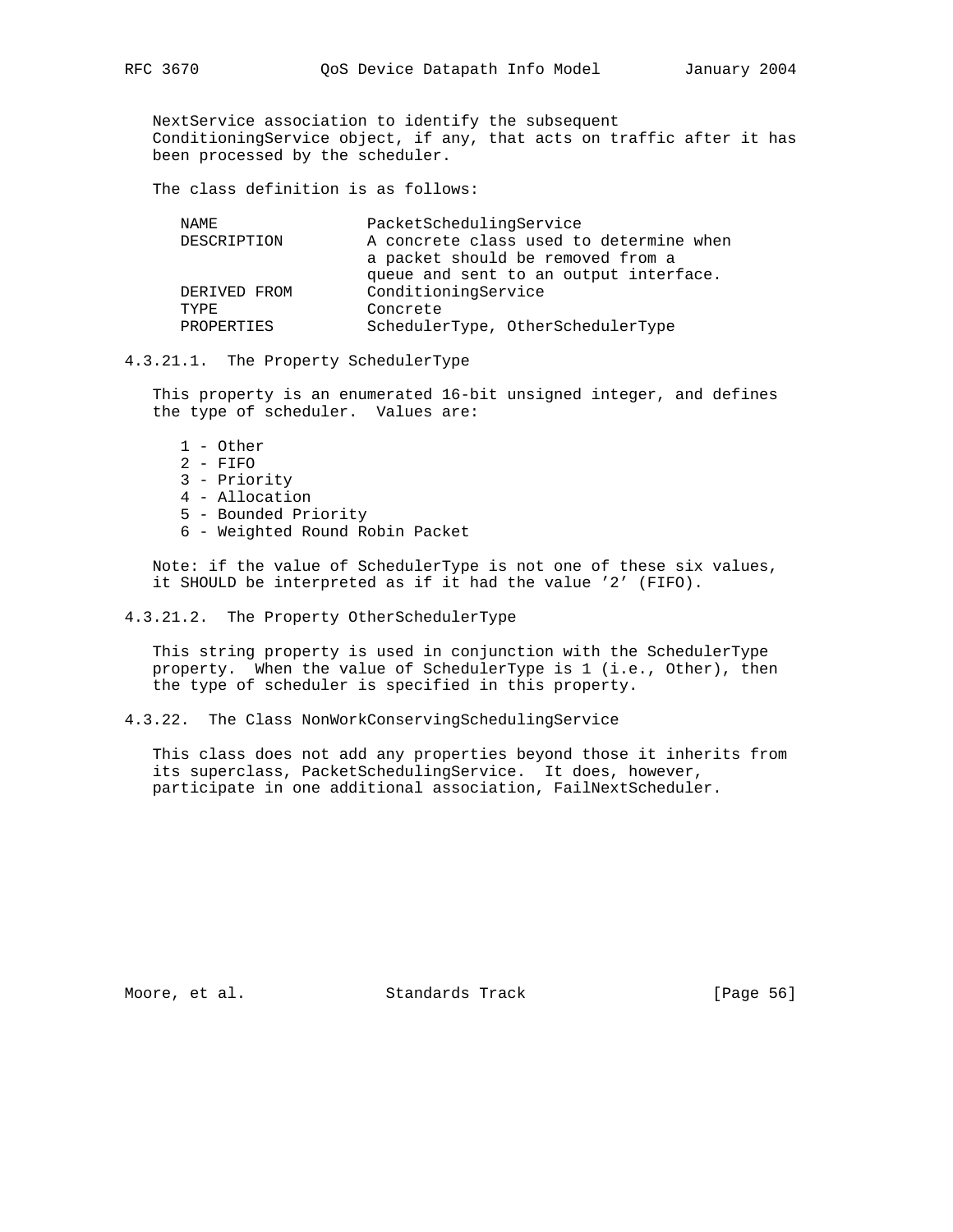| NAME.        | NonWorkConservingSchedulingService     |
|--------------|----------------------------------------|
| DESCRIPTION  | A concrete class representing a        |
|              | scheduler that is capable of operating |
|              | in a non-work conserving manner.       |
| DERIVED FROM | PacketSchedulingService                |
| TYPE.        | Concrete                               |
| PROPERTIES   | (none)                                 |

## 4.3.23. The Class QoSService

 This is a concrete class that represents the ability to conceptualize a QoS service as a set of coordinated sub-services. This enables the network administrator to map business rules to the network, and the network designer to engineer the network such that it can provide different functions for different traffic streams.

 This class has two main purposes. First, it serves as a common base class for defining the various sub-services needed to build higher level QoS services. Second, it serves as a way to consolidate the relationships between different types of QoS services and different types of ConditioningServices.

 For example, Gold Service may be defined as a QoSService which aggregates two QoS services together. Each of these QoS services could be represented by an instance of the class DiffServService, one for servicing of very high demand packets (represented by an instance of DiffServService itself), and one for the service given to most of the packets, represented by an instance of AFService, which is a subclass of DiffServService. The high demand DiffServService instance will then use the QoSConditioningSubService aggregation to aggregate together the necessary classifiers to indicate which traffic it applies to, and the appropriate meters for contract limits, the marker to mark the EF PHB in the packets, and the queuing-related conditioning services. The AFService instance will also use the QoSConditioningSubService aggregation, to aggregate its classifiers and meters, the several markers used to mark the different AF PHBs in the packets, and the queuing-related conditioning services needed to deliver the packet treatment.

 QoSService is modeled as a type of Service, which is used as the anchor point for defining a set of sub-services that implement the desired conditioning characteristics for different types of flows. It will direct the specific type of conditioning services to be used in order to implement this service.

Moore, et al. Standards Track [Page 57]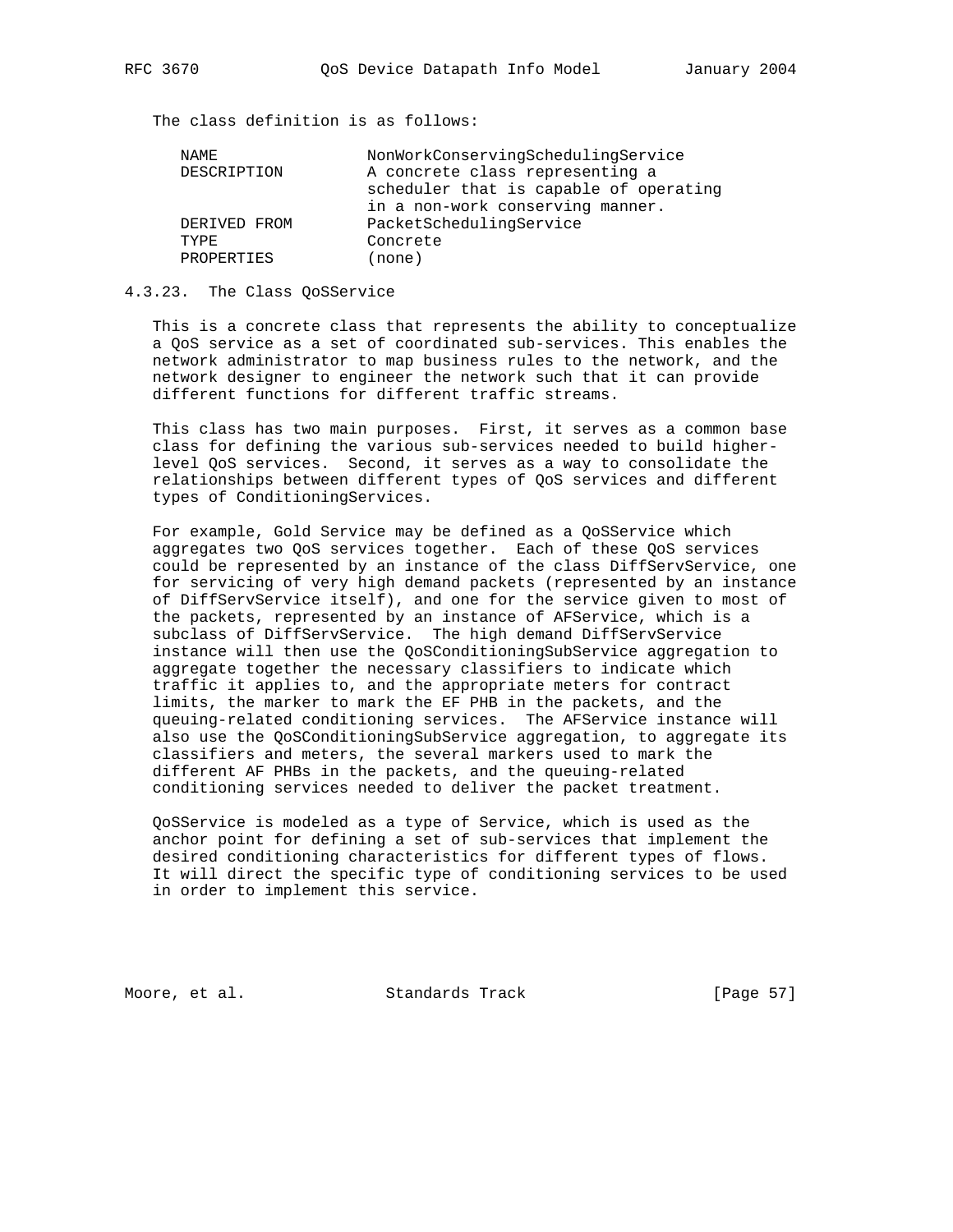| NAME.        | OoSService                                                                                                        |
|--------------|-------------------------------------------------------------------------------------------------------------------|
| DESCRIPTION  | A concrete class used to represent a OoS<br>service or set of services, as defined<br>by a network administrator. |
| DERIVED FROM | Service                                                                                                           |
| TYPF.        | Concrete                                                                                                          |
| PROPERTIES   | none)                                                                                                             |

4.3.24. The Class DiffServService

 This is a concrete class representing the use of standard or custom DiffServ services to implement a (higher-level) QoS service. Note that a DiffServService object may be just one of a set of coordinated QoSSubServices objects that together implement a higher-level QoS service.

 DiffServService is modeled as a subclass of QoSService. This enables it to be related to a higher-level QoS service via QoSSubService, as well as to specific ConditioningService objects (e.g., metering, dropping, queuing, and others) via QoSConditioningSubService.

The class definition is as follows:

| NAME.                      | DiffServService                                                                                            |
|----------------------------|------------------------------------------------------------------------------------------------------------|
| DESCRIPTION                | A concrete class used to represent a<br>DiffServ service associated with a<br>particular Per Hop Behavior. |
| OoSService<br>DERIVED FROM |                                                                                                            |
| Concrete<br>TYPE.          |                                                                                                            |
| PROPERTIES<br>PHRTD        |                                                                                                            |

4.3.24.1. The Property PHBID

 This property is a 16-bit unsigned integer, which identifies a particular per hop behavior, or family of per hop behaviors. The value here is a Per Hop Behavior Identification Code, as defined in [R3140]. Note that as defined, these identification codes use the default, recommended, code points for PHBs as part of their structure. These values may well be different from the actual value used in the marker, as the marked value is a domain-dependent value. The ability to indicate the PHB Identification Code associated with a service is helpful for tying the QoS Service to reference documents, and for inter-domain coordination and operation.

Moore, et al. Standards Track [Page 58]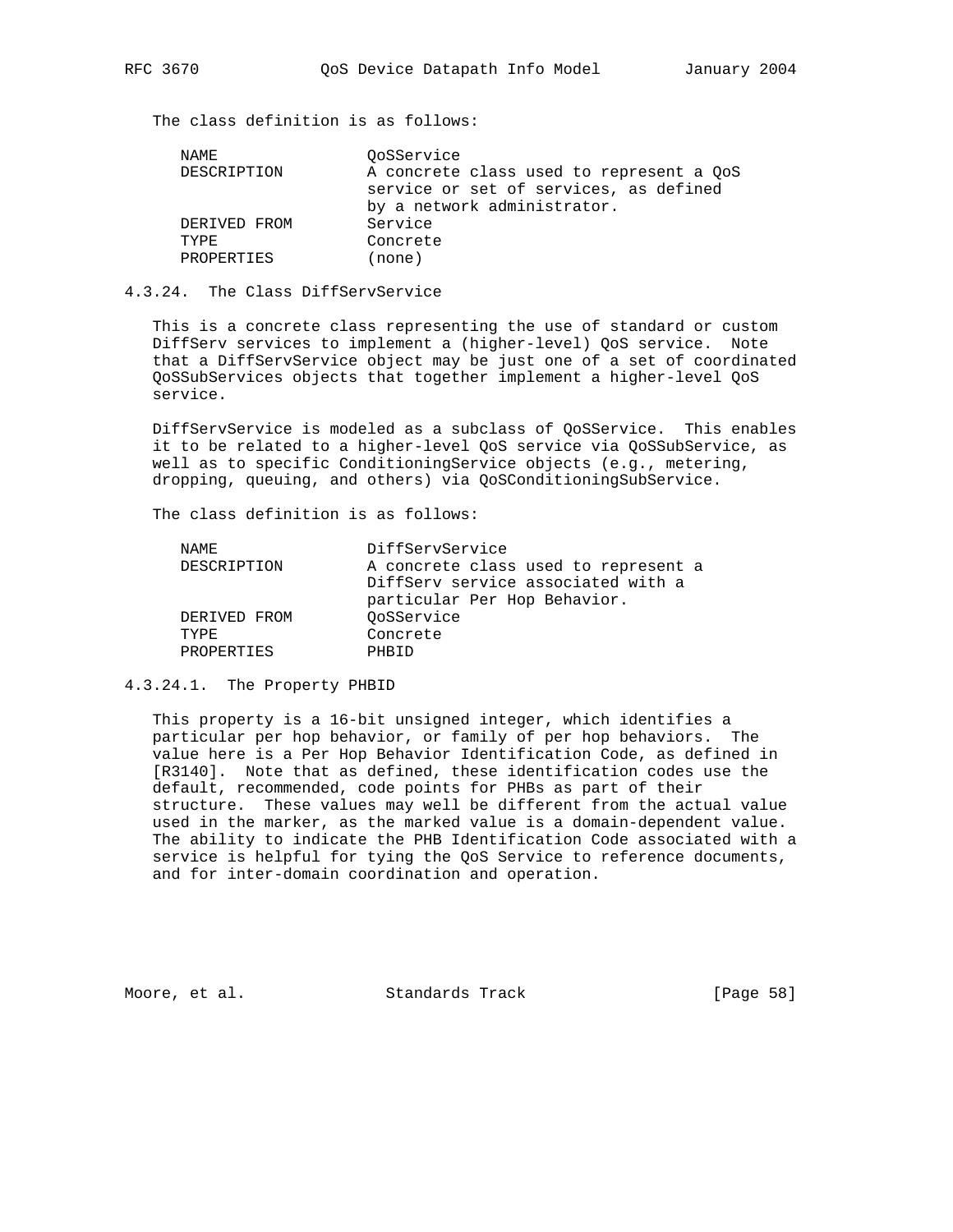# 4.3.25. The Class AFService

 This is a concrete class that represents a specialization of the general concept of forwarding network traffic, by adding specific semantics that characterize the operation of the Assured Forwarding (AF) Service ([R2597]).

 [R2597] defines four different AF classes, to represent four different treatments of traffic. A different amount of forwarding resources, such as buffer space and bandwidth, are allocated to each AF class. Within each AF class, IP packets are marked with one of three possible drop precedence values. The drop precedence of a packet determines the relative importance of that packet compared to other packets within the same AF class, if congestion occurs. A congested interface will try to avoid dropping packets marked with a lower drop precedence value, by instead discarding packets marked with a higher drop precedence value.

 Note that [R2597] defines 12 DSCPs that together represent the AF Per Hop Behavior (PHB) group. Implementations are free to extend this (e.g., add more classes and/or drop precedences).

 The AFService class is modeled as a specialization of DiffServService, which is in turn a specialization of QoSService. This enables it to be related to higher-level QoS services, as well as to lower-level conditioning sub-services (e.g., classification, metering, dropping, queuing, and others).

The class definition is as follows:

| NAME         | AFService                                |
|--------------|------------------------------------------|
| DESCRIPTION  | A concrete class for describing the      |
|              | common characteristics of differentiated |
|              | services that are used to affect         |
|              | traffic forwarding, using the AF         |
|              | PHB Group.                               |
| DERIVED FROM | DiffServService                          |
| TYPF.        | Concrete                                 |
| PROPERTIES   | ClassNumber, DropperNumber               |
|              |                                          |

# 4.3.25.1. The Property ClassNumber

 This property is an 8-bit unsigned integer that indicates the number of AF classes that this AF implementation uses. Among the instances aggregated using the QoSConditioningSubService aggregation with an instance of AFService, one SHOULD find markers with as many distinct values as the ClassNumber of the AFService instance.

Moore, et al. Standards Track [Page 59]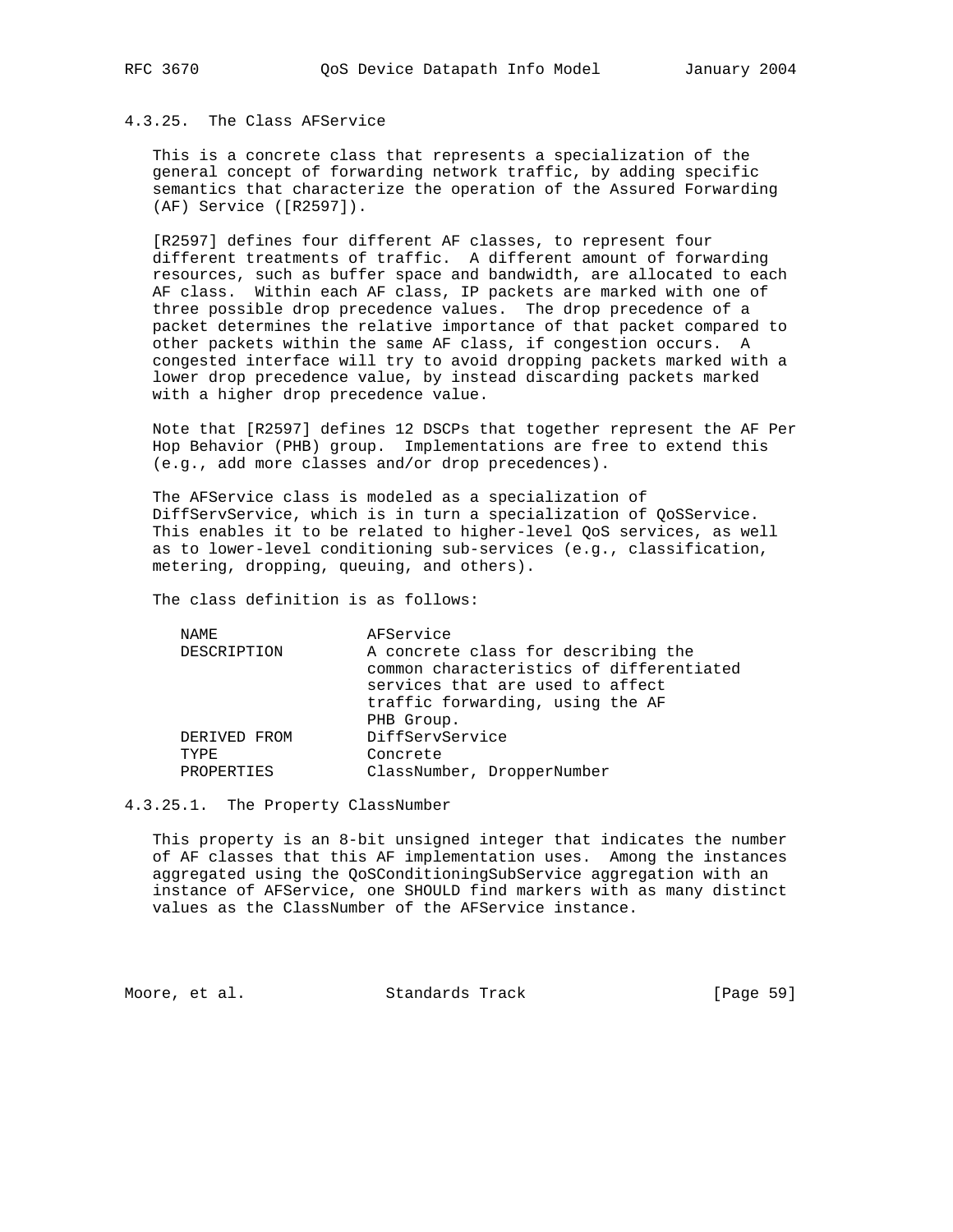# 4.3.25.2. The Property DropperNumber

 This property is an 8-bit unsigned integer that indicates the number of drop precedence values that this AF implementation uses. The number of drop precedence values is the number PER AF CLASS. The corresponding droppers will be found in the collection of conditioning services aggregated with the QoSConditioningSubService aggregation.

4.3.26. The Class FlowService

 This class represents a service that supports a particular microflow. The microflow is identified by the string-valued property FlowID. In some implementations, an instance of this class corresponds to an entry in the implementation's flow table.

The class definition is as follows:

| NAMF.        | FlowService                                   |
|--------------|-----------------------------------------------|
| DESCRIPTION  | A concrete class representing a<br>microflow. |
| DERIVED FROM | OoSService                                    |
| TYPR.        | Concrete                                      |
| PROPERTIES   | FlowID                                        |

4.3.26.1. The Property FlowID

This property is a string containing an identifier for a microflow.

4.3.27. The Class DropThresholdCalculationService

 This class represents a logical entity that calculates an average queue depth for a queue, based on a smoothing weight and a sampling time interval. It does this calculation on behalf of a RED dropper, to allow the dropper to make its decisions whether to drop packets based on a smoothed average queue depth for the queue.

Moore, et al. Standards Track [Page 60]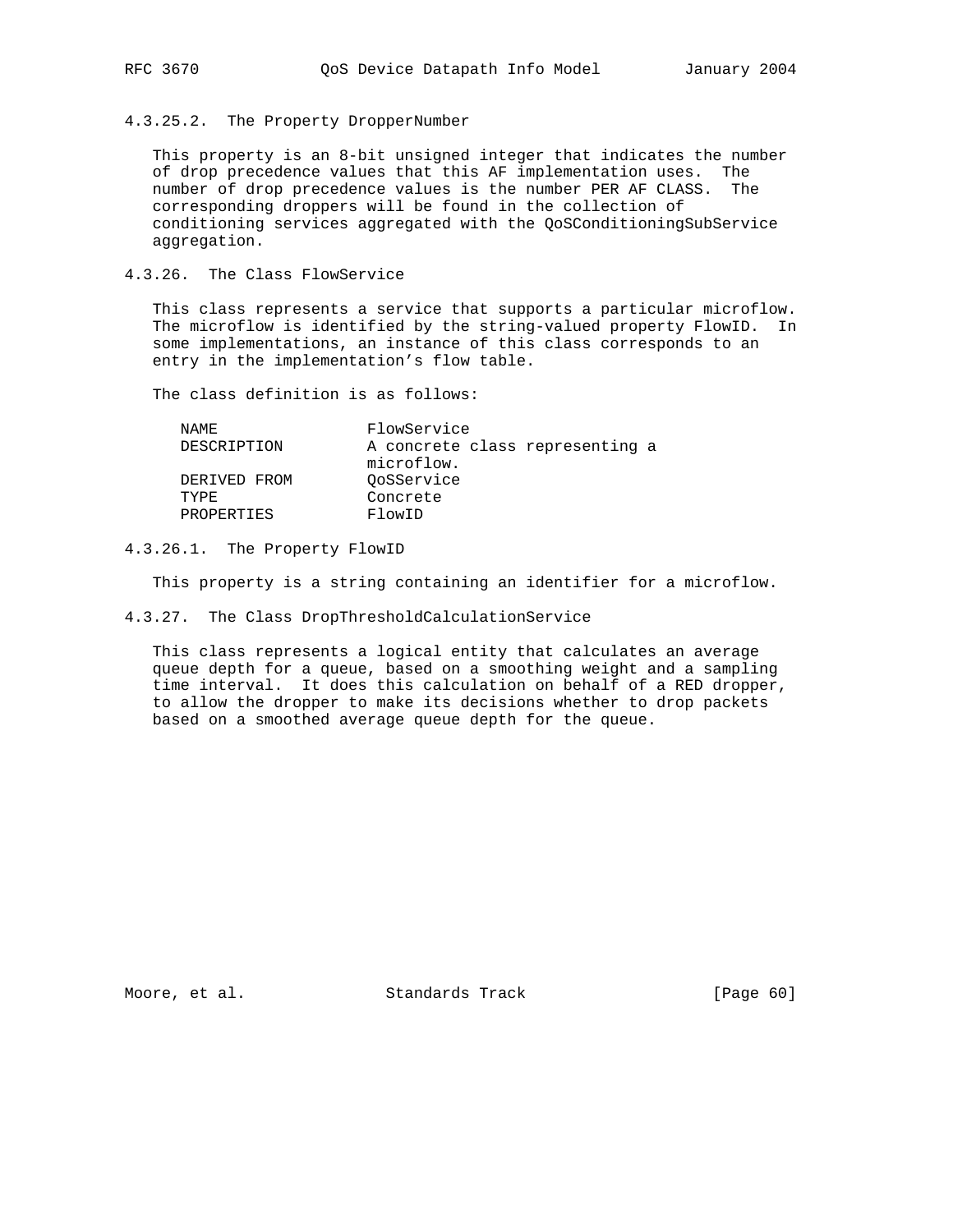| NAME               | DropThresholdCalculationService         |
|--------------------|-----------------------------------------|
| <b>DESCRIPTION</b> | A concrete class representing a logical |
|                    | entity that calculates an average queue |
|                    | depth for a queue, based on a smoothing |
|                    | weight and a sampling time interval.    |
|                    | The latter are properties of this       |
|                    | Service, describing how it operates and |
|                    | its necessary parameters.               |
| DERIVED FROM       | Service                                 |
| TYPE               | Concrete                                |
| PROPERTIES         | SmoothingWeight, TimeInterval           |

4.3.27.1. The Property SmoothingWeight

 This property is a 32-bit unsigned integer, ranging between 0 and 100,000 - specified in thousandths. It defines the weighting of past history in affecting the calculation of the current average queue depth. The current queue depth calculation uses the inverse of this value as its factor, and one minus that inverse as the factor for the historical average. The calculation takes the form:

 average = (old\_average\*(1-inverse of SmoothingWeight)) + (current\_queue\_depth\*inverse of SmoothingWeight)

 Implementations may choose to limit the acceptable set of values to a specified set, such as powers of 2.

Min and max values are 0 and 100000.

4.3.27.2. The Property TimeInterval

 This property is a 32-bit unsigned integer, defining the number of nanoseconds between each calculation of average/smoothed queue depth. If this property is not specified, the CalculationService may determine an appropriate interval.

4.3.28. The Abstract Class FilterEntryBase

 FilterEntryBase is the abstract base class from which all filter entry classes are derived. It serves as the endpoint for the EntriesInFilterList aggregation, which groups filter entries into filter lists. Its properties include CIM naming properties and an IsNegated boolean property (to easily "NOT" the match information specified in an instance of one of its subclasses).

Moore, et al. Standards Track [Page 61]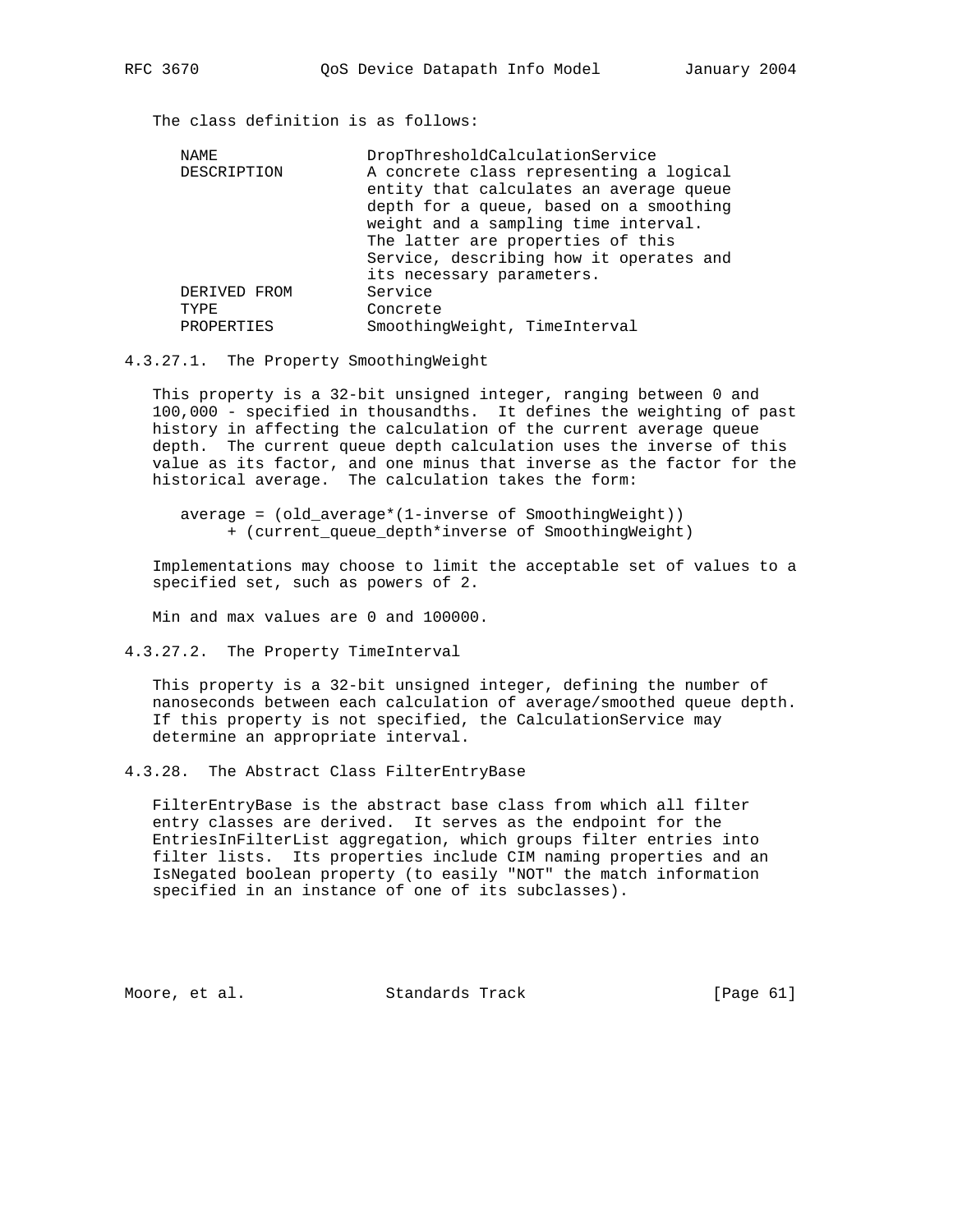Because FilterEntryBase has general applicability, it is defined in [PCIME]. See [PCIME] for the definition of this class.

4.3.29. The Class IPHeaderFilter

 This concrete class makes it possible to represent an entire IP header filter in a single object. A property IpVersion identifies whether the IP addresses in an instance are IPv4 or IPv6 addresses. (Since the source and destination IP addresses come from the same packet header, they will always be of the same type.)

See [PCIME] for the definition of this class.

4.3.30. The Class 8021Filter

 This concrete class allows 802.1.source and destination MAC addresses, as well as the 802.1 protocol ID, priority, and VLAN identifier fields, to be expressed in a single object

See [PCIME] for the definition of this class.

4.3.31. The Class PreambleFilter

 This is a concrete class that models classifying packets using traffic-conditioning results stored in a packet preamble by a PreambleMarkerService. See Section 3.8.3 for a discussion of how, and why, QDDIM models the capability to store these results in a packet preamble. An instance of PreambleFilter is used to select packets based on a two-part string identifying a specific result. The logic for this match is "at least one". That is, a packet with multiple results in its preamble matches a filter if at least one of these results matches the filter.

The class definition is as follows:

| NAME.        | PreambleFilter                         |
|--------------|----------------------------------------|
| DESCRIPTION  | A concrete class representing criteria |
|              | for selecting packets based on prior   |
|              | traffic-conditioning results stored in |
|              | a packet preamble.                     |
| DERIVED FROM | FilterEntryBase                        |
| TYPF.        | Concrete                               |
| PROPERTIES   | FilterItemList[ ]                      |
|              |                                        |

Moore, et al. Standards Track [Page 62]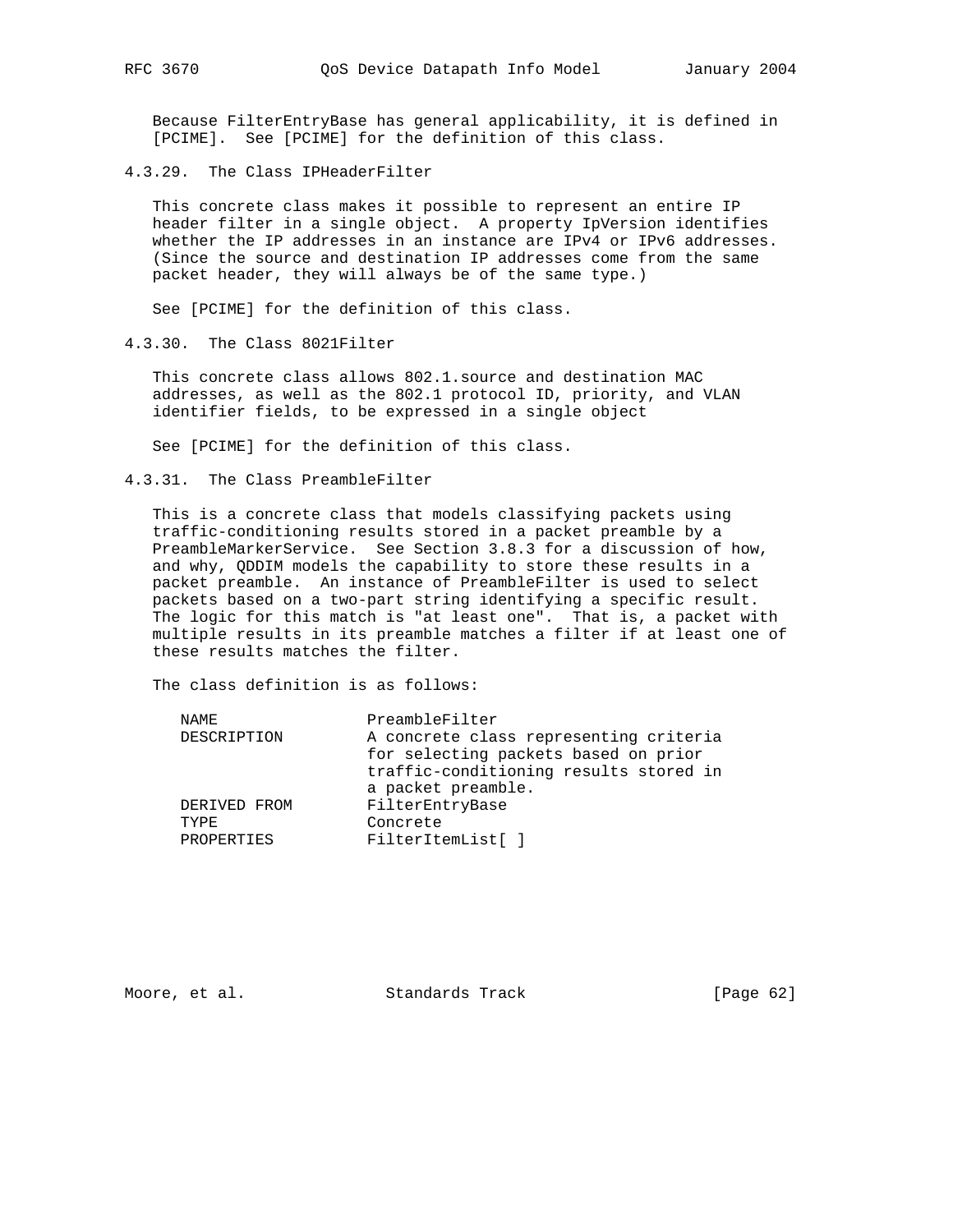4.3.31.1. The Multi-valued Property FilterItemList

 This property is an ordered list of strings, where each string has the format "<type>,<value>". See Section 3.8.3 for a list of <type>'s defined in QDDIM, and the nature of the associated <value> for each of these types.

 Note that there are two parallel terminologies for characterizing meter results. The enumeration value "conforming $(1)$ " is sometimes described as "in profile," and the value "nonConforming(3)" is sometimes described as "out of profile".

4.3.32. The Class FilterList

 This is a concrete class that aggregates instances of (subclasses of) FilterEntryBase via the aggregation EntriesInFilterList. It is possible to aggregate different types of filters into a single FilterList - for example, packet header filters (represented by the IPHeaderFilter class) and security filters (represented by subclasses of FilterEntryBase defined by IPsec).

 The aggregation property EntriesInFilterList.EntrySequence is always set to 0, to indicate that the aggregated filter entries are ANDed together to form a selector for a class of traffic.

See [PCIME] for the definition of this class.

4.3.33. The Abstract Class ServiceAccessPoint

 This is an abstract class defined in the Core Model of CIM. It is a subclass of the LogicalElement class, and is the base class for all objects that manage access to CIM\_Services. It represents the management of utilizing or invoking a Service. Please refer to [CIM] for the full definition of this class.

4.3.34. The Class ProtocolEndpoint

 This is a concrete class derived from ServiceAccessPoint, which describes a communication point from which the services of the network or the system's protocol stack may be accessed. Please refer to [CIM] for the full definition of this class.

Moore, et al. Standards Track [Page 63]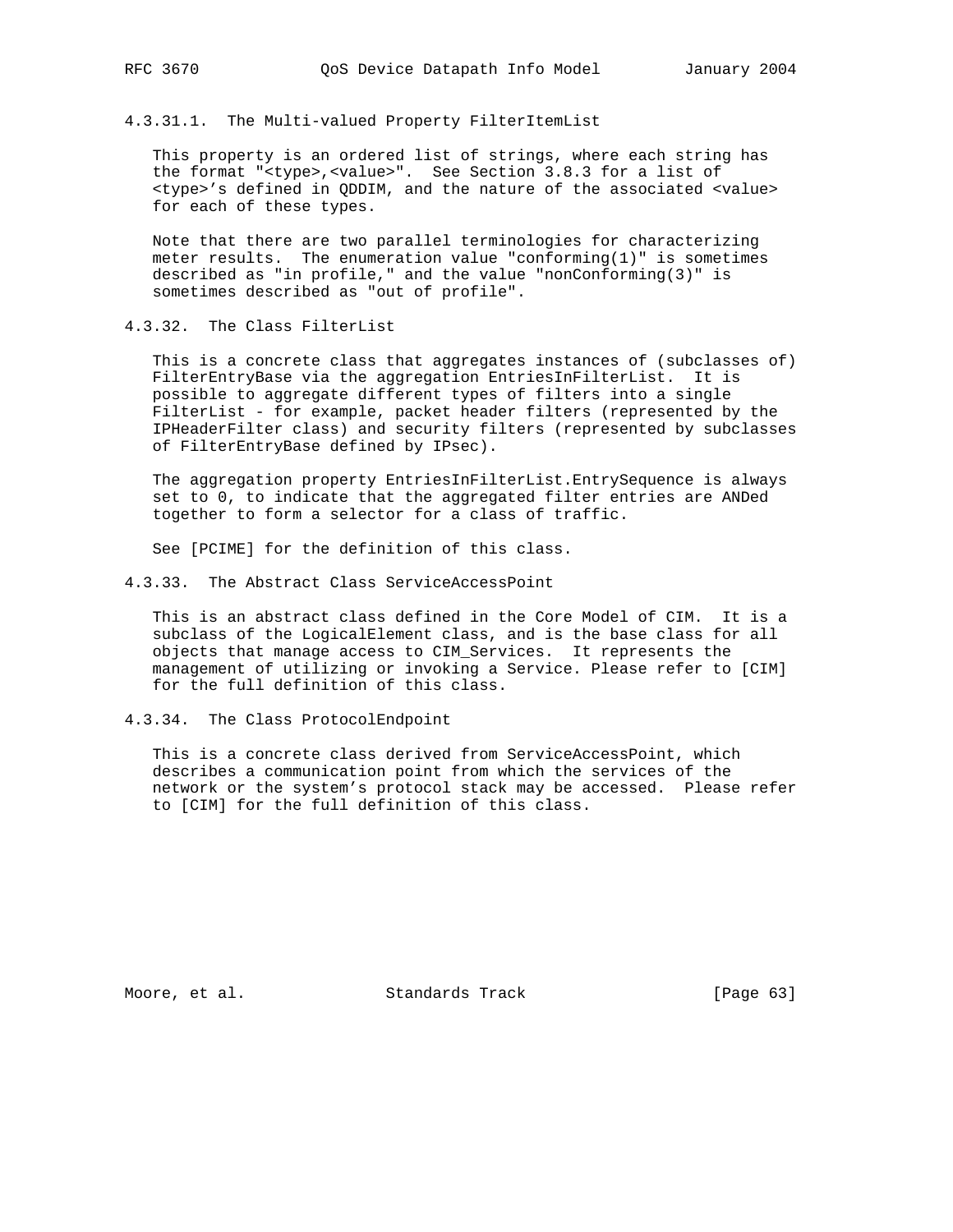4.3.35. The Abstract Class Collection

 This is an abstract class defined in the Core Model of CIM. It is the superclass for all classes that represent groupings or bags, and that carry no status or "state". (The latter would be more correctly modeled as ManagedSystemElements.) Please refer to [CIM] for the full definition of this class.

4.3.36. The Abstract Class CollectionOfMSEs

 This is an abstract class defined in the Core Model of CIM. It is a subclass of the Collection superclass, restricting the contents of the Collection to ManagedSystemElements. Please refer to [CIM] for the full definition of this class.

4.3.37. The Class BufferPool

 This is a concrete class that represents the collection of buffers used by a QueuingService. (The association QueueAllocation represents this usage.) The existence and management of individual buffers may be modeled in a future document. At the current level of abstraction, modeling the existence of the BufferPool is necessary. Long term, it is not sufficient.

 In implementations where there are multiple buffer sizes, an instance of BufferPool should be defined for each set of buffers with identical or similar sizes. These instances of buffer pools can then be grouped together using the CollectedBuffersPool aggregation.

 Note that this class is derived from CollectionOfMSEs, and not from Forwarding or ConditioningService. A BufferPool is only a collection of storage, and is NOT a Service.

The class definition is as follows:

| NAME.        |          | BufferPool                    |                                 |
|--------------|----------|-------------------------------|---------------------------------|
| DESCRIPTION  |          | A concrete class representing |                                 |
|              |          | a collection of buffers.      |                                 |
| DERIVED FROM |          | CollectionOfMSEs              |                                 |
| TYPE.        | Concrete |                               |                                 |
| PROPERTIES   |          |                               | Name, BufferSize, TotalBuffers, |
|              |          |                               | AvailableBuffers, SharedBuffers |

4.3.37.1. The Property Name

 This property is a string with a maximum length of 256 characters. It is the common name or label by which the object is known.

Moore, et al. Standards Track [Page 64]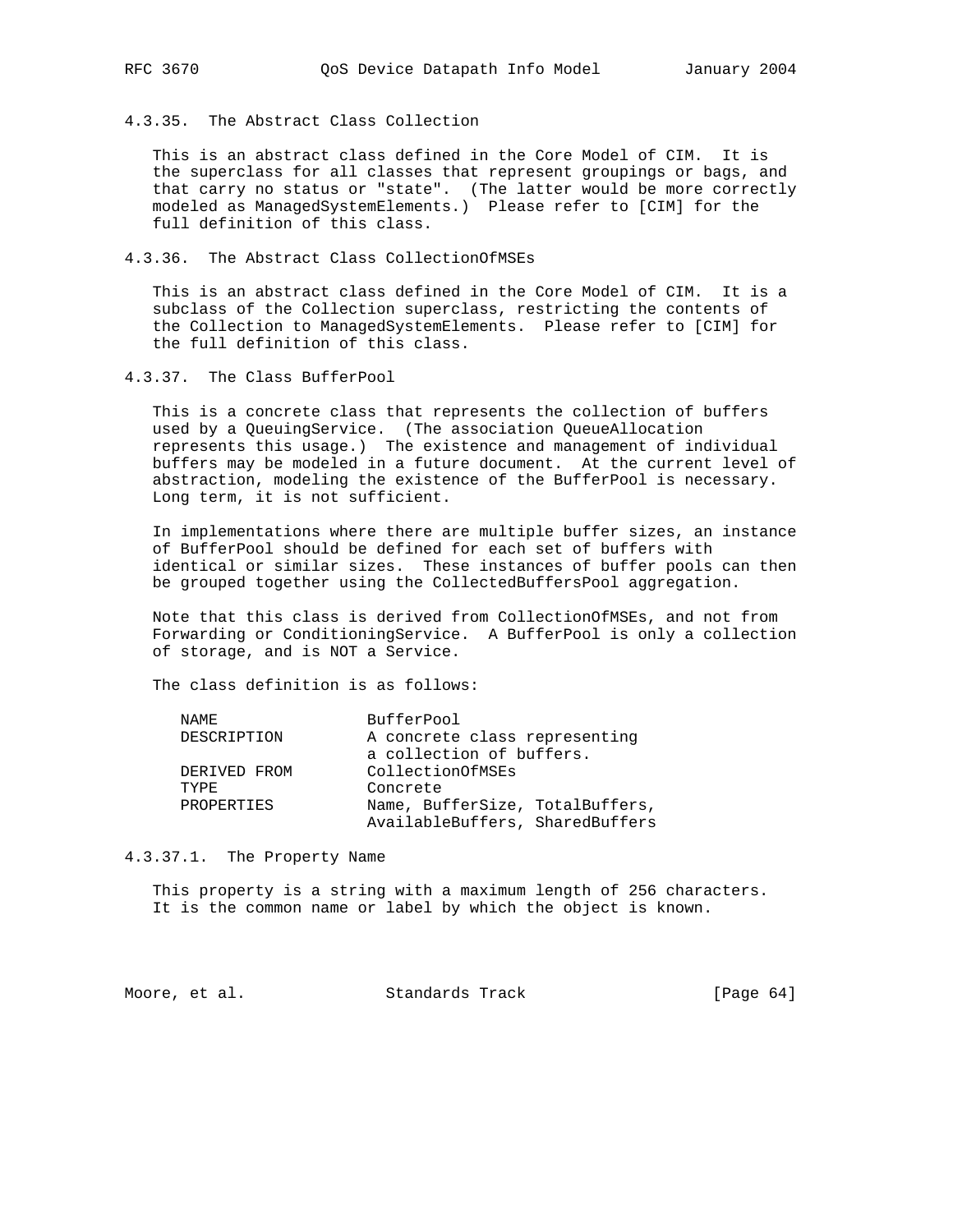- 
- 4.3.37.2. The Property BufferSize

 This property is a 32-bit unsigned integer, identifying the approximate number of bytes in each buffer in the buffer pool. An implementation will typically group buffers of roughly the same size together, to reduce the number of buffer pools it needs to manage. This model does not specify the degree to which buffers in the same buffer pool may differ in size.

4.3.37.3. The Property TotalBuffers

 This property is a 32-bit unsigned integer, reporting the total number of individual buffers in the pool.

4.3.37.4. The Property AvailableBuffers

 This property is a 32-bit unsigned integer, reporting the number of buffers in the Pool that are currently not allocated to any instance of a QueuingService. Buffers allocated to a QueuingService could either be in use (that is, currently contain packet data), or be allocated to a queue pending the arrival of new packet data.

4.3.37.5. The Property SharedBuffers

 This property is a 32-bit unsigned integer, reporting the number of buffers in the Pool that have been simultaneously allocated to multiple instances of QueuingService.

4.3.38. The Abstract Class SchedulingElement

 This is an abstract class that represents the configuration information that a PacketSchedulingService has for one of the elements that it is scheduling. The scheduled element is either a QueuingService or another PacketSchedulingService.

 Among the subclasses of this class, some are defined in such a way that all of their instances are work conserving. Other subclasses, however, may have instances that either are or are not work conserving. In this class, the boolean property WorkConserving indicates whether an instance is or is not work conserving. The range of values for WorkConserving is restricted to TRUE in the subclasses that are inherently work conserving, since instances of these classes cannot be anything other than work conserving.

Moore, et al. Standards Track [Page 65]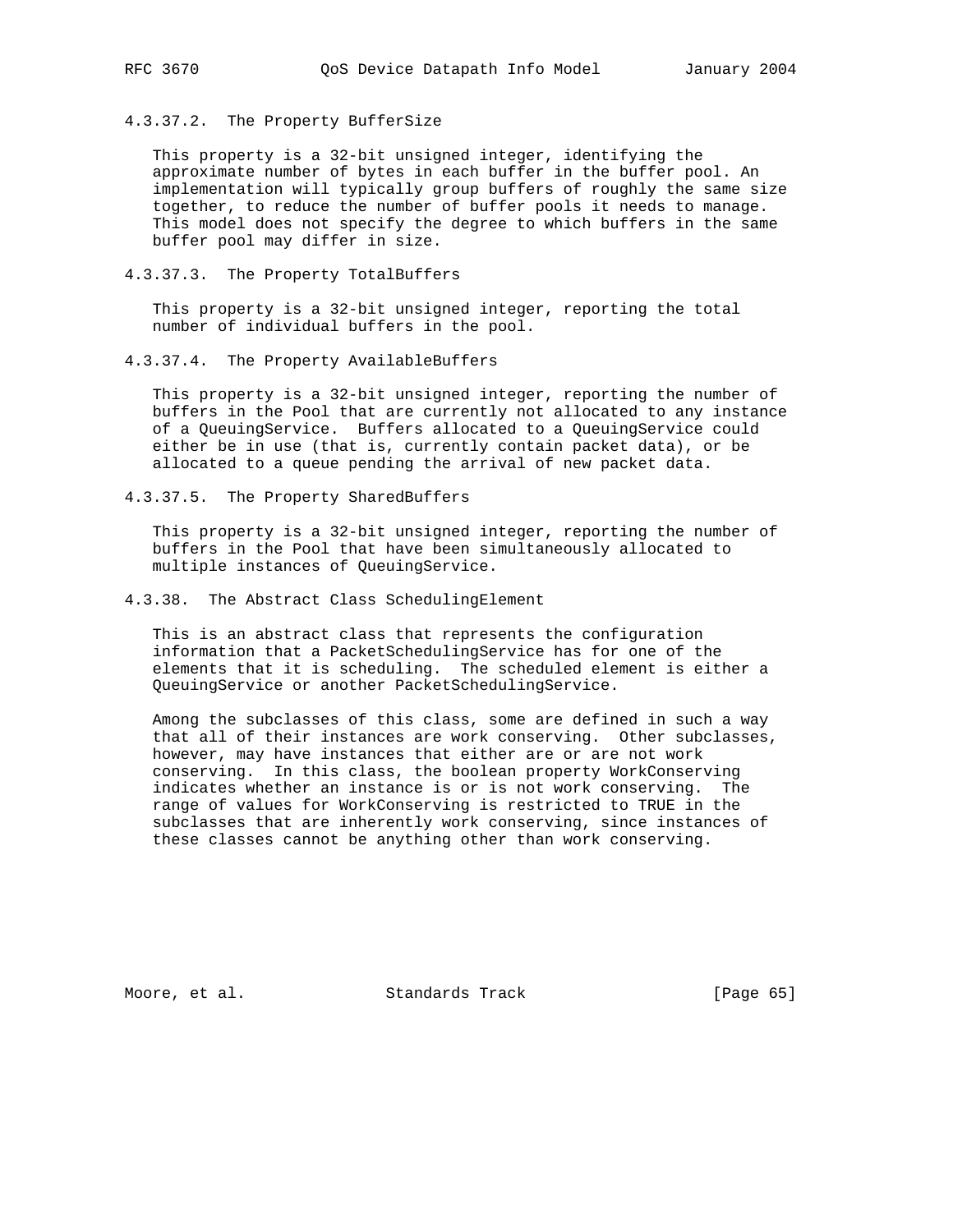| NAME         | SchedulingElement                      |
|--------------|----------------------------------------|
| DESCRIPTION  | An abstract class representing the     |
|              | configuration information that a       |
|              | PacketSchedulingService has for one of |
|              | the elements that it is scheduling.    |
| DERIVED FROM | ManagedElement                         |
| TYPE.        | Abstract                               |
| PROPERTIES   | WorkConserving                         |
|              |                                        |

## 4.3.38.1. The Property WorkConserving

 This boolean property indicates whether the PacketSchedulingService tied to this instance by the ElementInSchedulingService aggregation is treating the input tied to this instance by the QueueToSchedule or SchedulingServiceToSchedule association in a work-conserving manner. Note that this property is writable, indicating that an administrator can change the behavior of the SchedulingElement - but only for those elements that can operate in a non-workconserving mode.

4.3.39. The Class AllocationSchedulingElement

 This class is a subclass of the abstract class SchedulingElement. It introduces five new properties to support bandwidth-based scheduling. As is the case with all subclasses of SchedulingElement, the input associated with an instance of AllocationSchedulingElement is of one of two types: either a queue, or another scheduler.

The class definition is as follows:

| NAME.<br>DESCRIPTION                | AllocationSchedulingElement<br>for controlling bandwidth-based<br>scheduling. | A concrete class containing parameters |
|-------------------------------------|-------------------------------------------------------------------------------|----------------------------------------|
| DERIVED FROM<br>TYPF.<br>PROPERTIES | SchedulingElement<br>Concrete<br>BurstAllocation, CanShare,<br>WorkFlexible   | AllocationUnits, BandwidthAllocation,  |

Moore, et al. Standards Track [Page 66]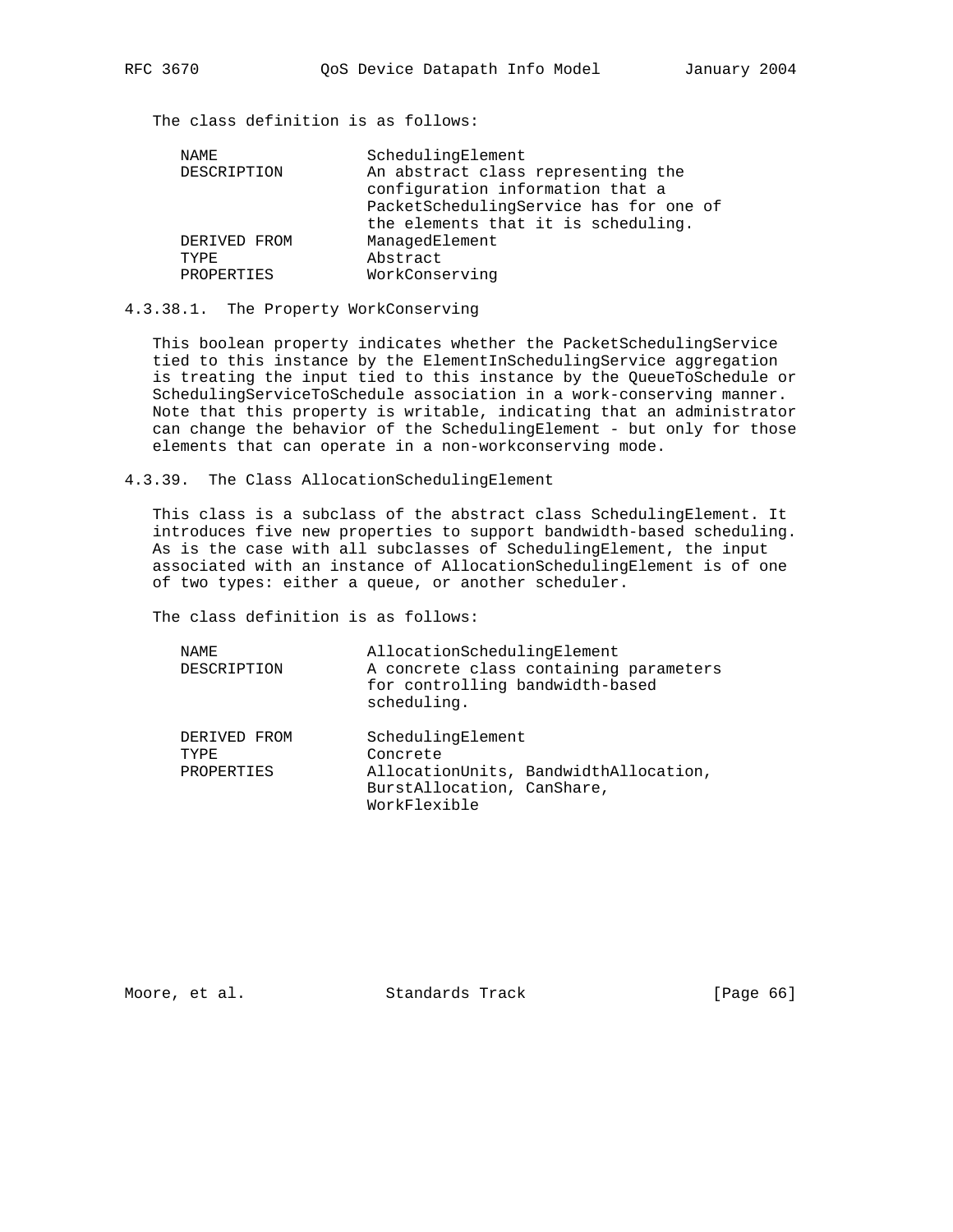# 4.3.39.1. The Property AllocationUnits

 This property is a 16-bit unsigned integer enumeration that identifies the units in which the BandwidthAllocation and BurstAllocation properties are expressed. The following values are defined:

```
 o bytes(1)
o packets(2)
o cells(3) -- fixed-size, for example, ATM
```
 Note: if the value of AllocationUnits is not one of these three values, it SHOULD be interpreted as if it had the value '1' (bytes).

4.3.39.2. The Property BandwidthAllocation

 This property is a 32-bit unsigned integer that defines the number of units/second that should be allocated to the associated input. The units are identified by the AllocationUnits property.

4.3.39.3. The Property BurstAllocation

 This property is a 32-bit unsigned integer that specifies the amount of temporary or short-term bandwidth (in units per second) that can be allocated to an input, beyond the amount of bandwidth allocated through the BandwidthAllocation property. If the maximum actual bandwidth allocation for the input were to be measured, it would be the sum of the BurstAllocation and the BandwidthAllocation properties. The units are identified by the AllocationUnits property.

4.3.39.4. The Property CanShare

 This is a boolean property that, if TRUE, enables unused bandwidth from the associated input to be allocated to other inputs serviced by the Scheduler.

4.3.39.5. The Property WorkFlexible

 This is a boolean property that, if TRUE, indicates that the behavior of the scheduler relative to this input can be altered by changing the value of the inherited property WorkConserving.

4.3.40. The Class WRRSchedulingElement

 This class is a subclass of the abstract class SchedulingElement, representing a weighted round robin (WRR) scheduling discipline. It introduces a new property WeightingFactor, to give some inputs a

Moore, et al. Standards Track [Page 67]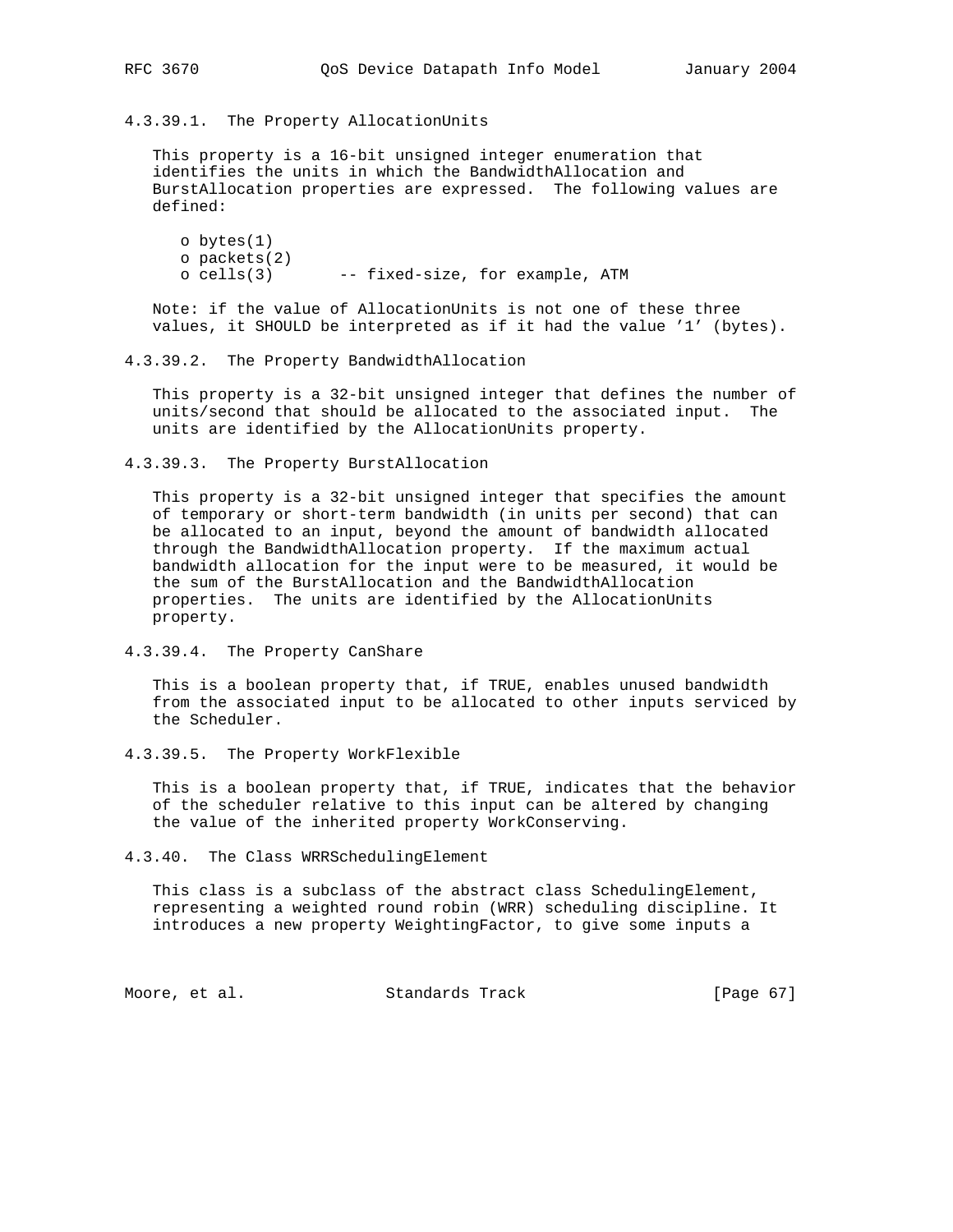higher probability of being serviced than other inputs. It also introduces a property Priority, to serve as a tiebreaker to be used when inputs have equal weighting factors. As is the case with all subclasses of SchedulingElement, the input associated with an instance of WRRSchedulingElement is of one of two types: either a queue, or another scheduler.

 Because scheduling of this type is always work conserving, the inherited boolean property WorkConserving is restricted to the value TRUE in this class.

The class definition is as follows:

| NAME         | WRRSchedulingElement                      |
|--------------|-------------------------------------------|
| DESCRIPTION  | This class specializes the                |
|              | SchedulingElement class to add            |
|              | a per-input weight. This is used          |
|              | by a weighted round robin packet          |
|              | scheduler when it handles its             |
|              | associated inputs. It also adds a         |
|              | second property to serve as a tie-breaker |
|              | in the case where multiple inputs have    |
|              | been assigned the same weight.            |
| DERIVED FROM | SchedulingElement                         |
| TYPE         | Concrete                                  |
| PROPERTIES   | WeightingFactor, Priority                 |
|              |                                           |

## 4.3.40.1. The Property WeightingFactor

 This property is a 32-bit unsigned integer, which defines the weighting factor that offers some inputs a higher probability of being serviced than other inputs. This property represents this probability. Its minimum value is 0, its maximum value is 100000, and its units are in thousandths.

## 4.3.40.2. The Property Priority

 This property is a 16-bit unsigned integer, which serves as a tiebreaker, in the event that two or more inputs have equal weights. A larger value represents a higher priority. If this property is specified for any of the WRRSchedulingElements associated with a PacketSchedulingService, then it must be specified for all WRRSchedulingElements for that PacketSchedulingService, and the property values for these WRRSchedulingElements must all be different.

Moore, et al. Standards Track [Page 68]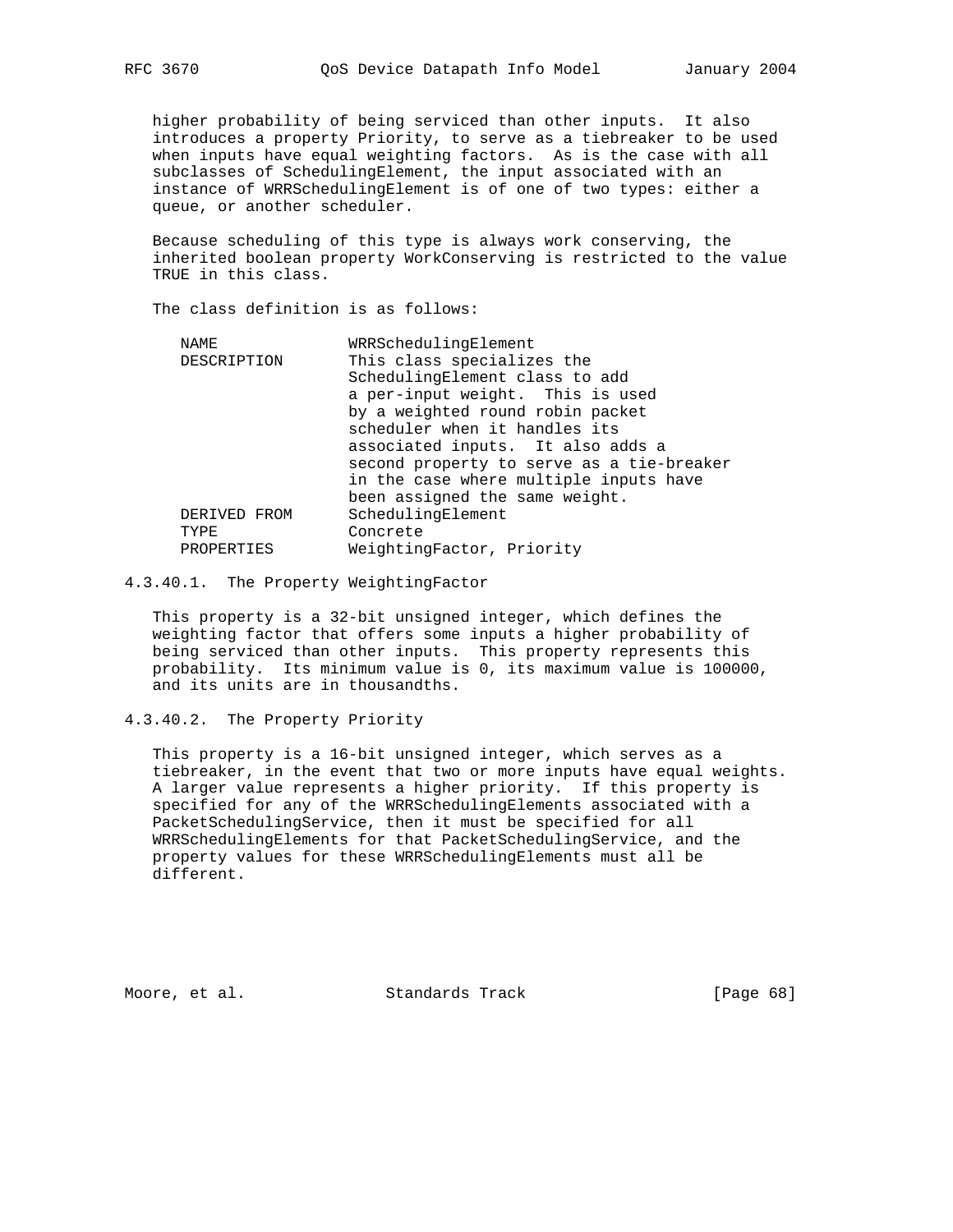While this condition may not occur in some implementations of a weighted round-robin scheduler, many implementations require a priority to resolve an equal-weight condition. In instances where this behavior is not necessary or is undesirable, this property may be left unspecified.

# 4.3.41. The Class PrioritySchedulingElement

 This class is a subclass of the abstract class SchedulingElement. It indicates that a scheduler is taking packets from a set of inputs using the priority scheduling discipline. As is the case with all subclasses of SchedulingElement, the input associated with an instance of PrioritySchedulingElement is of one of two types: either a queue, or another scheduler. The property Priority in PrioritySchedulingElement represents the priority for an input, relative to the priorities of all the other inputs to which the scheduler that aggregates this PrioritySchedulingElement is associated. Inputs to which the scheduler is related via other scheduling disciplines do not figure in this prioritization.

 Because scheduling of this type is always work conserving, the inherited boolean property WorkConserving is restricted to the value TRUE in this class.

The class definition is as follows:

| NAME         | PrioritySchedulingElement                 |
|--------------|-------------------------------------------|
| DESCRIPTION  | A concrete class that specializes the     |
|              | SchedulingElement class to add a          |
|              | Priority property. This property is       |
|              | used by a SchedulingService that is doing |
|              | priority scheduling for a set of inputs.  |
|              |                                           |
| DERIVED FROM | SchedulingElement                         |
| TYPE         | Concrete                                  |
| PROPERTIES   | Priority                                  |

4.3.41.1. The Property Priority

 This property is a 16-bit unsigned integer that indicates the priority level of a scheduler input relative to the other inputs serviced by this PacketSchedulingService. A larger value represents a higher priority.

Moore, et al. Standards Track [Page 69]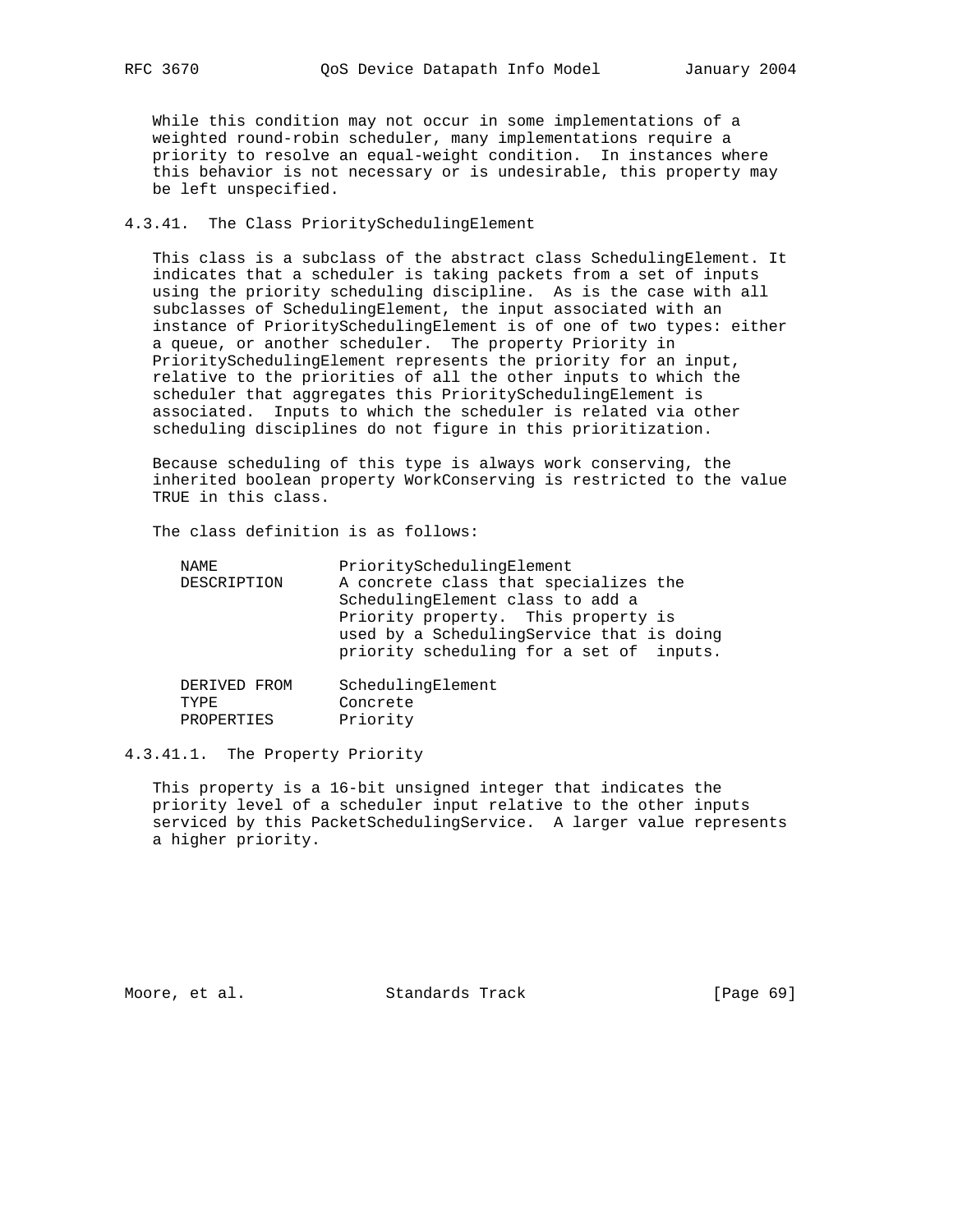# 4.3.42. The Class BoundedPrioritySchedulingElement

 This class is a subclass of the class PrioritySchedulingElement, which is itself derived from the abstract class SchedulingElement. As is the case with all subclasses of SchedulingElement, the input associated with an instance of BoundedPrioritySchedulingElement is of one of two types: either a queue, or another scheduler. BoundedPrioritySchedulingElement adds an upper bound (in kilobits per second) on how much traffic can be handled from an input. This data is specific to that one input. It is needed when bounded strict priority scheduling is performed.

 This class inherits from its superclass PrioritySchedulingElement the restriction of the inherited boolean property WorkConserving to the value TRUE.

The class definition is as follows:

| NAME<br><b>DESCRIPTION</b>         | BoundedPrioritySchedulingElement<br>This concrete class specializes the<br>PrioritySchedulingElement class to add<br>a BandwidthBound property. This property<br>bounds the rate at which traffic from the<br>associated input can be handled. |
|------------------------------------|------------------------------------------------------------------------------------------------------------------------------------------------------------------------------------------------------------------------------------------------|
| DERIVED FROM<br>TYPE<br>PROPERTIES | PrioritySchedulingElement<br>Concrete<br>BandwidthBound                                                                                                                                                                                        |

4.3.42.1. The Property BandwidthBound

 This property is a 32-bit unsigned integer that defines the upper limit on the amount of traffic that can be handled from the input. This is not a shaped upper bound, since bursts can occur. It is a strict bound, limiting the impact of the input. The units are kilobits per second.

# 4.4. Association Definitions

 This section details the QoS device datapath associations, including the aggregations, which were shown earlier in Figures 4 and 5. These associations are defined as classes in the Information Model. Each of these classes has two properties referring to instances of the two classes that the association links. Some of the association classes have additional properties as well.

Moore, et al. Standards Track [Page 70]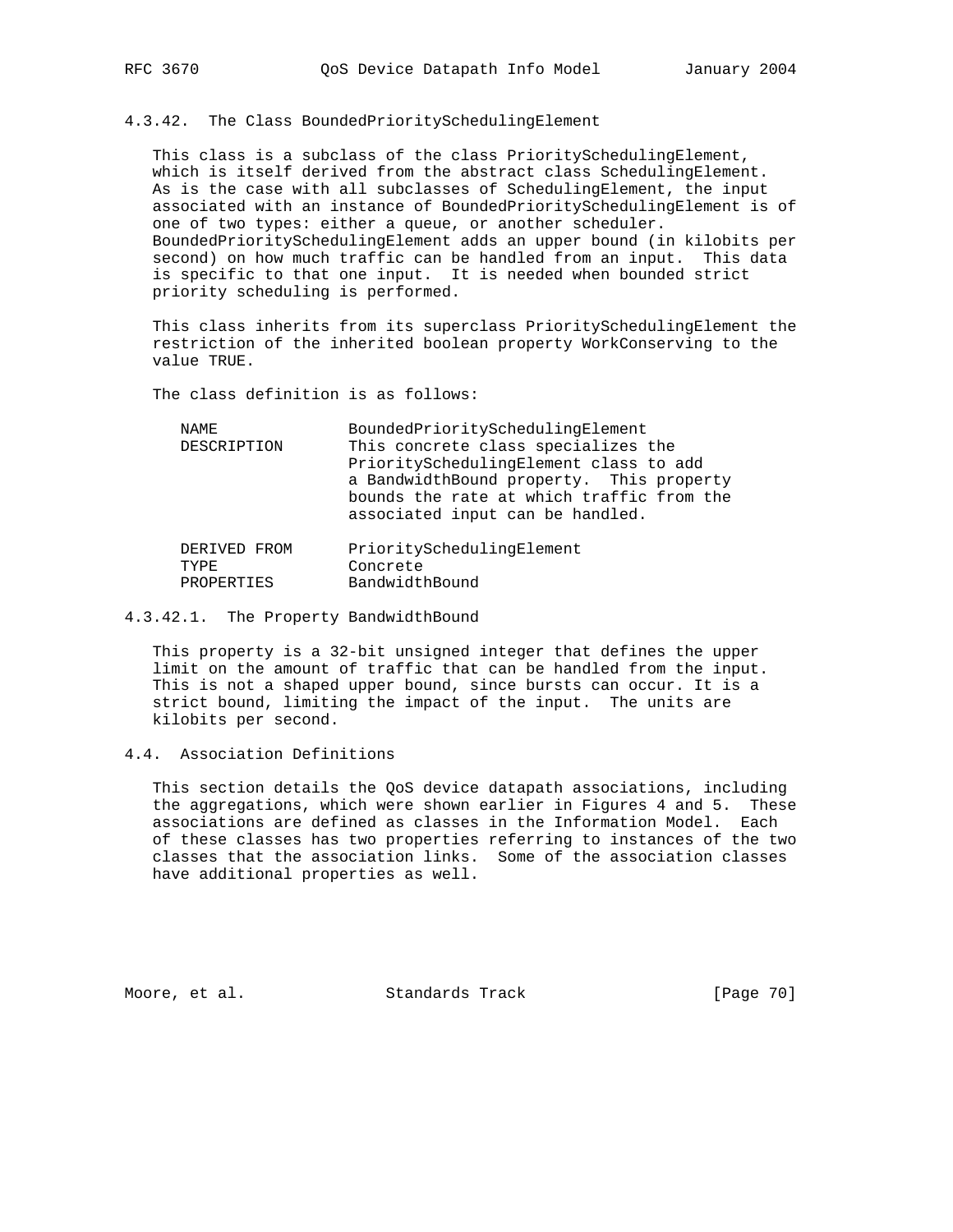4.4.1. The Abstract Association Dependency

 This abstract association defines two object references (named Antecedent and Dependent) that establish general dependency relationships between different managed objects in the information model. The Antecedent reference identifies the independent object in the association, while the Dependent reference identifies the entity that IS dependent.

The association's cardinality is many to many.

 The association is defined in the Core Model of CIM. Please refer to [CIM] for the full definition of this class.

## 4.4.2. The Association ServiceSAPDependency

 This association defines two object references that establish a general dependency relationship between a Service object and a ServiceAccessPoint object. This relationship indicates that the referenced Service uses the ServiceAccessPoint of ANOTHER Service. The Service is the Dependent reference, relying on the ServiceAccessPoint to gain access to another Service.

The association's cardinality is many to many.

 The association is defined in the Core Model of CIM. Please refer to [CIM] for the full definition of this class.

## 4.4.3. The Association IngressConditioningServiceOnEndpoint

 This association is derived from the association ServiceSAPDependency, and represents the binding, in the ingress direction, between a protocol endpoint and the first ConditioningService that processes packets received via that protocol endpoint. Since there can only be one "first" ConditioningService for a protocol endpoint, the cardinality for the Dependent object reference is narrowed from 0..n to 0..1. Since, on the other hand, a single ConditioningService can be the first to process packets received via multiple protocol endpoints, the cardinality of the Antecedent object reference remains 0..n.

Moore, et al. Standards Track [Page 71]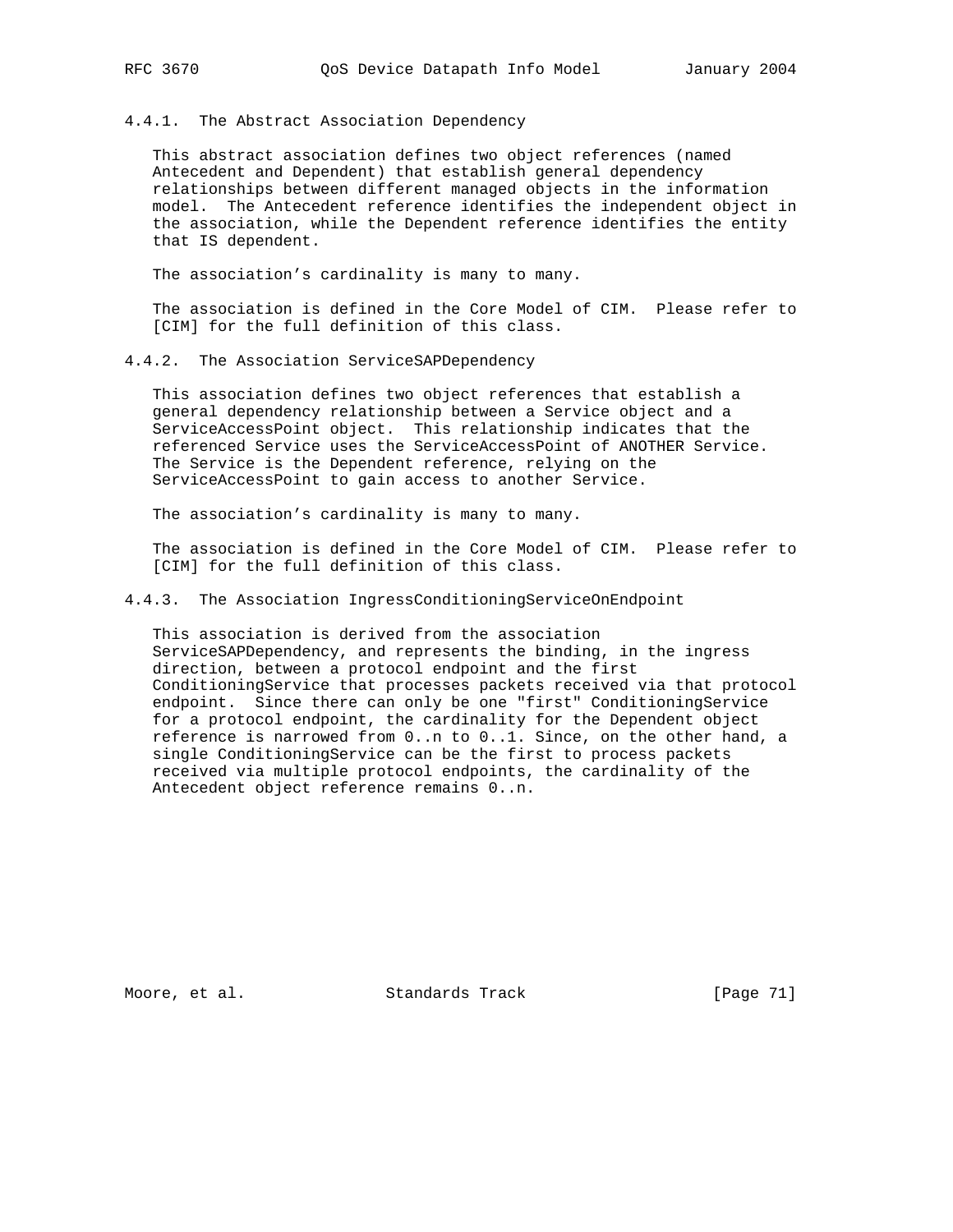| <b>NAME</b>  | IngressConditioningServiceOnEndpoint       |
|--------------|--------------------------------------------|
| DESCRIPTION  | An association that establishes a          |
|              | dependency relationship between a protocol |
|              | endpoint and the first conditioning        |
|              | service that processes traffic arriving    |
|              | via that protocol endpoint.                |
| DERIVED FROM | ServiceSAPDependency                       |
| ABSTRACT     | False                                      |
| PROPERTIES   | Antecedent[ref ProtocolEndpoint[0n]],      |
|              | Dependent[ref ConditioningService[01]]     |
|              |                                            |

4.4.4. The Association EgressConditioningServiceOnEndpoint

 This association is derived from the association ServiceSAPDependency, and represents the binding, in the egress direction, between a protocol endpoint and the last ConditioningService that processes packets before they leave a network device via that protocol endpoint. (This "last" ConditioningService is ordinarily a scheduler, but it doesn't have to be.) Since there can be multiple "last" ConditioningServices for a protocol endpoint in the case of a fallback scheduler, the cardinality for the Dependent object reference remains 0..n. Since, however, a single ConditioningService cannot be the last one to process packets for multiple protocol endpoints, the cardinality of the Antecedent object reference is narrowed from 0..n to 0..1.

The class definition is as follows:

| NAME         | EqressConditioningServiceOnEndpoint        |
|--------------|--------------------------------------------|
| DESCRIPTION  | An association that establishes a          |
|              | dependency relationship between a protocol |
|              | endpoint and the last conditioning         |
|              | service(s) that process traffic to be      |
|              | transmitted via that protocol endpoint.    |
| DERIVED FROM | ServiceSAPDependency                       |
| ABSTRACT     | False                                      |
| PROPERTIES   | Antecedent [ref ProtocolEndpoint [01]],    |
|              | Dependent [ref ConditioningService[0n]]    |
|              |                                            |

4.4.5. The Association HeadTailDropQueueBinding

 This association is a subclass of Dependency, describing the association between a head or tail dropper and a queue that it monitors to determine when to drop traffic. The referenced queue is the one whose queue depth is compared against the Dropper's threshold. The cardinality is 1..n on the queue side, since a

Moore, et al. Standards Track [Page 72]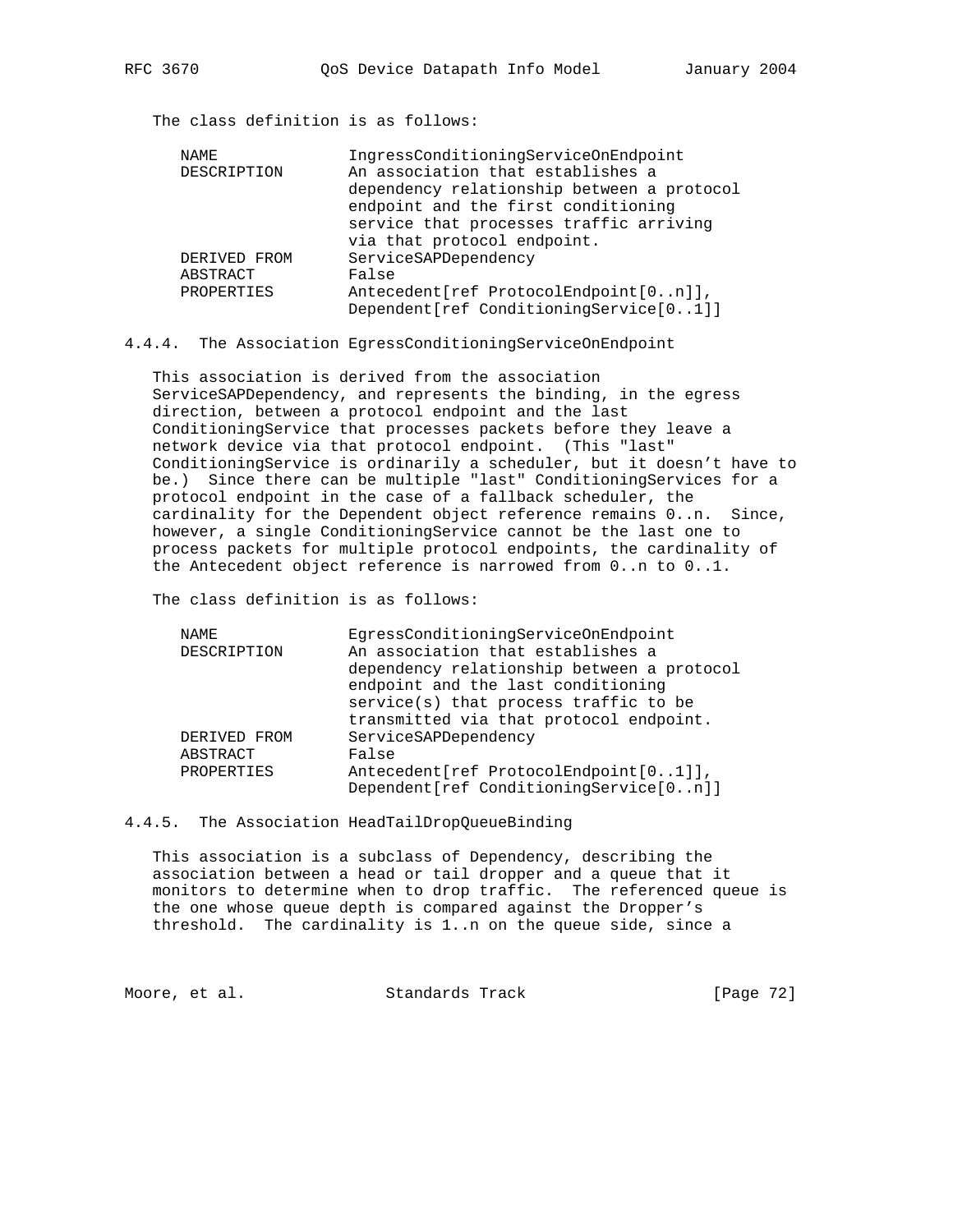head/tail dropper must monitor at least one queue. For the classes HeadTailDropper and HeadTailDropQueueBinding, the rule for combining the inputs from multiple queues is simple addition: if the sum of the lengths of the monitored queues exceeds the dropper's QueueThreshold value, then packets are dropped. This rule for combining inputs may, however, be overridden by a different rule in subclasses of one or both of these classes.

The class definition is as follows:

| NAME         | HeadTailDropOueueBinding                  |
|--------------|-------------------------------------------|
| DESCRIPTION  | A generic association used to establish a |
|              | dependency relationship between a         |
|              | head or tail dropper and a queue that it  |
|              | monitors.                                 |
| DERIVED FROM | Dependency                                |
| ABSTRACT     | False                                     |
| PROPERTIES   | Antecedent [ref QueuingService[1n]],      |
|              | Dependent [ref                            |
|              | HeadTailDropperService [0n]]              |

## 4.4.6. The Association CalculationBasedOnQueue

 This association is a subclass of Dependency, which defines two object references that establish a dependency relationship between a QueuingService and an instance of the DropThresholdCalculationService class. The queue's current depth is used by the calculation service in calculating an average queue depth.

The class definition is as follows:

| NAME.        | CalculationBasedOnOueue                                                        |
|--------------|--------------------------------------------------------------------------------|
| DESCRIPTION  | A generic association used to establish a<br>dependency relationship between a |
|              | QueuingService object and a                                                    |
|              | DropThresholdCalculationService object.                                        |
| DERIVED FROM | ServiceServiceDependency                                                       |
| ABSTRACT     | False                                                                          |
| PROPERTIES   | Antecedent [ref OueuingService[11]],<br>Dependent [ref                         |
|              | DropThresholdCalculationService [0n]]                                          |

Moore, et al. Standards Track [Page 73]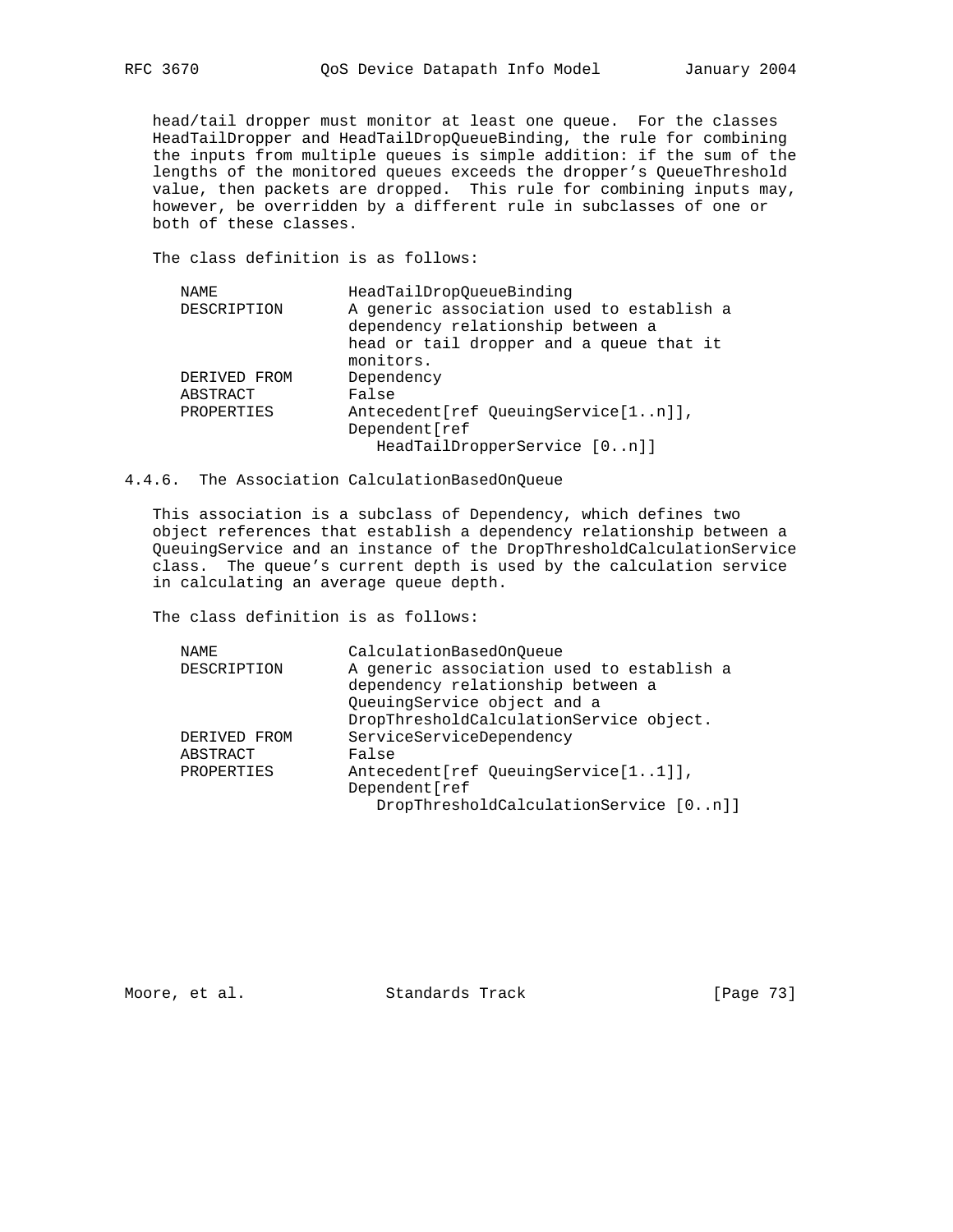# 4.4.6.1. The Reference Antecedent

 This property is inherited from the Dependency association, and overridden to serve as an object reference to a QueuingService object (instead of to the more general ManagedElement). This reference identifies the queue that the DropThresholdCalculationService will use in its calculation of average queue depth.

4.4.6.2. The Reference Dependent

 This property is inherited from the Dependency association, and overridden to serve as an object reference to a DropThresholdCalculationService object (instead of to the more general ManagedElement). This reference identifies a DropThresholdCalculationService that uses the referenced queue's current depth as one of the inputs to its calculation of average queue depth.

4.4.7. The Association ProvidesServiceToElement

 This association defines two object references that establish a dependency relationship in which a ManagedSystemElement depends on the functionality of one or more Services. The association's cardinality is many to many.

 The association is defined in the Core Model of CIM. Please refer to [CIM] for the full definition of this class.

4.4.8. The Association ServiceServiceDependency

 This association defines two object references that establish a dependency relationship between two Service objects. The particular type of dependency is represented by the TypeOfDependency property; typical examples include that one Service is required to be present or required to have completed for the other Service to operate.

 This association is very similar to the ServiceSAPDependency relationship. For the latter, the Service is dependent on an AccessPoint to get at another Service. In this relationship, it directly identifies its Service dependency. Both relationships should not be instantiated, since their information is repetitive.

The association's cardinality is many to many.

 The association is defined in the Core Model of CIM. Please refer to [CIM] for the full definition of this class.

Moore, et al. Standards Track [Page 74]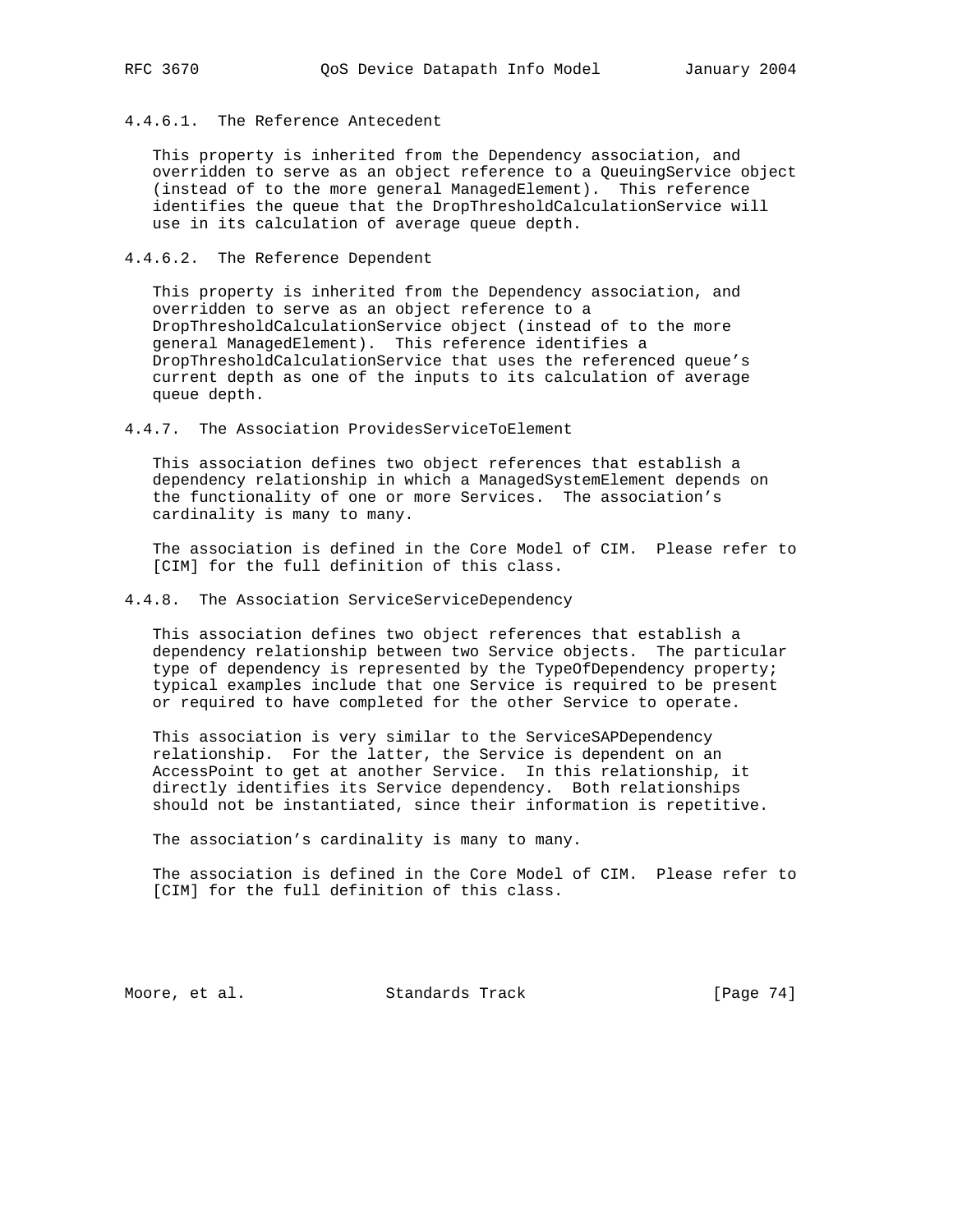## 4.4.9. The Association CalculationServiceForDropper

 This association is a subclass of ServiceServiceDependency, which defines two object references that represent the reliance of a REDDropperService on a DropThresholdCalculationService - calculating an average queue depth based on the observed depths of one or more queues.

The class definition is as follows:

| NAME.                             | CalculationServiceForDropper              |
|-----------------------------------|-------------------------------------------|
| DESCRIPTION                       | A generic association used to establish a |
|                                   | dependency relationship between a         |
|                                   | calculation service and a                 |
|                                   | REDDropperSrevice for which it performs   |
|                                   | average queue depth calculations          |
| DERIVED FROM                      | ServiceServiceDependency                  |
| ABSTRACT                          | False                                     |
| PROPERTIES                        | Antecedent [ref                           |
|                                   | DropThresholdCalculationService[1n]],     |
|                                   | Dependent [ref REDDropperService [0n]]    |
| 4.4.9.1. The Reference Antecedent |                                           |

 This property is inherited from the ServiceServiceDependency association, and overridden to serve as an object reference to a DropThresholdCalculationService object (instead of to the more general Service object). The cardinality of the object reference is 1..n, indicating that a RED dropper may be served by one or more calculation services.

4.4.9.2. The Reference Dependent

 This property is inherited from the ServiceServiceDependency association, and overridden to serve as an object reference to a REDDropperService object (instead of to the more general Service object). This reference identifies a RED dropper served by a DropThresholdCalculationService.

 This association is a subclass of Dependency, which defines two object references that establish a dependency relationship between a QueuingService and a BufferPool that provides storage space for the packets in the queue.

Moore, et al. Standards Track [Page 75]

<sup>4.4.10.</sup> The Association QueueAllocation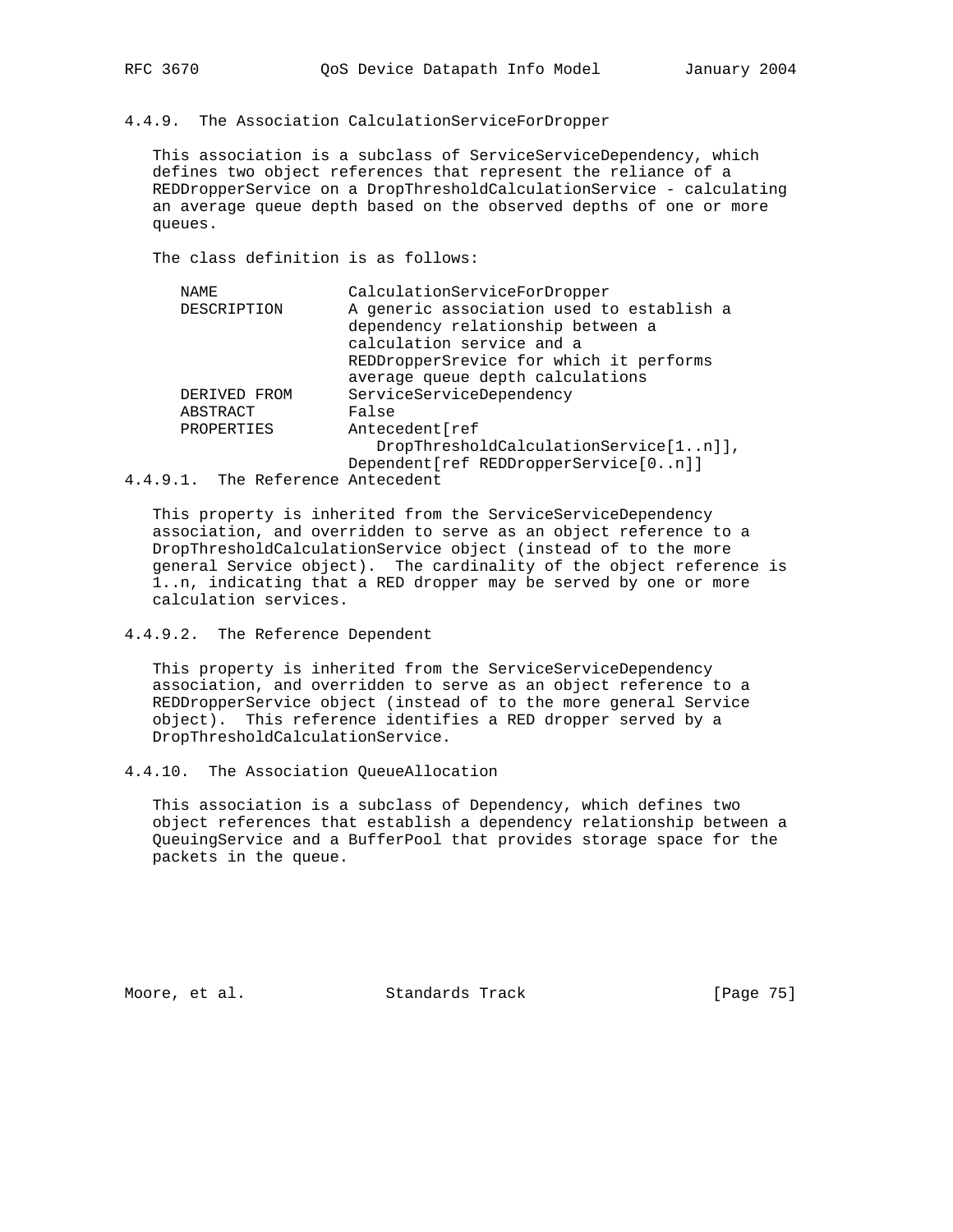The class definition is as follows:

| NAME         | OueueAllocation                           |
|--------------|-------------------------------------------|
| DESCRIPTION  | A generic association used to establish a |
|              | dependency relationship between a         |
|              | OueuingService object and a BufferPool    |
|              | object.                                   |
| DERIVED FROM | Dependency                                |
| ABSTRACT     | False                                     |
| PROPERTIES   | Antecedent [ref BufferPool [0n]],         |
|              | Dependent [ref QueuingService[0n]]        |
|              | AllocationPercentage                      |
|              |                                           |

4.4.10.1. The Reference Antecedent

 This property is inherited from the Dependency association, and overridden to serve as an object reference to a BufferPool object. This reference identifies the BufferPool in which packets on the QueuingService's queue are stored.

4.4.10.2. The Reference Dependent

 This property is inherited from the Dependency association, and overridden to serve as an object reference to a QueuingService object. This reference identifies the QueuingService whose packets are being stored in the BufferPool's buffers.

4.4.10.3. The Property AllocationPercentage

 This property is an 8-bit unsigned integer with minimum value of zero and maximum value of 100. It defines the percentage of the BufferPool that should be allocated to the referenced QueuingService. If absolute sizes are desired, this would be accomplished by defining individual BufferPools of the specified sizes, with QueueAllocation.AllocationPercentages set to 100.

4.4.11. The Association ClassifierElementUsesFilterList

This association is a subclass of the Dependency association. relates one or more ClassifierElements with a FilterList representing the criteria for selecting packets for each of the ClassifierElements to process.

 In the QDDIM model, a classifier is always modeled as a ClassifierService that aggregates a set of ClassifierElements. When ClassifierElements use the NextServiceAfterClassifierElement

Moore, et al. Standards Track [Page 76]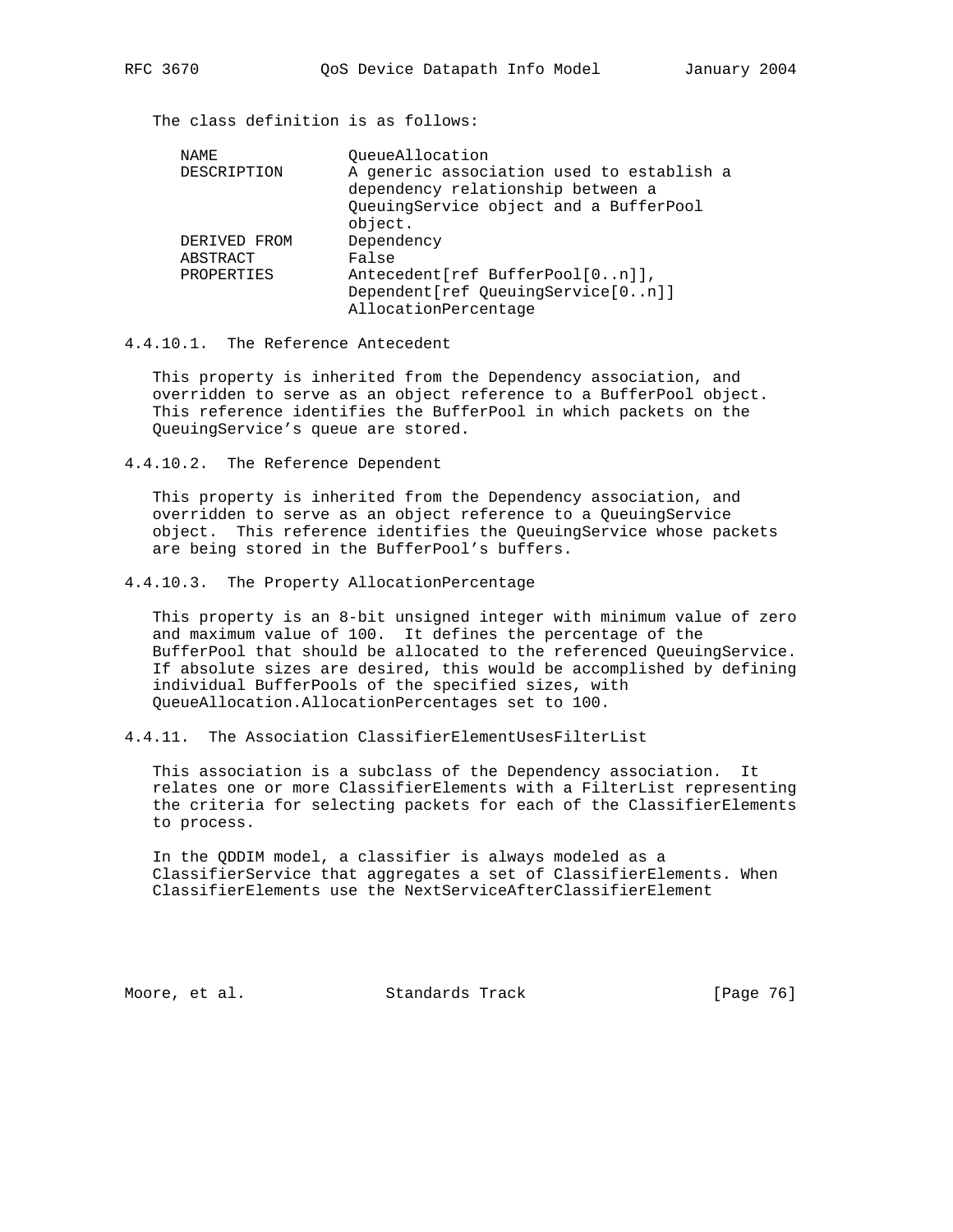association to bind to another ClassifierService (to construct a hierarchical classifier), the ClassifierElementUsesFilterList association must not be specified.

The class definition is as follows:

| NAME         | ClassifierElementUsesFilterList         |
|--------------|-----------------------------------------|
| DESCRIPTION  | An association relating a               |
|              | ClassifierElement to the FilterList     |
|              | representing the criteria for selecting |
|              | packets for that                        |
|              | ClassifierElement to process.           |
| DERIVED FROM | Dependency                              |
| ABSTRACT     | False                                   |
| PROPERTIES   | Antecedent [ref FilterList [01]],       |
|              | Dependent[ref ClassifierElement [0n]]   |

#### 4.4.11.1. The Reference Antecedent

 This property is inherited from the Dependency association, and overridden to serve as an object reference to a FilterList object, instead of to the more general ManagedElement object. Also, its cardinality is restricted to 0 and 1, indicating that a ClassifierElement uses either one FilterList to select packets for it or no FilterList when the ClassifierElement uses the NextServiceAfterClassifierElement association to bind to another ClassifierService to form a hierarchical classifier.

4.4.11.2. The Reference Dependent

 This property is inherited from the Dependency association, and overridden to serve as an object reference to a ClassifierElement object, instead of to the more general ManagedElement object. This reference identifies a ClassifierElement that depends on the associated FilterList object to represent its packet-selection criteria.

 This association defines two object references that establish a dependency relationship between two AFService objects. This dependency is the precedence of the individual AF drop-related Services within an AF IP packet-forwarding class.

Moore, et al. Standards Track [Page 77]

<sup>4.4.12.</sup> The Association AFRelatedServices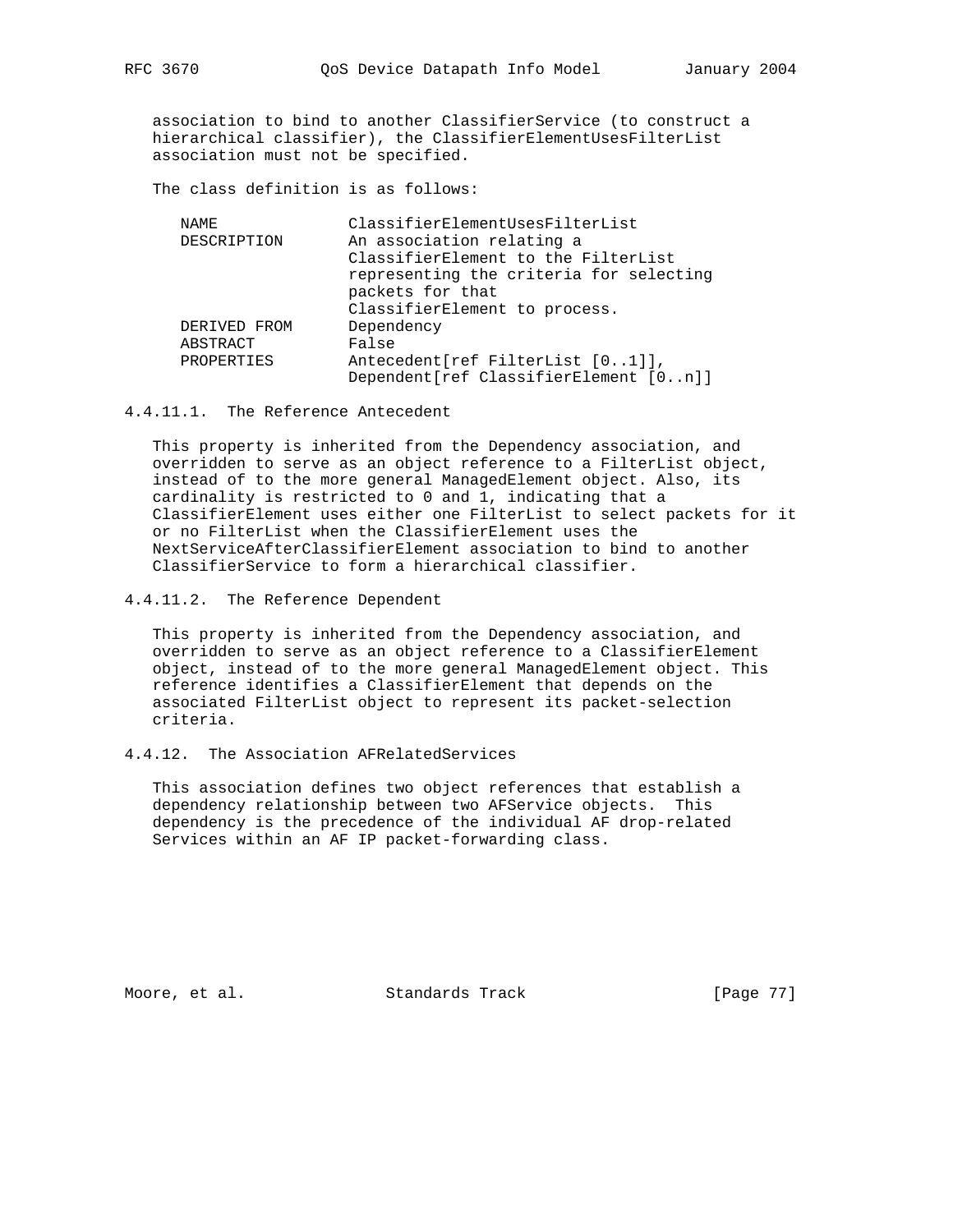The class definition is as follows:

| NAME.        | AFRelatedServices                     |
|--------------|---------------------------------------|
| DESCRIPTION  | An association used to establish      |
|              | a dependency relationship between two |
|              | AFService objects.                    |
| DERIVED FROM | Nothing                               |
| ABSTRACT     | False                                 |
| PROPERTIES   | AFLowerDropPrecedence[ref             |
|              | $AFService[01]]$ ,                    |
|              | AFHigherDropPrecedence[ref            |
|              | AFService[0n]                         |
|              |                                       |

4.4.12.1. The Reference AFLowerDropPrecedence

 This property serves as an object reference to an AFService object that has the lower probability of dropping packets.

4.4.12.2. The Reference AFHigherDropPrecedence

 This property serves as an object reference to an AFService object that has the higher probability of dropping packets.

4.4.13. The Association NextService

 This association defines two object references that establish a predecessor-successor relationship between two ConditioningService objects. This association is used to indicate the sequence of ConditioningServices required to process a particular type of traffic.

 Instances of this dependency describe the various relationships between different ConditioningServices (such as classifiers, meters, droppers, etc.) that are used collectively to condition traffic. Both one-to-one and more complicated fan-in and/or fan-out relationships can be described. The ConditioningServices may feed one another directly, or they may be mapped to multiple "next" Services based on the characteristics of the packet.

Moore, et al. Standards Track [Page 78]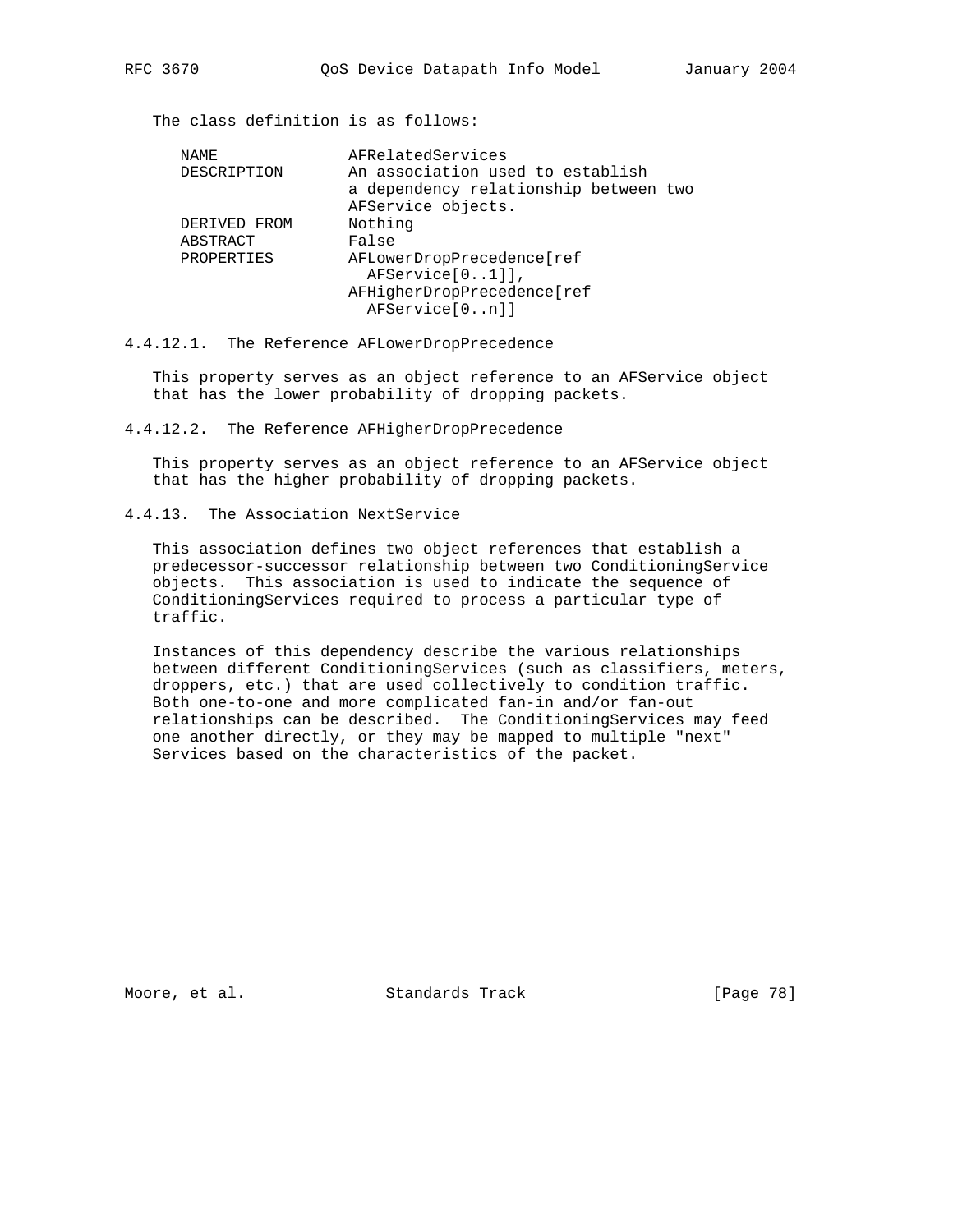The class definition is as follows:

| NAME         | NextService                                                              |
|--------------|--------------------------------------------------------------------------|
| DESCRIPTION  | An association used to establish<br>a predecessor-successor relationship |
|              | between two ConditioningService objects.                                 |
| DERIVED FROM | Nothing                                                                  |
| ABSTRACT     | False                                                                    |
| PROPERTIES   | PrecedingService[ref<br>ConditioningService[0n]],                        |
|              | FollowingService[ref<br>ConditioningService[0n]]                         |

4.4.13.1. The Reference PrecedingService

 This property serves as an object reference to a ConditioningService object that occurs earlier in the processing sequence for a given type of traffic.

4.4.13.2. The Reference FollowingService

 This property serves as an object reference to a ConditioningService object that occurs later in the processing sequence for a given type of traffic, immediately after the ConditioningService identified by the PrecedingService object reference.

4.4.14. The Association NextServiceAfterClassifierElement

 This association refines the definition of its superclass, the NextService association, in two ways:

- o It restricts the PrecedingService object reference to the class ClassifierElement.
- o It restricts the cardinality of the FollowingService object reference to exactly 1.

| NAME        | NextServiceAfterClassifierElement         |
|-------------|-------------------------------------------|
| DESCRIPTION | An association used to establish          |
|             | a predecessor-successor relationship      |
|             | between a single ClassifierElement within |
|             | a Classifier and the next                 |
|             | Conditioning Service object that is       |
|             | responsible for further processing of     |
|             | the traffic selected by that              |
|             | ClassifierElement.                        |
|             |                                           |

| [Page 79]<br>Standards Track<br>Moore, et al. |  |  |
|-----------------------------------------------|--|--|
|-----------------------------------------------|--|--|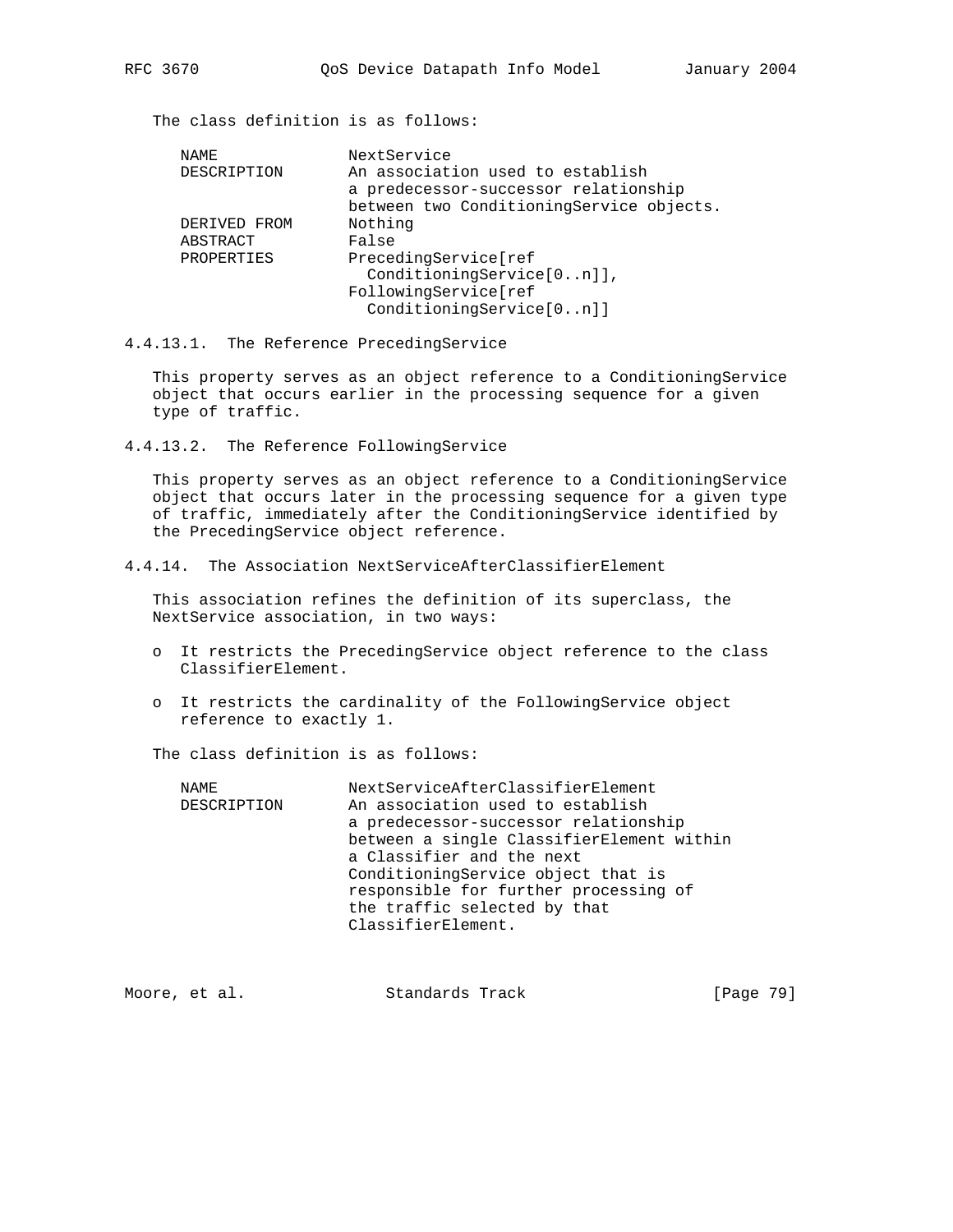| DERIVED FROM | NextService                           |
|--------------|---------------------------------------|
| ABSTRACT     | False                                 |
| PROPERTIES   | PrecedingService                      |
|              | $[ref \text{ClassifierElement}[0n]],$ |
|              | FollowingService                      |
|              | [ref ConditioningService[11]          |

#### 4.4.14.1. The Reference PrecedingService

 This property is inherited from the NextService association. It is overridden in this subclass to restrict the object reference to a ClassifierElement, as opposed to the more general ConditioningService defined in the NextService superclass.

 This property serves as an object reference to a ClassifierElement, which is a component of a single ClassifierService. Packets selected by this ClassifierElement are always passed to the ConditioningService identified by the FollowingService object reference.

4.4.14.2. The Reference FollowingService

 This property is inherited from the NextService association. It is overridden in this subclass to restrict the cardinality of the reference to exactly 1. This reflects the requirement that the behavior of a DiffServ classifier must be deterministic: the packets selected by a given ClassifierElement in a given ClassifierService must always go to one and only one next ConditioningService.

4.4.15. The Association NextScheduler

 This association is a subclass of NextService, and defines two object references that establish a predecessor-successor relationship between PacketSchedulingServices. In a hierarchical queuing configuration where a second scheduler treats the output of a first scheduler as a single, aggregated input, the two schedulers are related via the NextScheduler association.

| NAME.        | NextScheduler                           |
|--------------|-----------------------------------------|
| DESCRIPTION  | An association used to establish        |
|              | predecessor-successor relationships     |
|              | between PacketSchedulingService objects |
|              | for simple hierarchical scheduling.     |
| DERIVED FROM | NextService                             |
| ABSTRACT     | False                                   |
|              |                                         |

| Standards Track<br>Moore, et al. |  |  |  | [Page 80] |
|----------------------------------|--|--|--|-----------|
|----------------------------------|--|--|--|-----------|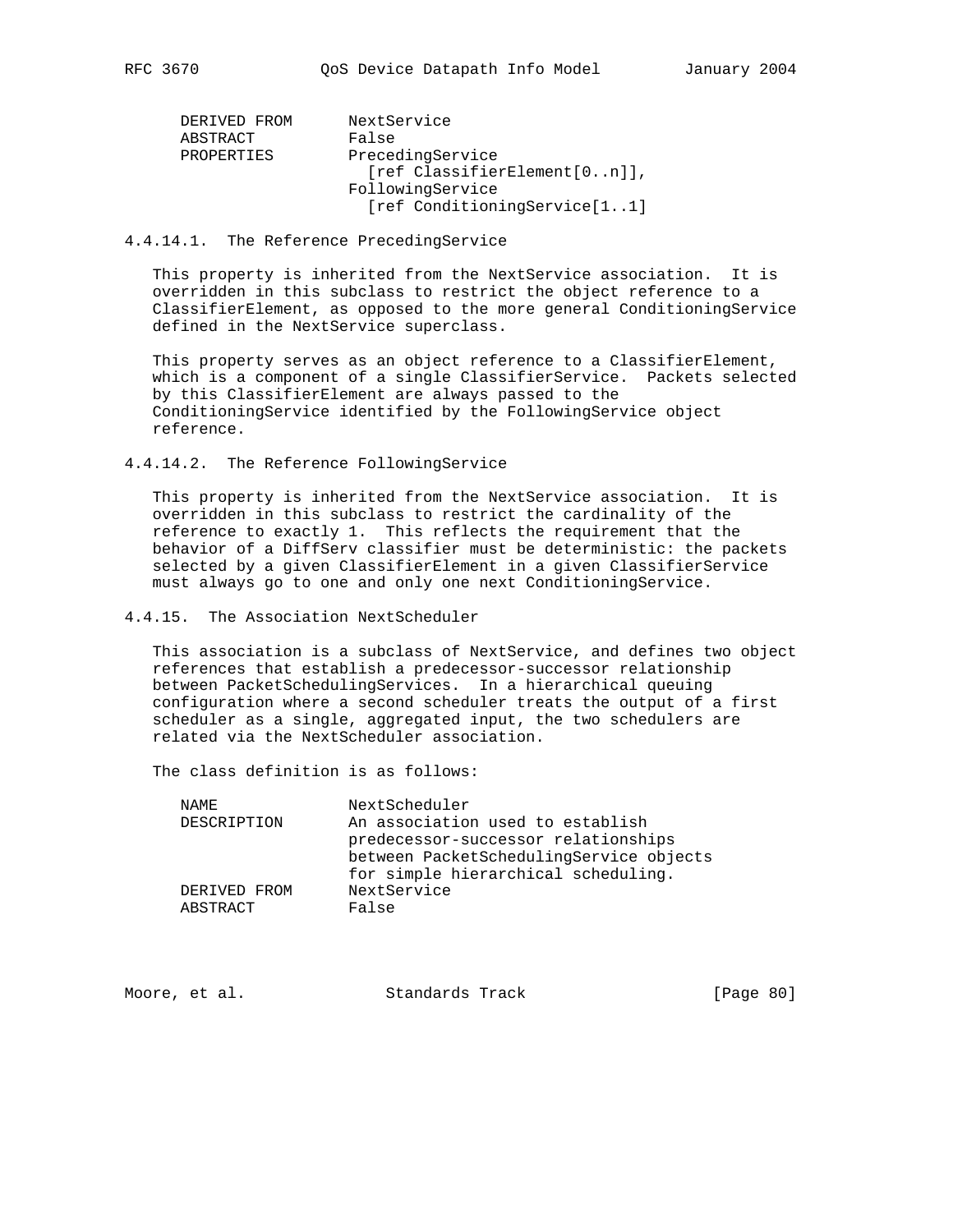PROPERTIES PrecedingService[ref PacketSchedulingService[0..n]], FollowingService[ref PacketSchedulingService[0..1]]

## 4.4.15.1. The Reference PrecedingService

 This property is inherited from the NextService association, and overridden to serve as an object reference to a PacketSchedulingService object (instead of to the more general ConditioningService object). This reference identifies a scheduler whose output is being treated as a single, aggregated input by the scheduler identified by the FollowingService reference. The [0..n] cardinality indicates that a single FollowingService scheduler may bring together the aggregated outputs of multiple prior schedulers.

4.4.15.2. The Reference FollowingService

 This property is inherited from the NextService association, and overridden to serve as an object reference to a PacketSchedulingService object (instead of to the more general ConditioningService object). This reference identifies a scheduler that includes among its inputs the aggregated outputs of one or more PrecedingService schedulers.

4.4.16. The Association FailNextScheduler

 This association is a subclass of the NextScheduler association. FailNextScheduler represents the relationship between two schedulers when the first scheduler passes up a scheduling opportunity (thereby behaving in a non-work conserving manner), and makes the resulting bandwidth available to the second scheduler for its use. See Sections 3.11.3 and 3.11.4 for examples of where this association might be used.

| NAME         | FailNextScheduler                      |
|--------------|----------------------------------------|
| DESCRIPTION  | This association specializes the       |
|              | NextScheduler association. It          |
|              | establishes a relationship between a   |
|              | non-work-conserving scheduler and a    |
|              | second scheduler to which it makes     |
|              | available the bandwidth that it elects |
|              | not to use.                            |
| DERIVED FROM | NextScheduler                          |
| ABSTRACT     | False                                  |
|              |                                        |

| [Page 81]<br>Moore, et al. |  |  | Standards Track |  |  |
|----------------------------|--|--|-----------------|--|--|
|----------------------------|--|--|-----------------|--|--|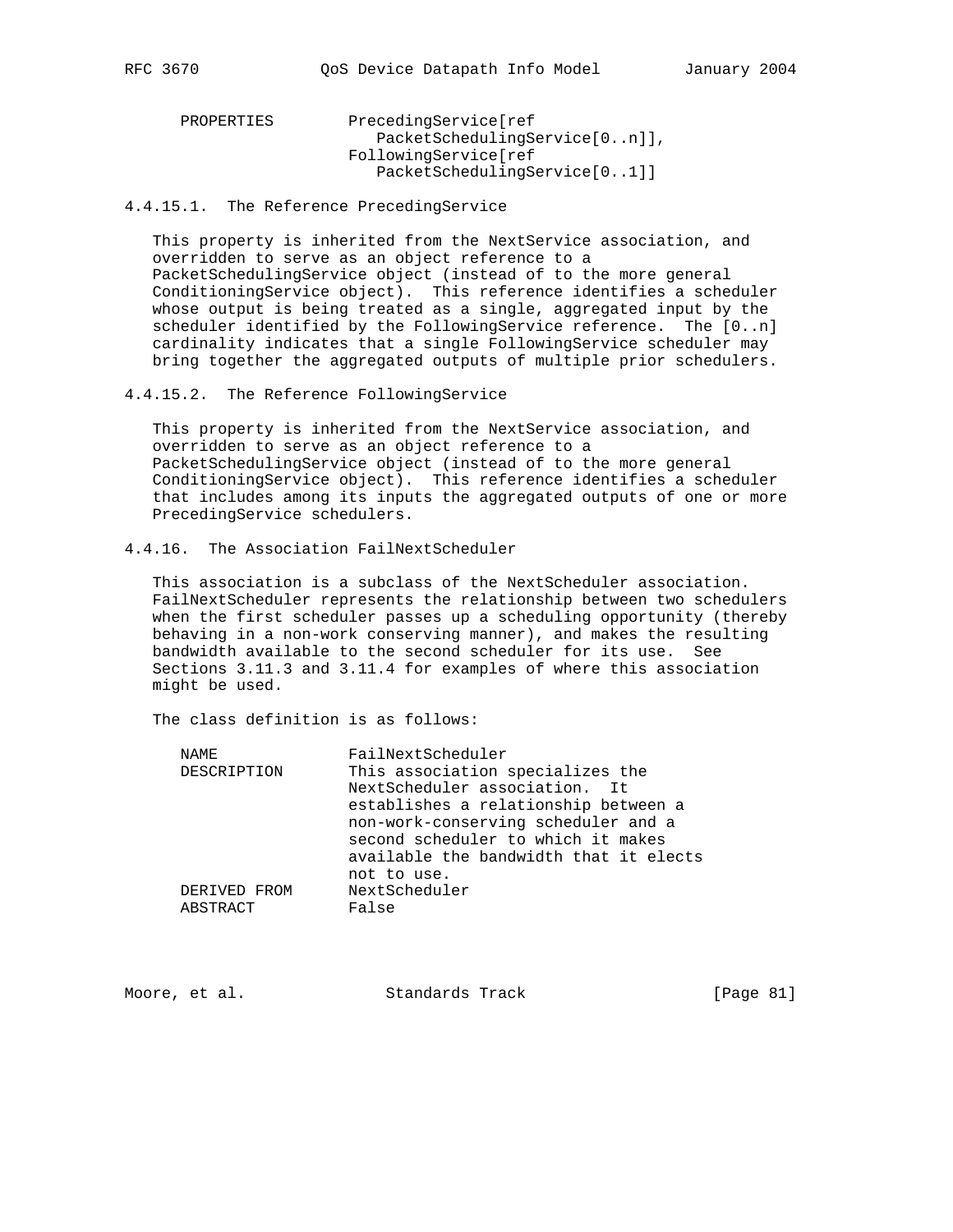| PROPERTIES | PrecedingService[ref                    |
|------------|-----------------------------------------|
|            | NonWorkConservingSchedulingService[0n]] |

## 4.4.16.1. The Reference PrecedingService

 This property is inherited from the NextScheduler association, and overridden to serve as an object reference to a NonWorkConservingSchedulingService object (instead of to the more general PacketSchedulingService object). This reference identifies a non-work-conserving scheduler whose excess bandwidth is being made available to the scheduler identified by the FollowingService reference. The [0..n] cardinality indicates that a single FollowingService scheduler may have the opportunity to use the unused bandwidth of multiple prior non-work-conserving schedulers.

# 4.4.17. The Association NextServiceAfterMeter

 This association describes a predecessor-successor relationship between a MeterService and one or more ConditioningService objects that process traffic from the meter. For example, for devices that implement preamble marking, the FollowingService reference (after the meter) is a PreambleMarkerService, to record the results of the metering in the preamble.

 It might be expected that the NextServiceAfterMeter association would subclass from NextService. However, meters are 1:n fan-out elements, and require a mechanism to distinguish between the different results/outputs of the meter. Therefore, this association defines a new key property, MeterResult, which is used to record the result and identify the output through which this traffic left the meter. Because of this additional key, NextServiceAfterMeter cannot be a subclass of NextService.

The class definition is as follows:

| NAME.<br>DESCRIPTION | NextServiceAfterMeter<br>An association used to establish<br>a predecessor-successor relationship<br>between a particular output of a<br>MeterService and the next<br>ConditioningService object that is<br>responsible for further processing of<br>the traffic. |
|----------------------|-------------------------------------------------------------------------------------------------------------------------------------------------------------------------------------------------------------------------------------------------------------------|
| DERIVED FROM         | Nothing                                                                                                                                                                                                                                                           |
| ABSTRACT             | False                                                                                                                                                                                                                                                             |

Moore, et al. Standards Track [Page 82]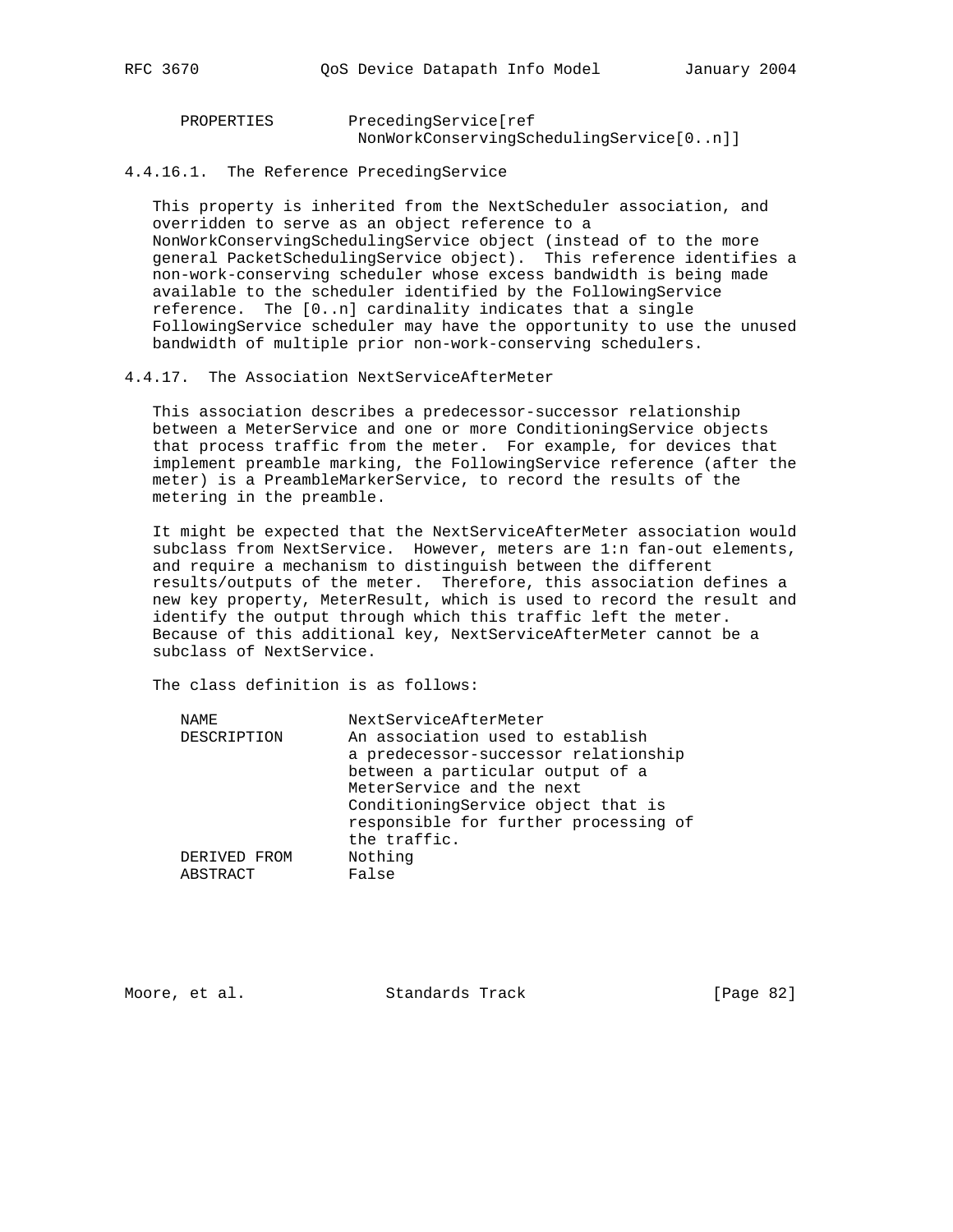PROPERTIES PrecedingService[ref MeterService[0..n]], FollowingService[ref ConditioningService[0..n]], MeterResult

4.4.17.1. The Reference PrecedingService

 The preceding MeterService, 'earlier' in the processing sequence for a packet. Since Meters are 1:n fan-out devices, this relationship associates a particular output of a MeterService (identified by the MeterResult property) to the next ConditioningService that is used to further process the traffic.

4.4.17.2. The Reference FollowingService

The 'next' or following ConditioningService.

4.4.17.3. The Property MeterResult

 This property is an enumerated 16-bit unsigned integer, and represents information describing the result of the metering. Traffic is distinguished as being conforming, non-conforming, or partially conforming. More complicated metering can be built either by extending the enumeration or by cascading meters.

 The enumerated values are: "Unknown" (0), "Conforming" (1), "PartiallyConforming" (2), "NonConforming" (3).

4.4.18. The Association QueueToSchedule

 This is a top-level association, representing the relationship between a queue (QueuingService) and a SchedulingElement. The SchedulingElement, in turn, represents the information in a packet scheduling service that is specific to this queue, such as relative priority or allocated bandwidth.

 It cannot be expressed formally with the association cardinalities, but there is an additional constraint on participation in this association. A particular instance of (a subclass of) SchedulingElement always participates either in exactly one instance of this association, or in exactly one instance of the association SchedulingServiceToSchedule.

Moore, et al. Standards Track [Page 83]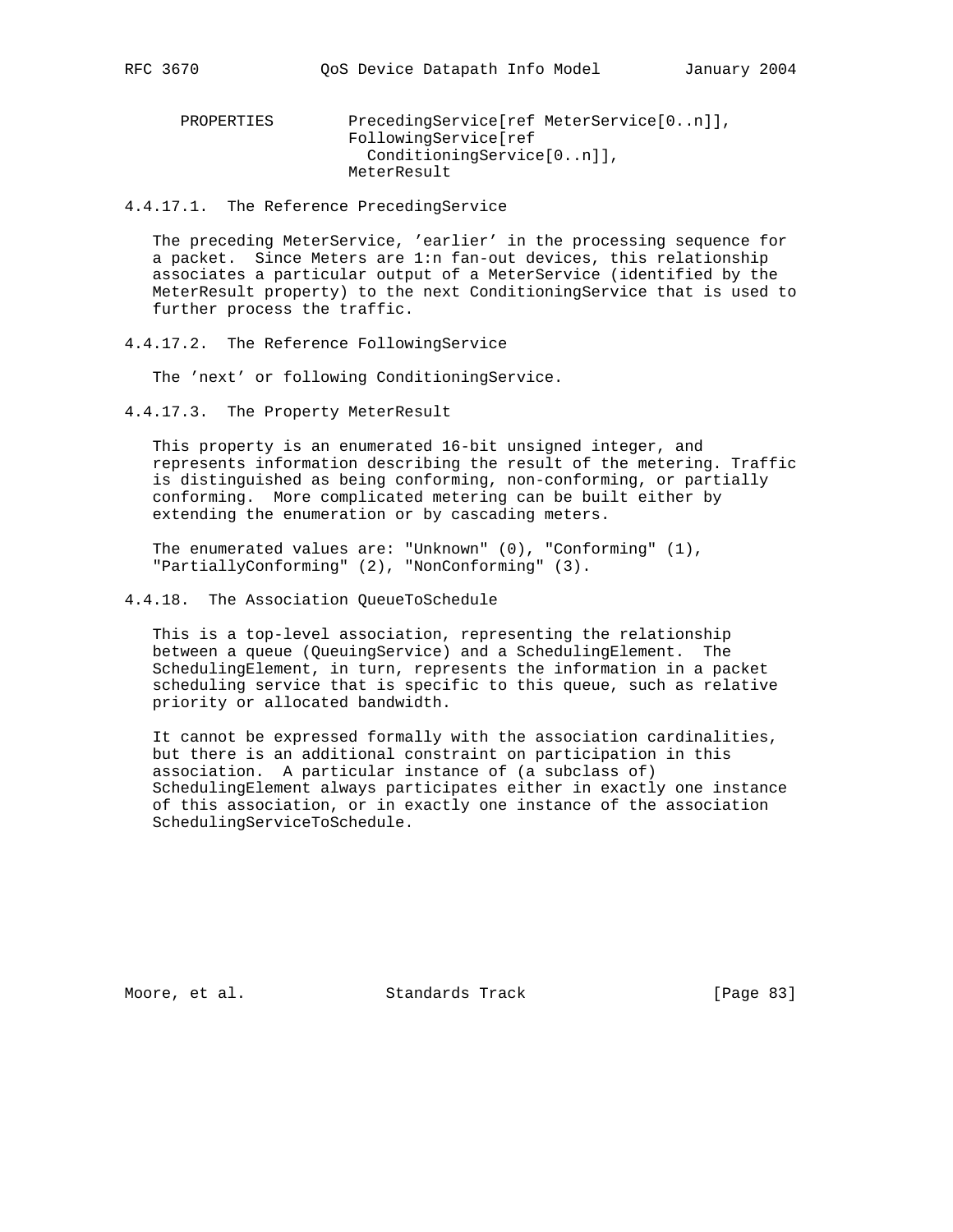The class definition is as follows:

| NAME         | OueueToSchedule                                                         |
|--------------|-------------------------------------------------------------------------|
| DESCRIPTION  | This association relates a queue to<br>the SchedulingElement containing |
|              | information specific to the queue.                                      |
| DERIVED FROM | Nothing                                                                 |
| ABSTRACT     | False                                                                   |
| PROPERTIES   | Queue[ref QueuingService[01]],                                          |
|              | SchedElement[ref                                                        |
|              | SchedulingElement[0n]                                                   |

4.4.18.1. The Reference Queue

 This property serves as an object reference to a QueuingService object. A QueuingService object may be associated 0 or more SchedulingElement objects.

4.4.18.2. The Reference SchedElement

 This property serves as an object reference to a SchedulingElement object. A SchedulingElement is always associated either with exactly one QueuingService or with exactly one upstream scheduler (PacketSchedulingService).

4.4.19. The Association SchedulingServiceToSchedule

 This is a top-level association, representing the relationship between a scheduler (PacketSchedulingService) and a SchedulingElement, in a configuration involving cascaded schedulers. The SchedulingElement, in turn, represents the information in a subsequent packet scheduling service that is specific to this scheduler, such as relative priority or allocated bandwidth.

 It cannot be expressed formally with the association cardinalities, but there is an additional constraint on participation in this association. A particular instance of (a subclass of) SchedulingElement always participates either in exactly one instance of this association, or in exactly one instance of the association QueueToSchedule.

| NAMF.       | SchedulingServiceToSchedule               |
|-------------|-------------------------------------------|
| DESCRIPTION | This association relates a scheduler to   |
|             | the SchedulingElement in a subsequent     |
|             | scheduler containing information specific |
|             | to this scheduler.                        |
|             |                                           |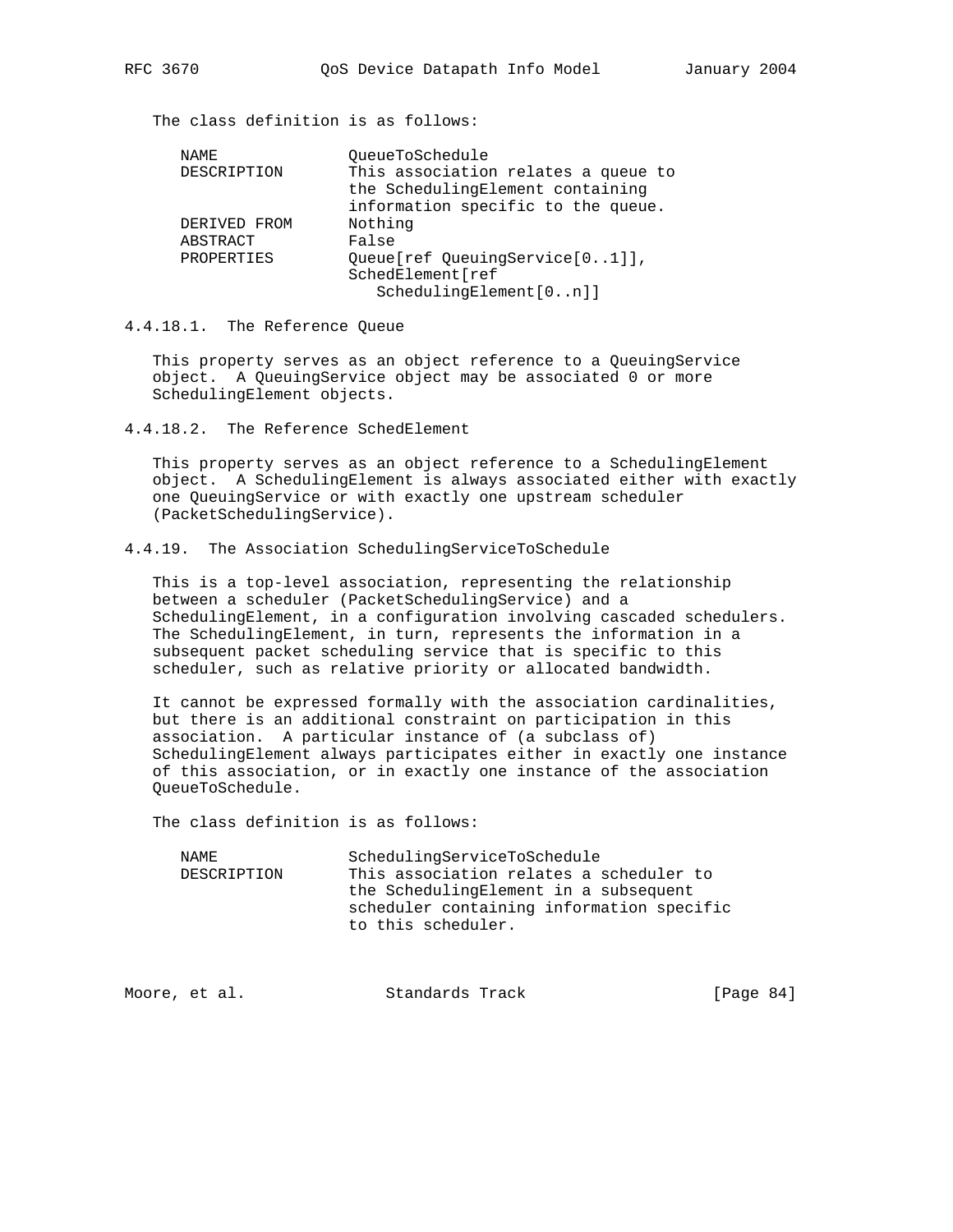| DERIVED FROM | Nothing                       |
|--------------|-------------------------------|
| ABSTRACT     | False                         |
| PROPERTIES   | SchedService[ref              |
|              | PacketSchedulingService[01]], |
|              | SchedElement[ref              |
|              | SchedulingElement[0n]         |

#### 4.4.19.1. The Reference SchedService

 This property serves as an object reference to a PacketSchedulingService object. A PacketSchedulingService object may be associated 0 or more SchedulingElement objects.

# 4.4.19.2. The Reference SchedElement

This property serves as an object reference to a SchedulingElement object. A SchedulingElement is always associated either with exactly one QueuingService or with exactly one upstream scheduler (PacketSchedulingService).

4.4.20. The Aggregation MemberOfCollection

 This aggregation is a generic relationship used to model the aggregation of a set of ManagedElements in a generalized Collection object. The aggregation's cardinality is many to many.

 MemberOfCollection is defined in the Core Model of CIM. Please refer to [CIM] for the full definition of this class.

### 4.4.21. The Aggregation CollectedBufferPool

 This aggregation models the ability to treat a set of buffers as a pool, or collection, that can in turn be contained in a "higher level" buffer pool. This class overrides the more generic MemberOfCollection aggregation to restrict both the aggregate and the part component objects to be instances only of the BufferPool class.

The class definition for the aggregation is as follows:

| CollectedBufferPool                                           |
|---------------------------------------------------------------|
| A generic association used to aggregate                       |
| a set of related buffers into a                               |
| higher-level buffer pool.                                     |
| MemberOfCollection                                            |
| False                                                         |
| Collection[ref BufferPool[01]],<br>Member[ref BufferPool[0n]] |
|                                                               |

| [Page 85]<br>Standards Track<br>Moore, et al. |
|-----------------------------------------------|
|-----------------------------------------------|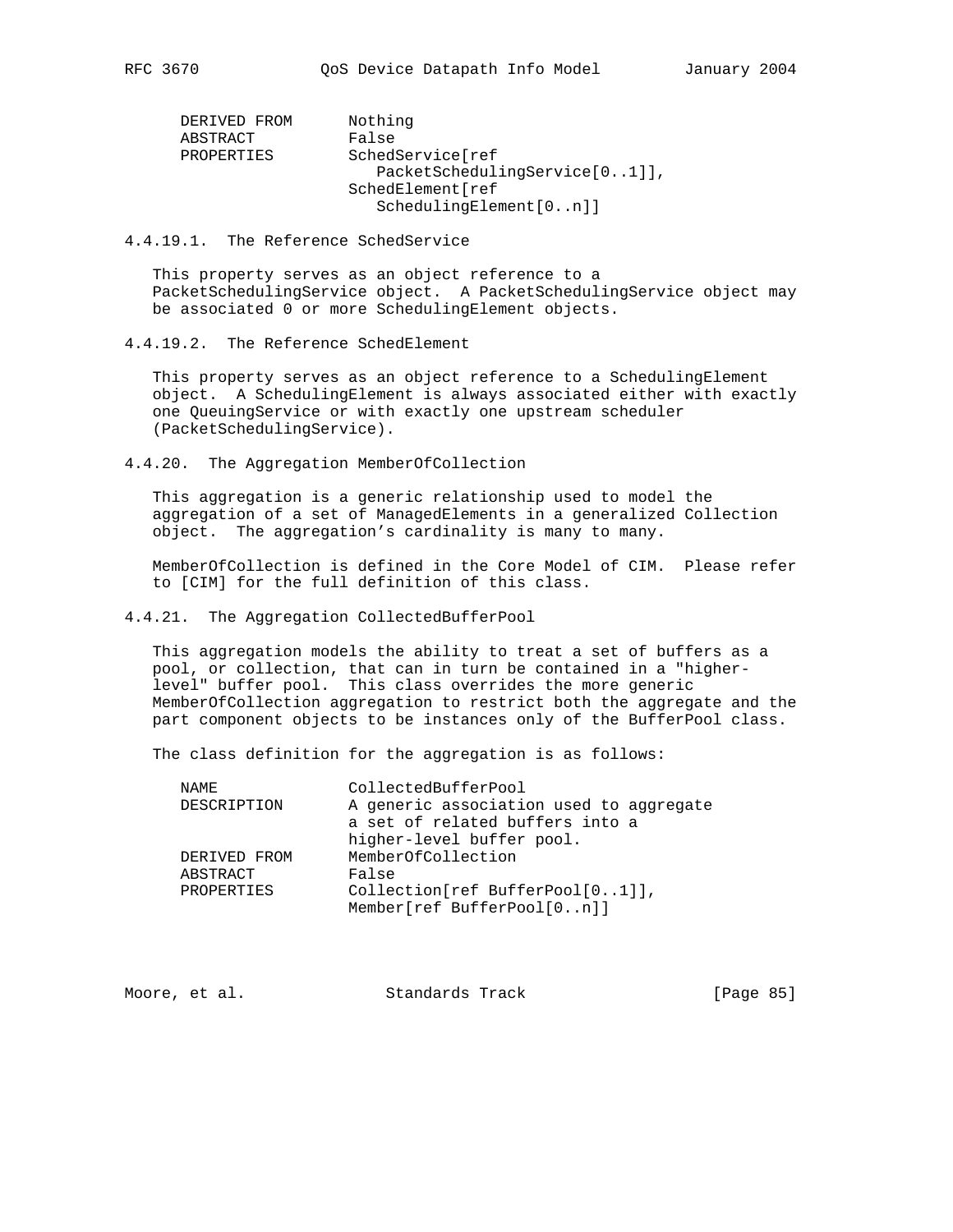4.4.21.1. The Reference Collection

 This property represents the parent, or aggregate, object in the relationship. It is a BufferPool object.

4.4.21.2. The Reference Member

 This property represents the child, or lower level pool, in the relationship. It is one of the set of BufferPools that together make up the higher-level pool.

4.4.22. The Abstract Aggregation Component

 This abstract aggregation is a generic relationship used to establish "part-of" relationships between managed objects (named GroupComponent and PartComponent). The association's cardinality is many to many.

 The association is defined in the Core Model of CIM. Please refer to [CIM] for the full definition of this class.

4.4.23. The Aggregation ServiceComponent

 This aggregation is used to model a set of subordinate Services that are aggregated together to form a higher-level Service. This aggregation is derived from the more generic Component superclass to restrict the types of objects that can participate in this relationship. The association's cardinality is many to many.

 The association is defined in the Core Model of CIM. Please refer to [CIM] for the full definition of this class.

4.4.24. The Aggregation QoSSubService

 This aggregation represents a set of subordinate QoSService objects (that is, a set of instances of subclasses of the QoSService class) that are aggregated together to form a higher-level QoSService. A QoSService is a specific type of Service that conceptualizes QoS functionality as a set of coordinated sub-services.

 This aggregation is derived from the more generic ServiceComponent superclass to restrict the types of objects that can participate in this relationship to QoSService objects, instead of a more generic Service object. It also restricts the cardinality of the aggregate to 0-or-1 (instead of the more generic 0-or-more).

Moore, et al. Standards Track [Page 86]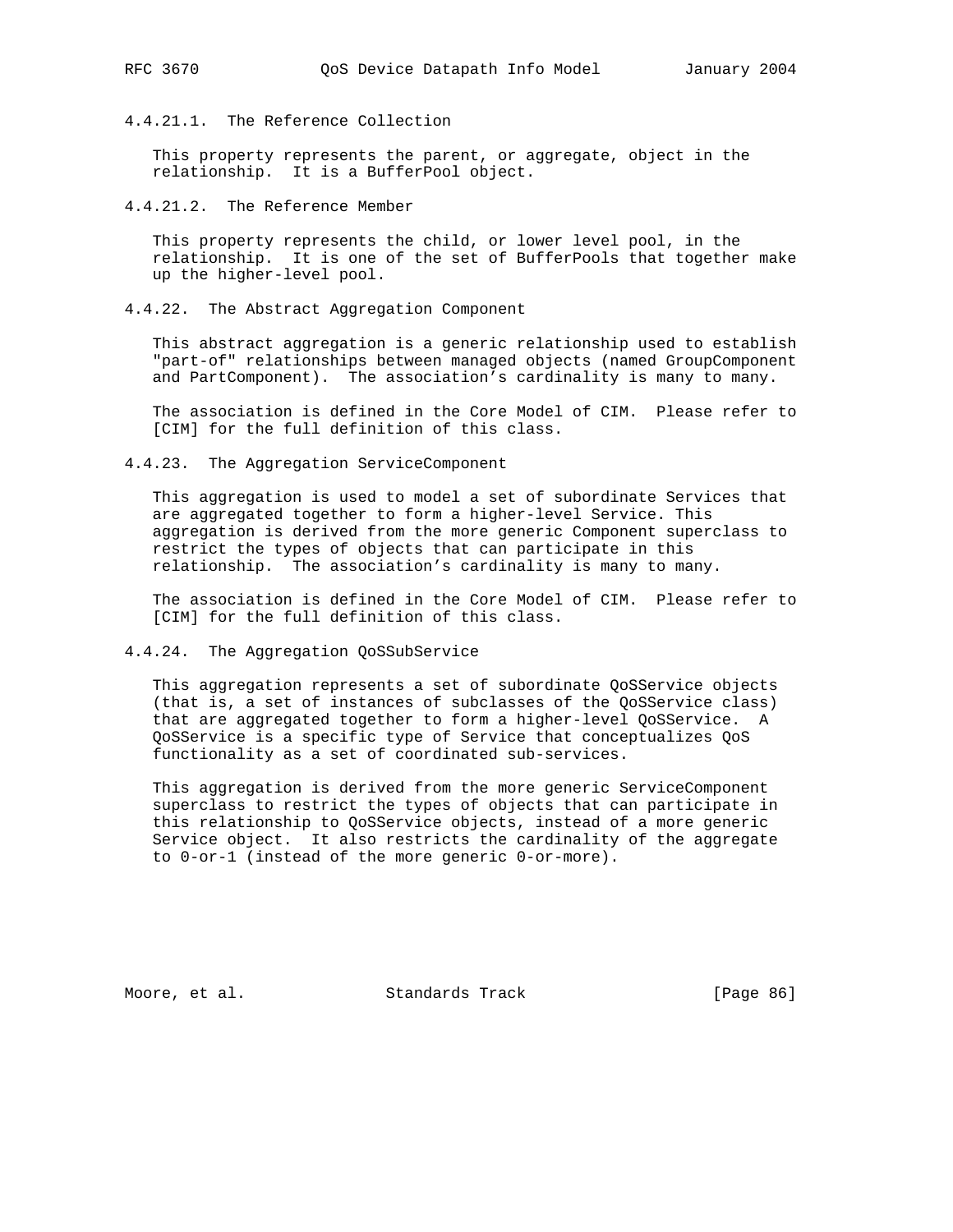The class definition for the aggregation is as follows:

| NAME               | OoSSubService                           |
|--------------------|-----------------------------------------|
| <b>DESCRIPTION</b> | A generic association used to establish |
|                    | "part-of" relationships between a       |
|                    | higher-level QoSService object and the  |
|                    | set of lower-level OoSServices that     |
|                    | are aggregated to create/form it.       |
| DERIVED FROM       | ServiceComponent                        |
| ABSTRACT           | False                                   |
| PROPERTIES         | GroupComponent[ref QoSService[01]],     |
|                    | PartComponent[ref QoSService[0n]]       |

#### 4.4.24.1. The Reference GroupComponent

 This property is overridden in this aggregation to represent an object reference to a QoSService object (instead of to the more generic Service object defined in its superclass). This object represents the parent, or aggregate, object in the relationship.

4.4.24.2. The Reference PartComponent

 This property is overridden in this aggregation to represent an object reference to a QoSService object (instead of to the more generic Service object defined in its superclass). This object represents the child, or "component", object in the relationship.

4.4.25. The Aggregation QoSConditioningSubService

 This aggregation identifies the set of conditioning services that together condition traffic for a particular QoS service.

 This aggregation is derived from the more generic ServiceComponent superclass; it restricts the types of objects that can participate in it to ConditioningService and QoSService objects, instead of the more generic Service objects.

The class definition for the aggregation is as follows:

| NAME         | OoSConditioningSubService                 |
|--------------|-------------------------------------------|
| DESCRIPTION  | A generic aggregation used to establish   |
|              | "part-of" relationships between a set     |
|              | of ConditioningService objects and the    |
|              | particular QoSService object(s) that they |
|              | provide traffic conditioning for.         |
| DERIVED FROM | ServiceComponent                          |
| ABSTRACT     | False                                     |
|              |                                           |

| Moore, et al. | Standards Track | [Page 87] |
|---------------|-----------------|-----------|
|               |                 |           |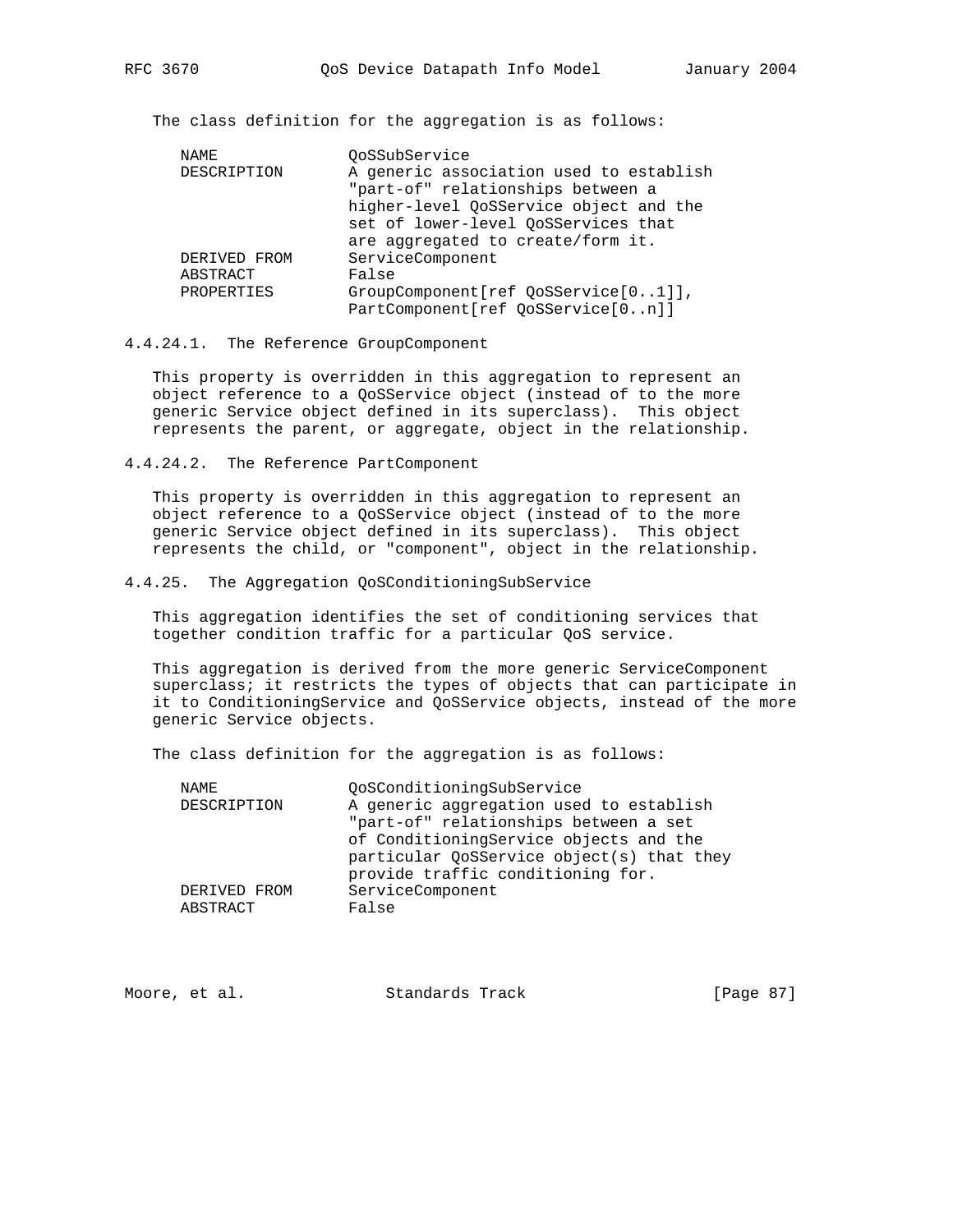PROPERTIES GroupComponent[ref QoSService[0..n]], PartComponent[ref ConditioningService[0..n]]

4.4.25.1. The Reference GroupComponent

 This property is overridden in this aggregation to represent an object reference to a QoSService object (instead of to the more generic Service object defined in its superclass). The cardinality of the reference remains 0..n, to indicate that a given ConditioningService may provide traffic conditioning for 0, 1, or more than 1 QoSService objects.

 This object represents the parent, or aggregate, object in the association. In this case, this object represents the QoSService that aggregates one or more ConditioningService objects to implement the appropriate traffic conditioning for its traffic.

4.4.25.2. The Reference PartComponent

 This property is overridden in this aggregation to represent an object reference to a ConditioningService object (instead of to the more generic Service object defined in its superclass). This object represents the child, or "component", object in the relationship. In this case, this object represents one or more ConditioningService objects that together indicate how traffic for a specific QoSService is conditioned.

4.4.26. The Aggregation ClassifierElementInClassifierService

 This aggregation represents the relationship between a classifier and the classifier elements that provide the fan-out function for the classifier. A classifier typically aggregates multiple classifier elements. A classifier element, however, is aggregated only by a single classifier. See [DSMODEL] and [DSMIB] for more about classifiers and classifier elements.

The class definition for the aggregation is as follows:

| NAMF.<br>DESCRIPTION     | ClassifierElementInClassifierService<br>An aggregation representing the |  |
|--------------------------|-------------------------------------------------------------------------|--|
|                          | relationship between a classifier<br>and its classifier elements.       |  |
| DERIVED FROM<br>ABSTRACT | ServiceComponent<br>False                                               |  |

Moore, et al. Standards Track [Page 88]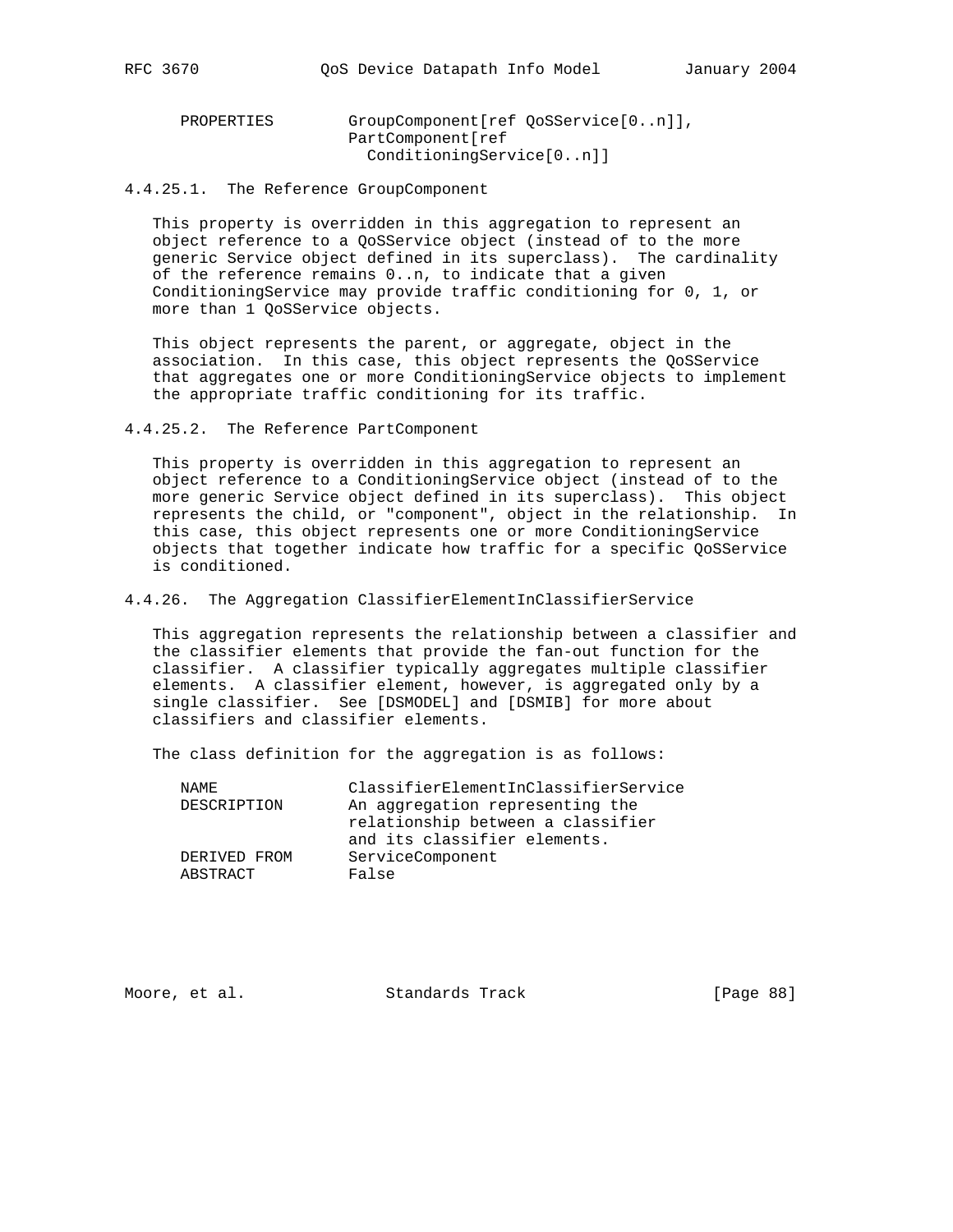PROPERTIES GroupComponent [ref ClassifierService[1..1]], PartComponent[ref ClassifierElement[0..n], ClassifierOrder

## 4.4.26.1. The Reference GroupComponent

 This property is overridden in this aggregation to represent an object reference to a ClassifierService object (instead of to the more generic Service object defined in its superclass). It also restricts the cardinality of the aggregate to 1..1 (instead of the more generic 0-or-more), representing the fact that a ClassifierElement always exists within the context of exactly one ClassifierService.

4.4.26.2. The Reference PartComponent

 This property is overridden in this aggregation to represent an object reference to a ClassifierElement object (instead of to the more generic Service object defined in its superclass). This object represents a single traffic selector for the classifier. A ClassifierElement usually has an association to a FilterList that provides selection criteria for packets from the traffic stream coming into the classifier, and to a ConditioningService to which packets selected by these criteria are next forwarded.

4.4.26.3. The Property ClassifierOrder

 Because the filters for a classifier can overlap, it is necessary to specify the order in which the ClassifierElements aggregated by a ClassifierService are presented with packets coming into the classifier. This property is an unsigned 32-bit integer representing this order. Values are represented in ascending order: first '1', then '2', and so on. Different values MUST be assigned for each of the ClassifierElements aggregated by a given ClassifierService.

4.4.27. The Aggregation EntriesInFilterList

 This aggregation is a specialization of the Component aggregation; it is used to define a set of filter entries (subclasses of FilterEntryBase) that are aggregated by a FilterList.

 The cardinalities of the aggregation itself are 0..1 on the FilterList end, and 0..n on the FilterEntryBase end. Thus in the general case, a filter entry can exist without being aggregated into

Moore, et al. Standards Track [Page 89]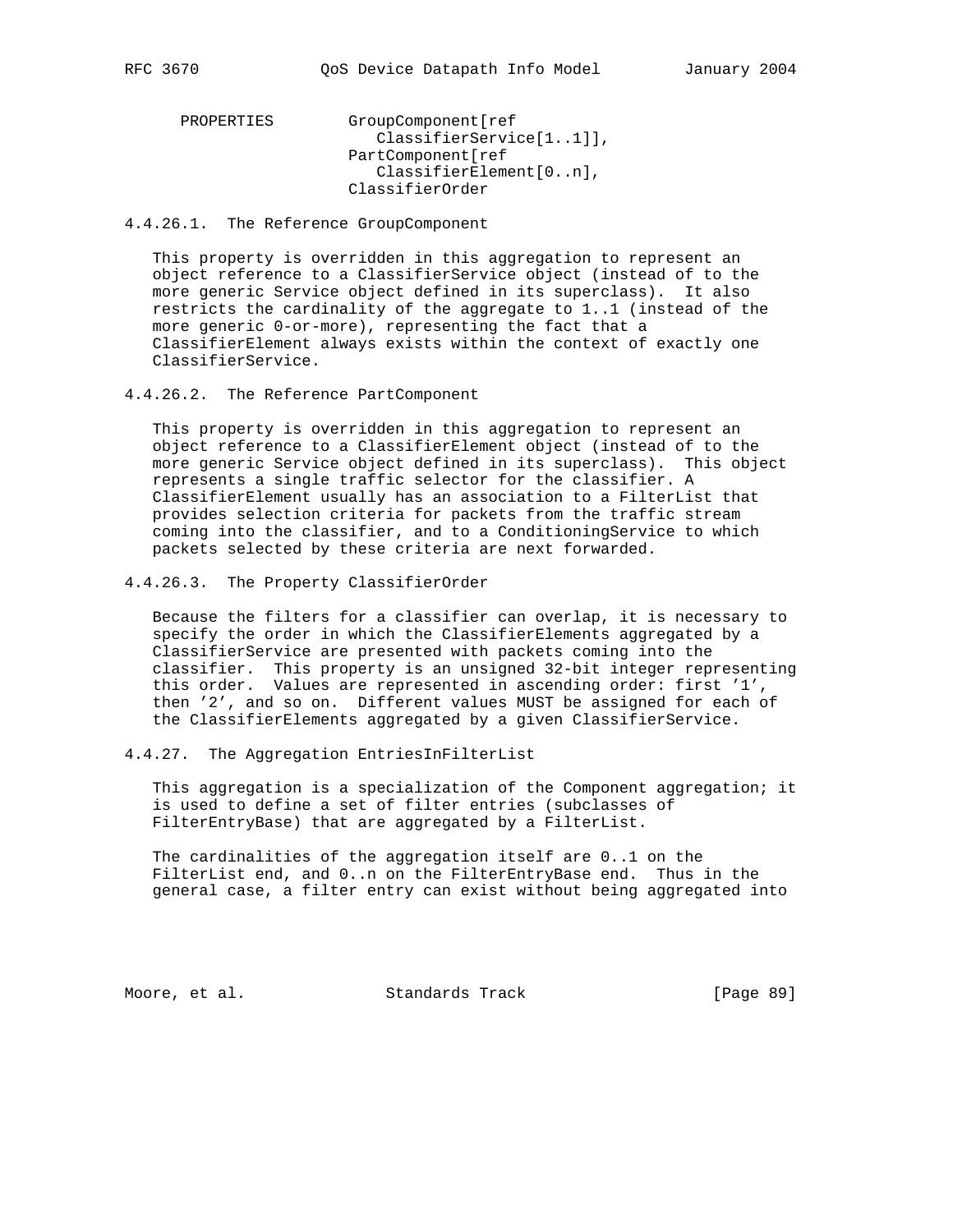any FilterList. However, the only way a filter entry can figure in the QoS Device model is by being aggregated into a FilterList by this aggregation.

See [PCIME] for the definition of this aggregation.

4.4.28. The Aggregation ElementInSchedulingService

 This concrete aggregation represents the relationship between a PacketSchedulingService and the set of SchedulingElements that tie it to its inputs.

The class definition for the aggregation is as follows:

| NAME         | ElementInSchedulingService               |
|--------------|------------------------------------------|
| DESCRIPTION  | An aggregation used to tie a             |
|              | PacketSchedlingService to the            |
|              | configuration information for one of     |
|              | the elements (either a QueuingService or |
|              | another PacketSchedulingService) that it |
|              | schedules.                               |
| DERIVED FROM | Component                                |
| ABSTRACT     | False                                    |
| PROPERTIES   | GroupComponent [ref                      |
|              | PacketSchedulingService[01]],            |
|              | PartComponent[ref                        |
|              | SchedulingElement[1n]                    |
|              |                                          |

4.4.28.1. The Reference GroupComponent

 This property is overridden in this aggregation to represent an object reference to a PacketSchedulingService object (instead of to the more generic Service object defined in its superclass). It also restricts the cardinality of the aggregate to 0..1 (instead of the more generic 0-or-more), representing the fact that a SchedulingElement exists within the context of at most one PacketSchedulingService.

 This property is overridden in this aggregation to represent an object reference to a SchedulingElement object (instead of to the more generic Service object defined in its superclass). This object represents a single scheduling element for the scheduler. It also restricts the cardinality of the SchedulingElement to 1..n (instead of the more generic 0-or-more), representing the fact that a PacketSchedulingService always includes at least one SchedulingElement.

Moore, et al. Standards Track [Page 90]

<sup>4.4.28.2.</sup> The Reference PartComponent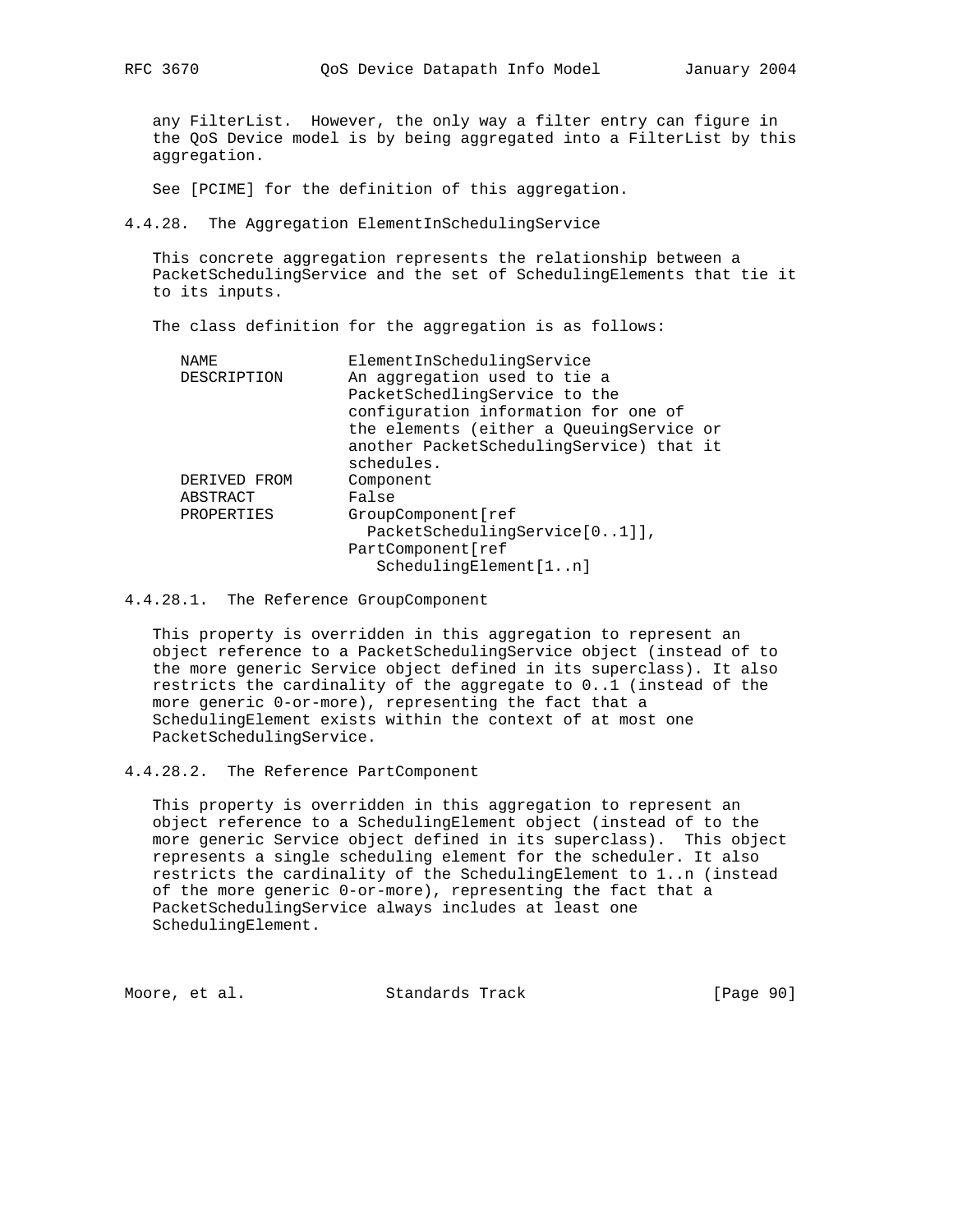# 5. Intellectual Property Statement

 The IETF takes no position regarding the validity or scope of any intellectual property or other rights that might be claimed to pertain to the implementation or use of the technology described in this document or the extent to which any license under such rights might or might not be available; neither does it represent that it has made any effort to identify any such rights. Information on the IETF's procedures with respect to rights in standards-track and standards-related documentation can be found in BCP-11.

 Copies of claims of rights made available for publication and any assurances of licenses to be made available, or the result of an attempt made to obtain a general license or permission for the use of such proprietary rights by implementers or users of this specification can be obtained from the IETF Secretariat.

 The IETF invites any interested party to bring to its attention any copyrights, patents or patent applications, or other proprietary rights which may cover technology that may be required to practice this standard. Please address the information to the IETF Executive Director.

## 6. Acknowledgements

 The authors wish to thank the participants of the Policy Framework and Differentiated Services working groups for their many helpful comments and suggestions. Special thanks to Joel Halpern, who provided some key technical direction during the latter stages of the document's development.

7. Security Considerations

 Like [PCIM] and [PCIME], this document defines an information model that cannot be implemented directly. Consequently, security issues do not arise until it is mapped to an actual, implementable data model such as a MIB, PIB, or LDAP schema. See [PCIM] for a general discussion of security considerations for information models. See also [DSMIB] (which in fact is a data model that corresponds to a large extent with the QDDIM information model), for a discussion of the security implications of specific objects in the model.

Moore, et al. Standards Track [Page 91]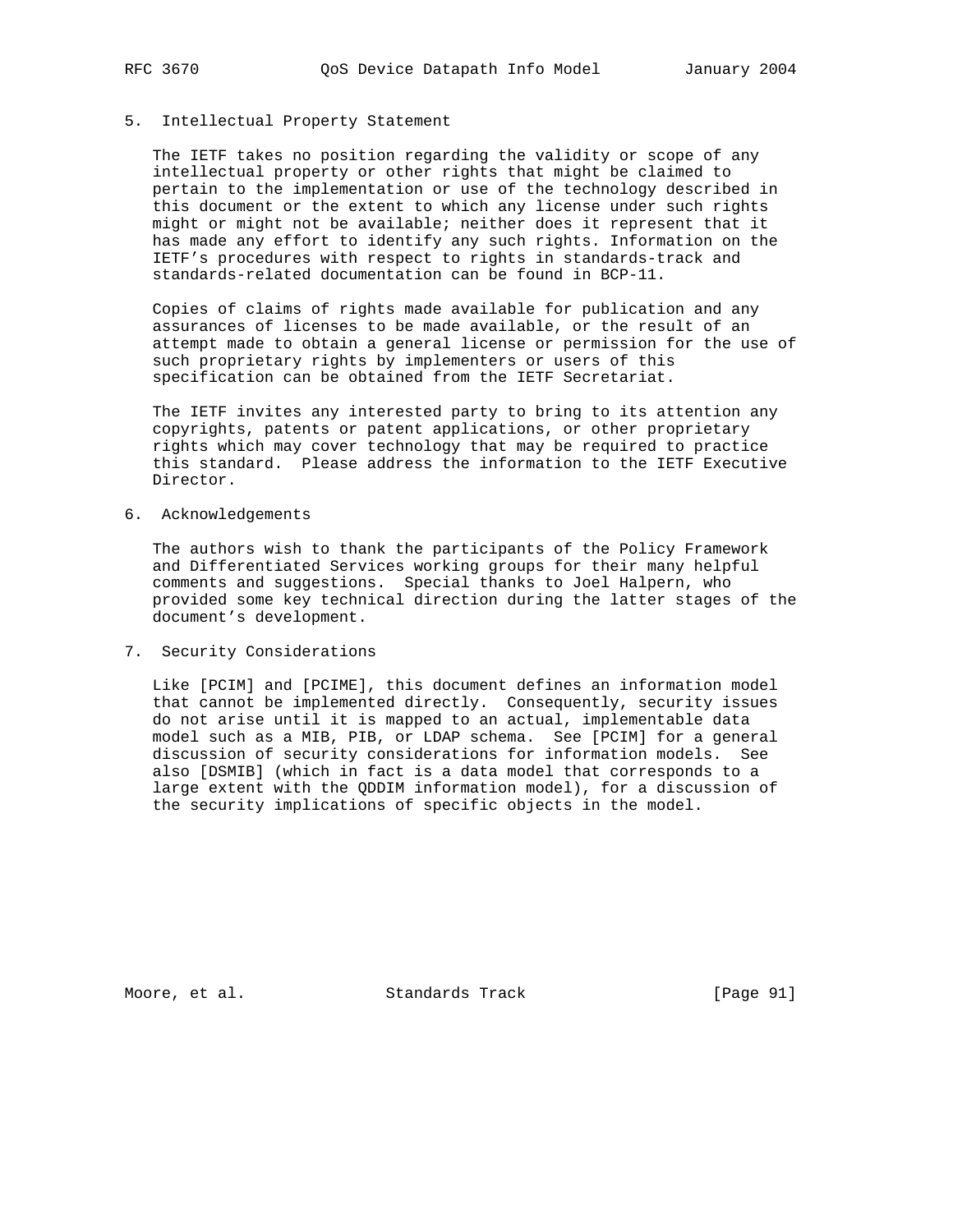## 8. References

- 8.1. Normative References
	- [CIM] Common Information Model (CIM) Schema, version 2.5. Distributed Management Task Force, Inc., available at http://www.dmtf.org/standards/cim\_schema\_v25.php.
	- [IEEE802Q] Virtual Bridged Local Area Networks, ANSI/IEEE std 802.1Q, 1998 edition. Approved December 8, 1998
	- [PCIM] Moore, B., Ellesson, E., Strassner, J. and A. Westerinen, "Policy Core Information Model - Version 1 Specification", RFC 3060, February 2001.
	- [PCIME] Moore, B., Ed., "Policy Core Information Model (PCIM) Extensions", RFC 3460, January 2003.
	- [R791] Postel, J., "Internet Protocol", STD 5, RFC 791, September 1981.
	- [R2119] Bradner, S., "Key words for use in RFCs to Indicate Requirement Levels", BCP 14, RFC 2119, March 1997.
	- [R2474] Nichols, K., Blake, S., Baker, F. and D. Black, "Definition of the Differentiated Services Field (DS Field) in the IPv4 and IPv6 Headers", RFC 2474, December 1998.
	- [R2597] Heinanen, J., Baker, F., Weiss, W. and J. Wroclawski, "Assured Forwarding PHB Group", RFC 2597, June 1999.
	- [R3140] Black, D., Brim, S., Carpenter, B. and F. Le Faucheur, "Per Hop Behavior Identification Codes", RFC 3140, June 2001.
- 8.2. Informative References
	- [DSMIB] Baker, F., Chan, K. and A. Smith, "Management Information Base for the Differentiated Services Architecture", RFC 3289, May 2002.
	- [DSMODEL] Bernet, Y., Blake, S., Grossman, D. and A. Smith, "An Informal Management Model for DiffServ Routers", RFC 3290, May 2002.

Moore, et al. Standards Track [Page 92]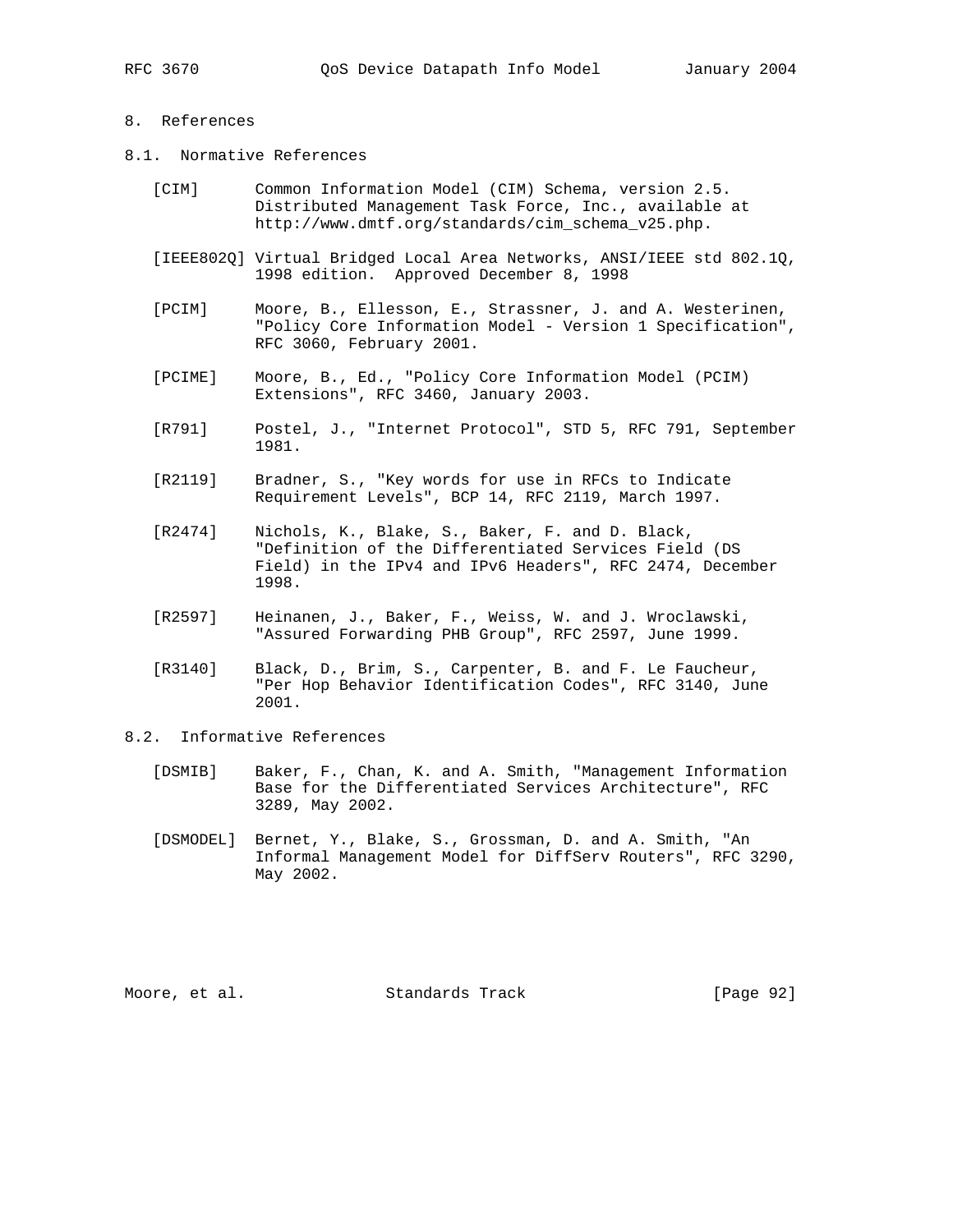- 
- [PIB] Chan, K., Sahita, R., Hahn, S. and K. McCloghrie, "Differentiated Services Quality of Service Policy Information Base", RFC 3317, March 2003.
- [POLTERM] Westerinen, A., Schnizlein, J., Strassner, J., Scherling, M., Quinn, B., Herzog, S., Huynh, A., Carlson, M., Perry, J. and S. Waldbusser, "Terminology for Policy-Based Management", RFC 3198, November 2001.
- [QPIM] Snir, Y., Ramberg, Y., Strassner, J., Cohen, R. and B. Moore, "Policy Quality of Service (QoS) Information Model", RFC 3644, November 2003.
- [R1633] Braden, R., Clark, D. and S. Shenker, "Integrated Services in the Internet Architecture: An Overview", RFC 1633, June 1994.
- [R2475] Blake, S., Black, D., Carlson, M., Davies, E., Wang, Z. and W. Weiss, "An Architecture for Differentiated Service", RFC 2475, December 1998.
- [R3246] Davie, B., Charny, A., Bennet, J.C.R., Benson, K., Le Boudec, J.Y., Courtney, W., Davari, S., Firoiu, V. and D. Stiliadis, "An Expedited Forwarding PHB (Per-Hop Behavior)", RFC 3246, March 2002.
- [RED] See http://www.aciri.org/floyd/red.html

Moore, et al. Standards Track [Page 93]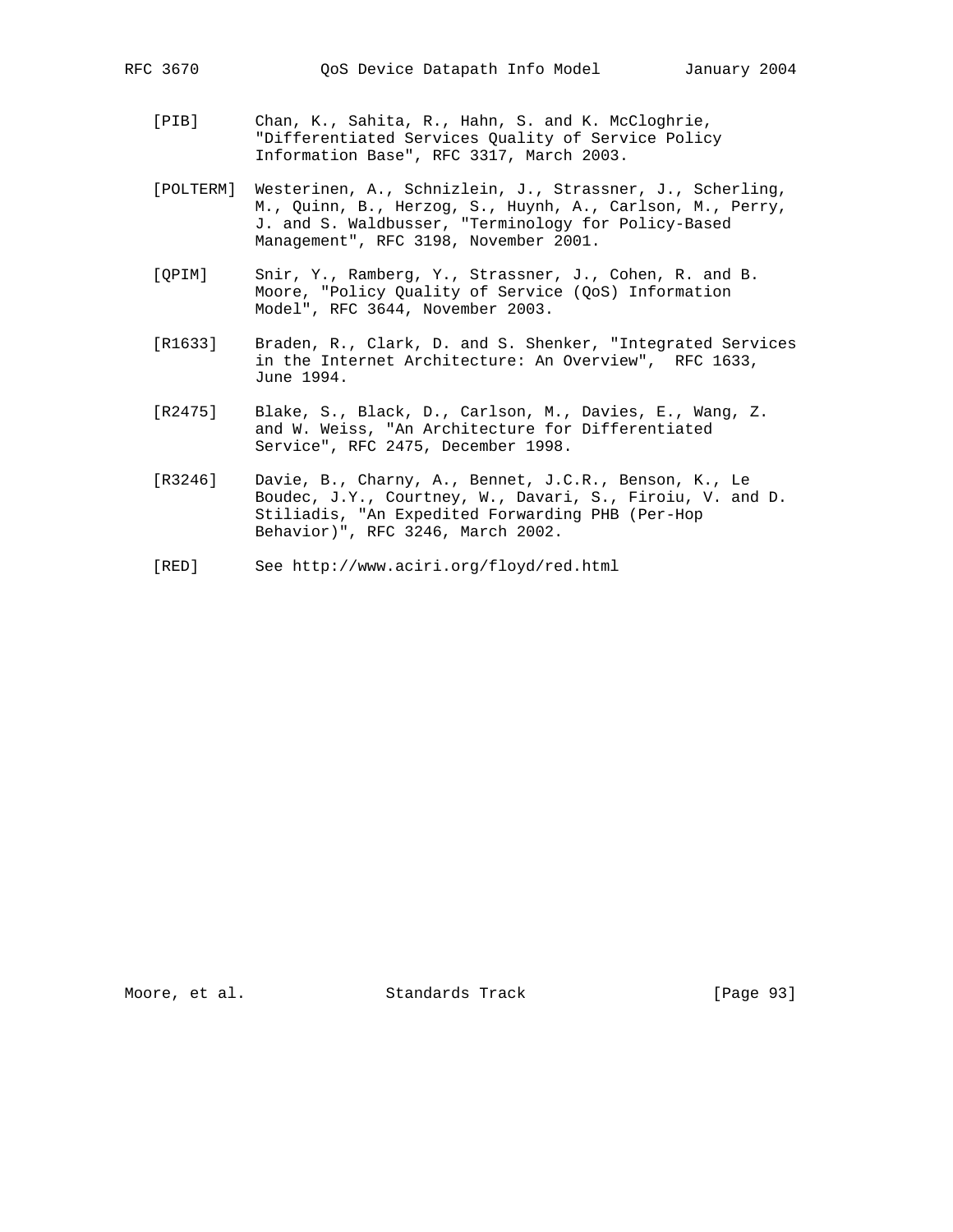9. Appendix A: Naming Instances in a Native CIM Implementation

 Following the precedent established in [PCIM], this document has placed the details of how to name instances of its classes in a native CIM implementation here in an appendix. Since Appendix A in [PCIM] has a lengthy discussion of the general principles of CIM naming, this appendix does not repeat that information here. Readers interested in a more global discussion of how instances are named in a native CIM implementation should refer to [PCIM].

9.1. Naming Instances of the Classes Derived from Service

 Most of the classes defined in this model are derived from the CIM class Service. Although Service is an abstract class, it nevertheless has key properties included as part of its definition. The purpose of including key properties in an abstract class is to have instances of all of its instantiable subclasses named in the same way. Thus, the majority of the classes in this model name their instances in exactly the same way: with the two key properties CreationClassName and Name that they inherit from Service.

9.2. Naming Instances of Subclasses of FilterEntryBase

 Like Service, FilterEntryBase (defined in [PCIME]) is an abstract class that includes key properties in its definition. FilterEntryBase has four key properties. Two of them, SystemCreationClassName and SystemName, are propagated to it via the weak association FilterEntryInSystem. The other two, CreationClassName and Name, are native to FilterEntryBase.

Thus, instances of all of the subclasses of FilterEntryBase, including the PreambleFilter class defined here, are named in the same way: with the four key properties they inherit from FilterEntryBase.

9.3. Naming Instances of ProtocolEndpoint

 The class ProtocolEndpoint inherits its key properties from its superclass, ServiceAccessPoint. These key properties provide the same naming structure that we've seen before: two propagated key properties SystemCreationClassName and SystemName, plus two native key properties CreationClassName and Name.

Moore, et al. Standards Track [Page 94]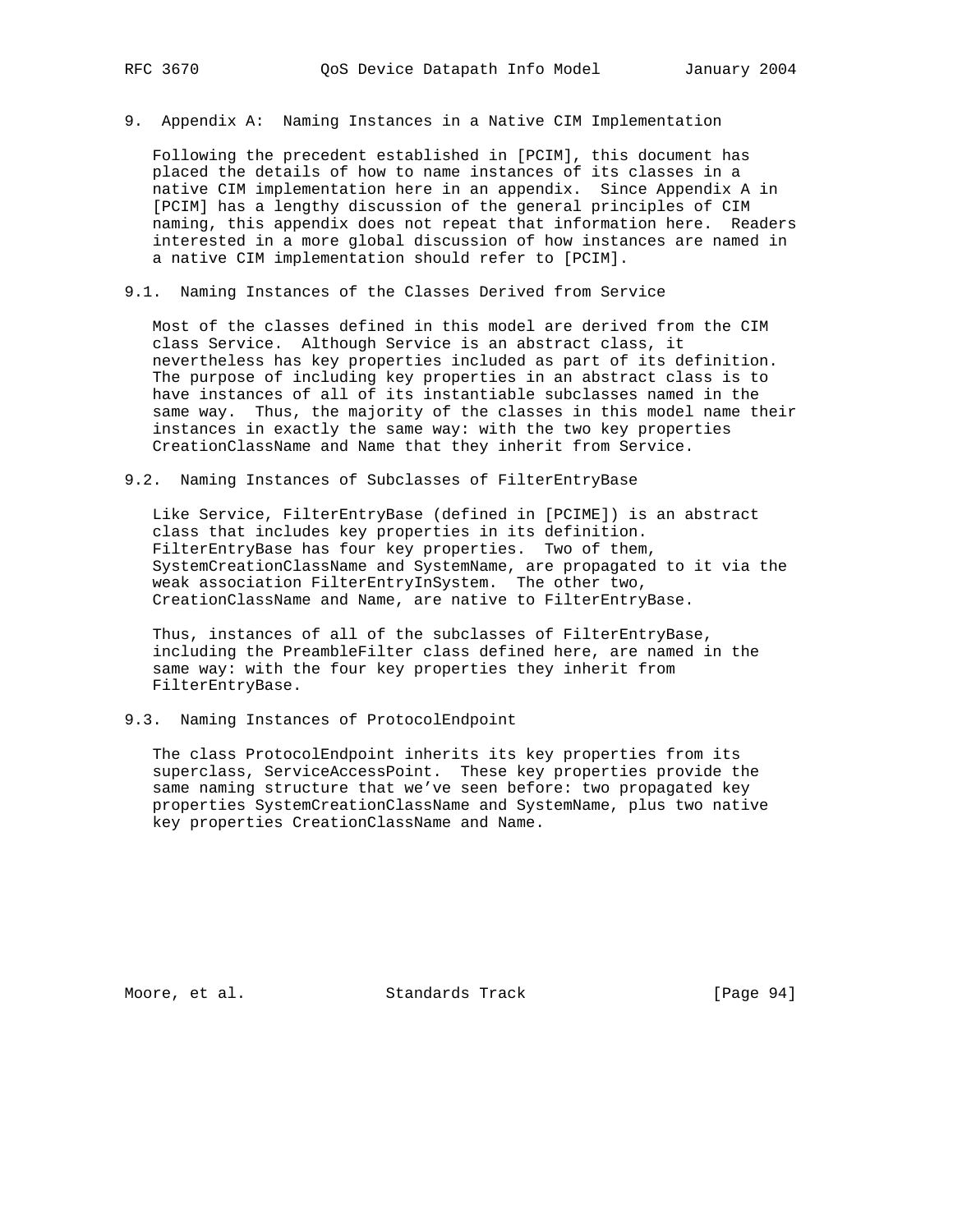### 9.4. Naming Instances of BufferPool

 Unlike the other classes in this model, BufferPool is not derived from Service. Consequently, it does not inherit its key properties from Service. Instead, it inherits one of its key properties, CollectionID, from its superclass Collection, and adds its other key property, CreationClassName, in its own definition.

## 9.4.1. The Property CollectionID

 CollectionID is a string property with a maximum length of 256 characters. It identifies the buffer pool. Note that this property is defined in the BufferPool class's superclass, CollectionOfMSEs, but not as a key property. It is overridden in BufferPool, to make it part of this class's composite key.

## 9.4.2. The Property CreationClassName

 This property is a string property of with a maximum length of 256 characters. It is set to "CIM\_BufferPool" if this class is directly instantiated, or to the class name of the BufferPool subclass that is created.

9.5. Naming Instances of SchedulingElement

 This class has not yet been incorporated into the CIM model, so it does not have any CIM naming properties yet. If the normal pattern is followed, however, instances will be named with two properties CreationClassName and Name.

Moore, et al. Standards Track [Page 95]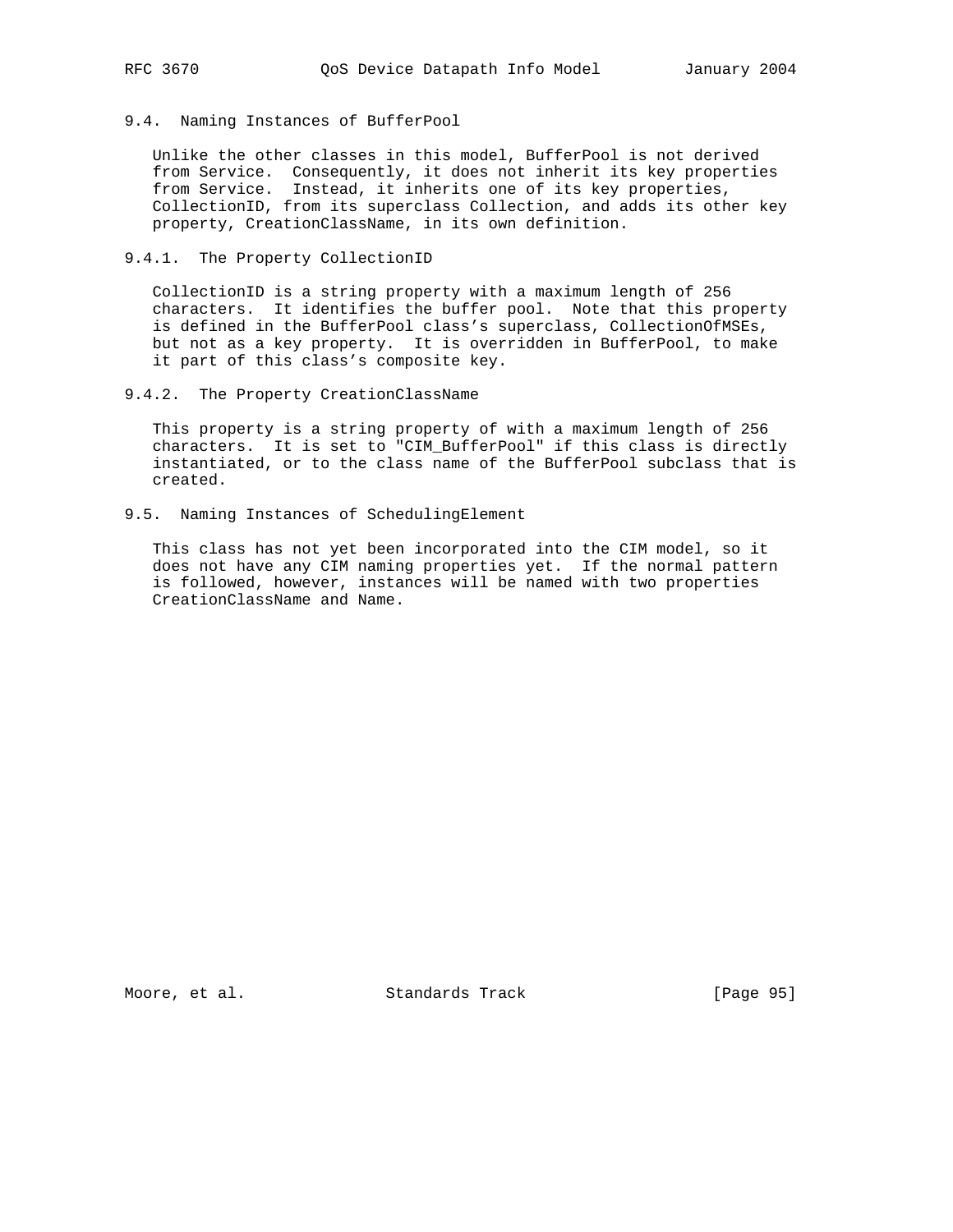# RFC 3670 QoS Device Datapath Info Model January 2004

10. Authors' Addresses

 Bob Moore P. O. Box 12195, BRQA/B501/G206 3039 Cornwallis Rd. Research Triangle Park, NC 27709-2195

 Phone: (919) 254-4436 EMail: remoore@us.ibm.com

 David Durham Intel 2111 NE 25th Avenue Hillsboro, OR 97124

 Phone: (503) 264-6232 EMail: david.durham@intel.com

 John Strassner INTELLIDEN, Inc. 90 South Cascade Avenue Colorado Springs, CO 80903

 Phone: (719) 785-0648 EMail: john.strassner@intelliden.com

 Andrea Westerinen Cisco Systems, Bldg 20 725 Alder Drive Milpitas, CA 95035

EMail: andreaw@cisco.com

 Walter Weiss Ellacoya Networks 7 Henry Clay Dr. Merrimack, NH 03054

 Phone: (603) 879-7364 EMail: walterweiss@attbi.com

Moore, et al. Standards Track [Page 96]